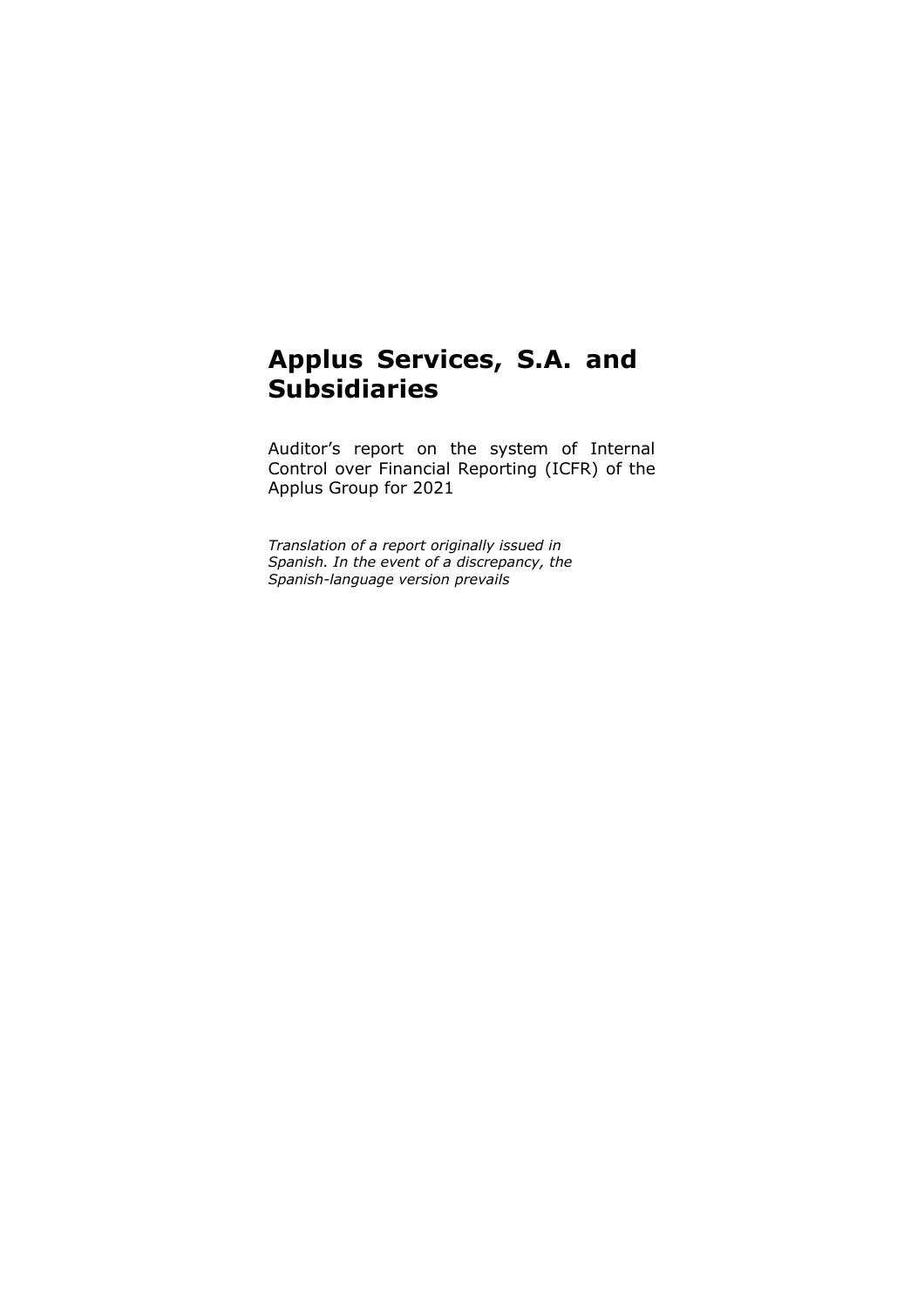

Deloitte, S.L. Avda. Diagonal, 654 08034 Barcelona España

Tel: +34 932 80 40 40 www.deloitte.es

Translation of a report originally issued in Spanish. In the event of a discrepancy, the Spanish-language version prevails.

## AUDITOR'S REPORT ON THE INFORMATION RELATING TO THE SYSTEM OF INTERNAL CONTROL OVER FINANCIAL REPORTING (ICFR) OF THE APPLUS GROUP FOR 2021

To the Directors of Applus Services, S.A.,

As requested by the Board of Directors of Applus Services, S.A. and Subsidiaries ("the Applus Group") and in accordance with our proposal-letter dated 3 December 2021, we have applied certain procedures to the "Information relating to the ICFR system" included in section F of the Annual Corporate Governance Report ("ACGR") of the Applus Group for 2021, which summarises the internal control procedures of the Applus Group in relation to its annual financial reporting.

The directors are responsible for adopting the appropriate measures in order to reasonably guarantee the implementation, maintenance and supervision of an adequate internal control system, and for making improvements to that system and for preparing and establishing the content of the information relating to the ICFR system included in section F of the accompanying ACGR.

It should be noted in this regard that, irrespective of the quality of the design and operating effectiveness of the internal control system adopted by the Applus Group in relation to its annual financial reporting, the system can only permit reasonable, but not absolute, assurance in connection with the objectives pursued, due to the limitations inherent to any internal control system.

In the course of our audit work on the financial statements and pursuant to Technical Standards on Auditing, the sole purpose of our assessment of the internal control of the Applus Group was to enable us to establish the scope, nature and timing of the audit procedures to be applied to the Applus Group's financial statements. Therefore, our assessment of internal control performed for the purposes of the aforementioned audit of financial statements was not sufficiently extensive to enable us to express a specific opinion on the effectiveness of the internal control over the regulated annual financial reporting.

For the purpose of issuing this report, we applied exclusively the specific procedures described below and indicated in the Guidelines on the Auditor's Report on the Information relating to the System of Internal Control over Financial Reporting of Listed Entities, published by the Spanish National Securities Market Commission (CNMV) on its website, which establish the work to be performed, the minimum scope thereof and the content of this report. Since the work resulting from such procedures has, in any case, a reduced scope that is significantly less extensive than that of an audit or a review of the internal control system, we do not express an opinion on the effectiveness thereof, or on its design or operating effectiveness, in relation to the Applus Group's annual financial reporting for 2021 described in the information relating to the ICFR system included in section F of the accompanying ACGR. Therefore, had we applied procedures additional to those established in the aforementioned Guidelines or performed an audit or a review of the system of internal control over the regulated annual financial reporting, other matters or aspects might have been disclosed which would have been reported to you.

Also, since this special engagement does not constitute an audit of financial statements and is not subject to the audit regulations in force in Spain, we do not express an audit opinion in the terms provided for in those regulations.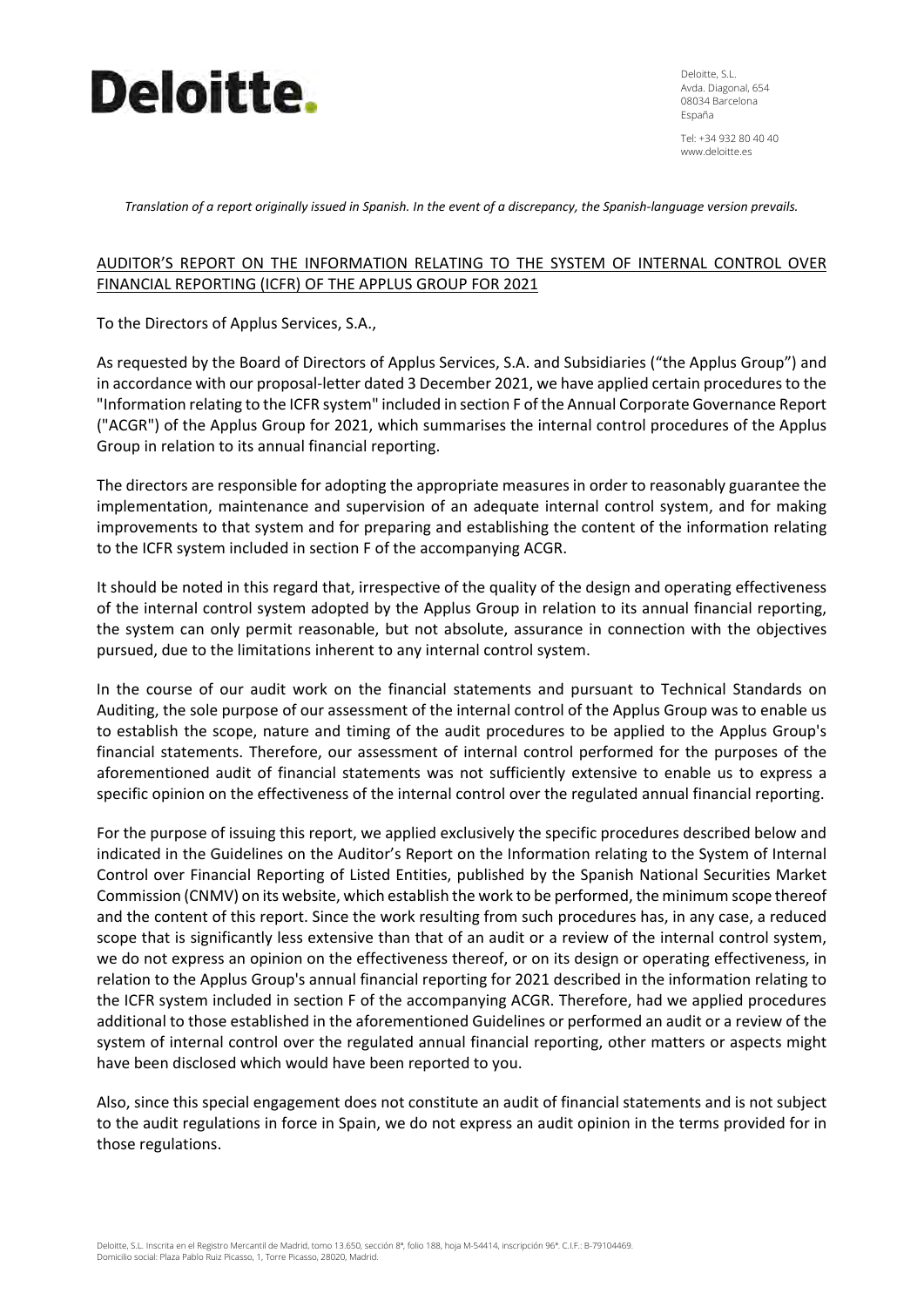The procedures applied were as follows:

- 1. Perusal and understanding of the information prepared by the Applus Group in relation to the ICFR system -disclosure information included in the directors' report- and assessment of whether this information includes all the information required in accordance with the minimum content described in section F, relating to the description of the ICFR system, of the model ACGR established in CNMV Circular no. 5/2013, of 12 June 2013, and subsequent amendments, the most recent being CNMV Circular 3/2021, of 28 September ("the CNMV Circulars").
- 2. Inquiries of personnel responsible for preparing the information detailed in point 1 above for the purpose of: (i) obtaining an understanding of the process followed in preparing it; (ii) obtaining information that permits an evaluation of whether the terminology used complies with the framework definitions; and (iii) obtaining information on whether the control procedures described are in place and functioning at the Applus Group.
- 3. Review of the explanatory documentation supporting the information detailed in point 1 above, including mainly the documentation furnished directly to those responsible for preparing the information describing the ICFR system. In this regard, the aforementioned documentation includes reports prepared by the internal audit department, senior executives or other internal or external experts providing support functions to the Audit Committee.
- 4. Comparison of the information detailed in point 1 above with the knowledge on the Applus Group's ICFR system obtained through the procedures applied during the financial statement audit work.
- 5. Perusal of minutes of meetings of the Board of Directors, the Audit Committee and other Applus Group committees in order to assess the consistency between the ICFR system issues addressed therein and the information detailed in point 1 above.
- 6. Obtainment of the representation letter concerning the work performed, duly signed by the personnel responsible for preparing and formulating the information detailed in point 1 above.

The procedures applied to the information relating to the ICFR system did not disclose any inconsistencies or incidents that might affect the information.

This report has been prepared exclusively in the context of the requirements established in Article 540 of the Consolidated Spanish Limited Liability Companies Law and in the CNMV Circulars for the purposes of the description of the ICFR system in Annual Corporate Governance Reports.

DELOITTE, S.L.

Ana Torrens

24 February 2022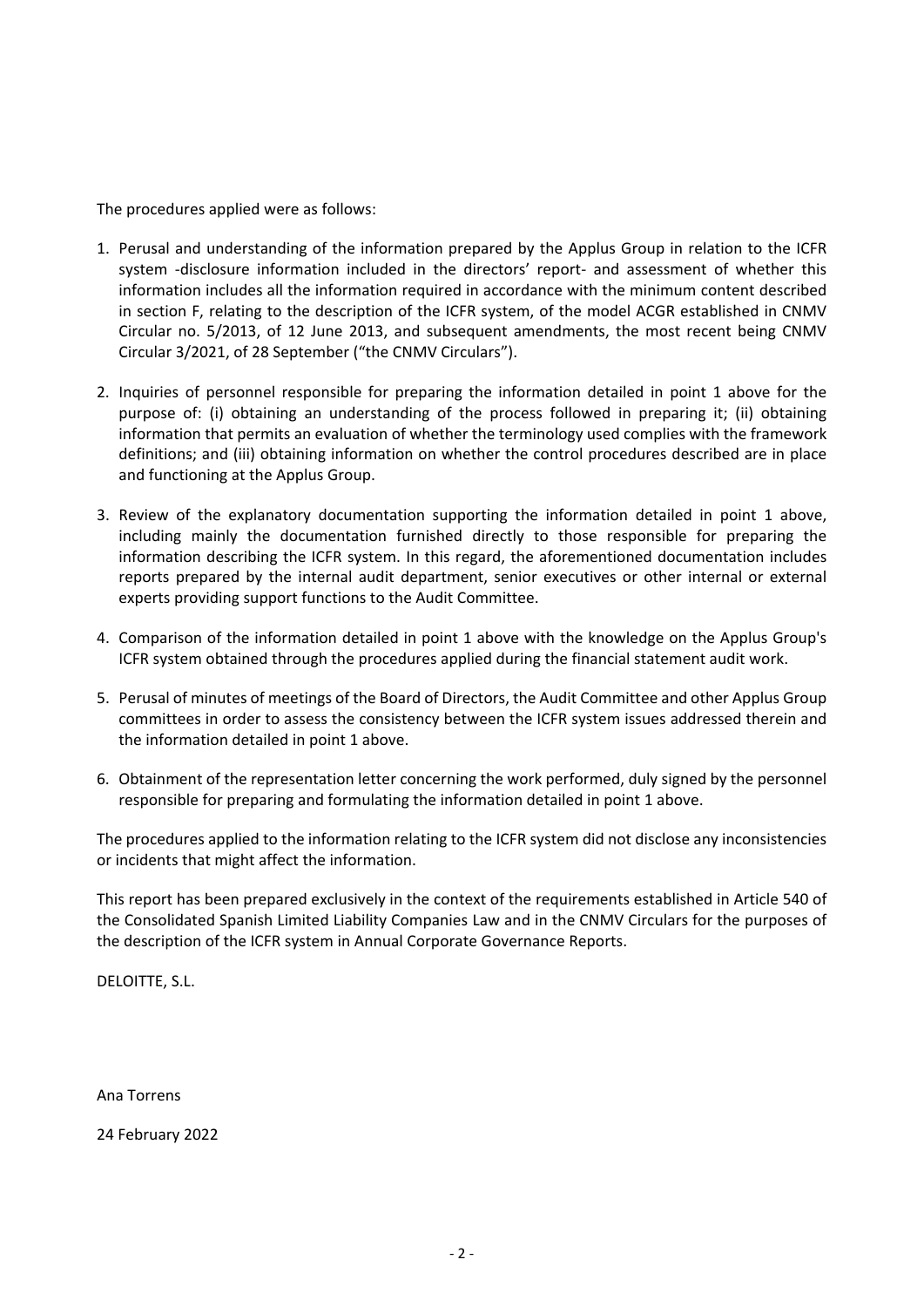## **Applus Services, S.A. and Subsidiaries**

Annual Corporate Governance Report

*Translation of a report originally issued in Spanish. In the event of a discrepancy, the Spanish-language version prevails*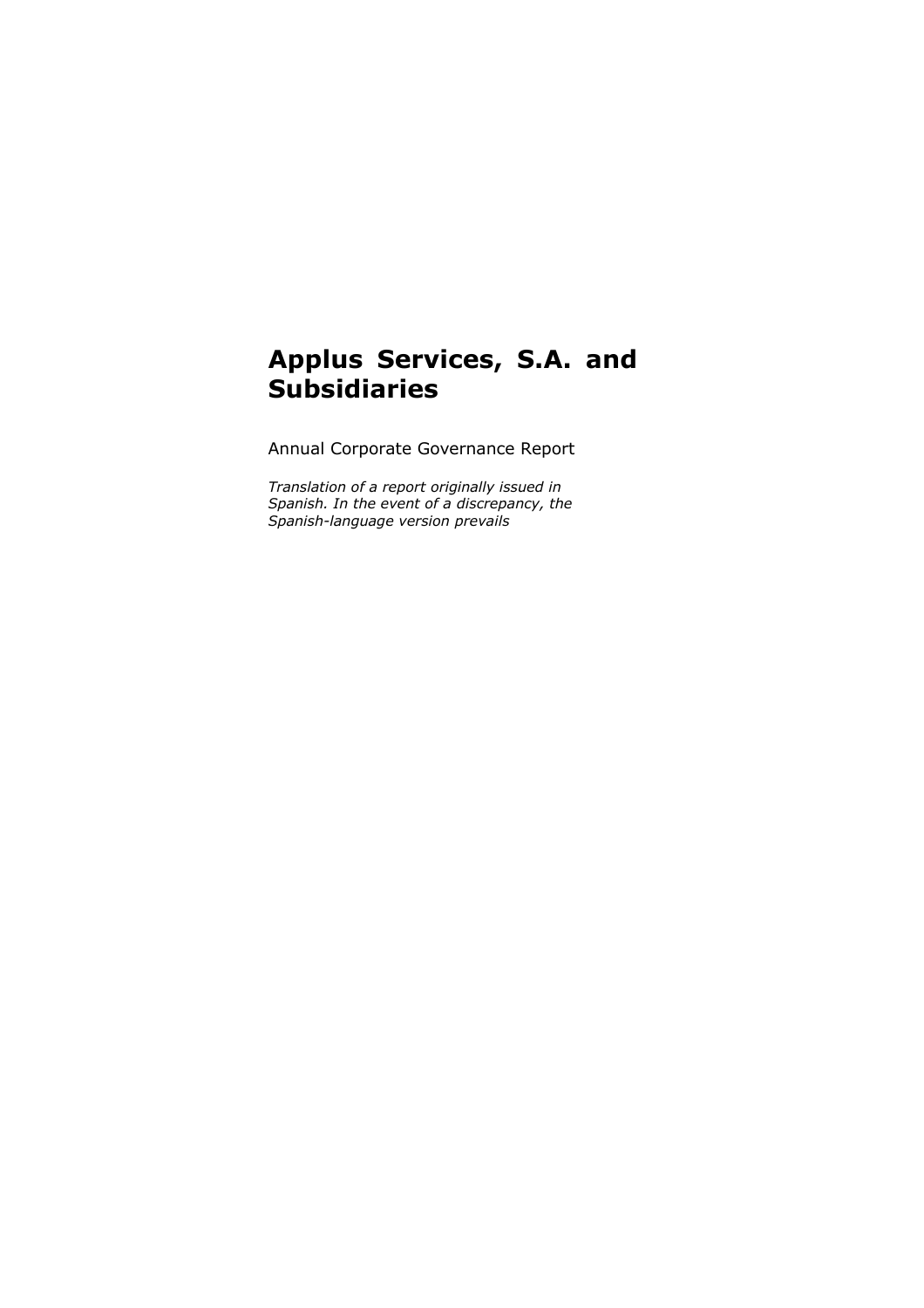## **ANNUAL CORPORATE GOVERNANCE REPORT FOR LISTED PUBLIC LIMITED COMPANIES**

ISSUER IDENTIFICATION

YEAR- END DATE 31/12/2021

Tax Identification No. C.I.F.: A-64622970

**Company Name:**  APPLUS SERVICES, S.A.

**Registered Office:** 

CALLE CAMPEZO 1, EDIFICIO 3, 28022 MADRID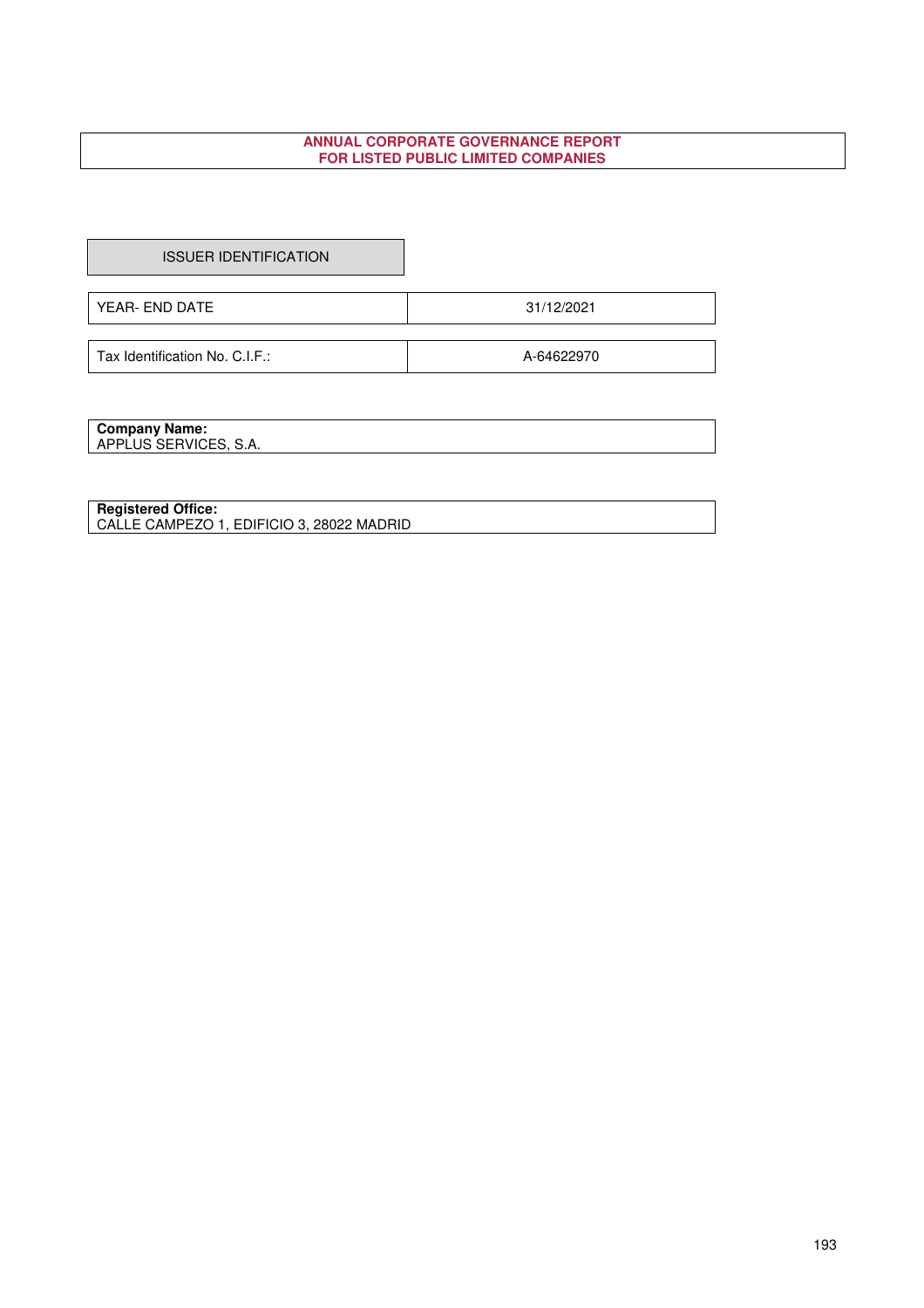#### **ANNUAL CORPORATE GOVERNANCE REPORT FOR LISTED PUBLIC LIMITED COMPANIES**

## **A** CAPITAL STRUCTURE

**A.1.** Complete the following table on share capital and the attributed voting rights, including those corresponding to shares with a loyalty vote as of the closing date of the year, where appropriate:

Indicate whether company bylaws contain the provision of double loyalty voting:

| No X |                     |                                                                    |  |
|------|---------------------|--------------------------------------------------------------------|--|
| Yes  | Board approval date | dd/mm/yyyy                                                         |  |
|      |                     | Minimum period of uninterrupted ownership required by the statutes |  |

Indicate whether the company has awarded votes for loyalty: **No X**  Yes

| Date of the<br>last<br>modification<br>of the share<br>capital | Share capital | <b>Number of</b><br>shares | Number of<br>voting<br>rights (not<br>including<br>additional<br>lovalty-<br>attributed<br>votes) | Number of<br>additional<br>attributed<br>voting rights<br>corresponding<br>to shares with<br>a lovalty vote | Total<br>number of<br>voting<br>rights.<br>including<br>additional<br>loyalty-<br>attributed<br>votes |
|----------------------------------------------------------------|---------------|----------------------------|---------------------------------------------------------------------------------------------------|-------------------------------------------------------------------------------------------------------------|-------------------------------------------------------------------------------------------------------|
| 27/09/2017                                                     | 14,301,843.00 | 143,018,430                | 143,018,430                                                                                       | 0                                                                                                           | 143,018,430                                                                                           |

Number of shares registered in the special register pending the expiry of the loyalty period

| <b>Observations</b> |
|---------------------|
|                     |

Indicate whether there are different classes of shares with different associated rights:

Yes No X

| <b>Class</b> | <b>Number of shares</b> | Par value | <b>Number of voting</b><br>rights | <b>Rights</b><br>and<br>obligati<br>ons<br>conferr<br>ed |
|--------------|-------------------------|-----------|-----------------------------------|----------------------------------------------------------|
|              |                         |           |                                   |                                                          |
|              |                         |           |                                   |                                                          |

| <b>Observations</b> |  |
|---------------------|--|
|                     |  |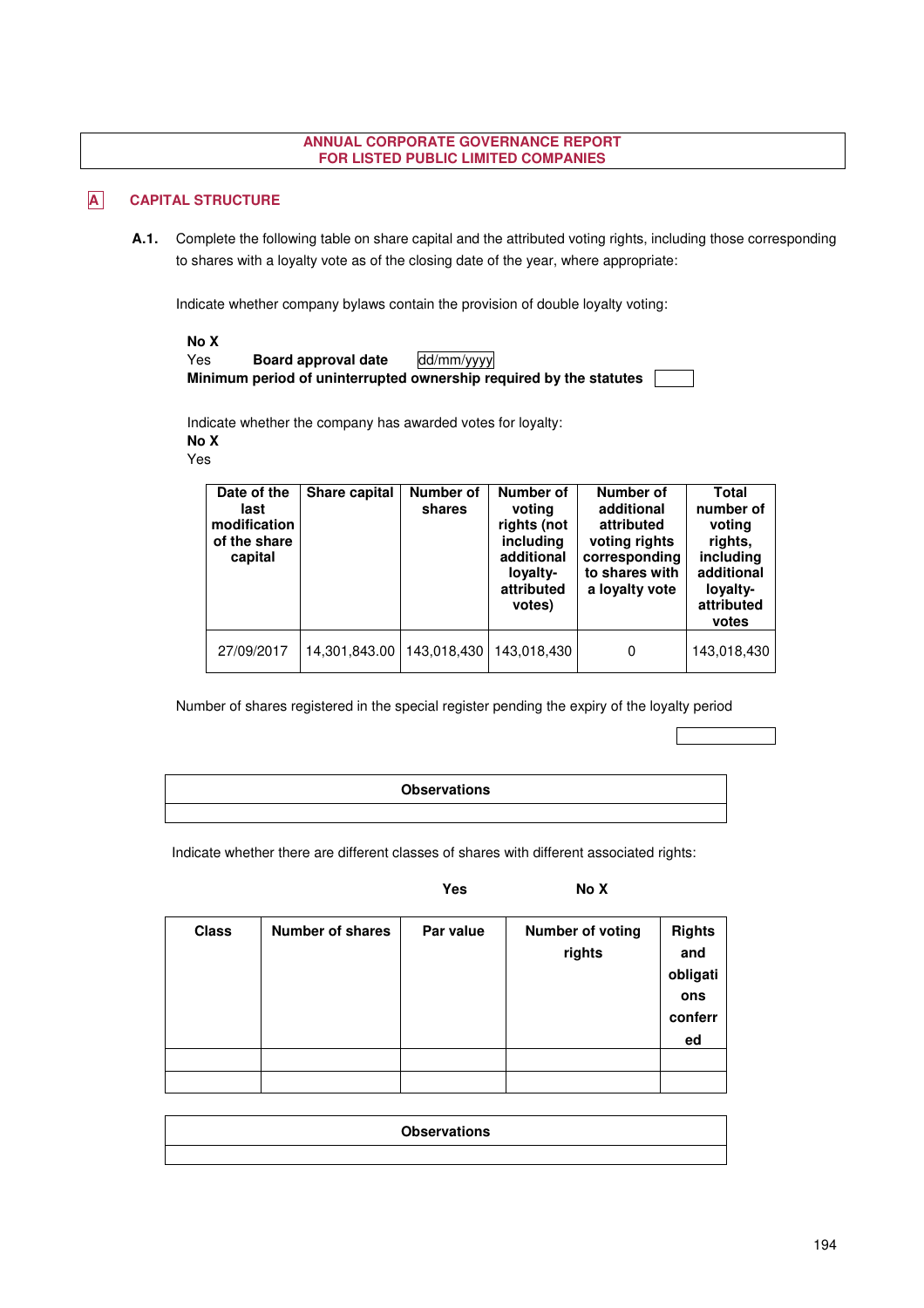A.2. List the company's significant direct and indirect shareholders at year end, including directors with a significant shareholding:

| Name or<br>company name<br>of shareholder                                  |               | % of voting rights<br>attached to the<br>shares<br>(including votes for<br>loyalty) | % of voting rights<br>through financial<br>instruments |          | % of total<br>voting<br>rights | From the total<br>number of voting<br>rights attributed to<br>the shares, indicate,<br>where appropriate,<br>the additional votes<br>attributed<br>corresponding to the<br>shares with a loyalty<br>vote |          |
|----------------------------------------------------------------------------|---------------|-------------------------------------------------------------------------------------|--------------------------------------------------------|----------|--------------------------------|----------------------------------------------------------------------------------------------------------------------------------------------------------------------------------------------------------|----------|
|                                                                            | <b>Direct</b> | Indirect                                                                            | <b>Direct</b>                                          | Indirect |                                | <b>Direct</b>                                                                                                                                                                                            | Indirect |
| <b>FIDELITY</b><br><b>INTERNATIONAL</b><br><b>LIMITED</b>                  |               | 2.185                                                                               |                                                        |          | 2.185                          |                                                                                                                                                                                                          |          |
| <b>HARRIS</b><br><b>ASSOCIATES</b><br><b>INVESTMENT</b><br><b>TRUST</b>    | 3.005         |                                                                                     |                                                        |          | 3.005                          |                                                                                                                                                                                                          |          |
| <b>HARRIS</b><br><b>ASSOCIATES</b><br>L.P.                                 |               | 3.025                                                                               |                                                        |          | 3.025                          |                                                                                                                                                                                                          |          |
| <b>INVESCO</b><br><b>INTERNATIONAL</b><br>SMALL-MID<br><b>COMPANY FUND</b> | 3.004         |                                                                                     |                                                        |          | 3.004                          |                                                                                                                                                                                                          |          |
| <b>INVESCO LTD.</b>                                                        |               | 3.022                                                                               |                                                        |          | 3.022                          |                                                                                                                                                                                                          |          |
| LONGLEAF<br><b>PARTNERS</b><br><b>INTERNATIONAL</b><br><b>FUND</b>         | 3.123         |                                                                                     |                                                        |          | 3.123                          |                                                                                                                                                                                                          |          |
| <b>RIVER &amp;</b><br><b>MERCANTILE</b><br><b>GROUP PLC</b>                |               | 5.048                                                                               |                                                        |          | 5.048                          |                                                                                                                                                                                                          |          |
| SOUTHEASTERN<br><b>ASSET</b><br>MANAGEMENT,<br><b>INC</b>                  |               | 5.146                                                                               |                                                        |          | 5.146                          |                                                                                                                                                                                                          |          |
| <b>THREADNEEDLE</b><br><b>ASSET</b><br><b>MANAGEMENT</b><br><b>LIMITED</b> |               | 3.089                                                                               |                                                        |          | 3.089                          |                                                                                                                                                                                                          |          |

| <b>Observations</b> |
|---------------------|
|                     |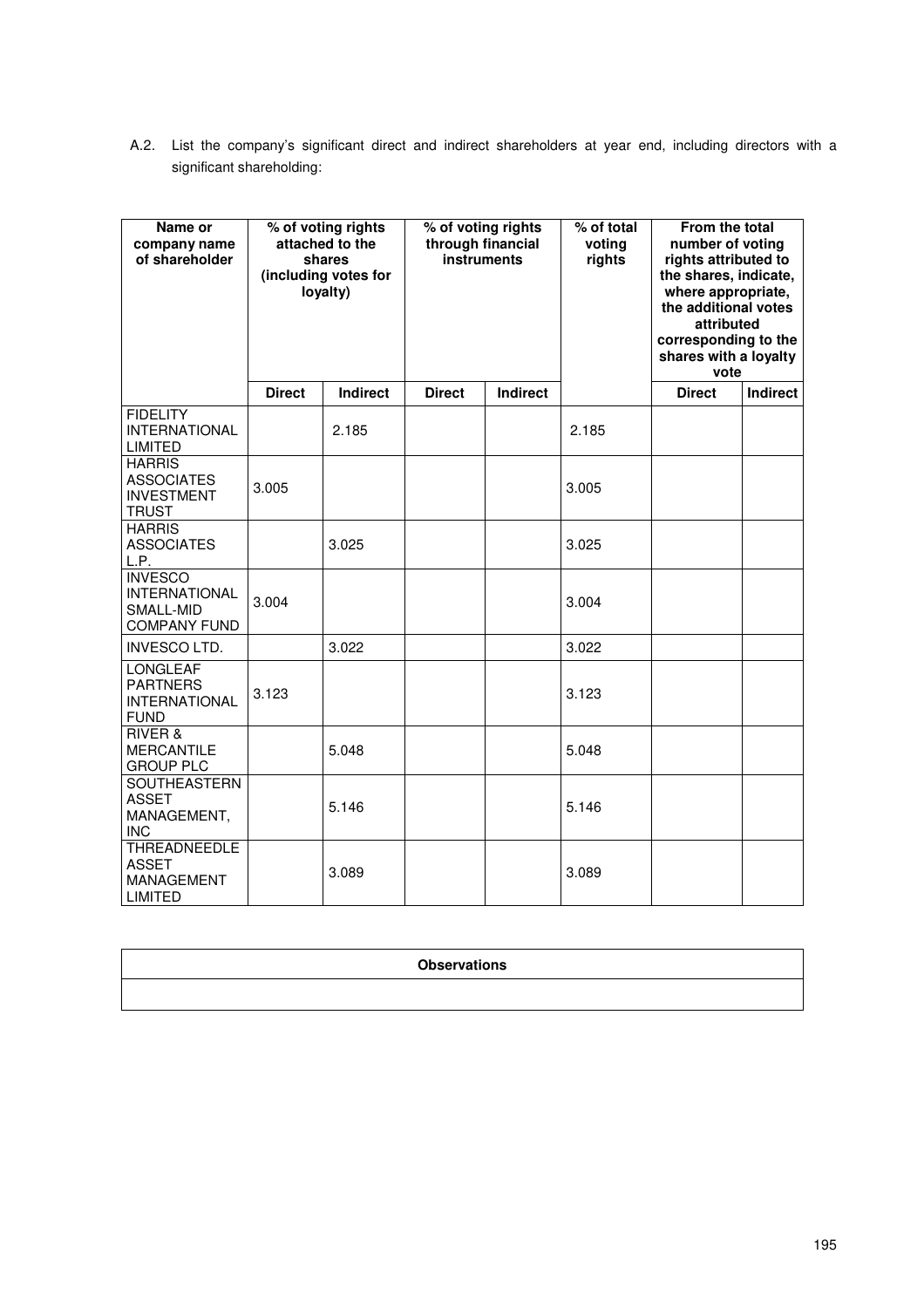## Breakdown of the indirect holding:

| Name or<br>company name<br>of the indirect<br>owner                        | Name or<br>company name<br>of the direct<br>owner                   | % of voting<br>rights<br>attached to<br>the shares<br>(including<br>votes for<br>loyalty) | % of voting<br>rights<br>through<br>financial<br>instruments | % of total<br>voting<br>rights | From the total<br>number of voting<br>rights attributed to<br>the shares.<br>indicate, where<br>appropriate, the<br>additional votes<br>attributed<br>corresponding to<br>the shares with a<br>loyalty vote |  |
|----------------------------------------------------------------------------|---------------------------------------------------------------------|-------------------------------------------------------------------------------------------|--------------------------------------------------------------|--------------------------------|-------------------------------------------------------------------------------------------------------------------------------------------------------------------------------------------------------------|--|
| <b>FIDELITY</b><br><b>INTERNATIONAL</b><br><b>LIMITED</b>                  | <b>FIDELITY</b><br><b>INTERNATIONAL</b><br><b>LIMITED</b>           | 2.185                                                                                     |                                                              | 2.185                          |                                                                                                                                                                                                             |  |
| <b>HARRIS</b><br><b>ASSOCIATES</b><br>L.P.                                 | <b>HARRIS</b><br><b>ASSOCIATES</b><br>L.P.                          | 3.025                                                                                     |                                                              | 3.025                          |                                                                                                                                                                                                             |  |
| <b>INVESCO LTD.</b>                                                        | <b>INVESCO LTD.</b>                                                 | 3.022                                                                                     |                                                              | 3.022                          |                                                                                                                                                                                                             |  |
| RIVER &<br><b>MERCANTILE</b><br><b>GROUP PLC</b>                           | RIVER &<br><b>MERCANTILE</b><br><b>GROUP PLC</b>                    | 5.048                                                                                     |                                                              | 5.048                          |                                                                                                                                                                                                             |  |
| SOUTHEASTERN<br><b>ASSET</b><br>MANAGEMENT,<br><b>INC</b>                  | SOUTHEASTERN<br><b>ASSET</b><br>MANAGEMENT,<br><b>INC</b>           | 5.146                                                                                     |                                                              | 5.146                          |                                                                                                                                                                                                             |  |
| <b>THREADNEEDLE</b><br><b>ASSET</b><br><b>MANAGEMENT</b><br><b>LIMITED</b> | THREADNEEDLE<br><b>ASSET</b><br><b>MANAGEMENT</b><br><b>LIMITED</b> | 3.089                                                                                     |                                                              | 3.089                          |                                                                                                                                                                                                             |  |

## **Observations**

## Indicate the most significant changes in the shareholder structure during the year:

| <b>Most significant movements</b> |  |
|-----------------------------------|--|
|                                   |  |

| Name of the shareholder  | Date of the<br>transaction | <b>Description</b>        |
|--------------------------|----------------------------|---------------------------|
| <b>HARRIS ASSOCIATES</b> |                            | It has increased above 3% |
| <b>INVESTMENT TRUST</b>  | 20/07/2021                 | in the capital stock      |
| <b>HARRIS ASSOCIATES</b> |                            | It has increased above 3% |
|                          | 08/04/2021                 | in the capital stock      |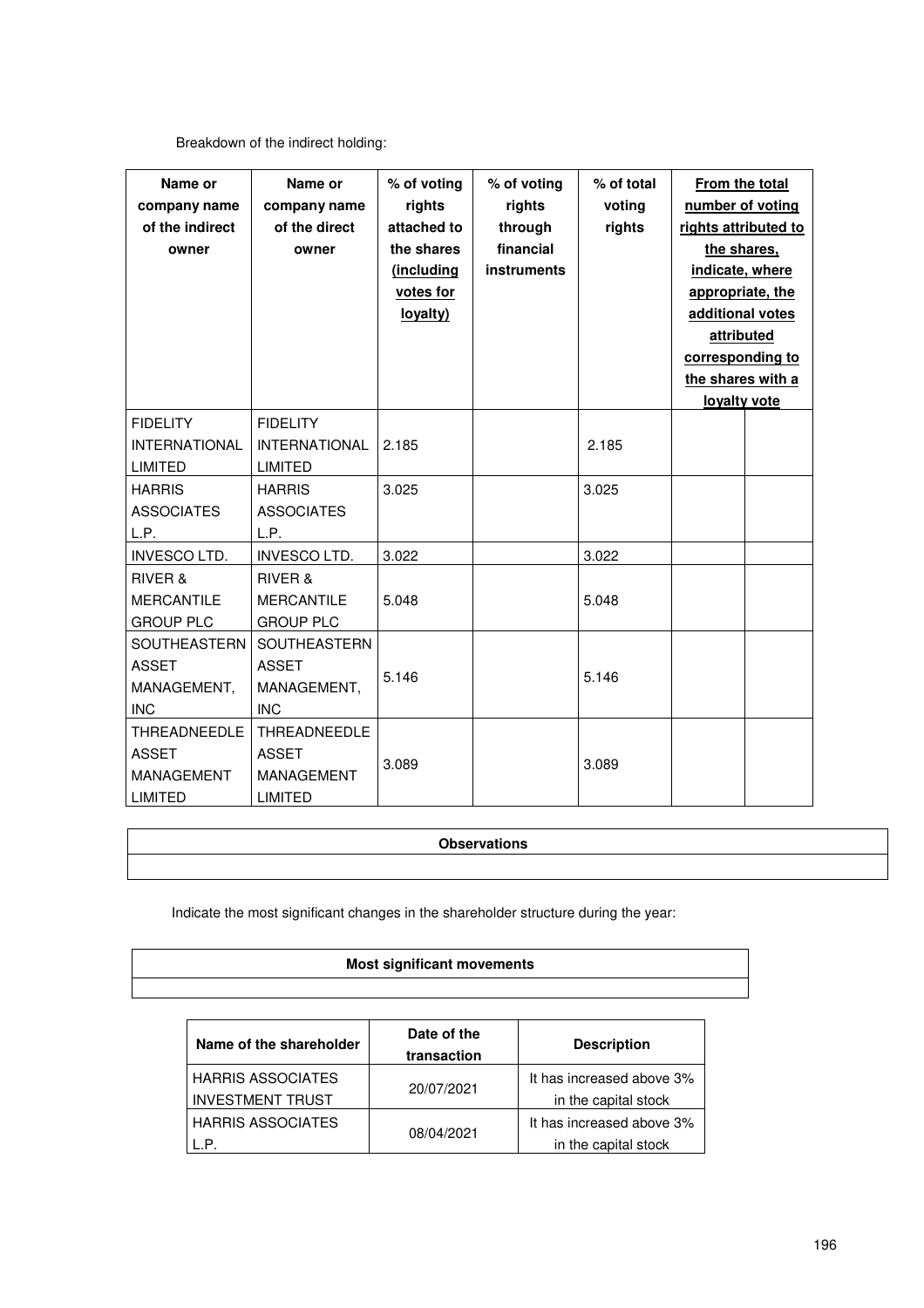| <b>INVESCO</b><br><b>INTERNATIONAL SMALL-</b><br><b>MID COMPANY FUND</b> | 26/08/2021 | It has increased above 3%<br>in the capital stock |
|--------------------------------------------------------------------------|------------|---------------------------------------------------|
| <b>LONGLEAF PARTNERS</b><br><b>INTERNATIONAL FUND</b>                    | 06/10/2021 | It has increased above 3%<br>in the capital stock |
| SOUTHEASTERN ASSET<br>MANAGEMENT, INC                                    | 06/10/2021 | It has increased above 5%<br>in the capital stock |

**A.3. Give details of the participation at the close of the fiscal year of the members of the board of directors who are holders of voting rights attributed to shares of the company or through financial instruments, whatever the percentage, excluding the directors who have been identified in Section A2 above:**

| Name or<br>company<br>name of<br>director | % voting rights<br>attributed to<br>shares<br>(including loyalty<br>votes) |                 | % of voting<br>rights through<br>financial<br>instruments |                 | $%$ of<br>total<br>voting<br>rights |               | From the total % of voting rights<br>attributed to the shares, indicate,<br>where appropriate, the % of the<br>additional votes attributed<br>corresponding to the shares with a<br>loyalty vote |
|-------------------------------------------|----------------------------------------------------------------------------|-----------------|-----------------------------------------------------------|-----------------|-------------------------------------|---------------|--------------------------------------------------------------------------------------------------------------------------------------------------------------------------------------------------|
|                                           | <b>Direct</b>                                                              | <b>Indirect</b> | <b>Direct</b>                                             | <b>Indirect</b> |                                     | <b>Direct</b> | <b>Indirect</b>                                                                                                                                                                                  |
| Nicolas Villen                            | 0.017                                                                      |                 |                                                           |                 | 0.017                               |               |                                                                                                                                                                                                  |
| Chris Cole                                | 0.016                                                                      |                 |                                                           |                 | 0.016                               |               |                                                                                                                                                                                                  |
| Maria Jose<br>Esteruelas                  | 0.003                                                                      |                 |                                                           |                 | 0.003                               |               |                                                                                                                                                                                                  |
| Maria<br>Cristina<br>Henriquez de<br>Luna | 0.002                                                                      |                 |                                                           |                 | 0.002                               |               |                                                                                                                                                                                                  |
| Essimari<br>Kairisto                      | 0.001                                                                      |                 |                                                           |                 | 0.001                               |               |                                                                                                                                                                                                  |
| Marie-<br>Françoise<br>Damesin -          | 0.001                                                                      |                 |                                                           |                 | 0.001                               |               |                                                                                                                                                                                                  |
| Fernando<br><b>Basabe</b>                 | 0.069                                                                      |                 | 0.069                                                     |                 | 0.069                               |               |                                                                                                                                                                                                  |
| Joan Amigó                                | 0.043                                                                      |                 | 0.043                                                     |                 | 0.043                               |               |                                                                                                                                                                                                  |
| <b>Total</b>                              | 0.153                                                                      |                 |                                                           |                 | 0.153                               |               |                                                                                                                                                                                                  |

| Total percentage of voting rights held by the Board of Directors | 0.153 |
|------------------------------------------------------------------|-------|

**Observations** 

Breakdown of the indirect holding: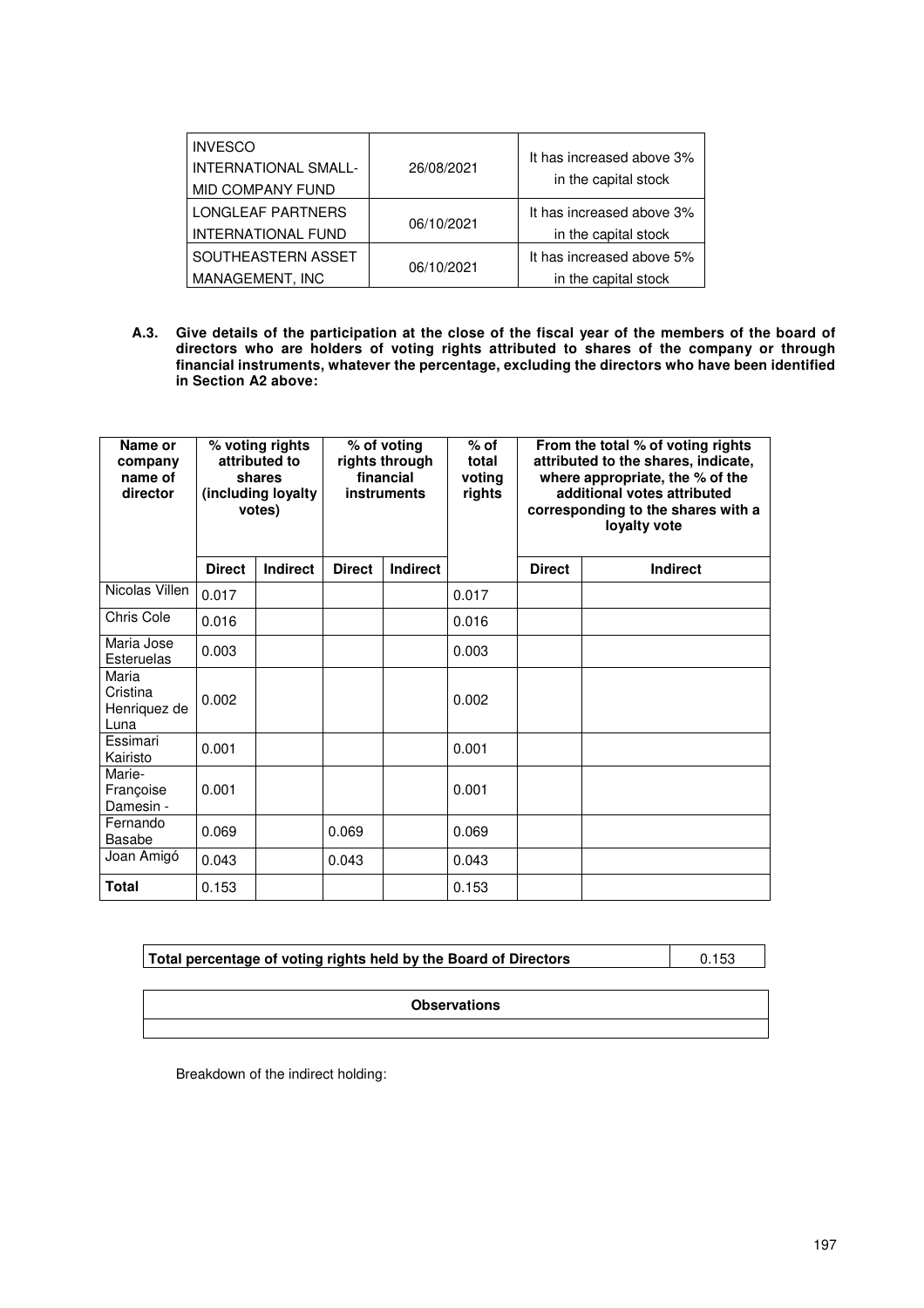| Name or  | Name or      | % voting       | % of voting | % of total | From the total % of |
|----------|--------------|----------------|-------------|------------|---------------------|
| company  | company      | rights         | rights      | voting     | voting rights       |
| name of  | name of the  | attributed     | through     | rights     | attributed to the   |
| director | direct owner | to shares      | financial   |            | shares, indicate,   |
|          |              | (including)    | instruments |            | where appropriate,  |
|          |              | <u>loyalty</u> |             |            | the % of the        |
|          |              | votes)         |             |            | additional votes    |
|          |              |                |             |            | attributed          |
|          |              |                |             |            | corresponding to    |
|          |              |                |             |            | the shares with a   |
|          |              |                |             |            | lovalty vote        |
|          |              |                |             |            |                     |
|          |              |                |             |            |                     |

| <b>Observations</b> |
|---------------------|
|                     |

List the total percentage of voting rights represented on the board:

**Total percentage of voting rights held by the Board of Directors**  $\vert$  0.153

**Observations** 

**A.4 If applicable, state any family, commercial, contractual or corporate relationships that exist among significant shareholders to the extent that they are known to the company, unless they are insignificant or arise in the ordinary course of business, except those that are reported in Section A.6:**

| <b>Name of related Party</b> | Nature of relationship | <b>Brief description</b> |
|------------------------------|------------------------|--------------------------|
| N/A                          |                        |                          |

**A.5 If applicable, state any commercial, contractual or corporate relationships that exist between significant shareholders and the company and/or group, unless they are insignificant or arise in the ordinary course of business:** 

| Name of related Party | Nature of relationship | <b>Brief description</b> |
|-----------------------|------------------------|--------------------------|
| N/A                   |                        |                          |

**A.6 Describe the relationships, unless insignificant for the two parties, that exist between significant shareholders or shareholders represented on the Board and directors, or their representatives in the case of proprietary directors. Explain, as the case may be, how the significant shareholders are represented. Specifically, state those directors appointed to represent significant shareholders, those whose appointment was proposed by significant shareholders and/or companies in its group, specifying the nature of such relationships or ties. In particular, mention the existence, identity and**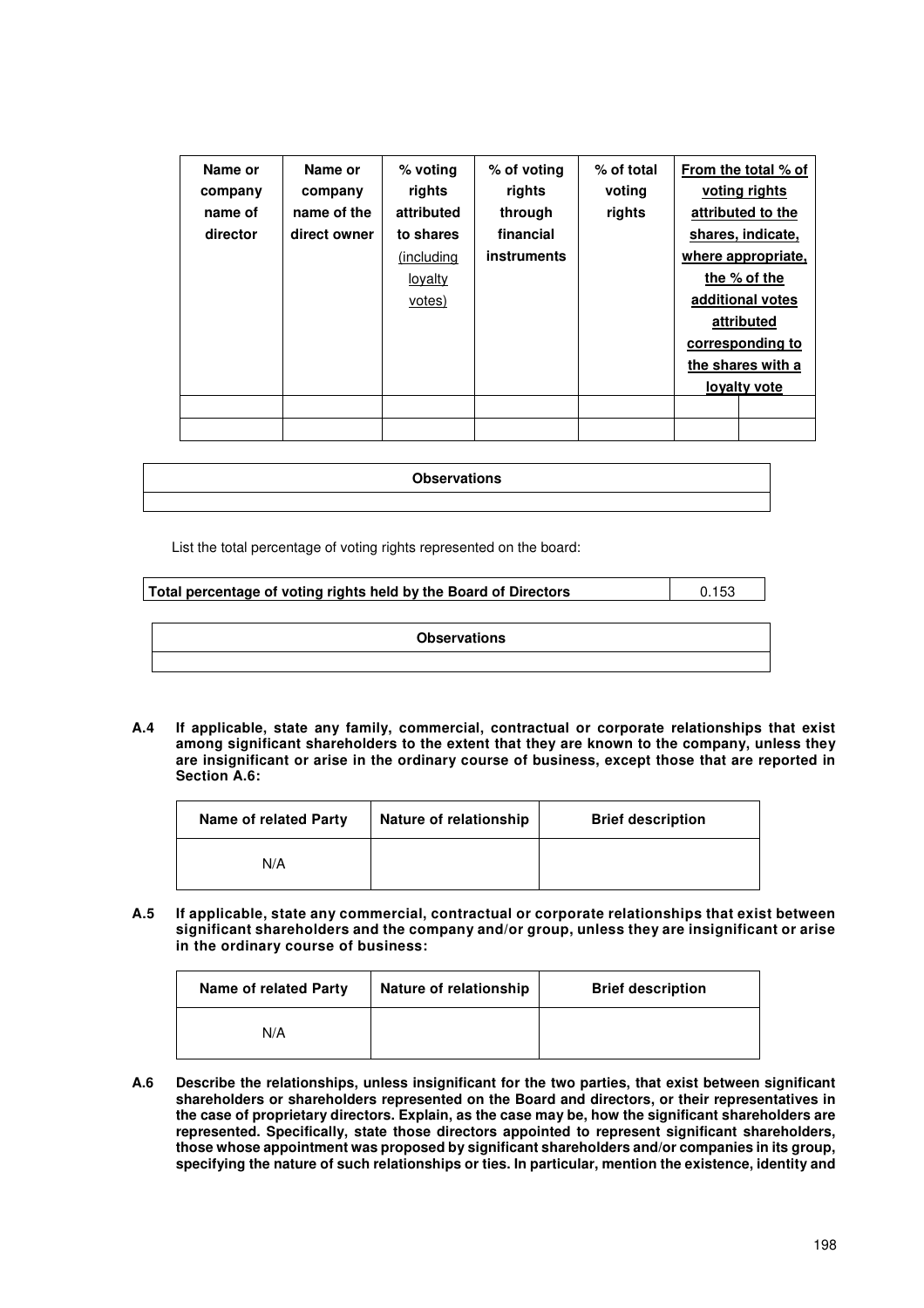**post of directors, or their representatives, as the case may be, of the listed company, who are, in turn, members of the Board of Directors or their representatives of companies that hold significant shareholdings in the listed company or in group companies of these significant shareholders.** 

| Name or company<br>name of related<br>director or<br>representative | Name or company<br>name of related<br>significant<br>shareholder | Company name of the<br>group company of the<br>significant shareholder | Description of<br>relationship/post |
|---------------------------------------------------------------------|------------------------------------------------------------------|------------------------------------------------------------------------|-------------------------------------|
| N/A                                                                 |                                                                  |                                                                        |                                     |

|--|

**A.7 State whether the company has been notified of any shareholders' agreements that may affect it, in accordance with Articles 530 and 531 of the Ley de Sociedades de Capital ("Corporate Enterprises Act" or "LSC"). If so, describe these agreements and list the party shareholders:** 

| Yes<br>x                                     |                      |                                              |                                                          |
|----------------------------------------------|----------------------|----------------------------------------------|----------------------------------------------------------|
| Parties to the<br>shareholders'<br>agreement | % of affected shares | <b>Brief description</b><br>of the agreement | Date of<br>termination of<br>agreement, if<br>applicable |
|                                              |                      |                                              |                                                          |

**Observations** 

**State whether the company is aware of any concerted actions among its shareholders. If so, provide a brief description:** 

Yes  $\Box$  No  $\boxed{x}$ 

| <b>Parties to the concerted</b><br>action | % of affected shares | <b>Brief</b><br>description of<br>the agreement | Date of<br>termination of<br>agreement, if<br>applicable |
|-------------------------------------------|----------------------|-------------------------------------------------|----------------------------------------------------------|
|                                           |                      |                                                 |                                                          |

**If any of the aforementioned agreements or concerted actions have been modified or terminated during the year, please specify expressly:** 

**A.8 State whether any individual or company exercises or may exercise control over the company in accordance with Article 5 of the Ley de Mercados de Valores ("Spanish Securities Market Act" or "LMV"). If so, please identify them:** 

| Yes $\vert$ $\vert$<br>No < x |  |
|-------------------------------|--|
| Name of individual or company |  |
|                               |  |
|                               |  |
| <b>Observations</b>           |  |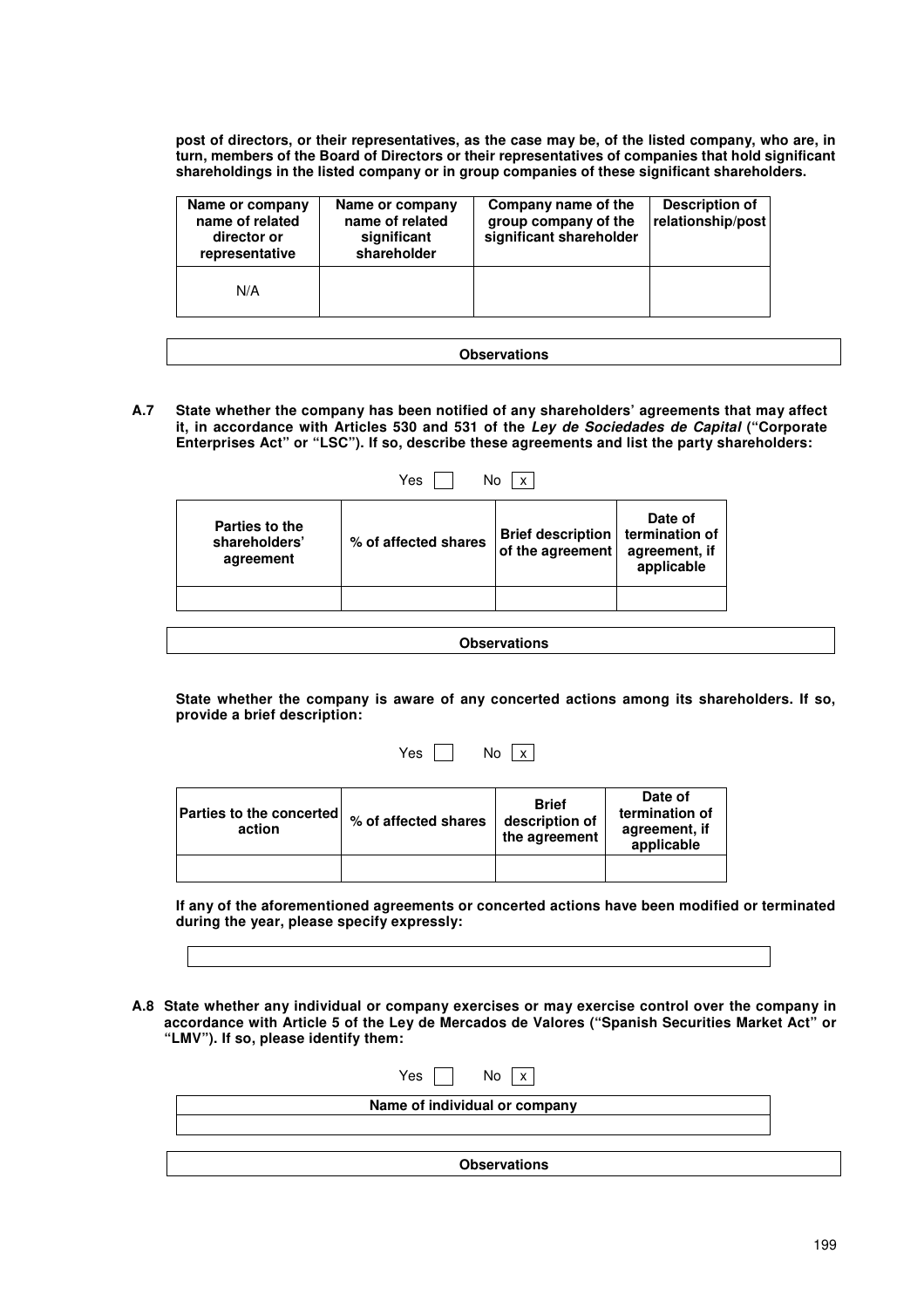## **A.9 Complete the following table with details of the company's treasury shares:**

#### **At the close of the year:**

| <b>Number of direct shares</b> | Number of indirect shares (*) Total percentage | of share<br>capital |
|--------------------------------|------------------------------------------------|---------------------|
| 408.098                        |                                                | 0.285               |

**Observations** 

#### **(\*) through:**

| Name of direct shareholder | <b>Number of direct shares</b> |
|----------------------------|--------------------------------|
| N/A                        |                                |
| Total:                     |                                |

**Observations** 

**Explain any significant changes during the year:** 

**Explain significant changes** 

#### **A.10 Provide a detailed description of the conditions and terms of the authority given to the Board of Directors to issue, repurchase, or dispose of treasury shares.**

The General Shareholders Meeting of 29 May 2020 agreed to "authorise the Company's Board of Directors, with power to sub-delegate, so it may proceed with a derivative acquisition of its own shares, in accordance with article 146 of the Spanish Companies Act in the terms established below:

- 1. The acquisitions may be made either directly by the Company or indirectly through any of its subsidiaries, in the same terms as described herein;
- 2. The acquisition may be made as a sale and purchase, swap or goods received in lieu of payment, or any other transaction legally permitted, once or several times;
- 3. The number of shares acquired, when added to those already held by the Company, shall not exceed ten per cent (10%) of the capital stock;
- 4. The price or consideration will range between the face value of the shares and one hundred and ten per cent (110%) of their listed price;
- 5. The authorisation will remain valid for a maximum term of 5 years as of today.

It is hereby expressly noted that any shares acquired as a result of this authorisation may be used either for disposal or redemption, or towards the direct delivery of these shares to the employees or Directors of the Company or any of the group companies, or as a consequence of the exercise of any option rights or the application of any remuneration systems.

To revoke, to the extent of the unused amount, the authorization granted by the General shareholders' Meeting in 18 June 2015"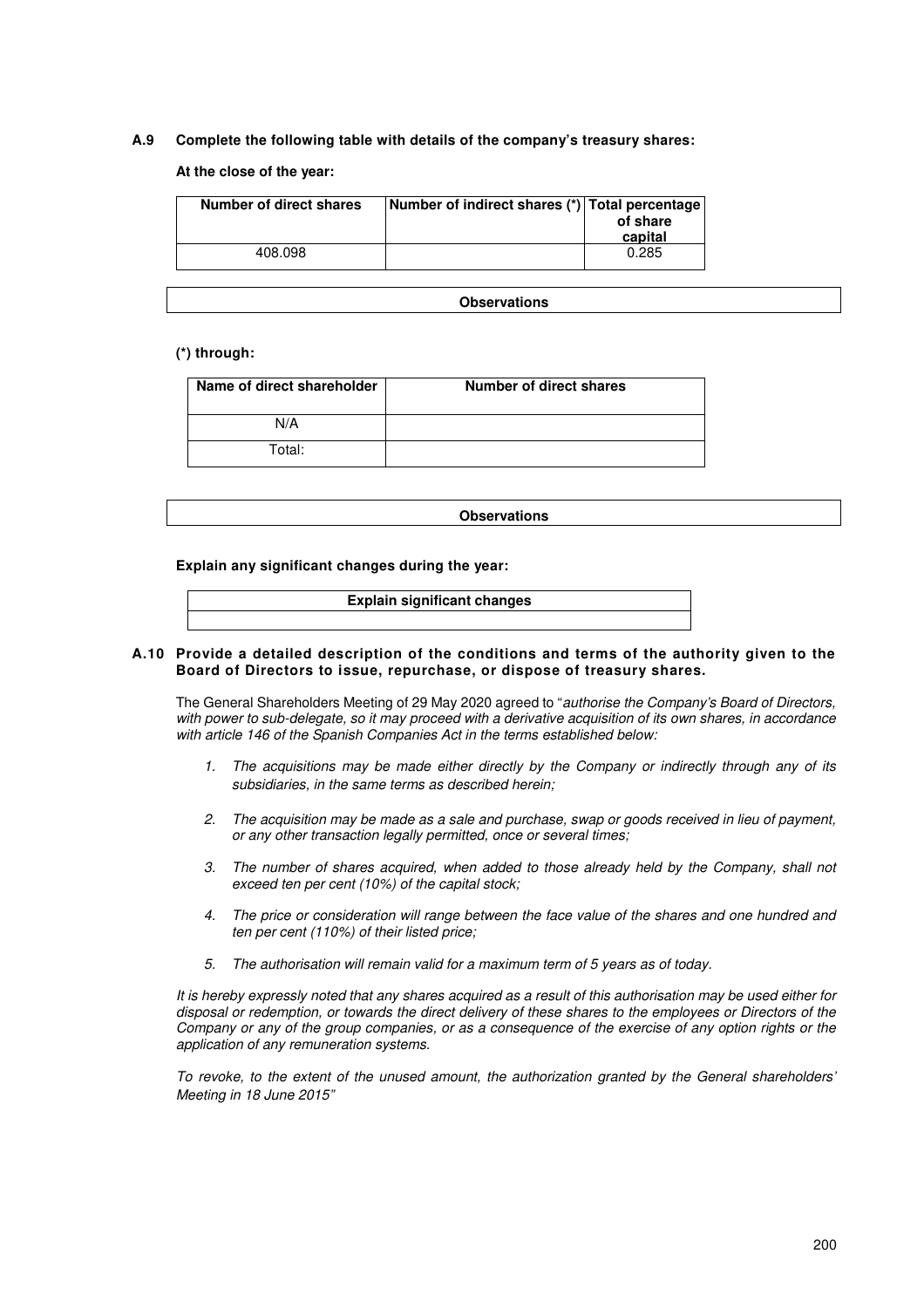**A.11 Estimated floating capital:** 

| <b>Estimated floating capital</b> | 78.485 |
|-----------------------------------|--------|

**A.12 State whether there are any restrictions (article of associations, legislative or of any other nature) placed on the transfer of shares and/or any restrictions on voting rights. In particular, state the existence of any type of restriction that may inhibit a takeover attempt of the company through acquisition of its shares on the market, and those regimes for the prior authorization or notification that may be applicable, under sector regulations, to acquisitions or transfers of the company's financial instruments.** 

| Yes<br>No                          |  |
|------------------------------------|--|
| <b>Description of restrictions</b> |  |

**A.13 State if the shareholders have resolved at a meeting to adopt measures to neutralize a take-over bid pursuant to the provisions of Act 6/2007.**

| Yes |  |
|-----|--|
| No  |  |

**If so, please explain the measures approved and the terms under which such limitations would cease to apply:** 

**Explain the measures approved and the terms under which such limitations would consider the cease to apply** 

**A.14 State if the company has issued shares that are not traded on a regulated EU market.** 

| ◡<br>ρq | N٥ |  |  |
|---------|----|--|--|
|---------|----|--|--|

 **If so, please list each type of share and the rights and obligations conferred on each.** 

**List each type of share**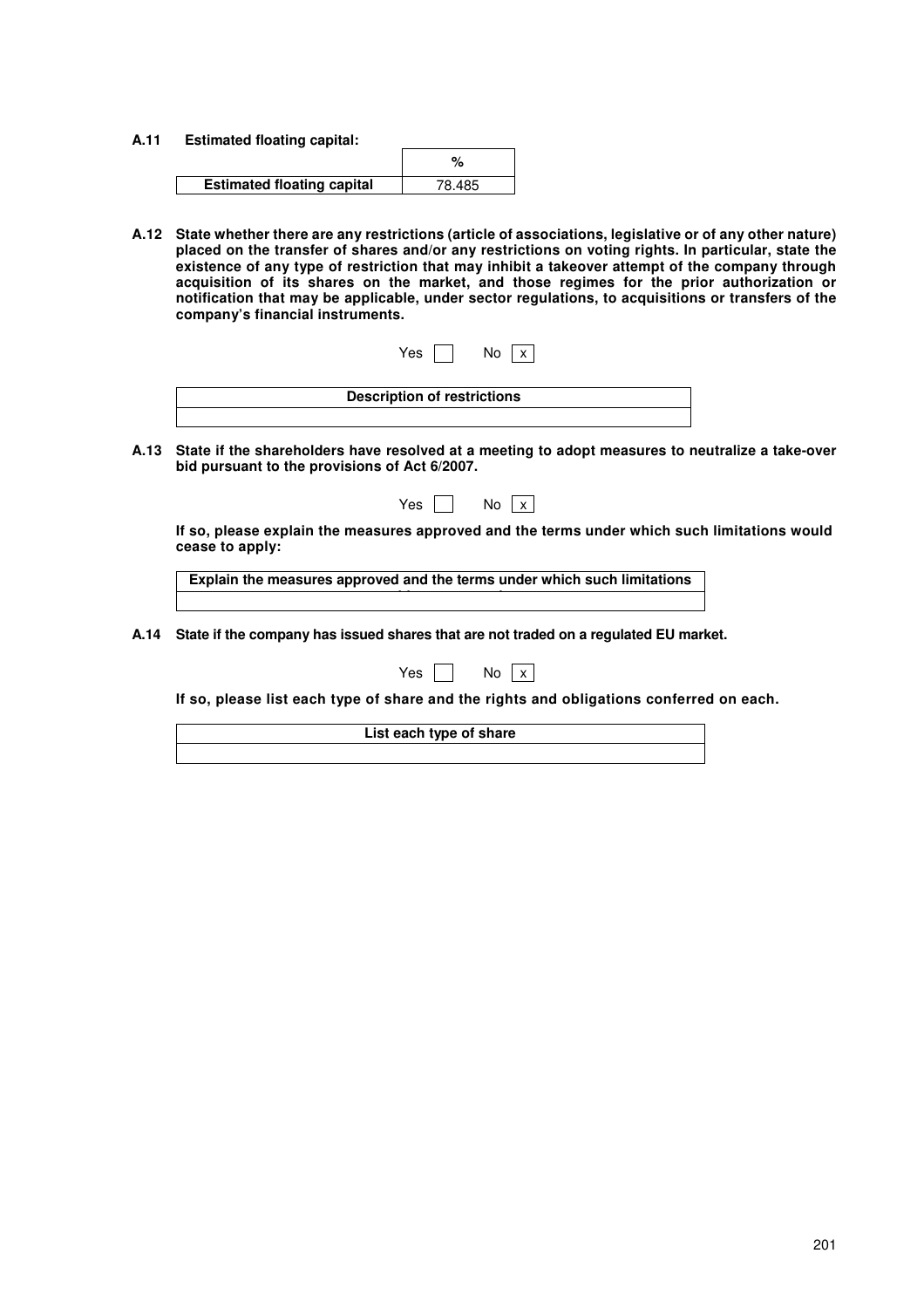#### **B** GENERAL SHAREHOLDERS' MEETING

**B.1 State whether there are any differences between the quorum established by the LSC for General Shareholders' Meetings and those set by the company and if so, describe them in detail:**

|                                | Yes<br>No                                                                           |                                                                                            |
|--------------------------------|-------------------------------------------------------------------------------------|--------------------------------------------------------------------------------------------|
|                                | % quorum different from that<br>contained in Article 193 LSC<br>for general matters | % quorum different from<br>that contained in Article<br>194 LSC for special<br>resolutions |
| Quorum required at<br>1st call |                                                                                     |                                                                                            |
| Quorum required at<br>2nd call |                                                                                     |                                                                                            |
|                                | <b>Description of differences</b>                                                   |                                                                                            |

**B.2 State whether there are any differences in the company's manner of adopting corporate resolutions and the manner for adopting corporate resolutions described by the Spanish Companies Act (LSC) and, if so, explain:** 

| Y<br>es | N٥ | X |
|---------|----|---|
|---------|----|---|

**Describe how it is different from that contained in the LSC.** 

|                                                                | <b>Qualified majority different</b><br>from that established in Article<br>201.2 LSC for Article 194.1 LSC qualified majority<br>matters | <b>Other matters</b><br>requiring a |
|----------------------------------------------------------------|------------------------------------------------------------------------------------------------------------------------------------------|-------------------------------------|
| % established by the<br>company for adoption of<br>resolutions |                                                                                                                                          |                                     |

| <b>Description of differences</b> |  |
|-----------------------------------|--|
|                                   |  |

**B.3 State the rules for amending the company's Articles of Association. In particular, state the majorities required for amendment of the Articles of Association and any provisions in place to protect shareholders' rights in the event of amendments to the Articles of Association.** 

In accordance with Spanish Companies Act, in order for a General Meeting to be validly convened, for an amendment of the By-laws, article 16.8 (b) of the Regulations will apply, whereby it will be necessary for the attendance of shareholders, present or represented at first call that hold at least fifty per cent (50%) of the subscribed voting capital stock. At second call, it will suffice for twenty-five per cent (25%) of the capital stock to attend.

In order for the General Shareholders Meeting to adopt resolutions that entail an amendment of the By-laws, article 21.1 (b) of the Regulations will apply, whereby an absolute majority will be required if more than fifty per cent (50%) of the voting capital stock subscribed is present. However, it will require the favourable vote of at least two thirds (2/3) of the voting capital stock in attendance when in the second call more than twenty-five per cent (25%) of the voting capital stock is present and in case it does not reach the fifty per cent (50%)

#### **B.4 Give details of attendance at General Shareholders' Meetings held during the year of this report and the previous year:**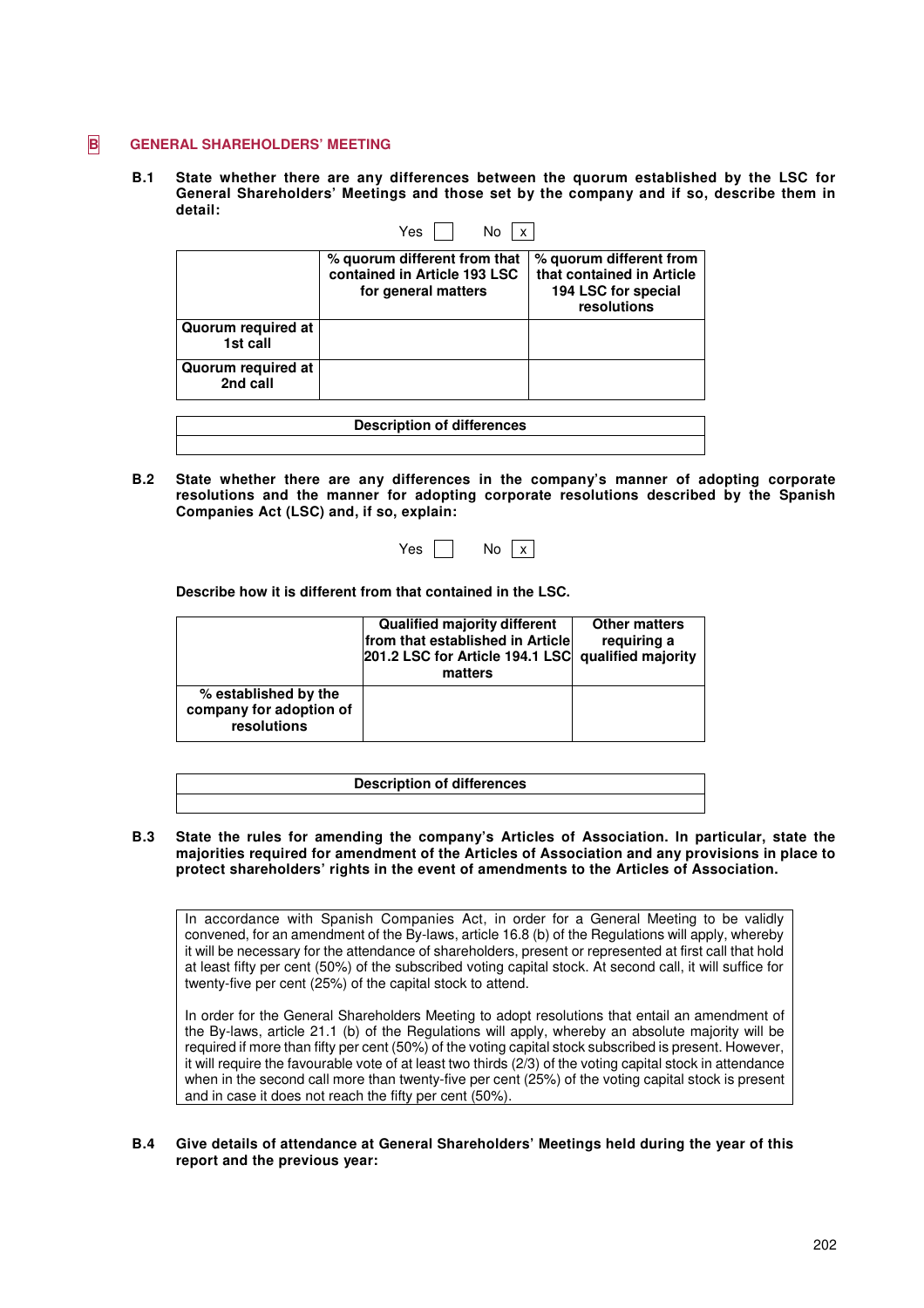|                           | Attendance data       |                         |                             |       |              |
|---------------------------|-----------------------|-------------------------|-----------------------------|-------|--------------|
| Date of                   | %                     |                         | % distance voting           |       |              |
| General<br><b>Meeting</b> | physically<br>present | $%$ present by<br>proxy | <b>Electronic</b><br>voting | Other | <b>Total</b> |
| 28/05/2021                | 0.114                 | 72.025                  | 0.008                       | 1.756 | 73.903       |
| 29/05/2020                | 0.16                  | 70.38                   | 0                           | 0.79  | 71.33        |
| 30/05/2019                | 0.29                  | 66.91                   | 0                           | 1.44  | 68.64        |
| Of which<br>floating:     | 0.003                 | 72.008                  | 0.008                       | 1.663 | 73.682       |

## **Observations**

Considering the circumstances under Covid-19, as well as the concern to preserve the health of shareholders and the other people involved in the organization and holding of the 2021 Annual General Meeting, the Board of Directors considered it appropriate that the General Shareholders Meeting be held exclusively by remote means, without the physical attendance by the Shareholders or their representatives, pursuant to the provisions of article 3.1.(a) of Royal Decree-law 34/2020, of 17 November, on urgent measures to support corporate solvency and the energy sector, as well as on tax matters. Even so, the highest attendance quorum since Applus´ first general shareholder meeting was reached (73.90% of the share capital). The support received by the shareholders proves that, given the composition of its shareholding and the long lasting dialogue that the Company has been maintaining with its main shareholders, the remote holding of the general shareholders meeting is an optimal alternative.

**whether any point on the agenda of the General Shareholders' Meetings during the year has not been approved by the shareholders for any reason.** 

**B.5 State** 

| Yes.<br>No                    |                     |
|-------------------------------|---------------------|
| Points on agenda not approved | % votes against (*) |
|                               |                     |

(\*) If the non-approval of the point is for a reason other than the votes against, this will be explained in the text part and "N/A" will be placed in the "% votes against" column.

#### **B.6 State if the Articles of Association contain any restrictions requiring a minimum number of shares to attend General Shareholders' Meetings, or on distance voting:**

| Yes l | No <sub>x</sub>                                      |
|-------|------------------------------------------------------|
|       | Number of shares required to attend General Meetings |
|       | Number of shares required for distance voting        |

| <b>Observations</b> |
|---------------------|
|                     |
|                     |

**B.7 State whether it has been established that certain decisions other than those established by law exist that entail an acquisition, disposal or contribution to another company of essential assets or other similar corporate transactions that must be subject to the approval of the General Shareholders' Meeting.** 

| es | No | X |  |
|----|----|---|--|
|    |    |   |  |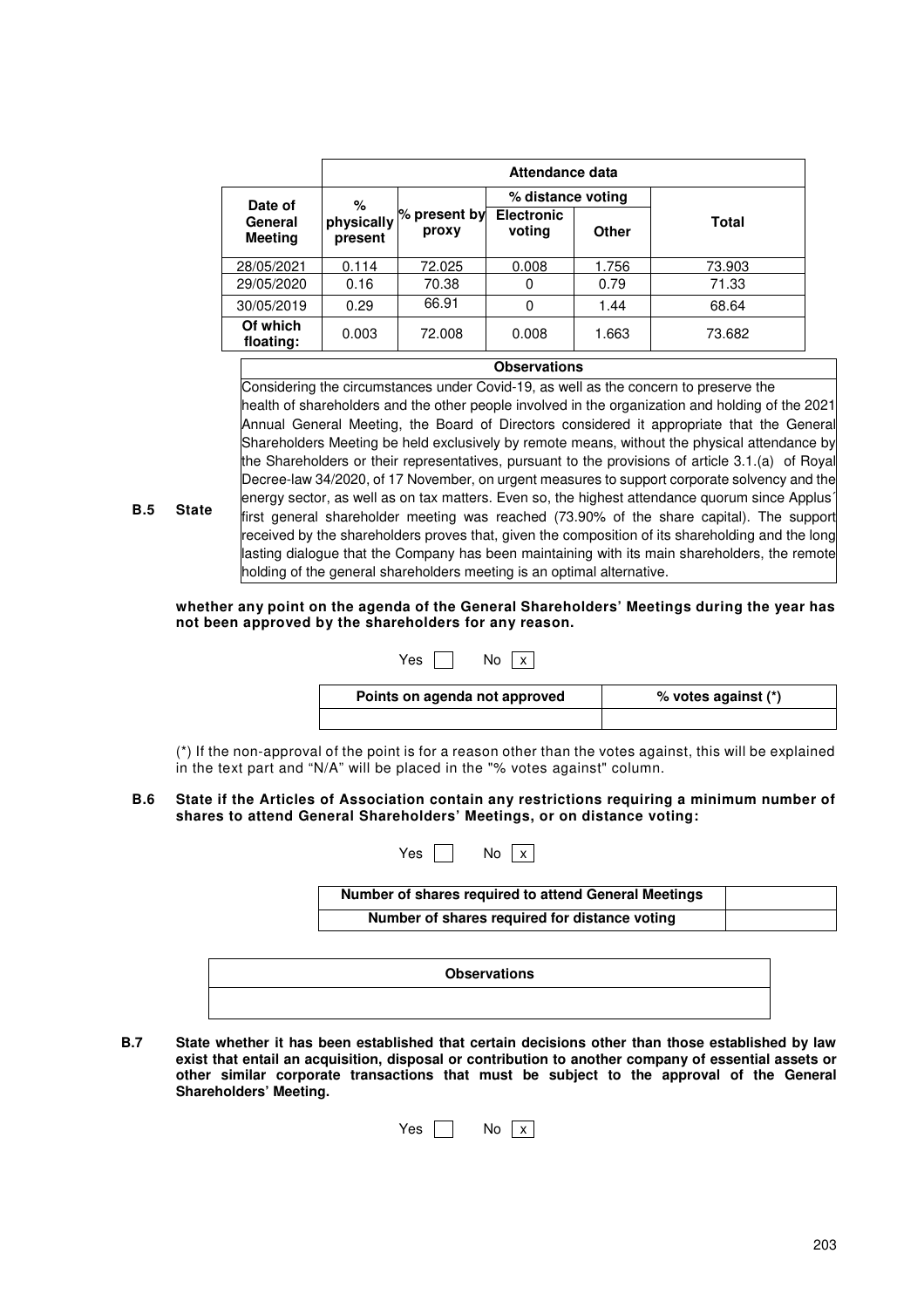**Explain the decisions that must be subject to the General Shareholders' Meeting, other than those established by law** 

**B.8 State the address and manner of access to the page on the company website where one may find information on corporate governance and other information regarding General Shareholders' Meetings that must be made available to shareholders through the company website.** 

> The corporate website is available at www.applus.com. At the top, under "Investor Relations", full information is provided on corporate governance and General Meetings. Specifically, through the following links-http://www.applus.com/es/InvestorRelations/Corporate-governance and http://www.applus.com/es/InvestorRelations/Shareholders-meetings - direct access is provided to information on corporate governance and General Meetings, respectively.

## **C COMPANY ADMINISTRATIVE STRUCTURE**

#### **C.1 Board of Directors**

**C.1.1 Maximum and minimum number of directors established in the Articles of Association and the number set by the general meeting:** 

| Maximum number of directors                       | 1 ר |
|---------------------------------------------------|-----|
| Minimum number of directors                       |     |
| Number of directors set by the general<br>meeting | 10  |

| <b>Observations</b>                                                                     |
|-----------------------------------------------------------------------------------------|
| The number of directors was established by the Shareholders' meeting on 30<br>May 2019. |

#### **C.1.2 Please complete the following table on directors:**

| Name of director                                        | <b>Natural</b><br>person<br>represen<br>tative | <b>Director</b><br>category     | <b>Position</b><br>on the<br><b>B</b> board | Date first<br>appointed<br>to Board | Last re-<br>election<br>date | Method of<br>selection to<br><b>Board</b>                                     | <b>Birth date</b> |
|---------------------------------------------------------|------------------------------------------------|---------------------------------|---------------------------------------------|-------------------------------------|------------------------------|-------------------------------------------------------------------------------|-------------------|
| <b>CHRISTOPHER</b><br><b>COLE</b>                       | N/A                                            | <b>INDEPENDENT</b>              | <b>CHAIRMAN</b>                             | 07/05/2014                          | 31/05/2018                   | <b>GENERAL</b><br><b>SHAREHOLDE</b><br><b>RS MEETING</b><br><b>RESOLUTION</b> | 30/08/1946        |
| <b>ERNESTO MATA</b><br><b>LÓPEZ</b>                     | N/A                                            | <b>OTHER</b><br><b>EXTERNAL</b> | <b>MEMBER</b>                               | 29/11/2007                          | 31/05/2018                   | <b>GENERAL</b><br><b>SHAREHOLDE</b><br><b>RS MEETING</b><br><b>RESOLUTION</b> | 06/03/1941        |
| NICOLÁS VILLÉN<br>JIMÉNEZ                               | N/A                                            | <b>INDEPENDENT</b>              | <b>MEMBER</b>                               | 27/10/2015                          | 29/05/2020                   | <b>GENERAL</b><br><b>SHAREHOLDE</b><br><b>RS MEETING</b><br><b>RESOLUTION</b> | 19/11/1949        |
| <b>MARIA CRISTINA</b><br>HENRÍQUEZ DE<br>LUNA BASAGOITI | N/A                                            | <b>INDEPENDENT</b>              | <b>MEMBER</b>                               | 21/07/2016                          | 28/05/2021                   | <b>GENERAL</b><br><b>SHAREHOLDE</b><br><b>RS MEETING</b><br><b>RESOLUTION</b> | 15/09/1966        |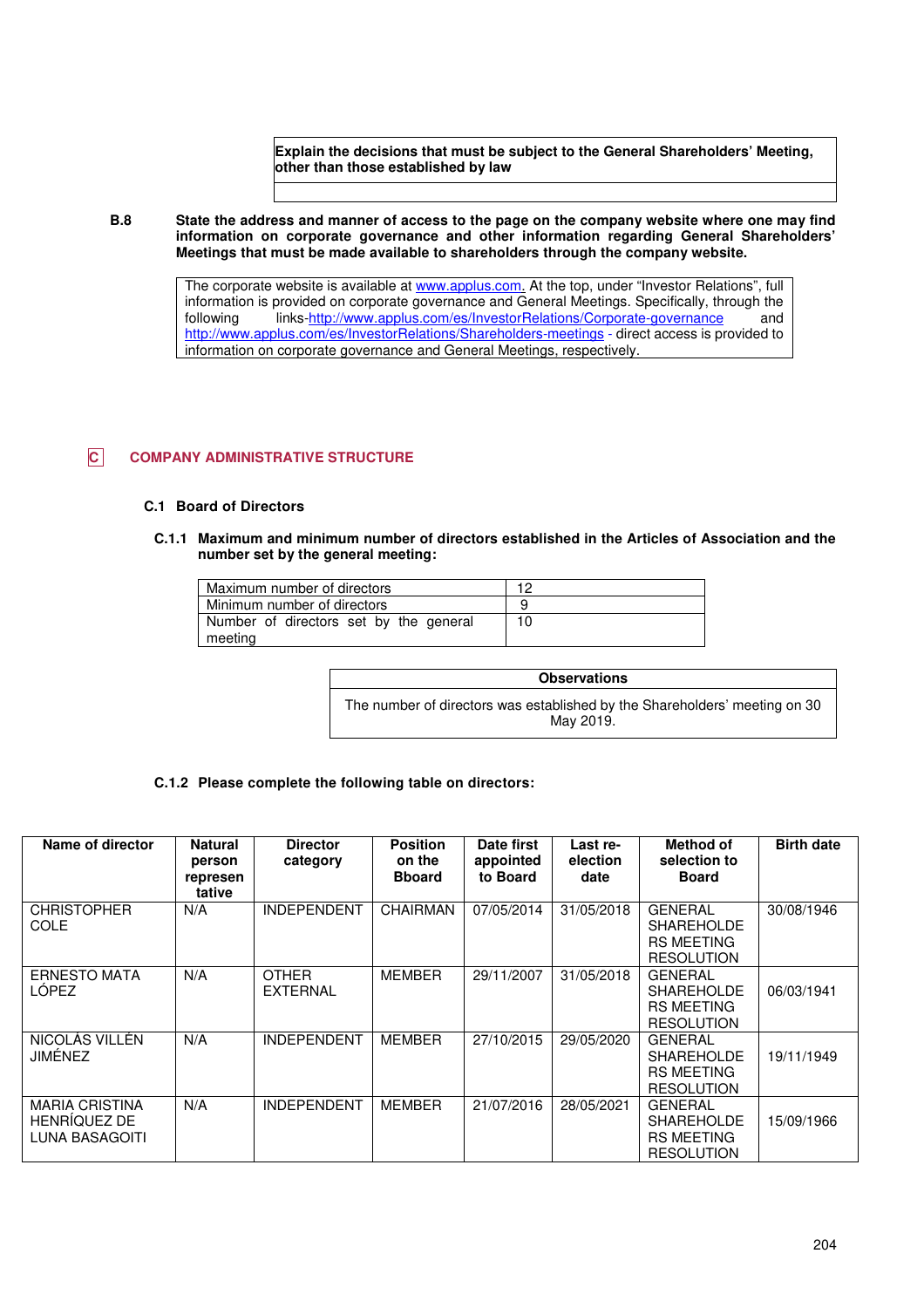| MARIA JOSÉ<br><b>ESTERUELAS</b><br><b>AGUIRRE</b> | N/A | <b>INDEPENDENT</b> | <b>MEMBER</b> | 20/02/2019 | 20/02/2019 | <b>BOARD OF</b><br><b>DIRECTORS</b><br><b>APPOINTMENT</b><br>$("Cooptación") -$<br><b>RATIFIED BY</b><br><b>AGM</b> | 21/03/1972 |
|---------------------------------------------------|-----|--------------------|---------------|------------|------------|---------------------------------------------------------------------------------------------------------------------|------------|
| <b>ESSIMARI KAIRISTO</b>                          | N/A | <b>INDEPENDENT</b> | <b>MEMBER</b> | 09/04/2019 | 09/04/2019 | <b>BOARD OF</b><br><b>DIRECTORS</b><br><b>APPOINTMENT</b><br>$("Cooptación") -$<br><b>RATIFIED BY</b><br><b>AGM</b> | 28/05/1966 |
| <b>FERNANDO</b><br><b>BASABE ARMIJO</b>           | N/A | <b>EXECUTIVE</b>   | <b>MEMBER</b> | 01/02/2011 | 31/05/2018 | <b>GENERAL</b><br><b>SHAREHOLDE</b><br><b>RS MEETING</b><br><b>RESOLUTION</b>                                       | 11/08/1959 |
| <b>JOAN AMIGÓ</b><br><b>CASAS</b>                 | N/A | <b>EXECUTIVE</b>   | <b>MEMBER</b> | 30/05/2019 | 30/05/2019 | <b>GENERAL</b><br><b>SHAREHOLDE</b><br><b>RS MEETING</b><br><b>RESOLUTION</b>                                       | 21/07/1966 |
| MARIE-FRANÇOISE<br><b>DAMESIN</b>                 | N/A | <b>INDEPENDENT</b> | <b>MEMBER</b> | 17/11/2021 | 17/11/2021 | <b>BOARD OF</b><br><b>DIRECTORS</b><br><b>APPOINTMENT</b><br>("Cooptación")                                         | 28/02/1957 |
| <b>BRENDAN</b><br><b>CONNOLLY</b>                 | N/A | <b>INDEPENDENT</b> | <b>MEMBER</b> | 17/11/2021 | 17/11/2021 | <b>BOARD OF</b><br><b>DIRECTORS</b><br><b>APPOINTMENT</b><br>("Cooptación")                                         | 10/04/1956 |

Total number of directors 10

**State if any directors, whether through resignation, dismissal or any other reason, have left the Board during the period subject to this report:** 

| Name of<br>director                         | Director type at<br>time of leaving | Date of last<br>appointment | <b>Date</b><br>director<br>left | <b>Specialized</b><br>committees of<br>which he/she was a<br>member                                                                                     | Indicate<br>whether the<br>director left<br>before the end<br>of the term |
|---------------------------------------------|-------------------------------------|-----------------------------|---------------------------------|---------------------------------------------------------------------------------------------------------------------------------------------------------|---------------------------------------------------------------------------|
| <b>RICHARD</b><br>CAMPBELL<br><b>NELSON</b> | <b>INDEPENDENT</b>                  | 31/05/2018                  | 17/11/2021                      | ENVIRONMENTAL,<br><b>SOCIAL</b><br><b>GOVERNANCE</b><br><b>COMMITTEE &amp;</b><br><b>APPOINTMENTS</b><br>AND<br><b>COMPENSATIONS</b><br><b>COMITTEE</b> | <b>YES</b>                                                                |
| <b>JOHN</b><br>DANIEL<br><b>HOFMEISTER</b>  | <b>INDEPENDENT</b>                  | 31/05/2018                  | 24/05/2021                      | <b>APPOINTMENTS</b><br>AND<br><b>COMPENSATIONS</b><br><b>COMITTEE</b>                                                                                   | <b>YES</b>                                                                |

**Observations**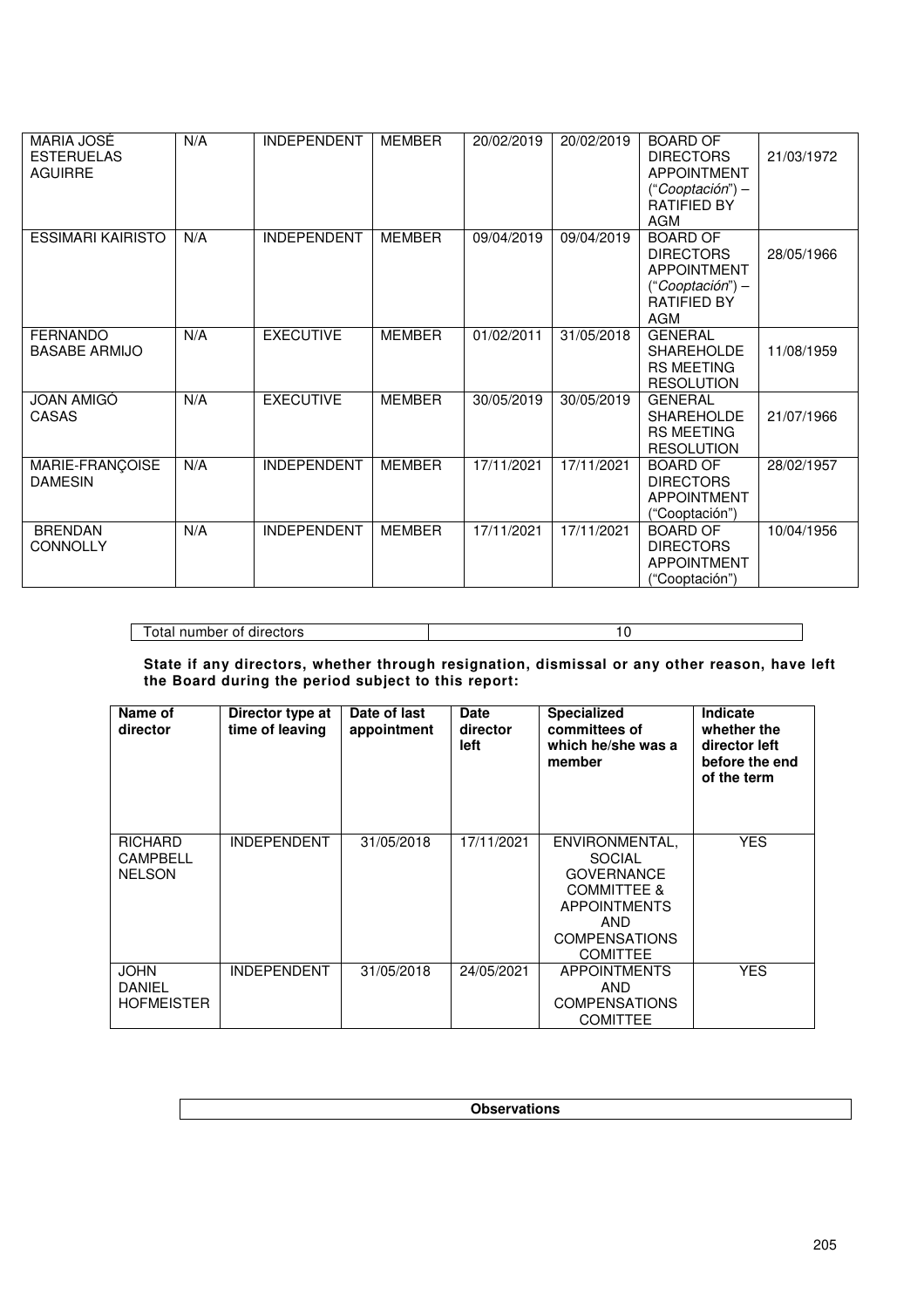In May 2021, Mr. John Hofmeister resigned from the Board of Applus for health reasons.

On the other hand, following the end of his 12-year term as an independent director, Mr. Richard Nelson resigned as Director of Applus, conveying to the company his desire to reduce his professional commitments during his retirement, after a long and successful career.

Both directors, Mr. John Hofmeister and Mr. Richard Nelson, notified their resignations to the Board of Directors.

## **C.1.3 Complete the following tables regarding the members of the Board and their Categories:**

| Name or company<br>name of director | Post in<br>organizational<br>chart of the<br>company | <b>Profile</b>                                                                                                                                                                                                                                                                                                                                                                                                                                                                                                                                                                                                                                                                                                                                                                                                                                                                        |
|-------------------------------------|------------------------------------------------------|---------------------------------------------------------------------------------------------------------------------------------------------------------------------------------------------------------------------------------------------------------------------------------------------------------------------------------------------------------------------------------------------------------------------------------------------------------------------------------------------------------------------------------------------------------------------------------------------------------------------------------------------------------------------------------------------------------------------------------------------------------------------------------------------------------------------------------------------------------------------------------------|
| <b>FERNANDO BASABE</b><br>ARMIJO    | CEO                                                  | Mr Basabe holds a degree in Law from the<br>Universidad Complutense de Madrid and an MBA<br>from IESE (Barcelona). Before joining Applus+, Mr<br>Basabe spent 15 years at SGS S.A. in different senior<br>management positions, ultimately becoming the Chief<br>Operating Officer for Western Europe. He started his<br>career at Manufacturers Hanover Trust Co. (JP<br>Morgan & Co), where he held different positions within<br>the corporate banking division. Hewas initially<br>appointed as Executive Director of Applus on 1<br>February 2011.                                                                                                                                                                                                                                                                                                                               |
| <b>JOAN AMIGO CASAS</b>             | CFO                                                  | Joan holds a degree in Economics from<br>the<br>Autonomous University of Barcelona as well as<br>completing an IESE Business School's Executive<br>Development Program, a Global Business Strategy<br>Program at Wharton, University of Pennsylvania and<br>an Advanced Management Program at ESADE<br>Business School. Before joining Applus+, he held<br>positions in PWC, where he started his career as<br>external auditor, and Bimbo (Sara Lee), where he held<br>various senior positions: Vice President and Chief<br>Financial Officer, Financial Shared Services Director,<br>Controller and Internal Audit Director and Vice<br>President for Financial Planning and Control at Sara<br>Lee Bakery's Europe Division. He joined Applus+ in<br>December 2007 as Chief Financial Officer and was<br>appointed Executive Director of Applus+ on 30 <sup>th</sup> May<br>2019. |

## **EXECUTIVE DIRECTORS**

| Total number of executive directors |  |
|-------------------------------------|--|
| <b>Percentage of Board</b>          |  |

**Observations**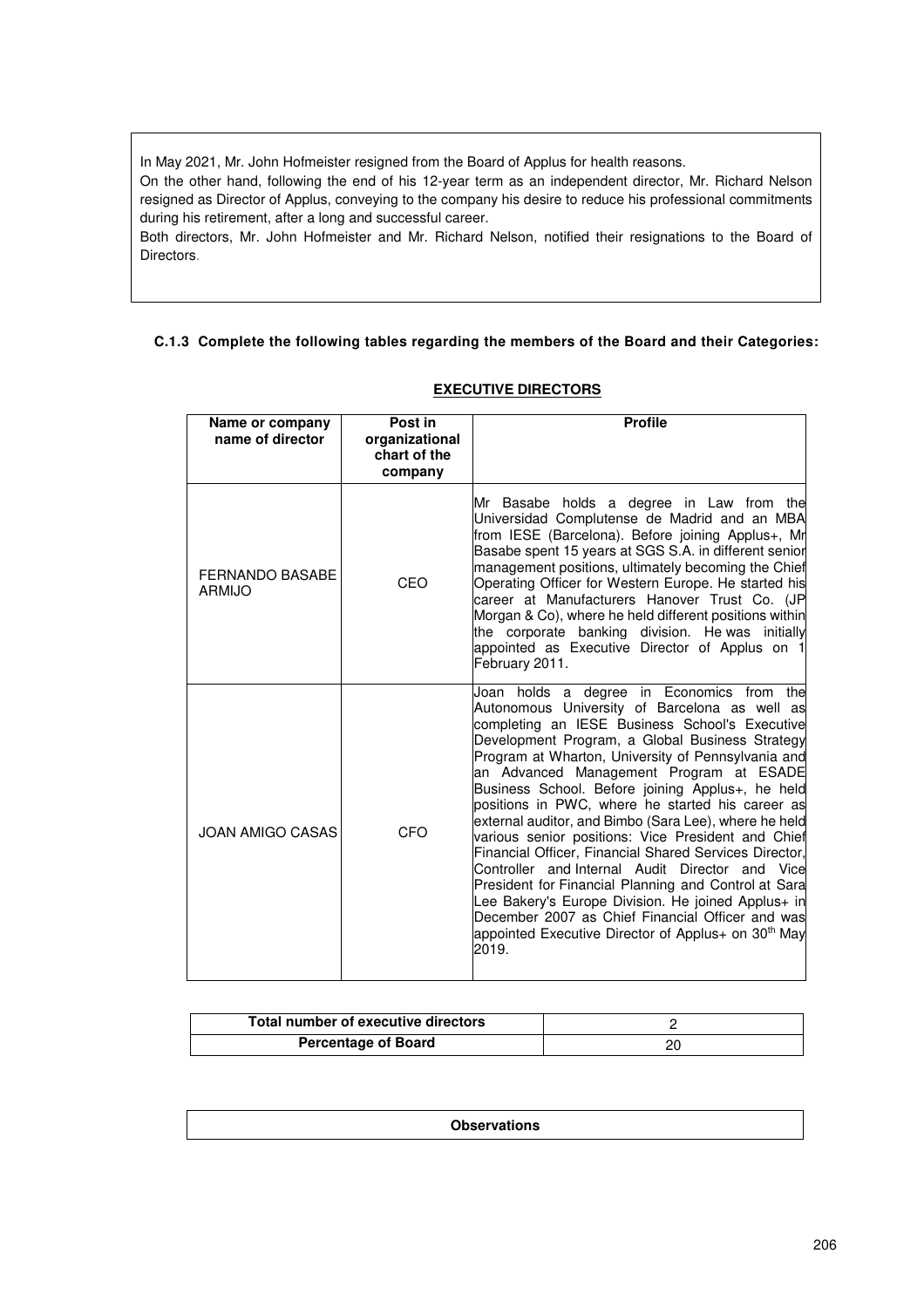## **PROPRIETARY DIRECTORS**

| Name or company name of<br>director | Post in organizational chart<br>of the company | <b>Profile</b> |
|-------------------------------------|------------------------------------------------|----------------|
|                                     |                                                |                |

| Total number of executive directors |  |
|-------------------------------------|--|
| %Percentage of Board                |  |

## **INDEPENDENT DIRECTORS**

| Director's name                                                       | <b>Profile</b>                                                                                                                                                                                                                                                                                                                                                                                                                                                                                                                                                                                                                                                                                                                                        |
|-----------------------------------------------------------------------|-------------------------------------------------------------------------------------------------------------------------------------------------------------------------------------------------------------------------------------------------------------------------------------------------------------------------------------------------------------------------------------------------------------------------------------------------------------------------------------------------------------------------------------------------------------------------------------------------------------------------------------------------------------------------------------------------------------------------------------------------------|
| <b>CHRISTOPHER</b><br><b>COLE</b>                                     | Mr. Cole holds a Degree in Environmental Engineering from Borough<br>Polytechnic (University of South Bank) is an associate engineer in the<br>United Kingdom and in 1999 he completed an Executive Management<br>Course at INSEAD in France. Mr. Cole founded WSP Group Plc, a<br>professional services engineering company that was listed on the<br>London Stock Exchange in 1987 and held the post of Chief Executive<br>Officer of the company until it merged with Genivar, Inc. in 2012.<br>Following the merger, he was appointed non-executive Chairman of the<br>enlarged group WSP Global Inc., whose shares are listed on the Toronto<br>Stock Exchange, a role he currently retains. He is also non-executive<br>Chairman of Tracsis Plc |
|                                                                       | Mr Cole has many years of experience in managing large international<br>and diversified groups in both Executive and Non-Executive capacities<br>and brings this wealth of experience to bear in his role as Chairman of<br>the company. In particular, he was Non-Executive Chairman position at<br>Ashtead for 12 years where the Company progressed to a FTSE 100<br>leading performer until 2019 when he left.                                                                                                                                                                                                                                                                                                                                    |
| NICOLÁS VILLÉN<br><b>JIMÉNEZ</b>                                      | Mr. Villén holds an industrial engineer degree from Universidad<br>Politécnica de Madrid, a Master in Electrical Engineer by the University<br>of Florida (Fulbright Scholar) and an MBA from the Columbia University.<br>Mr. Villén was CEO of Ferrovial Aeropuertos (2009-2012) and CFO of<br>Ferrovial (1993-2009). Before that, he worked as Midland Montagu<br>Ventures' CEO, Smith Kline & French's CEO and International Vice-<br>President, amongst other responsibilities in Abbott Laboratories and<br>Corning Glass Works. Currently, he externally advises IFM Investors (an<br>Australian infrastructure fund) and he is a board member of FCC Aqualia<br>and ACR Grupo.                                                                 |
|                                                                       | Mr. Villen was appointed considering his high level experience in a variety<br>of roles in world class Spanish and international companies including a<br>strong financial background which lends support to the Audit Committee,<br>of which he is currently the Chairman.                                                                                                                                                                                                                                                                                                                                                                                                                                                                           |
| <b>MARIA CRISTINA</b><br><b>HENRÍQUEZ DE</b><br><b>LUNA BASAGOITI</b> | Ms. Henríquez de Luna holds a degree in Business Administration and<br>Economics from ICADE in Madrid.<br>Ms. Henriquez de Luna is the President and Managing Director Spain<br>and Head of Iberia and Israel Cluster at GlaxoSmithKline where she has<br>benefited from an extensive career in international markets in both<br>commercial and finance roles. Previous to this, she was at Procter &<br>Gamble in Spain, Switzerland, Mexico and Peru in a variety of senior<br>finance positions including 12 years of direct Latin American                                                                                                                                                                                                        |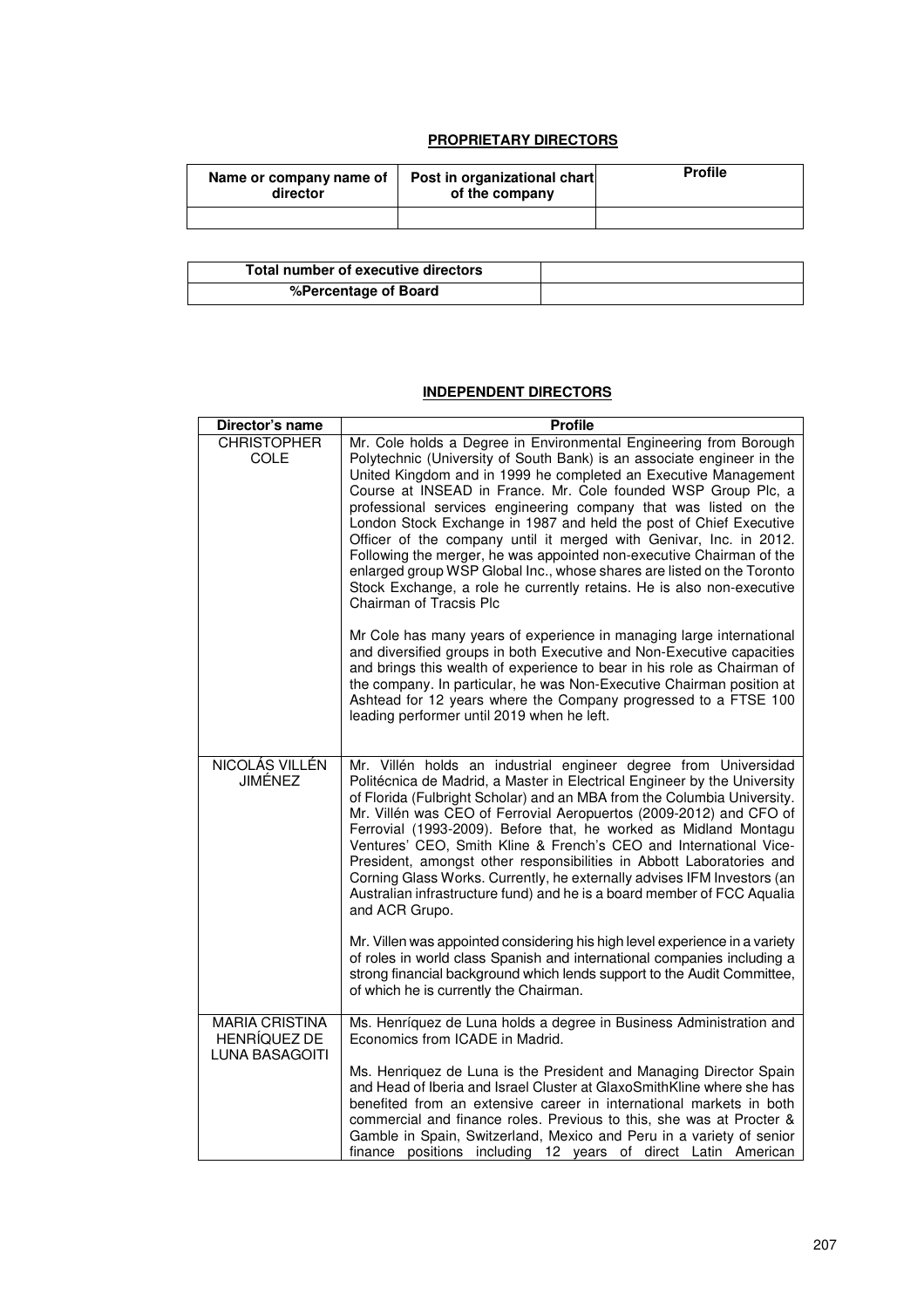|                                                   | management. Ms Henriquez de Luna is independent director at Melia<br>Hotels International.                                                                                                                                                                                                                                                                                                                                                                                                                                                                                                                                                                                                                                                                                                                                                                                                                                                                                                                                                                                                                                                                                                                                                                                                                                                                                                                                                       |
|---------------------------------------------------|--------------------------------------------------------------------------------------------------------------------------------------------------------------------------------------------------------------------------------------------------------------------------------------------------------------------------------------------------------------------------------------------------------------------------------------------------------------------------------------------------------------------------------------------------------------------------------------------------------------------------------------------------------------------------------------------------------------------------------------------------------------------------------------------------------------------------------------------------------------------------------------------------------------------------------------------------------------------------------------------------------------------------------------------------------------------------------------------------------------------------------------------------------------------------------------------------------------------------------------------------------------------------------------------------------------------------------------------------------------------------------------------------------------------------------------------------|
|                                                   | Ms. Henriquez de Luna's experience of operating in international<br>markets in both commercial and finance roles in a highly regulated<br>industry make her well suited to support the Board and the Audit<br>Committee where she is a member.                                                                                                                                                                                                                                                                                                                                                                                                                                                                                                                                                                                                                                                                                                                                                                                                                                                                                                                                                                                                                                                                                                                                                                                                   |
| MARIA JOSÉ<br><b>ESTERUELAS</b><br><b>AGUIRRE</b> | Ms. Esteruelas holds a degree in Industrial Electrical Engineering from<br>ICAI (Madrid). She has a Master's degree in Operations from the<br>Instituto de Empresa (Madrid) and a General Management Executive<br>Programme from the IESE (Madrid).                                                                                                                                                                                                                                                                                                                                                                                                                                                                                                                                                                                                                                                                                                                                                                                                                                                                                                                                                                                                                                                                                                                                                                                              |
|                                                   | Ms. Esteruelas currently serves as Director of Energy at Ferrovial<br>Construccion, company she joined February 2021. Most of her career<br>has been at Abengoa which she joined in 1997, performing a variety of<br>senior positions, as member of the Executive Committee and General<br>Directr for America, in charge of all the subsidiaries in the continent.<br>Previously, she was Director of the Energy division, LATAM director and<br>Concession and Operations directors.                                                                                                                                                                                                                                                                                                                                                                                                                                                                                                                                                                                                                                                                                                                                                                                                                                                                                                                                                           |
|                                                   | From July 2014 to December 2017 she was member of the Atlantica<br>Yield Board of Directors appointed by Abengoa.                                                                                                                                                                                                                                                                                                                                                                                                                                                                                                                                                                                                                                                                                                                                                                                                                                                                                                                                                                                                                                                                                                                                                                                                                                                                                                                                |
|                                                   | Ms. Esteruelas' experience in various positions in international markets,<br>particularly in the energy sector, make her well suited to support the<br>Board and the Appointments and Compensation Committee and ESG<br>Committee, where she is a member.                                                                                                                                                                                                                                                                                                                                                                                                                                                                                                                                                                                                                                                                                                                                                                                                                                                                                                                                                                                                                                                                                                                                                                                        |
| <b>ESSIMARI</b><br><b>KAIRISTO</b>                | Ms. Essimari Kairisto has a diploma in Business Administration from the<br>Bielefeld University of Applied Sciences (Germany).                                                                                                                                                                                                                                                                                                                                                                                                                                                                                                                                                                                                                                                                                                                                                                                                                                                                                                                                                                                                                                                                                                                                                                                                                                                                                                                   |
|                                                   | Ms. Kairisto was the Chief Financial Officer and a Board Director for<br>Hochtief Solutions AG until 2016 after which she has taken on<br>independent consulting roles. These include, since 2015, member of the<br>Supervisory Board, member of its Shareholders' Committee and<br>member of the Audit Committee of Freudenberg SE, the privately owned<br>German technology company. Since 2018, she is Non-Executive<br>Director and member of the Audit and Risk Committee of Fortum Oyj,<br>the clean energy generation and distribution company that is listed on<br>the Helsinki stock exchange and, since 2020, Chair of the Audit and Risk<br>Committee. Additionally, Ms Kairisto has been since 2019 a member of<br>the Supervisory Board and member of the Audit Committee of TenneT<br>BV, the Dutch state owned leading European electricity transmission<br>system operator (TSO) with its main activities in the Netherlands and<br>Germany where, since 2020, she is also a member of its Strategy and<br>Investment Committee and chair of its Audit Committee. Since 2022,<br>she is also an independent, non-executive Director of the Board of Iveco<br>Group N.V. listed on the Milan Stock Exchange and Chair of its Audit<br>Committee.<br>Prior to her move to Hochtief Solutions in 2013, Ms Kairisto had several<br>high profile roles in finance and general management including at Sasol,<br>RWE and Schlumberger. |
|                                                   | Ms Kairisto was appointed considering her high level experience in a<br>variety of roles in European companies, including listed and in the<br>energy sector, in addition to her strong financial knowledge which lends<br>support to the Audit Committee, of which she is currently a member.                                                                                                                                                                                                                                                                                                                                                                                                                                                                                                                                                                                                                                                                                                                                                                                                                                                                                                                                                                                                                                                                                                                                                   |
| <b>MARIE-</b><br><b>FRANÇOISE</b>                 | Ms. Damesin holds a Post-graduate degree (DEA) in Economics from<br>Paris Dauphine University, an MBA from ESSEC Business School and<br>has also graduated with high distinction for the Board Director Diploma<br>at IMD Lausanne.                                                                                                                                                                                                                                                                                                                                                                                                                                                                                                                                                                                                                                                                                                                                                                                                                                                                                                                                                                                                                                                                                                                                                                                                              |
| <b>DAMESIN</b>                                    | Her career has been focused on the automotive industry in global roles                                                                                                                                                                                                                                                                                                                                                                                                                                                                                                                                                                                                                                                                                                                                                                                                                                                                                                                                                                                                                                                                                                                                                                                                                                                                                                                                                                           |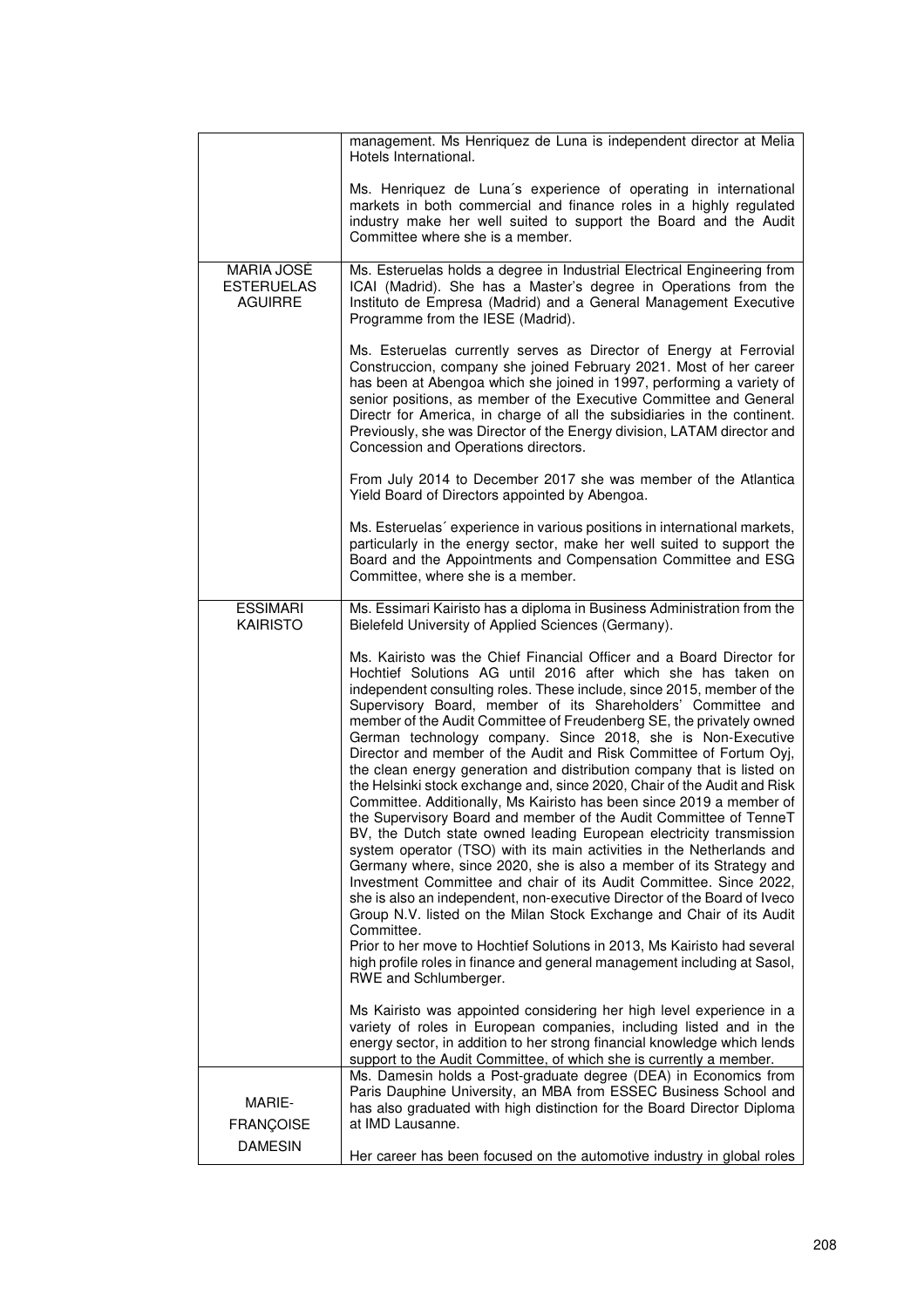|                                   | and responsibilities starting at the Compagnie Des Wagons-Lits & Du<br>Tourisme and subsequently joined Renault in 1984, where she<br>developed her wide experience holding different managerial positions,<br>including Member of the Renault Management Committee for Latin<br>America, the Renault Foundation CSR Board Member and a Board<br>Member for Renault Spain. She has also been Vice President Human<br>Resources and General Affairs for the European Region at Nissan and<br>between 2011 and 2018 she was Executive Vice President for Human<br>Resources and Member of the Executive Committee of Renault.<br>Concurrently she was Member of the Management Board for the<br>Renault-Nissan-Mitsubishi Alliance. |
|-----------------------------------|-----------------------------------------------------------------------------------------------------------------------------------------------------------------------------------------------------------------------------------------------------------------------------------------------------------------------------------------------------------------------------------------------------------------------------------------------------------------------------------------------------------------------------------------------------------------------------------------------------------------------------------------------------------------------------------------------------------------------------------|
|                                   | She was elected CHRO of the year in France in 2017 and was President<br>of the Association of CAC 40 Chief Human Resources Officers.                                                                                                                                                                                                                                                                                                                                                                                                                                                                                                                                                                                              |
|                                   | Ms. Damesin is currently an Independent Director on several companies'<br>boards, including Urbanis and Energie Jeunes, as well as an Advisory<br>Board Member of Adelaide Group and Senior Advisor and Executive<br>Coach at Boston Consulting Group.                                                                                                                                                                                                                                                                                                                                                                                                                                                                            |
|                                   | She is a Chevalier de la Légion d'Honneur, France's highest order of<br>merit.                                                                                                                                                                                                                                                                                                                                                                                                                                                                                                                                                                                                                                                    |
|                                   | Ms. Damesin was appointed considering her high level experience in the<br>automotive sector (one of Applus+'s main sectors) and especially for her<br>knowledge and variety of roles in the Human Resources area, as she is<br>expected to become Chairman of the Appointment and Remuneration<br>Committee.                                                                                                                                                                                                                                                                                                                                                                                                                      |
| <b>BRENDAN</b><br><b>CONNOLLY</b> | Mr. Connolly holds a BSc in Business Economics and Sociology from<br>Southampton University and has significant experience and knowledge<br>of the Testing, Inspection and Certification sector.                                                                                                                                                                                                                                                                                                                                                                                                                                                                                                                                  |
|                                   | His career started at Schlumberger, where he worked for 24 years<br>holding diverse managerial positions in both operations and finance and<br>in many regions, including Europe, Latin America, USA, Africa, Asia and<br>the Middle East. He was CEO of Atos Origin UK, America and Asia and<br>CEO of Moody International, which was acquired by Intertek Group plc in<br>2011. At Intertek, he was appointed VP Middle East, Russia, FSU and<br>Eastern Europe.                                                                                                                                                                                                                                                                |
|                                   | His Non-Executive Director career started at Cape Plc, where he served<br>as Chairman of the Remuneration Committee and Member of the Audit<br>and Nomination Committee. He is currently a Non-Executive Director at<br>Synthomer PLC where he is the Senior Independent Director, Sparrows<br>Offshore Group Ltd, NES Global Talent, Victrex Plc and PEPCO GROUP<br>NV.                                                                                                                                                                                                                                                                                                                                                          |
|                                   | Mr. Connolly was appointed considering his high level of executive and<br>non-executive experience in the TIC sector and the oil & gas industry, in<br>which the Company operates, as well as the variety of executive roles<br>held, with a deep knowledge of the business that contributes value to<br>both the Board and the Committees to which he is a member (namely<br>ESG and Appointments and Remunerations).                                                                                                                                                                                                                                                                                                            |

| Number of independent directors |  |
|---------------------------------|--|
| Percentage of the Board         |  |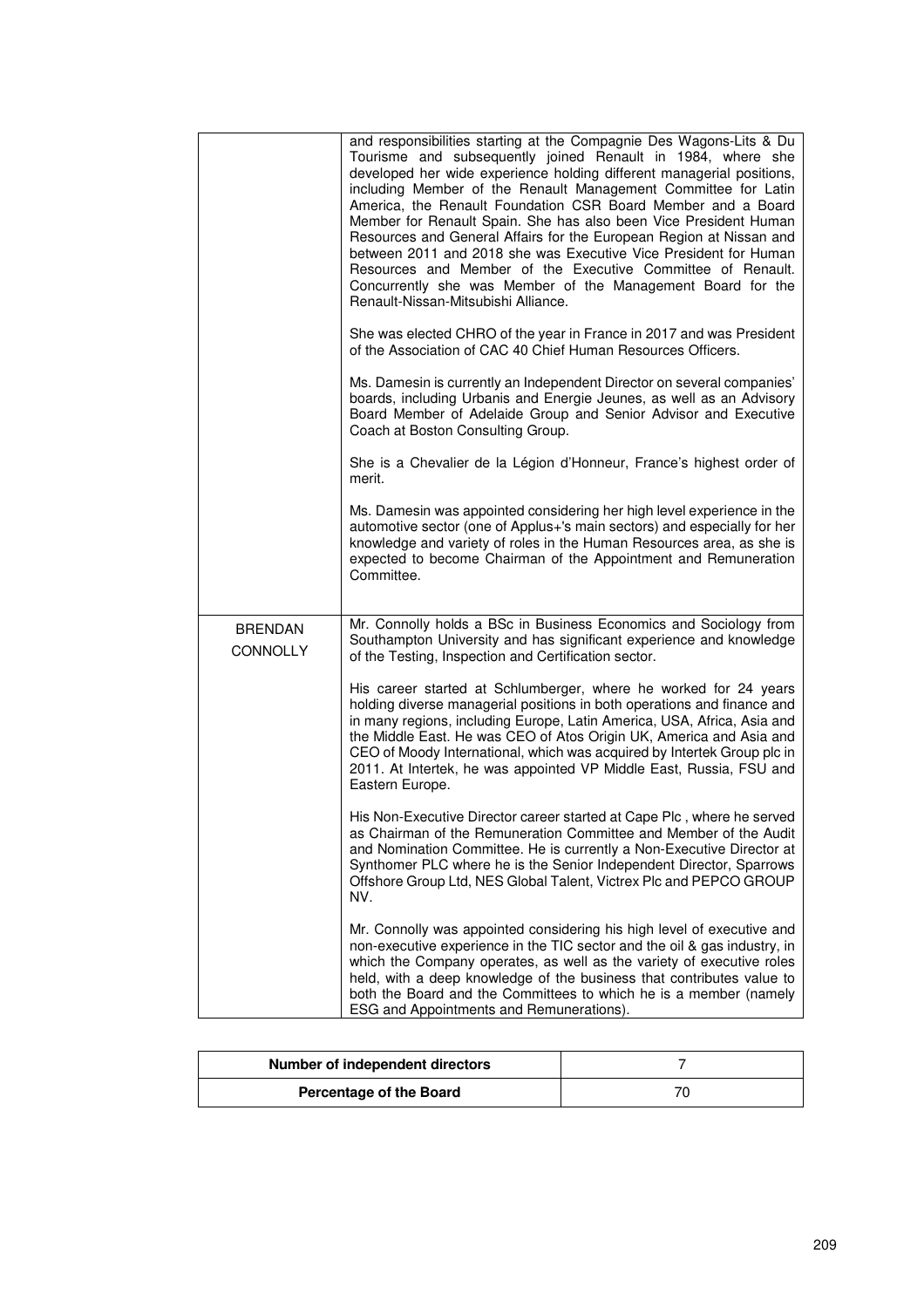#### **Observations**

**State whether any independent director receives from the company or any company in the group any amount or benefit other than compensation as a director, or has or has had a business relationship with the company or any company in the group during the past year, whether in his or her own name or as a significant shareholder, director or senior executive of a company that has or has had such a relationship.** 

N/A

**In this case, include a statement by the Board explaining why it believes that the director in question can perform his or her duties as an independent director.**

| Name of the director | Description of the<br>relationship | <b>Statement of the Board</b> |
|----------------------|------------------------------------|-------------------------------|
|                      |                                    |                               |

### **OTHER EXTERNAL DIRECTORS**

**Identify the other external directors and state the reasons why these directors are considered neither proprietary nor independent, and detail their ties with the company or its management or shareholders:** 

| Name of director                               | Reason                                                                                                                                       | Company,<br>director or<br>shareholder<br>to whom<br>the<br>director is<br>related | <b>Profile</b>                                                                                                                                                                                                                                                                                                                                                                                                                                                                                                                                                                                                                                                                                                                                                                                                                                                                                                                                                                                                                                                                                                                     |
|------------------------------------------------|----------------------------------------------------------------------------------------------------------------------------------------------|------------------------------------------------------------------------------------|------------------------------------------------------------------------------------------------------------------------------------------------------------------------------------------------------------------------------------------------------------------------------------------------------------------------------------------------------------------------------------------------------------------------------------------------------------------------------------------------------------------------------------------------------------------------------------------------------------------------------------------------------------------------------------------------------------------------------------------------------------------------------------------------------------------------------------------------------------------------------------------------------------------------------------------------------------------------------------------------------------------------------------------------------------------------------------------------------------------------------------|
| <b>ERNESTO</b><br><b>GERARDO MATA</b><br>LÓPEZ | Mr. Mata was<br>initially<br>appointed as<br>director on<br>29/11/2007<br>holding the<br>position in the<br>board for more<br>than 12 years. |                                                                                    | Mr. Mata López holds a Degree in<br>Economics and MA from the University of<br>MBA<br>from<br><b>IESE</b><br>and<br>Geneva<br>an<br>(Barcelona). He was a member of the<br>board, deputy to the President, and CFO<br>at Unión Fenosa, S.A. (now Gas Natural<br>SDG, S.A.), President at Unión Fenosa<br>Soluziona, S.A., member of the board of<br>directors at Compañía Española de<br>Petróleos.<br>S.A.<br>Abertis<br>and<br>Infraestructuras, S.A., where he was the<br>Chairman of the Audit Committee. He was<br>the President of the advisory board at<br>Knight Frank, member of the board of<br>Aguas Anginas and senior advisor in<br>Marlin Patterson Global Advisers LLC.<br>Mata has developed extensive<br>Mr.<br>experience in the energy and capital<br>markets sectors, as well as in different<br>Audit Committees, gathered through the<br>numerous positions he has held in highly<br>reputable Spanish companies. This<br>experience as well<br>as<br>the<br>many<br>relationships he has accumulated in the<br>Spanish markets over the years were key<br>to his appointment as director of the<br>Company. |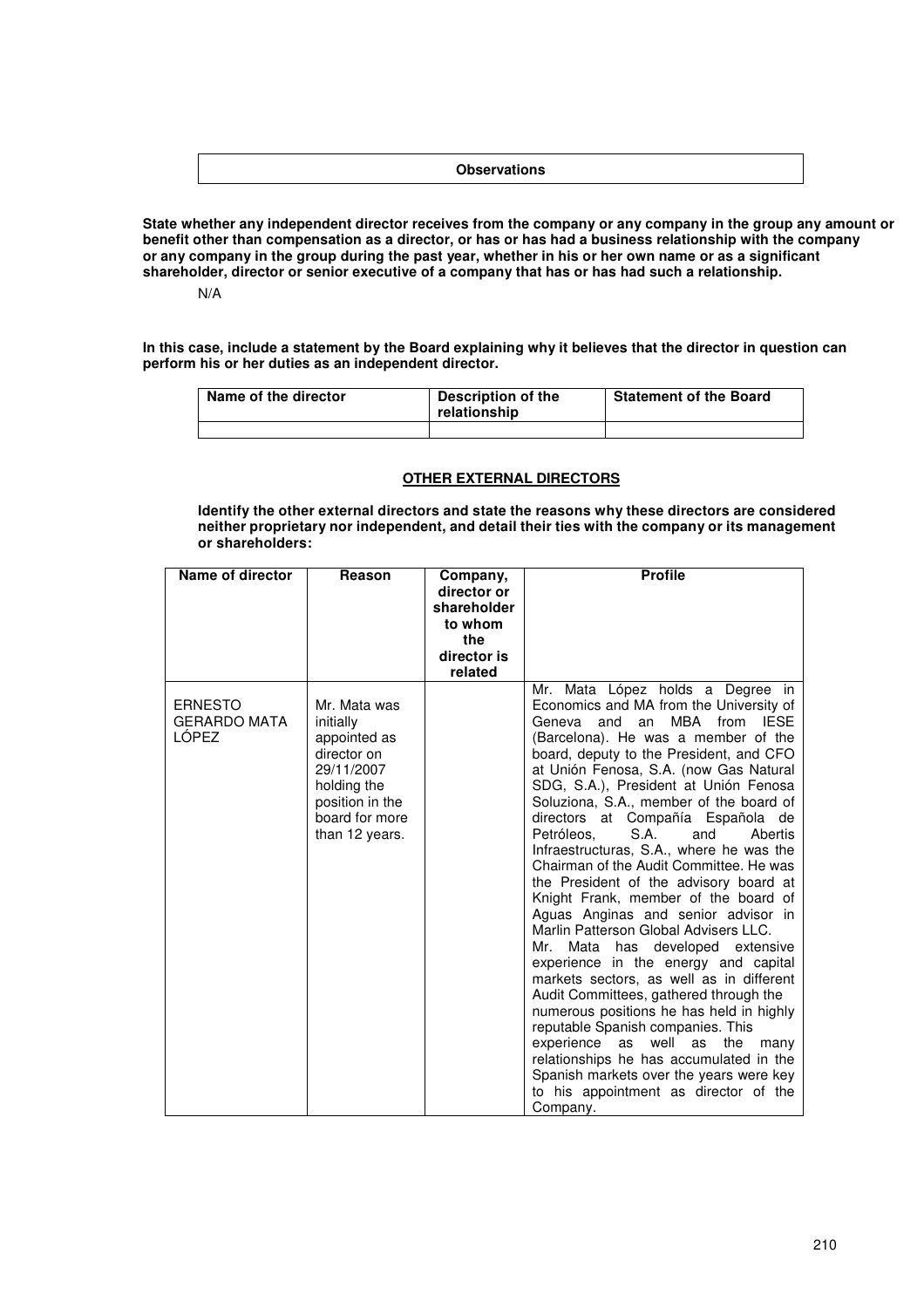| Total number of other external directors |  |
|------------------------------------------|--|
| <b>Percentage of the Board</b>           |  |

**Observations**  In accordance to article 529 duodecies 4 i) of the "Royal Legislative Decree 1/2010, of July 2nd, which approves the consolidated text of the Capital Companies Law - on directors' categories", after 12 consecutive years after his appointment, Mr. Ernesto Mata López is no longer considered independent director.

#### **State any changes in status that has occurred during the period for each director:**

| <b>Observations</b> |
|---------------------|
|                     |

#### **C.1.4 Complete the following table with information relating to the number of female directors at the close of the past 4 years, as well as the category of each:**

|                    |                                                                                                                                                                                                                                           | Number of female directors |          |          |          |          |          |          | % of directors for each category |
|--------------------|-------------------------------------------------------------------------------------------------------------------------------------------------------------------------------------------------------------------------------------------|----------------------------|----------|----------|----------|----------|----------|----------|----------------------------------|
|                    |                                                                                                                                                                                                                                           | Year t                     | Year t-1 | Year t-2 | Year t-3 | Year t   | Year t-1 | Year t-2 | Year t-3                         |
| <b>Executive</b>   |                                                                                                                                                                                                                                           | 0                          | 0        | 0        | 0        | 0        | 0        | 0        | $\Omega$                         |
| <b>Proprietary</b> |                                                                                                                                                                                                                                           | 0                          | 0        | 0        | 0        | $\Omega$ | 0        | $\Omega$ | $\Omega$                         |
| Independen         |                                                                                                                                                                                                                                           | 4                          | 3        | 3        |          | 57.14    | 42.86    | 37.5     | 11.1                             |
| Other<br>external  |                                                                                                                                                                                                                                           | 0                          | 0        | 0        | 0        | 0        | O        | $\Omega$ | 0                                |
| <b>Total</b>       |                                                                                                                                                                                                                                           | 4                          | 3        | 3        |          | 40       | 30       | 30       | 10                               |
|                    | <b>Observations</b>                                                                                                                                                                                                                       |                            |          |          |          |          |          |          |                                  |
|                    | Applus once again achieved, one year ahead of schedule, its goal of balanced presence of women<br>directors on the Applus 'Board, in line with the Applus Directors 'Selection Policy and the Applus'<br>commitment to diversity and ESG. |                            |          |          |          |          |          |          |                                  |

**C.1.5 State whether the company has diversity policies in relation to the Board of Directors of the company on such questions as age, gender, disability and training and professional experience. Small and medium-sized enterprises, in accordance with the definition set out in the Accounts Audit Act, will have to report at least the policy they have implemented in relation to gender diversity.**

| res |  | No |  |
|-----|--|----|--|
|-----|--|----|--|

Partial policies

**Should this be the case, describe these diversity policies, their objectives, the measures and way in which they have been applied and their results over the year. Also, state the specific measures adopted by the Board of Directors and the appointments and remuneration committee to achieve a balanced and diverse presence of directors.** 

**In the event that the company does not apply a diversity policy, explain the reasons why.** 

**Description of policies, objectives, measures and how they have been implemented, including results achieved**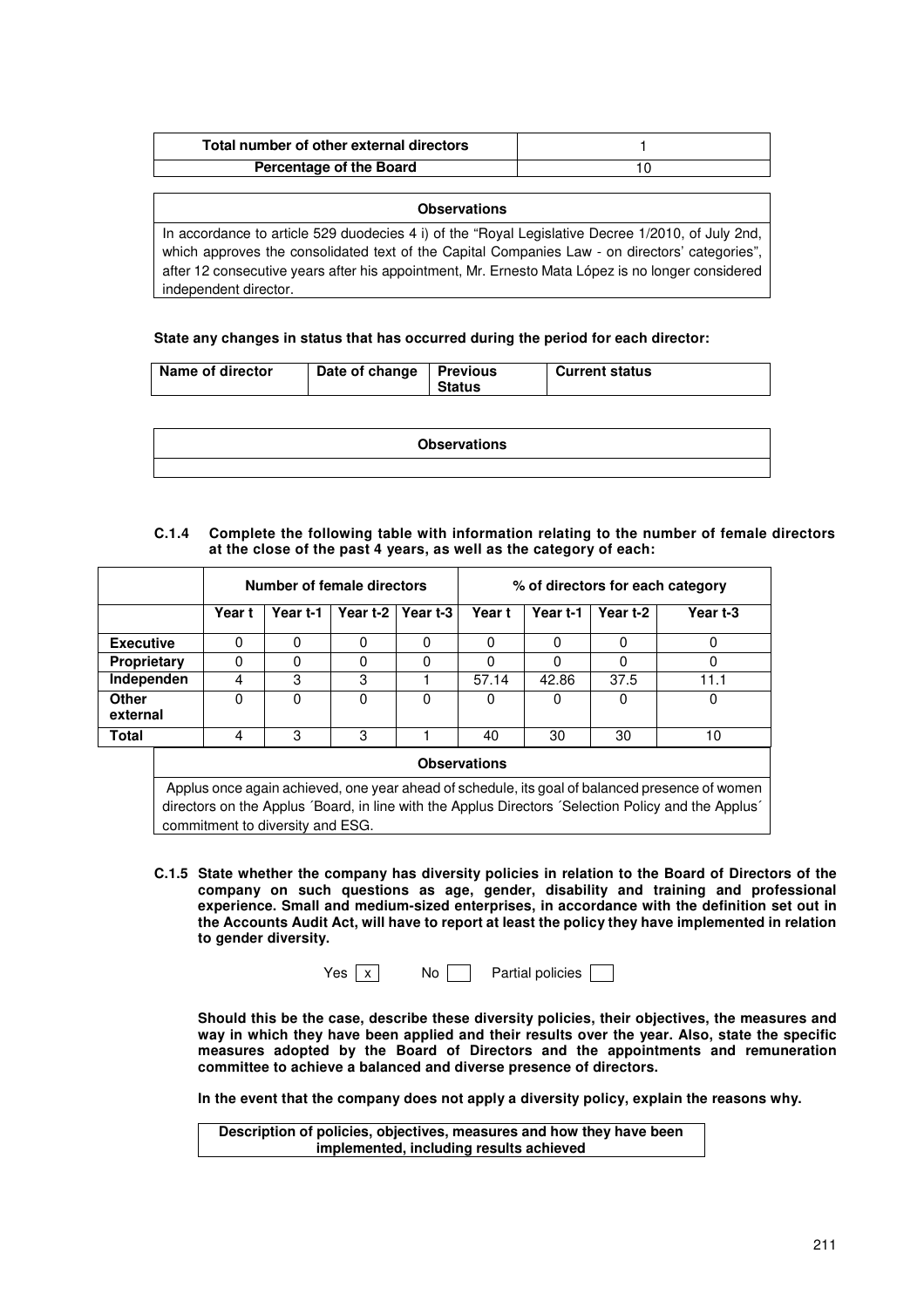The Board of directors amended its Regulations including more detail on diversity matters to consider in selection processes, and currently, article 14.3 establishes that: "The Board of Directors shall ensure that the appointment procedures of its members favour diversity with respect to aspect such as age, gender, disability or training and professional experience and have no implied bias that might entail any discrimination and, in particular, that they facilitate the selection of female Directors in a number allowing to reach a balanced presence of women and men".

Likewise, it modified its Directors Selection Policy (available at www.applus.com) in accordance with the Good Governance Code of June 2020.

Currently, the Policy establishes as follows: "The objective of this Policy is to explain the principles that will govern the selection of candidates to the position of directors of the Company. The selection procedures shall be aimed at achieving an adequate balance on the Board of Directors as a whole and, in particular, at promoting the goal of having at least 40% of total board places occupied by women directors by the end of 2022 year and thereafter. The Applus+ Board of Directors shall ensure in any case that the selection procedures favours diversity in gender, age disabilities, experience, professional education or experience and that they do not suffer from implicit bias that might imply any discrimination and, in particular, that might make it more difficult for the selection of female candidates, promoting an increase of women's presence on the Board in view of best corporate governance practices and in line with the specific analysis of the Company's needs performed by the Board of Directors. In particular, the Board will ensure that the Company adopts measures that encourage the company to have a significant number of female senior managers to contribute to gender diversity overall."

In year 2019, the Board of Directors included in the Policy the express mention to the objective that the less represented gender would at least hold 30% of the positions in the board for 2020. In consequence, and on the basis of the needs identified by the Board of Directors, a female director was appointed in 2016 and two on 2019, reaching the objective established a year earlier. In the selection process initiated following the two vacancies arisen in 2018, female directors' profiles were prioritized in order to achieve the representation objective.

Again, the objective proposed for the year 2022 has been met ahead of schedule, since, as of November 2021 the number of women on the Board of Directors is equivalent to 40% of the positions in the board.

The Appointments and Compensation Committee and the Board of directors promote and guarantee diversity amongst its members in a wider sense (including factors such as gender, age, experience, skills, geography) in order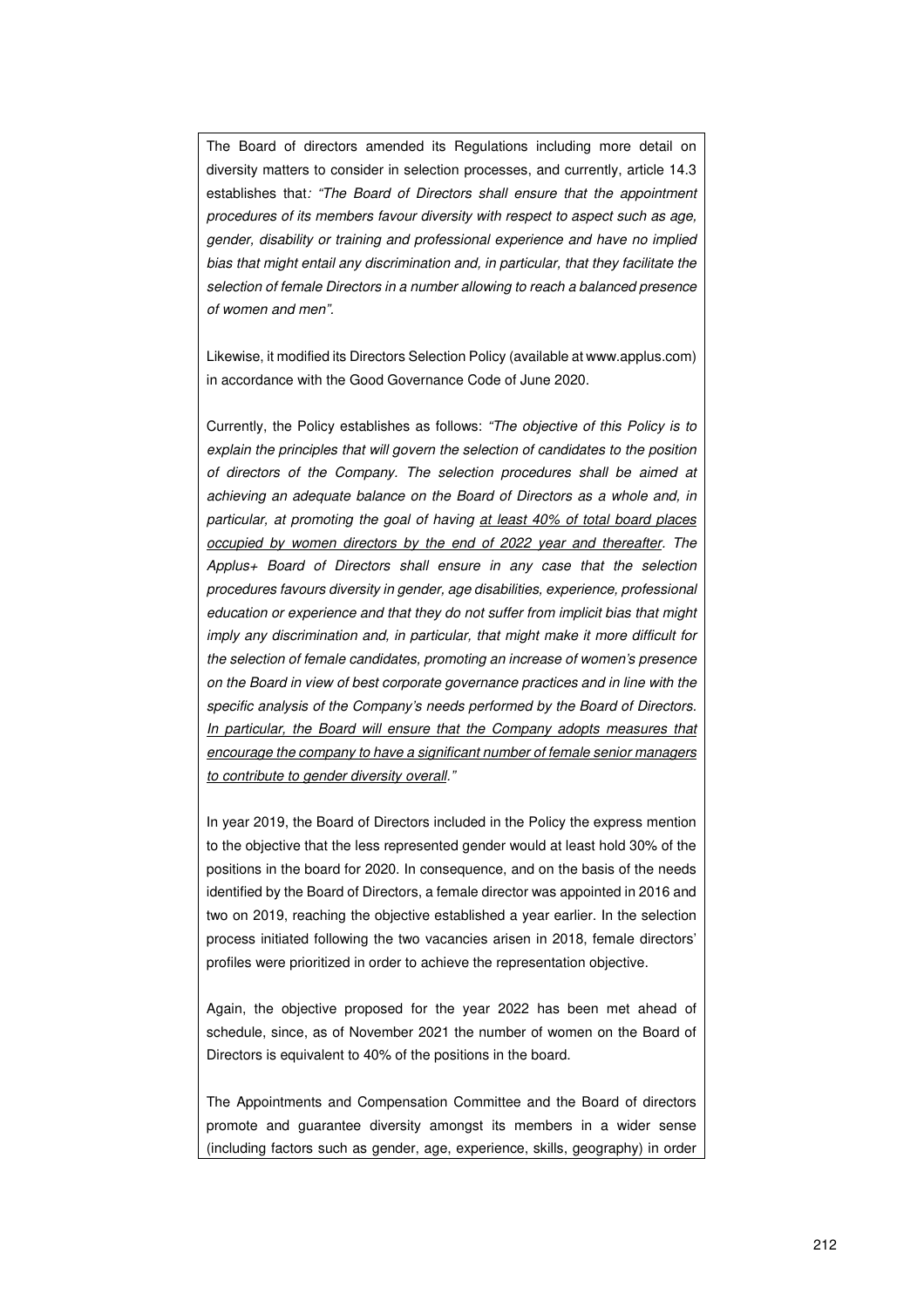to continue leading the strategy of the Company, and meeting stakeholders' expectations. Finally, also to point out that the current composition of the board and its diversity is a matter positively considered both by board members during annual evaluations (who point out the contribution to the debate and decision making), as well as by institutional investors and proxy advisors within the framework of the meetings on corporate governance that the company holds with them. In respect of the vacancies that might originate in the future, the Company will act with same equality, safeguarding that nothing hinders or prevents to increase the representation of female directors in the Board.

The draft proposal of Remuneration Policy will include a gender diversity target both in the annual variable compensation and in the medium-term variable compensation (LTI).

**C.1.6 Describe the means, if any, agreed upon by the appointments committee to ensure that selection procedures do not contain hidden biases which impede the selection of female directors and that the company deliberately seeks and includes women who meet the target professional profile among potential candidates and which makes it possible to achieve a balance between men and women. Indicate if the measures include to promote a significant number of female top management:**

| <b>Explanation of means</b>                                                       |
|-----------------------------------------------------------------------------------|
| It should be pointed out the result of the application of the selection policy    |
| processes for board members that have made it possible to increase the female     |
| board members (40% of the positions in the board).                                |
|                                                                                   |
| As indicated in the previous section, the Directors' Selection Policy establishes |
| that: "In particular, the Board will ensure that the Company adopts measures      |
| that encourage the company to have a significant number of female senior          |
| managers to contribute to gender diversity overall."                              |
|                                                                                   |
| This reflects the Company's practices and the Company had applied a number        |
| of polices applicable to the entire group:                                        |
|                                                                                   |
| Code of Ethics: it establishes a framework that goes beyond regulatory            |
| compliance. It Establishes general principles to guide the integrity and          |
| professionalism in the decision making process.                                   |
|                                                                                   |
|                                                                                   |
| ESG Policy: This policy refers to the framework and development of                |
| the Corporate Social Responsibility Policy within the Applus+ Group.              |
|                                                                                   |
| Equality and Diversity Policy, which establishes as main principle to             |
| ensure the staff promotes gender, age and capacities diversity, as                |
| Applus + values difference. Likewise, it establishes that the company             |
| shall develop and implement adequate training programs for the                    |
| achievement of these principles and will review and update the policy             |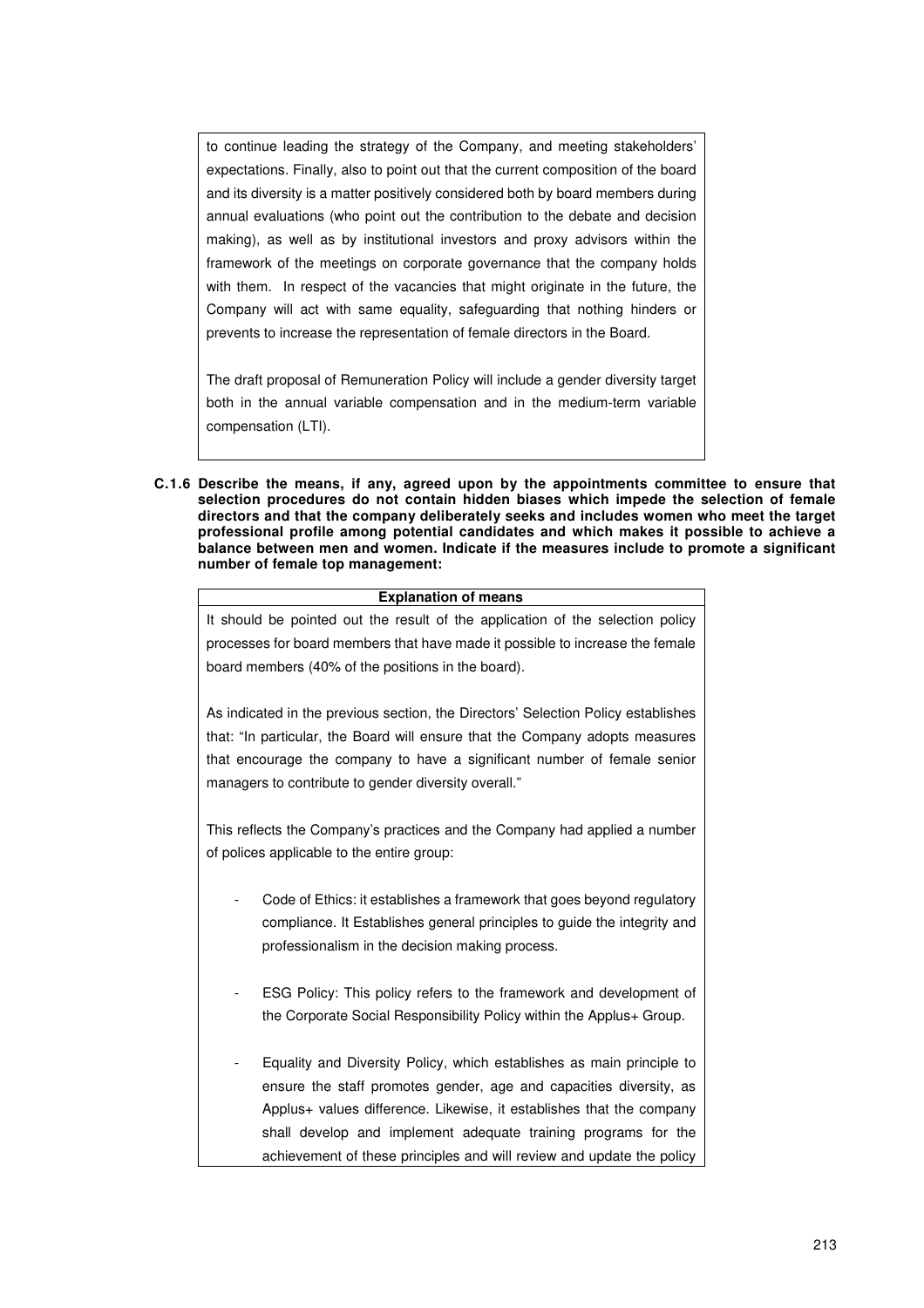to adjust it to any changes that the group might face, ensuring its compliance.

- Non-discrimination global policy: This policy establishes Applus undertaking in promoting the equality within the company and the aim to eliminate any kind of discrimination, as well we the commitment to promote good relationship within staff.
- Monitoring by the Appointments and Compensation Committee of HR strategy and actions to achieve these goals, as well as follow up on related indicators (salary gap, % of positions held by each gender, etc.), at least annually.

**In the event that there are few or no female directors or top management in spite of any measures adopted, please explain the reasons that justify such a situation** 

**Explanation of means**

#### **C.1.7 Describe the conclusions of the appointments committee regarding verification of compliance with the policy aimed at promoting an adequate composition of the board of directors.**

It is the Appointments and Compensation Committee's view that the Applus+ directors' selection policy adopted the practices followed by the company in the subject and is consistent with the good corporate governance, which is a key plank of the ESG policy. Likewise, it considers that the compliance with the selection policy has contributed to de adequate and diverse composition of the Board of directors.

In this sense, the directors' selection processes that took place in the fiscal year 2021 have contributed to improve the diversity of the Board's composition in a broad sense: gender, skills and experience. This selection has been carried out with the help of independent external advisors, following a prior definition of the skills required by the Board which namely, in these cases, aimed to enhance experience and particularly in the TIC sector and in HR.

Likewise, as indicated in section C.1.5 and 6 above, the company's most recent selection processes allowed the incorporation of three women to the Board of Directors, and a last incorporation in the 2021 fiscal year, which currently represents 40% of the Board and the anticipated fulfilment of the goal indicated in the Policy.

#### **C.1.8 If applicable, please explain the reasons for the appointment of any proprietary directors at the request of shareholders with less than a 3% equity interest:**

| Name of shareholder | Reason |
|---------------------|--------|
| N/A                 |        |

**State whether the Board has failed to meet any formal requests for membership from shareholders whose equity interest is equal to or higher than that of others at whose request proprietary directors have been appointed. If this is the case, please explain why the aforementioned requests were not met:** 

|                     | Yes<br>No          |
|---------------------|--------------------|
| Name of shareholder | <b>Explanation</b> |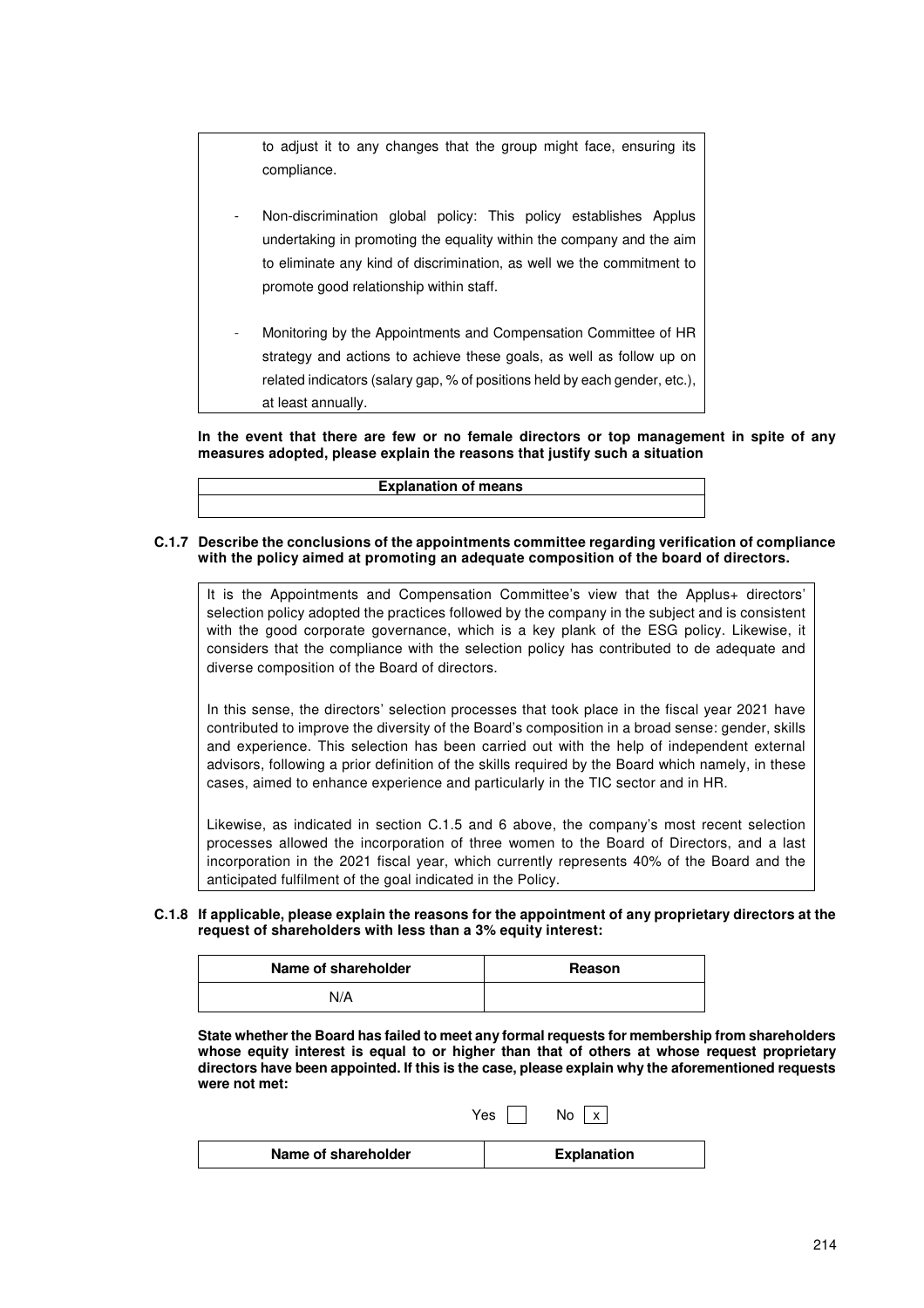## **C.1.9 Indicate the powers, if any, delegated by the Board of Directors, including those relating to the option of issuing or re-purchasing shares, to directors or board committees:**

| Name or company name of director<br>or committee | <b>Brief description</b> |
|--------------------------------------------------|--------------------------|
|                                                  |                          |

#### **C.1.10 Identify any members of the Board who are also directors or officers in other companies in the group of which the listed company is a member:**

| Individual or company name of<br>the director | Company name of<br>the group member                               | Post                              | Does it have<br>executive<br>functions? |
|-----------------------------------------------|-------------------------------------------------------------------|-----------------------------------|-----------------------------------------|
| FERNANDO BASABE ARMIJO                        | <b>APPLUS</b><br>TECHNOLOGIES,<br>INC.                            | Chairman of the<br>Board          | No                                      |
| FERNANDO BASABE ARMIJO                        | <b>LIBERTYTOWN</b><br>USA FINCO, INC                              | Chairman of the<br>Board          | No                                      |
| <b>FERNANDO BASABE ARMIJO</b>                 | <b>LIBERTYTOWN</b><br>USA 1, INC.                                 | Chairman of the<br>Board          | No                                      |
| FERNANDO BASABE ARMIJO                        | <b>IDIADA</b><br><b>AUTOMOTIVE</b><br>TECHNOLOGY,<br>S.A.         | Director's<br>representative      | No                                      |
| FERNANDO BASABE ARMIJO                        | LGAI<br><b>TECHNOLOGICAL</b><br>CENTER, S.A.                      | Director's<br>representative      | No                                      |
| FERNANDO BASABE ARMIJO                        | <b>APPLUS</b><br><b>SERVICIOS</b><br>TECNOLÓGICOS,<br>S.L.U.      | Sole director's<br>representative | Yes                                     |
| <b>FERNANDO BASABE ARMIJO</b>                 | <b>INVERSIONES</b><br>FINISTERRE, SL                              | Chairman's<br>representative      | Yes                                     |
| FERNANDO BASABE ARMIJO                        | SUPERVISIÓN Y<br>CONTROL, S.A.U                                   | Sole director's<br>representative | Yes                                     |
| <b>FERNANDO BASABE ARMIJO</b>                 | RITEVE SYC, S.A                                                   | Board's<br>Chairman               | Yes                                     |
| FERNANDO BASABE ARMIJO                        | <b>INVERSONES Y</b><br><b>CERTIFICACIONES</b><br>INTEGRALES, S.A. | Board's<br>Chairman               | Yes                                     |
| FERNANDO BASABE ARMIJO                        | <b>INSPECCIONES Y</b><br>AVALUOS, SYC,<br>S.A                     | Board's<br>Chairman               | Yes                                     |
| FERNANDO BASABE ARMIJO                        | <b>APPLUS ITEUVE</b><br>GALICIA, S.L.U.                           | Sole director's<br>representative | Yes                                     |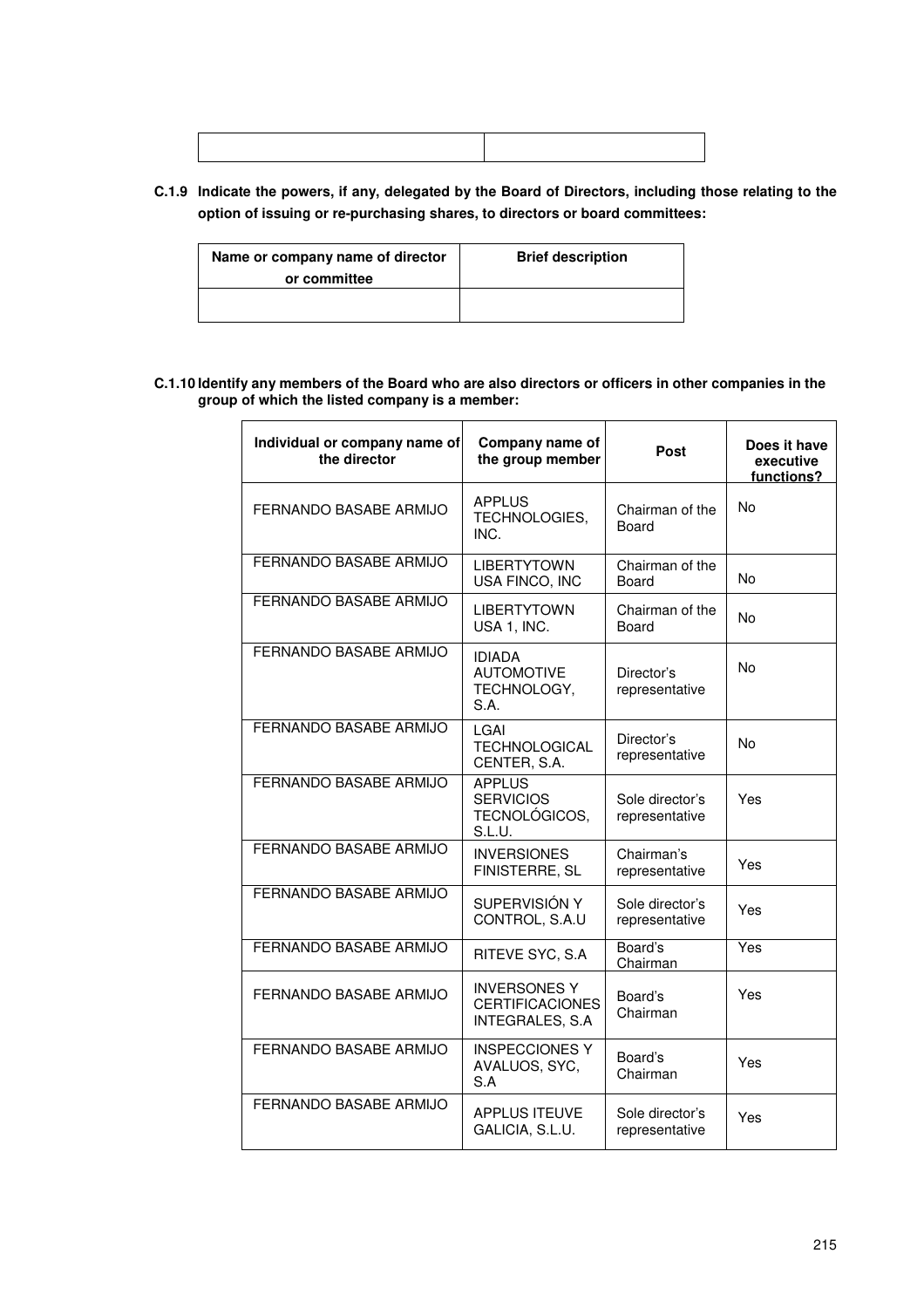| DON FERNANDO BASABE<br>ARMIJO | <b>CRPPLUS</b><br>SERVICES.<br><b>SOCIEDAD</b><br>ANÓNIMA | Board's<br>Chairman               | Yes |
|-------------------------------|-----------------------------------------------------------|-----------------------------------|-----|
| <b>JOAN AMIGÓ CASAS</b>       | <b>LIBERTYTOWN</b><br>USA FINCO, INC                      | <b>Director</b>                   | Yes |
| JOAN AMIGÓ CASAS              | <b>LIBERTYTOWN</b><br>USA 1, INC.                         | Director                          | Yes |
| <b>JOAN AMIGÓ CASAS</b>       | RINGAL INVEST,<br>S.L.U                                   | Sole director's<br>representative | Yes |
| JOAN AMIGÓ CASAS              | <b>INVERSIONES</b><br>FINISTERRE, S.L.                    | Director's<br>representative      | No  |
| <b>JOAN AMIGÓ CASAS</b>       | LGAI<br>TECHNOLOGICAL<br>CENTER, S.A.                     | Director's<br>representative      | No. |
| JOAN AMIGÓ CASAS              | <b>IDIADA</b><br><b>AUTOMOTIVE</b>                        | Director's<br>representative      | No  |

### **Observations**

**C.1.11 List the positions of director, administrator or representative thereof, held by directors or representatives of directors who are members of the company's board of directors in other entities, whether or not they are listed companies:** 

| Identity of the director or representative | Company name of the            | <b>Position</b>                                                                                |
|--------------------------------------------|--------------------------------|------------------------------------------------------------------------------------------------|
|                                            | listed or non-listed<br>entity |                                                                                                |
| <b>CHRISTOPHER COLE</b>                    | WSP GLOBAL, INC                | <b>NON EXECUTIVE</b><br>CHAIRMAN                                                               |
| <b>CHRISTOPHER COLE</b>                    | TRACSIS, PLC                   | <b>NON EXECUTIVE</b><br><b>CHAIRMAN</b>                                                        |
| <b>ESSIMARI KAIRISTO</b>                   | <b>FORTUM OYJ</b>              | NON-EXECUTIVE<br><b>DIRECTOR AND</b><br>CHAIR OF THE<br><b>AUDIT</b><br><b>COMMITTEE</b>       |
| <b>ESSIMARI KAIRISTO</b>                   | <b>FREUDENBERG</b>             | <b>SUPERVISORY</b><br><b>BOARD MEMBER</b><br><b>AND MEMBER</b><br>OF AUDIT<br><b>COMMITTEE</b> |
| <b>FSSIMARI KAIRISTO</b>                   | <b>IVECO GROUP N.V.</b>        | <b>INDEPENDENT</b><br><b>DIRECTOR OF</b><br><b>AND CHAIR</b><br>OF AUDIT<br><b>COMMITTEE</b>   |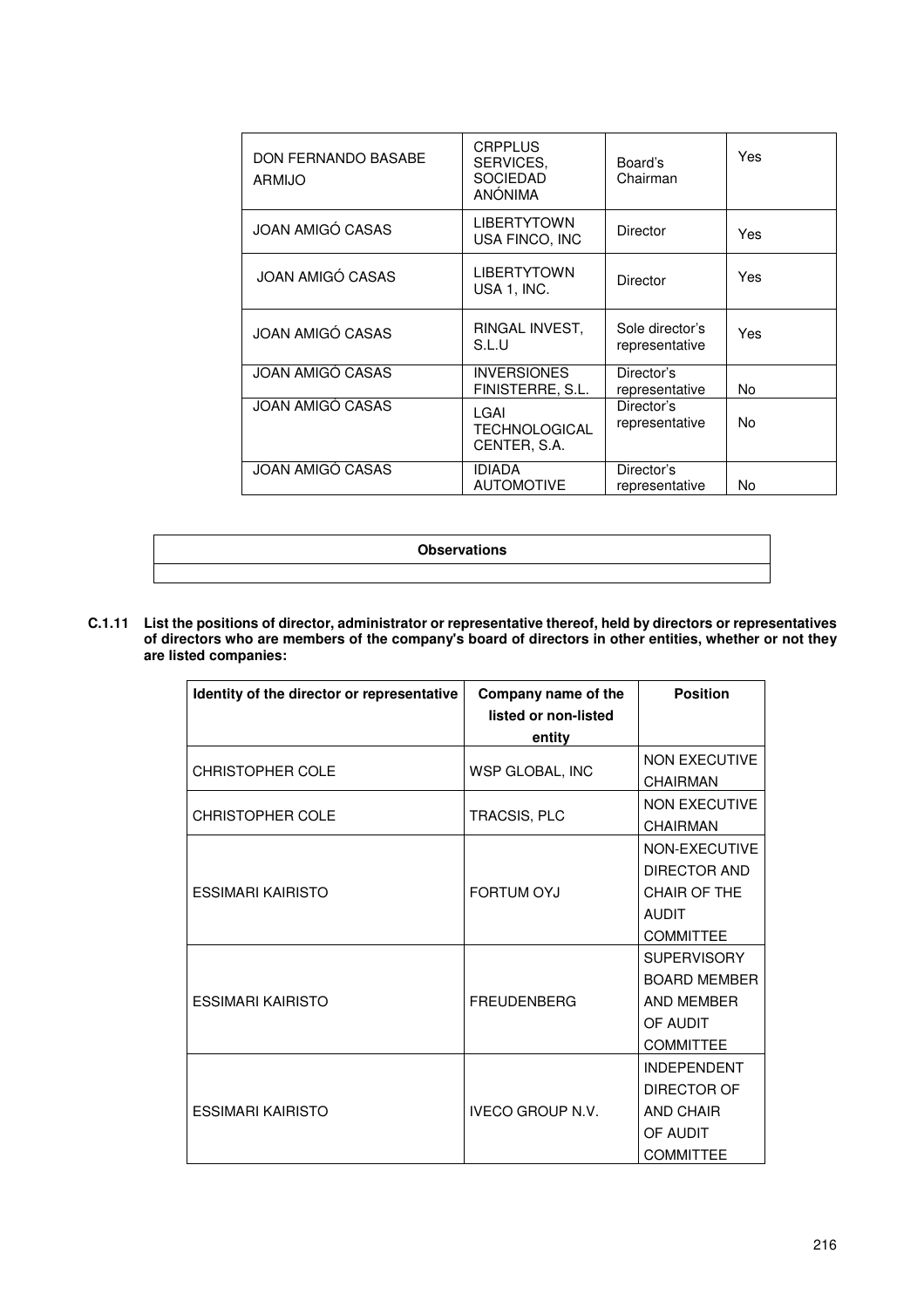| <b>ESSIMARI KAIRISTO</b>         | <b>TENNET</b>                                         | <b>MEMBER OF</b><br>THE<br><b>SUPERVISORY</b><br>BOARD AND<br><b>MEMBER OF</b><br>STRATEGY AND<br><b>INVESTMENTS</b><br><b>COMMITTEE</b><br>AND CHAIR OF<br>THE AUDIT<br><b>COMMITTEE</b> |
|----------------------------------|-------------------------------------------------------|-------------------------------------------------------------------------------------------------------------------------------------------------------------------------------------------|
| MARIA CRISTINA HENRIQUEZ DE LUNA | <b>GLAXOSMITHKLINE</b>                                | PRESIDENT AND<br><b>MANAGING</b><br><b>DIRECTOR</b><br><b>SPAIN AND</b><br><b>HEAD OF IBERIA</b><br>AND ISRAEL<br><b>CLUSTER</b>                                                          |
| MARIA CRISTINA HENRIQUEZ DE LUNA | <b>HOTELES MELIA</b><br>INTERNATIONAL, S.A.           | <b>INDEPENDENT</b><br><b>DIRECTOR</b>                                                                                                                                                     |
| NICOLÁS VILLÉN JIMÉNEZ           | FCC AQUALIA, S.A.                                     | <b>MEMBER OF</b><br>THE BOARD OF<br><b>DIRECTORS</b>                                                                                                                                      |
| NICOLÁS VILLÉN JIMÉNEZ           | ACR GRUPO, S.A.                                       | <b>MEMBER OF</b><br>THE BOARD OF<br><b>DIRECTORS</b>                                                                                                                                      |
| MARIE-FRANÇOISE DAMESIN          | <b>URBANIS</b>                                        | <b>INDEPENDENT</b><br><b>DIRECTOR</b>                                                                                                                                                     |
| MARIE-FRANÇOISE DAMESIN          | <b>ENERGIE JEUNES</b>                                 | <b>INDEPENDENT</b><br><b>DIRECTOR</b>                                                                                                                                                     |
| <b>BRENDAN CONNOLLY</b>          | SPARROWS OFFSHORE   NON-EXECUTIVE<br><b>GROUP LTD</b> | <b>DIRECTOR</b>                                                                                                                                                                           |
| <b>BRENDAN CONNOLLY</b>          | NES GLOBAL TALENT                                     | NON-EXECUTIVE<br><b>DIRECTOR</b>                                                                                                                                                          |
| <b>BRENDAN CONNOLLY</b>          | <b>VICTREX PLC</b>                                    | NON-EXECUTIVE<br><b>DIRECTOR</b>                                                                                                                                                          |
| <b>BRENDAN CONNOLLY</b>          | PEPCO GROUP NV.                                       | NON-EXECUTIVE<br><b>DIRECTOR</b>                                                                                                                                                          |
| <b>BRENDAN CONNOLLY</b>          | SYNTHOMER PLC                                         | <b>SENIOR</b><br><b>INDEPENDENT</b><br><b>DIRECTOR</b>                                                                                                                                    |

**Notes**  Note that the Appointments & Remunerations Committee verifies the dedication of each director. The Chairman of the Board has been reducing his positions held in other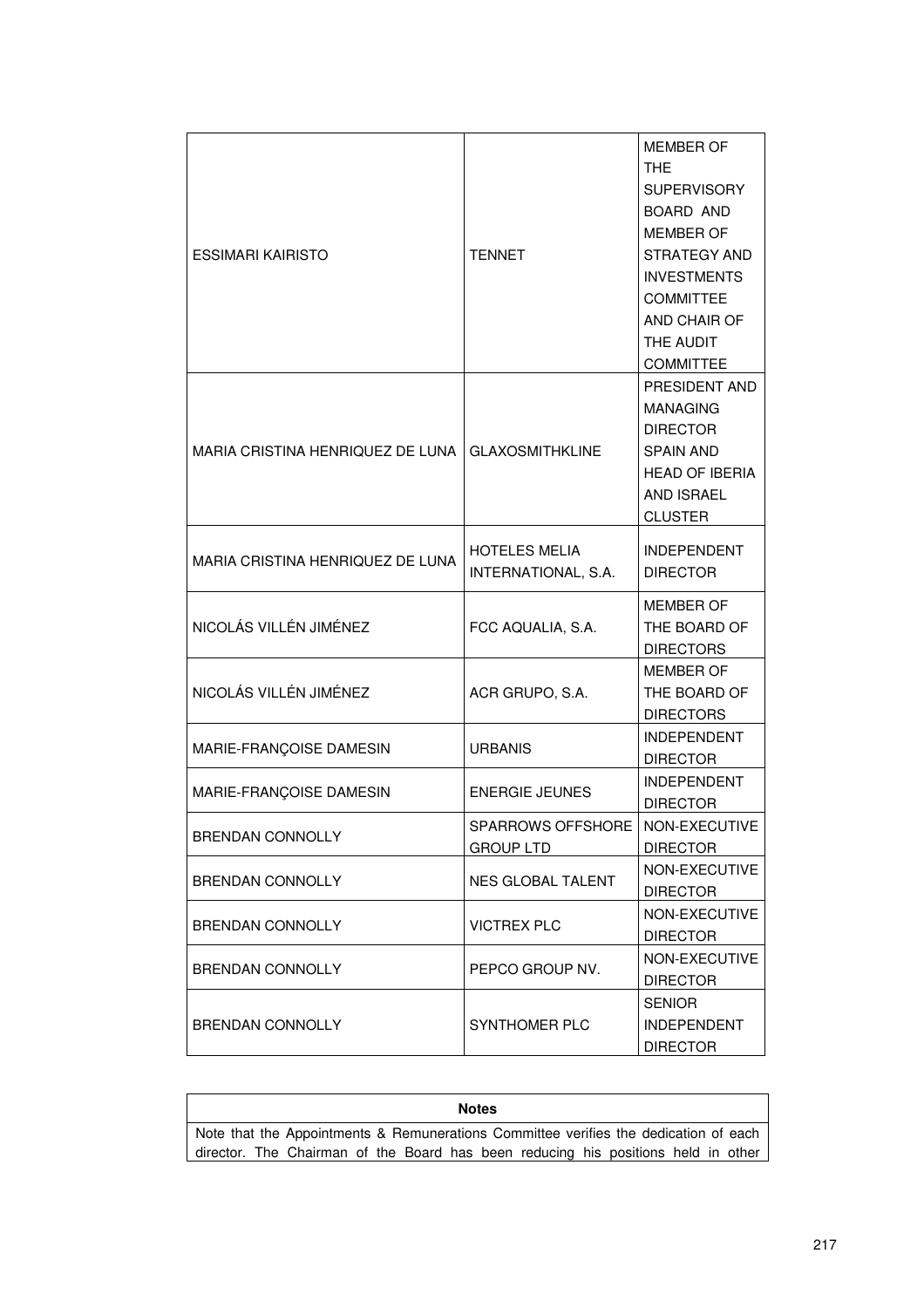companies, in line with the best Corporate governance practices, as well with the specific expectations of institutional investors and proxy advisors.

Indicate, where appropriate, the other remunerated activities of the directors or directors' representatives, whatever their nature, other than those indicated in the previous table.

| Identity of the director or representative | Other paid activities |
|--------------------------------------------|-----------------------|
|                                            |                       |

| <b>Observations</b> |
|---------------------|
|                     |

**C.1.12 State whether the company has established rules on the number of boards on which its directors may hold seats, providing details if applicable, identifying, where appropriate, where this is regulated:**

|  | Y<br>es |  | N٥ | I<br>x |
|--|---------|--|----|--------|
|--|---------|--|----|--------|

**Explanation of the rules and identification of the document where this is regulated**

**C.1.13 Indicate the remuneration received by the Board of Directors as a whole for the following items:** 

| Remuneration accruing in favour of the Board of Directors in the<br>financial year (thousands of euros)                             | 2.801 |
|-------------------------------------------------------------------------------------------------------------------------------------|-------|
| Funds accumulated by current directors for long-term savings<br>systems with consolidated economic rights (thousands of<br>euros)   | 250   |
| Funds accumulated by current directors for long-term savings<br>systems with unconsolidated economic rights (thousands of<br>euros) |       |
| Pension rights accumulated by former directors (thousands of<br>euros)                                                              |       |

**Observations**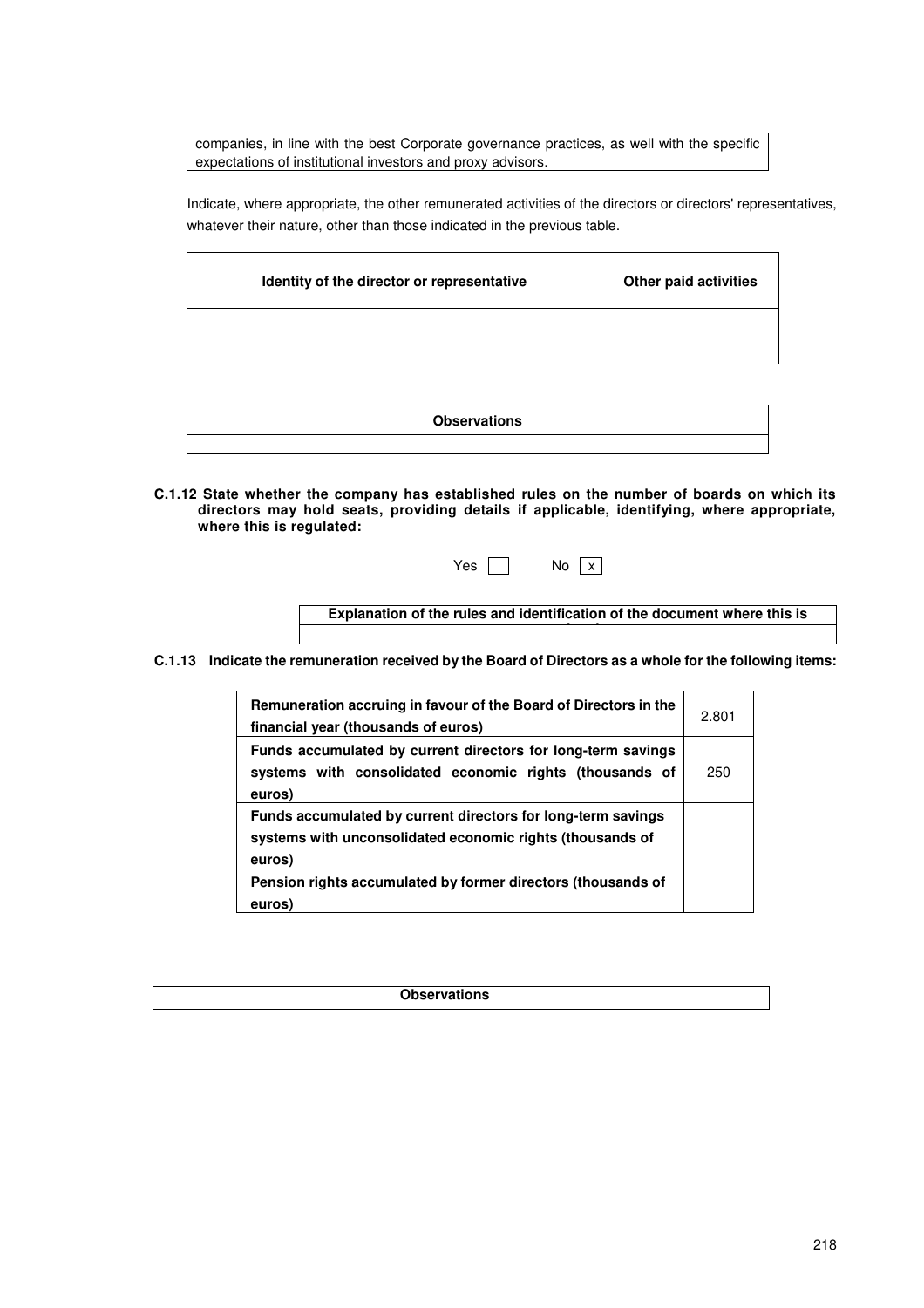The fix compensation of the executive directors includes a part in RSUs (Restricted Stock Units).The variable compensation of the executive directors includes a portion in cash, and the remainder in RSUs exchangeable in shares in a period of three years from the day of grant in an amount of 30% for the first two years and 40% the third one. Further detail is available at the company's annual accounts.

The plans in force at the end of the exercise for the RSUs, granted in the previous years, may be consulted in the Annual Report on Directors Remuneration.

Long Term Incentive ("ILP"): in accordance with the remunerations policy in force, the executive directors will receive annually PSU (Performance Stock Units) convertible in shares of the Company in the term of three years since the date of grant. Details on current PSUs plans can be consulted in the Directors' Remuneration Policy.

| <b>Name</b>                  | <b>Position</b>                                          |
|------------------------------|----------------------------------------------------------|
| BASCHWITZ GARCÍA, CRISTINA   | Corporate Development                                    |
| PEREZ FERNANDEZ, JOSE DELFIN | Human Resources, Marketing &<br>Communications           |
| ARGILES MALONDA, EVA         | Legal                                                    |
| FARRAN, JOSEP MARIA          | <b>Idiada Division</b>                                   |
| RETES AGUADO, AITOR          | <b>Automotive Division</b>                               |
| BRUFAU REDONDO, JORDI        | Laboratories Division                                    |
| LOPEZ SERRANO, JAVIER        | Energy & Industry Division                               |
| MARTÍNEZ DOPICO, FRANCISCO   | Energy & Industry Division (Latin America)               |
| MAYOR BALVIS, JULIAN         | Energy & Industry Division (Mediterranean)               |
| DAWES, BRIAN                 | Energy & Industry Division (Middle East &<br>Africa)     |
| CARR, JOHN                   | Energy & Industry Division (Oil & Gas,<br>USA)           |
| HEATH, DONALD                | Energy & Industry Division (Aerospace,<br>North America) |
| <b>GRANT, JAMES</b>          | Energy & Industry Division (Canada)                      |
| <b>WATERS, CAMERON</b>       | Energy & Industry Division (Asia Pacífic)                |
| VAN DER PUT, DIRK            | Energy & Industry Division (Northern<br>Europe)          |
| DIAZ ORPINELL, ANNA          | Compliance                                               |
| SANFELIU RIBOT, M.TERESA     | Internal Quality, H&S and Innovation<br>(HSQE)           |
| SWIFT, ASTON GEORGE WILLIAM  | <b>Investor Relations</b>                                |
| RIBAS AGUILERA, ALEIX        | Internal Audit                                           |

#### **C.1.14 Identify senior management staff who are not executive directors and their total remuneration accrued during the year:**

| Number of women in senior management |        |
|--------------------------------------|--------|
| % of total of senior management      | 22.22% |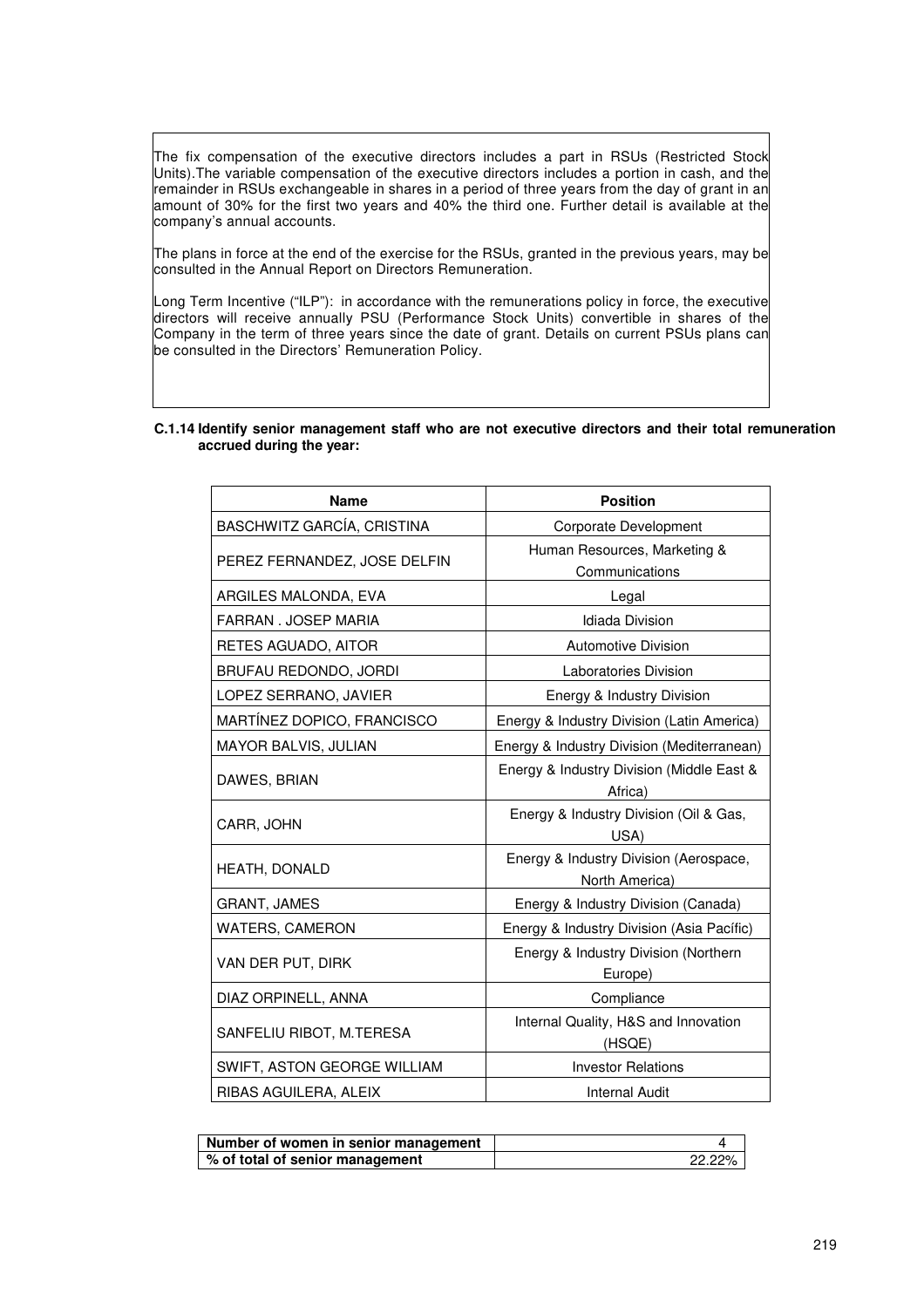| members |  |
|---------|--|
|         |  |

#### **Total senior management remuneration (thousand euros)**  6,094

#### **Observations**

For these purposes, senior management incudes the members of the management who are part of Group Management, i.e., the Executive Committee that includes the Regional Directors of the Energy & Industry division of the Group. For the purposes of the information regarding compensation, it also includes the internal auditor, in line with the definition contained in the current accounting rules and in particular with the Report of the Special Work Group on Good Governance of Public Companies, published by CNMV on 16 May 2006.

The fix compensation of some managers includes a part in RSUs (*Restricted Stock Units*), convertibles in shares in the third anniversary of the date of grant as detailed in the annual accounts of the company.

The variable compensation of certain members of the management includes a portion in cash, and the remainder in RSUs convertibles in shares in a period of three years as of the date of grant, 30% the first two years and 40% the third, as detailed in the annual accounts of the company.

Pluri-annual compensation and Long Term Incentive in PSUs: in accordance with the Remuneration Policy in force, some members of the management of the group receive annually PSUs (Performance Stock Units), convertibles in shares of the company in a period of three years from the day of grant.

#### **C.1.15 State whether the Board rules were amended during the year:**

#### **Description of amendment**

In February 2021, the Board of Directors approved the amendment of its Regulations in order to allow meetings to be held exclusively by telematic means.

#### **C.1.16 Specify the procedures for selection, appointment, re-election and removal of directors: the competent bodies, steps to follow and criteria applied in each procedure.**

**Selection:** Appointments and Compensation Committee is responsible for (i) evaluating the skills, expertise and experience necessary in the Board of Directors to define, consequently, the functions and abilities needed in candidates who are to fill each vacancy, and to evaluate the time and dedication necessary to perform their duties; and of (ii) to safeguard that, when filling new vacancies, the selection procedure does not suffer from implicit biases that might hinder the selection of female Directors; and so that the company deliberately searches for, and includes amongst potential candidates, women who meet the professional profile sought (article 39.3 vi and x del of the Regulations of the Board of Directors).

**Appointment:** The members of the Board of Directors shall be appointed by the General Shareholders' Meeting, notwithstanding the possibility of co-opting members as established in the Spanish Companies Act (article 23 of the company By-laws,). It is not necessary to be a shareholder to be elected member of the Board, except in the case of co-option. Individual or legal entities covered by any of the prohibitions established by current legislation for reasons of incapacity or incompatibility shall be disqualified from Board membership.

Proposals for the appointment of Directors submitted by the Board of Directors to the consideration of the General Shareholders' Meeting and appointment decisions adopted by the Board of Directors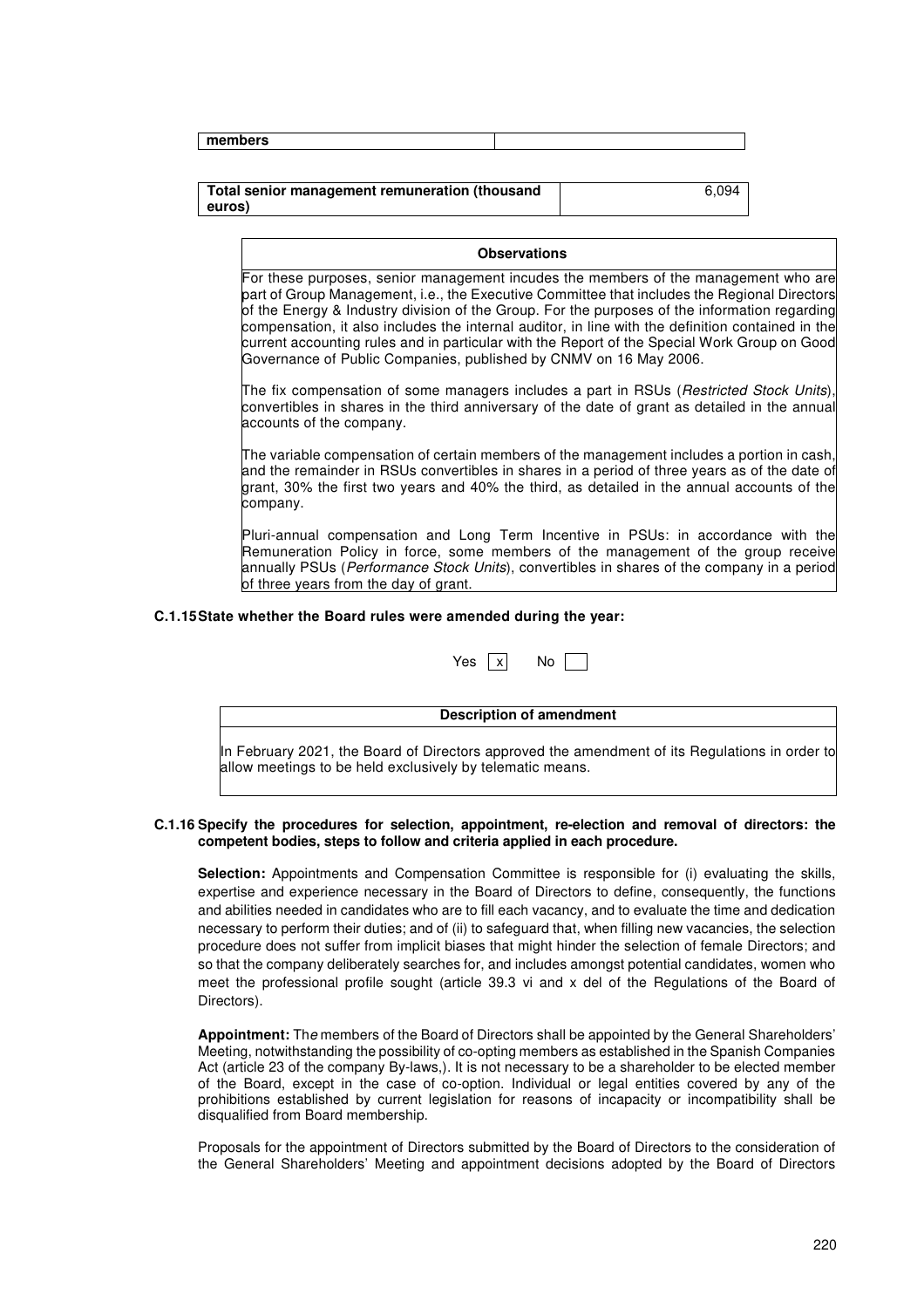pursuant to its interim appointment authority shall be made subject to the prior report by the Appointments and Compensation Committee (in the case of executive and proprietary Directors), and subject to a proposal from the Appointments and Compensation Committee, in the case of independent Directors (articles 14 and 39.3 of the Regulations of the Board of Directors).

In all the directors' selection processes, the A&C has relied on recognized external recruitment firm, being all candidates always selected on the bases of the candidates presented by it.

**Term of office** (article 23.3 of the company By-laws and 15 of the Board of Directors Regulations). Tenure of office shall be four (4) years as from the date of acceptance, being able to be re-elected one or more times for periods of equal duration.

**Re-appointment** (article 16 of the Regulations of the Board of Directors). Before the reappointment of Directors is proposed to the General Shareholders' Meeting, the Appointments and Compensation Committee shall issue a report evaluating the work and dedication of the Directors proposed during the previous term in office.

**Self-evaluation** (article 36 of the Regulations of the Board of Directors): "The Board of Directors shall dedicate the first meeting of the year to an assessment of its operation during the previous financial year, evaluating the quality of its work, assessing the effectiveness of its regulations, and if appropriate, correcting those aspects that were found not to be functional. Furthermore, the Board of Directors shall assess the performance of its duties through the Chairman of the Board of Directors and the senior executive of the company, based on the report issued by the Appointments and Compensation Committee, as well as the operation of the Board of Directors Committees, based on their reports".

During the 2021 fiscal year, an external evaluation of the Board of Directors was carried out by Spencer Stuart. This evaluation included a confidential questionnaire addressed to each Director, as well as telephone interviews and specific face-to-face meetings with each director. The results of the evaluation processes were reported to the Appointments and Remuneration Committee, which dedicated an extraordinary session in January (before sharing the Results with the Board of Directors). At the first meeting of the Board of Directors in 2022, the agenda included the presentation of the Evaluation Report by the external advisor and the analysis by the Board of Directors. Additionally, an evaluation of the chairman and CEO has been carried out, respectively led by Mrs. Damesin (as future Chairman of the Appointments and Remuneration Committee) and by Mr. Cole as chairman of the Board (an interim chair of the A&C).

**Removal** (article 17 of the Regulations of the Board of Directors). Directors shall be removed from their post once the term for which they were appointed has lapsed or when so is decided by the General Shareholders' Meeting pursuant to the powers conferred upon them by law and in the by-laws, with no need for said decision to be included in the agenda of the General Shareholders' Meeting. The Board of Directors shall not propose the removal of any independent Director before the end of the statutory term for which they have been appointed, except where the Board of Directors considers that sufficient grounds for such action exist, based on a report by the Appointments and Remuneration Committee. In particular, sufficient grounds will be deemed to exist when the Director has failed to fulfil the duties of its position or is affected by one or more of the circumstances that would have prevented its appointment as an independent Director, in accordance with applicable legal provisions.

#### **C.1.17 Explain how the annual evaluation of the Board has given rise to significant changes in its internal organization and to procedures applicable to its activities:**

#### **Description of changes**

The previous year´s evaluation did not drive to significant changes in the internal organization of the Board nor procedures, save for a greater focus on certain risk & opportunities areas for the Company (such as cybersecurity, ESG) as well as the consideration of conducting the next evaluation by an independent third party. It should be noted that, all of these goals have been met during the 2021 financial year.

**Describe the evaluation process and the areas evaluated by the Board of Directors with the help, if any, of external advisors, regarding the function and composition of the board and its committees and any other area or aspect that has been evaluated.** 

**Description of the evaluation process and evaluated areas**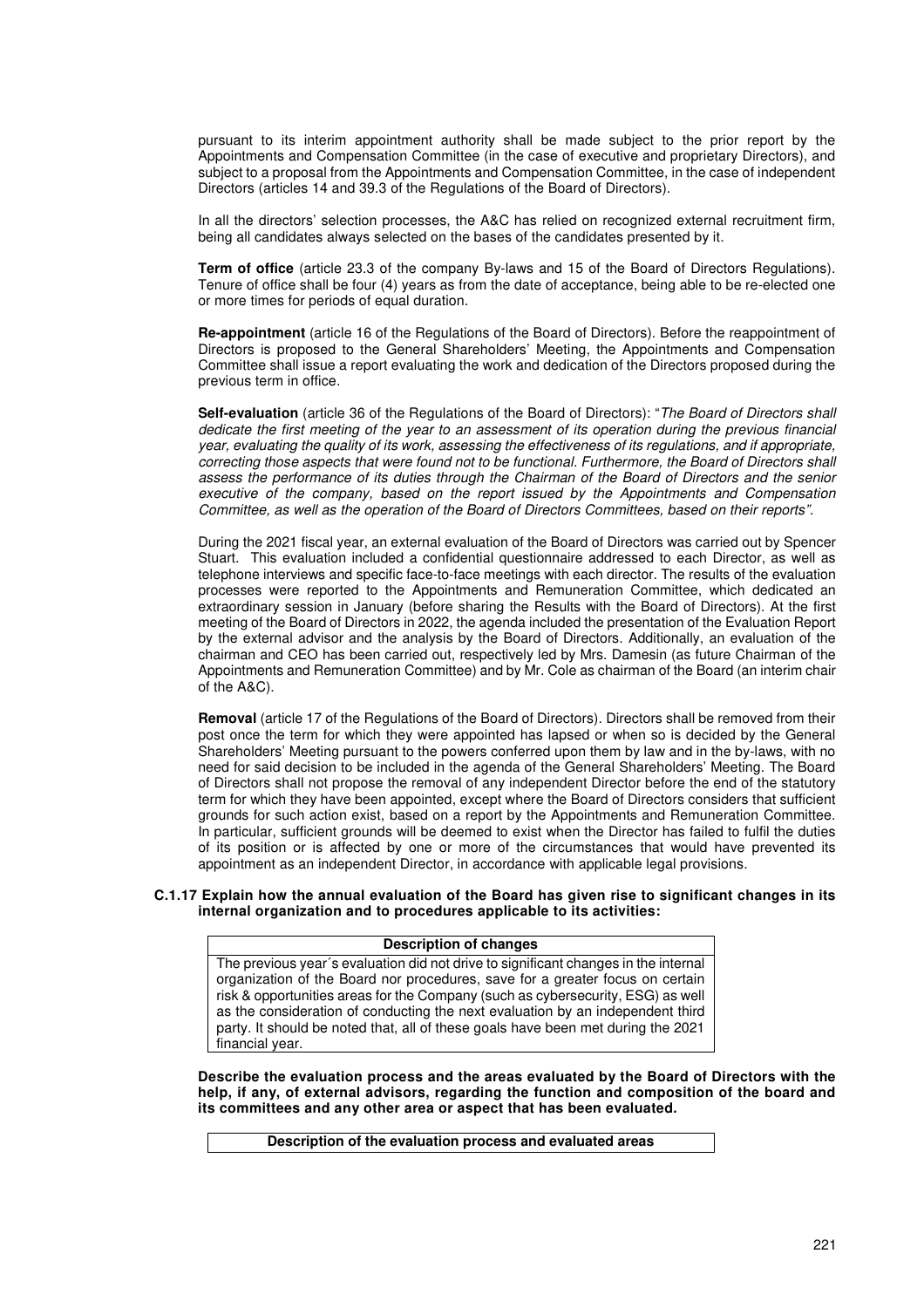| The evaluation was coordinated by the Chairman of the Board and the current<br>Chairman of the Appointments and Compensations Committee. An independent<br>external firm was hired for first time. The process consisted on the completion<br>of an online questionnaire by each Director, followed by confidential individual<br>interviews.                                                                                                                                                                                                                                                                                                                                                                                                     |
|---------------------------------------------------------------------------------------------------------------------------------------------------------------------------------------------------------------------------------------------------------------------------------------------------------------------------------------------------------------------------------------------------------------------------------------------------------------------------------------------------------------------------------------------------------------------------------------------------------------------------------------------------------------------------------------------------------------------------------------------------|
| Upon receipt of the external report issued by the consultant early in 2022, it was<br>submitted to the Appointments and Remuneration Committee, which held an<br>extraordinary meeting in January to analyze it.                                                                                                                                                                                                                                                                                                                                                                                                                                                                                                                                  |
| The external report will be discussed at the first meeting of the Board (in<br>February 2022), and any improvement measures agreed upon will continue to<br>be addressed at future meetings, as appropriate.                                                                                                                                                                                                                                                                                                                                                                                                                                                                                                                                      |
| Considering that the external report has not been discussed by the Board of<br>Directors at this date, it is not possible to determine the actions that will result<br>from it. However, the following points can be highlighted:                                                                                                                                                                                                                                                                                                                                                                                                                                                                                                                 |
| A very positive assessment of the Board's dynamics<br>After two fiscal years under the effects of Covid 19 and the consequent<br>$\overline{\phantom{a}}$<br>reduction in the number of travels and face-to-face meetings, the<br>directors are keen to increase their knowledge of the Company's<br>business, and to hold board sessions which include business visits.<br>Likewise, following the presentation of the Strategic Plan by the<br>-<br>Company in November 2021, the directors express their willingness to<br>dedicate sessions focused on the follow-up of the Strategic Plan.<br>Areas such as ESG, digitalization and cybersecurity should remain on<br>-<br>the agenda and those of succession and remuneration should have a |

#### **C.1.18 Describe, in those years in which the external advisor has participated, the business relationships that the external advisor or any group company maintains with the company or any company in its group.**

In fiscal year 2021, the external advisor (Spencer Stuart) has not provided other services to Applus Group.

## **C.1.19 State the situations in which directors are required to resign.**

greater focus.

According to article 17.3 of the Regulations of the Board of Directors, "Directors must tender their resignation to the Board of Directors and, where considered appropriate by the Board, formalize the appropriate resignation in the following circumstances:

(a) When they cease in the positions, posts, or functions related with their appointment as executive Directors;

(b) In the case of proprietary Directors, when the shareholder whose interests they represent transfers all of their shares, or that they do it in the corresponding number in case said shareholder reduces its holding in the Company;

(c) When they are affected by any of the incompatibility or prohibition provisions legally established;

(d) If they are severely reprimanded by the Board of Directors on the basis of a report by the Appointments and Remuneration Committee as a result of having breached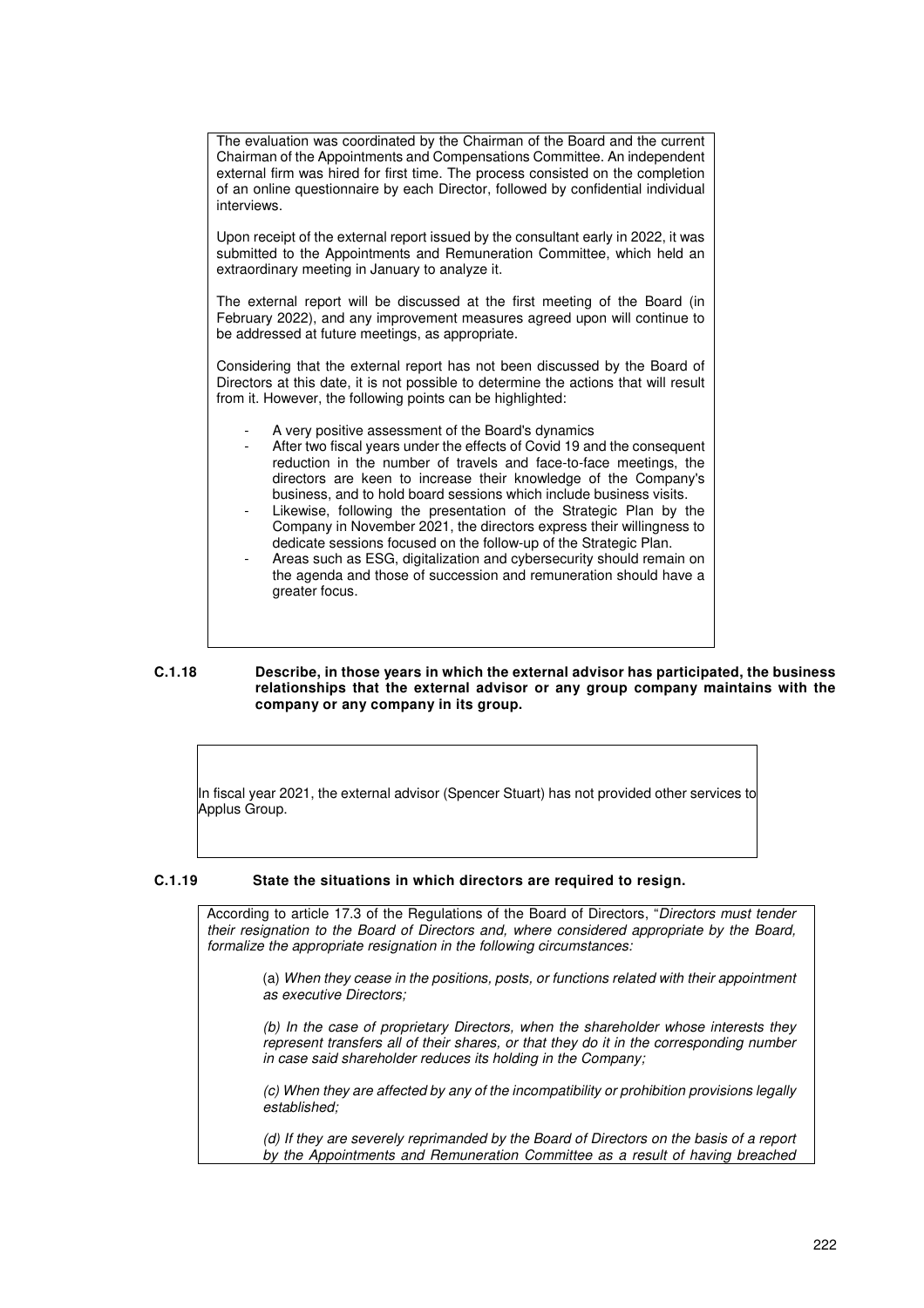their duties as Directors; or

(e) When their continuance on the Board of Directors may jeopardize the interests of the company".

Article 17.4 establishes that "when a Director is removed from its office before the end of the term of office following its resignation or through resolution of the general meeting, the Director shall explain sufficiently the reasons for doing so, or in the case of non-executive Director, his/her opinion of the reasons for the general meeting resolution, in a letter addressed to all the members of the Board of Directors. This should all be reported in the Annual Corporate Governance Report, and if it is relevant for investors, the Company should publish an announcement of the departure as rapidly as possible, with sufficient reference to the reasons or circumstances provided by the Director."

**C.1.20 Are qualified majorities other than those established by law required for any specific decision?**

 $Yes \nightharpoonup No \nightharpoonup x$ 

**If so, please describe any differences.** 

| <b>Description of differences</b> |  |
|-----------------------------------|--|
|                                   |  |

**C.1.21 Explain whether there are any specific requirements, other than those relating to directors, to be appointed as chairman of the Board of Directors.** 

|                                    | Yes<br>No.<br>$\mathsf{x}$ |  |
|------------------------------------|----------------------------|--|
| <b>Description of requirements</b> |                            |  |
|                                    |                            |  |

**C.1.22 State whether the Articles of Association or the Board Rules establish any limit as to the age of directors:** 

Yes  $\Box$  No  $\overline{x}$ 

|                  | <b>Age limit</b> |
|------------------|------------------|
| Chairman         |                  |
| <b>CEO</b>       |                  |
| <b>Directors</b> |                  |

| <b>Observations</b> |
|---------------------|
|                     |

**C.1.23 State whether the Articles of Association or the Board Rules establish any term limits for independent directors other than those required by law:** 

 $Y_{\text{ee}}$   $\Box$  No  $\Box$ 

| .<br>.                                                          |  |
|-----------------------------------------------------------------|--|
| Additional requirements and/or maximum number of<br>term limits |  |
|                                                                 |  |

**C.1.24 State whether the Articles of Association or Board Rules establish specific proxy rules for votes at Board meetings, how they are to be delegated and, in particular, the maximum number of delegations that a director may have, as well as if any limit regarding the category of director to**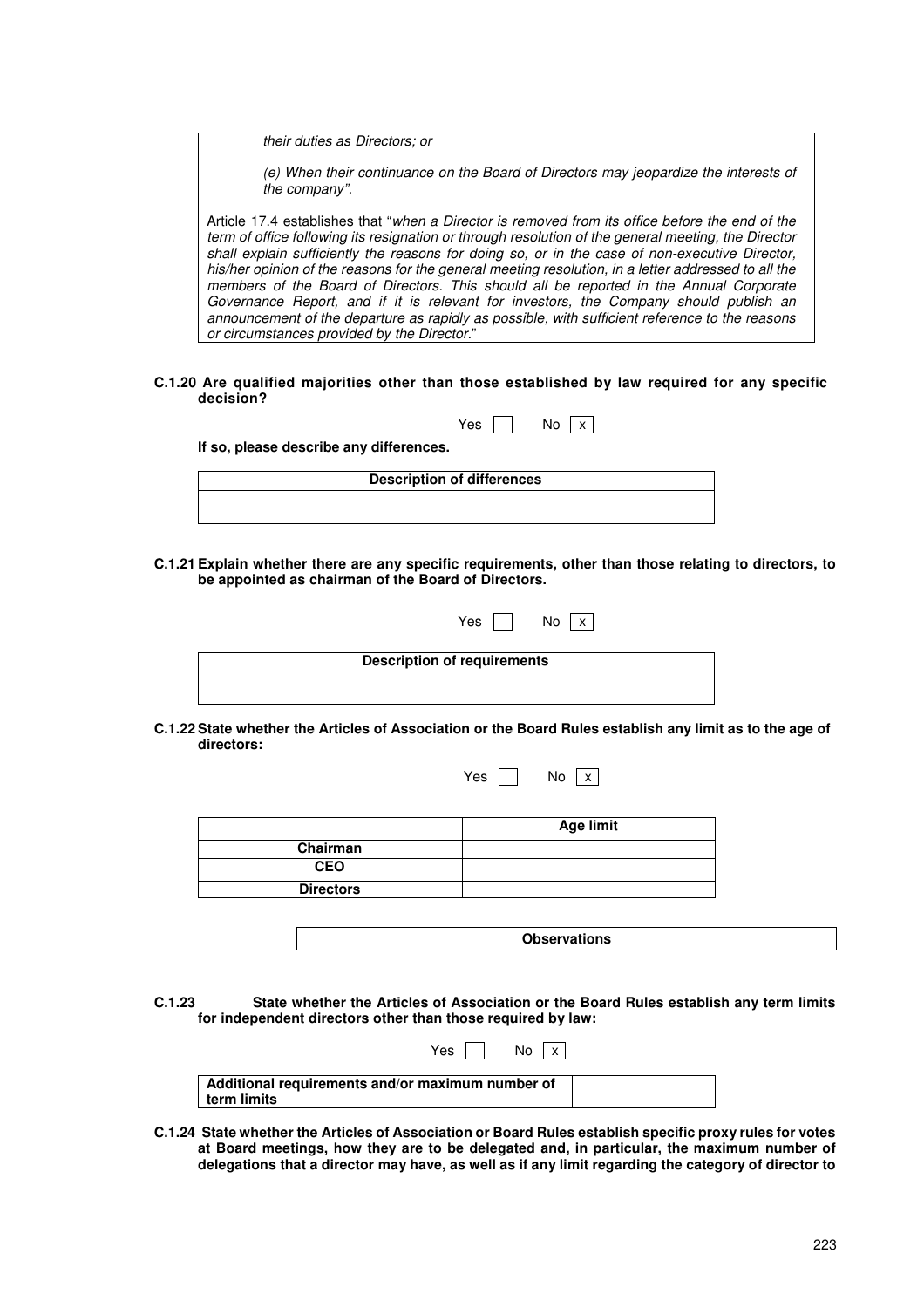#### **whom votes may be delegated and whether a director is required to delegate to a director of the same category. If so, please briefly describe the rules.**

Article 27.2 of the company By-laws provides that Directors shall personally attend the meetings. In case they cannot attend, the Director may only be represented at meetings of the Board of Directors by another director. Non-executive Directors can only be represented by other non-executive Directors. In any case, representation shall be granted by a letter addressed to the Chairman or by other means detailed in the Regulations for the Board of Directors.

Article 18 of the Regulations of the Board of Directors provides the obligations that Directors must fulfil when in office. Specifically, article 18.2 (a) establishes that Directors shall attend meetings of bodies of which they are part and actively participate in deliberations, so that they can effectively contribute to the decision-making process. Furthermore, said article also provides that if any Director cannot be present at sessions to which they have been called to attend, they must instruct the director who they have appointed as representative.

According to article 35.7 of the Board of Directors Regulations, the Chairman shall decide, in the event of any doubt, on the validity of the delegations conferred by Directors who are not present at the meeting. Said representations shall only be granted by letter or any other written method which, in the Chairman's opinion, ensures that the representation is valid.

#### **C.1.25 State the number of meetings held by the Board of Directors during the year, and if applicable, the number of times the Board met without the chairman present. Meetings where the chairman sent specific proxy instructions are to be counted as attended.**

| <b>Number of Board meetings</b>               |  |
|-----------------------------------------------|--|
| Number of Board meetings without the chairman |  |

**Observations** 

Due to restriction on mobility during fiscal year 2021, most of the Board of Directors meetings were held on a remote basis (videoconference).

**State the number of meetings held by the coordinating director with the other directors, where there was neither attendance nor representation of any executive director:** 

| <b>Number of meetings</b> |  |
|---------------------------|--|
|                           |  |
|                           |  |

| <b>Observations</b> |
|---------------------|
|                     |

**Please specify the number of meetings held by each committee of the Board during the year:** 

| Number of meetings held by the executive committee | N/A |
|----------------------------------------------------|-----|
| Number of meetings held by the audit committee     |     |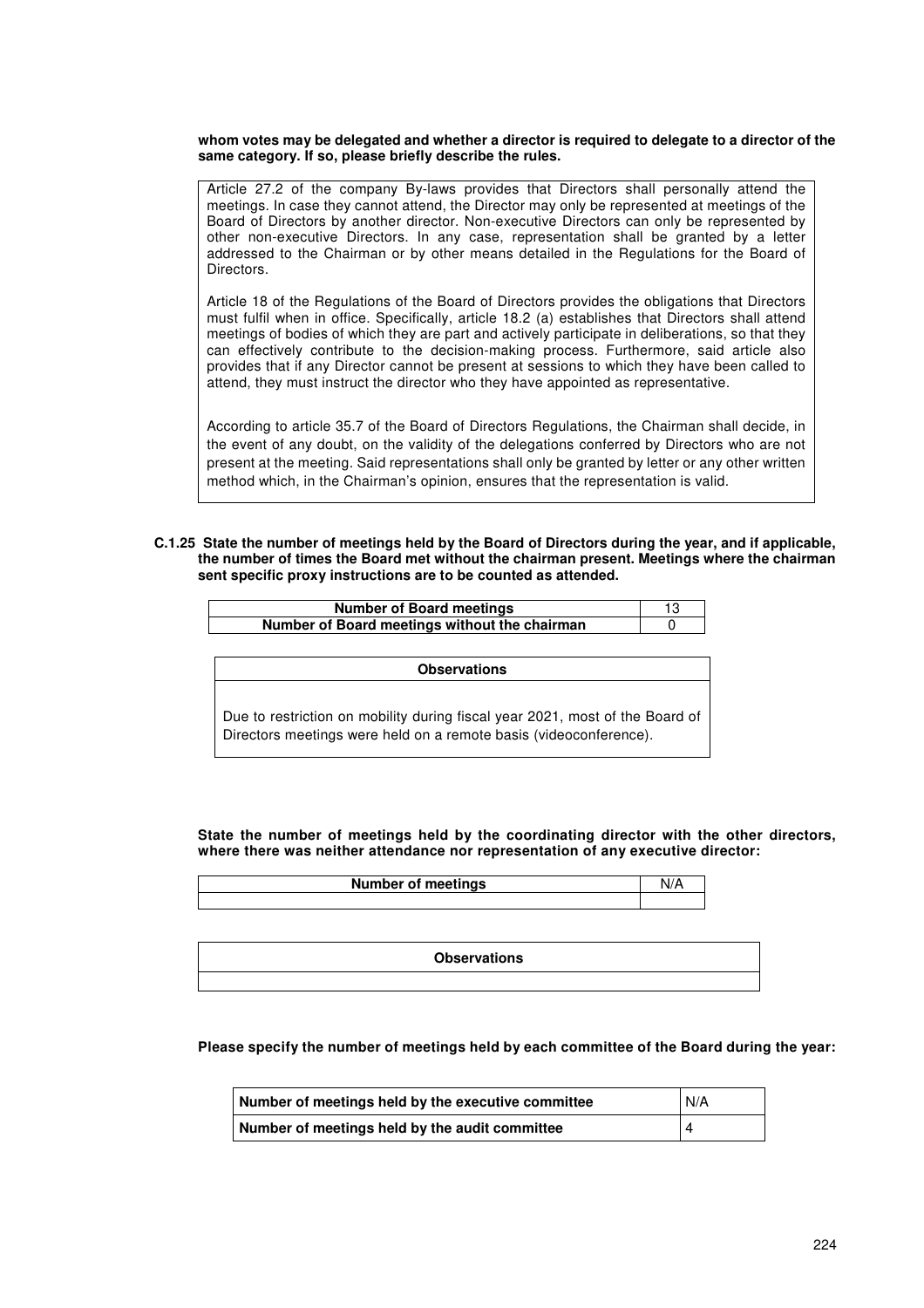| Number of meetings held by the nomination and remuneration<br>committee |     |
|-------------------------------------------------------------------------|-----|
| Number of meetings held by the nomination committee                     | N/A |
| Number of meeting held by the remuneration committee                    | N/A |
| Number of meetings held by the ESG committee                            | 6   |
|                                                                         |     |

| <b>Observations</b> |
|---------------------|
|                     |

**C.1.26 State the number of meetings held by the Board of Directors during the year in which all of its directors were present. For the purposes of this section, proxies given with specific instructions should be considered as attendance** 

| Number of meetings when all directors attended                                                                                            | 12     |
|-------------------------------------------------------------------------------------------------------------------------------------------|--------|
| % of attendance over total votes during the year                                                                                          | 99.17% |
| Number of meetings in situ or representations made<br>with specific instructions of all directors                                         | 12     |
| % of votes issued at in situ meetings or with<br>representations made with specific instructions out<br>of all votes cast during the year | 99.17% |

| <b>Observations</b>                                                                  |
|--------------------------------------------------------------------------------------|
| As mentioned in section C.1.25, due to mobility limitations during fiscal year 2021, |
| there were 3 meetings with physical attendance and 10 meetings held by remote        |
| means (videoconference).                                                             |

On the other hand, one of the Board Members was unable to attend one extraordinary meeting of the Board for unforeseen reasons and it was not possible to grant a proxy (which explains why the above % do not reach 100%).

**C.1.27 State if the individual and consolidated financial statements submitted to the Board for preparation were previously certified:** 

| v<br>Y≙C | N۵ |  |
|----------|----|--|
|          |    |  |

**Identify, if applicable, the person/s who certified the individual and consolidated financial statements of the company for preparation by the Board:** 

| <b>Name</b>         | <b>Position</b> |
|---------------------|-----------------|
|                     |                 |
| <b>Observations</b> |                 |
|                     |                 |

**C.1.28 Explain any measures established by the Board of Directors so that the annual accounts that the board submits to the General Shareholders' Meeting are prepared in accordance with applicable accounting regulations.**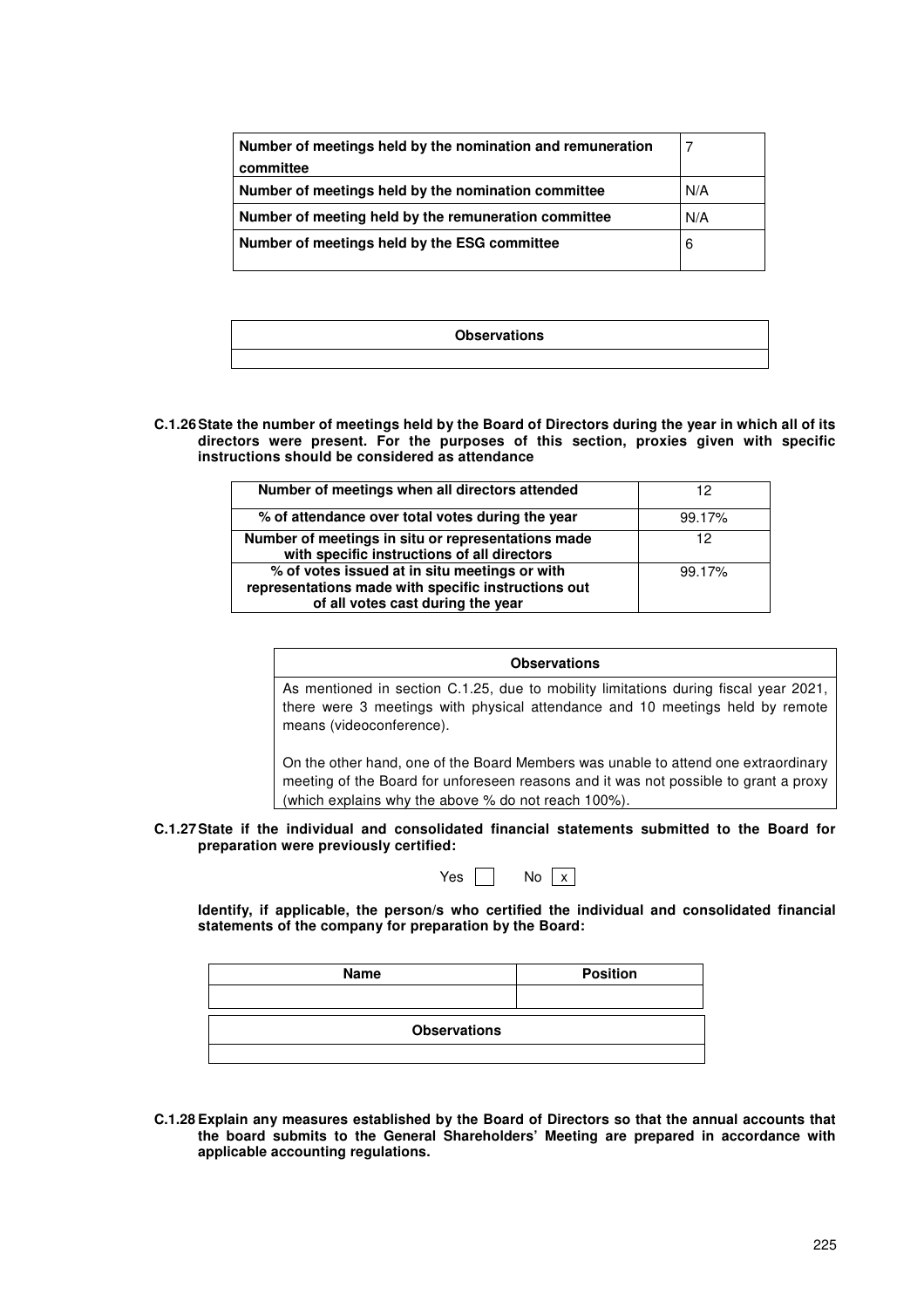| Article 10.1 of the Regulations of the Board of Directors establishes that: "The |
|----------------------------------------------------------------------------------|
| Board of Directors shall prepare the annual accounts and the management          |
| report (both individual and consolidated) so that they provide a true and fair   |
| view of the equity, financial position, and results of the Company, as provided  |
| for in the Spanish Companies Act, subject to the prior report of the Audit       |
| Committee".                                                                      |
|                                                                                  |

In accordance with article 38 of the Regulations of the Board of Directors, the Audit Committee is in charge of, amongst others, monitoring and evaluating the preparation and the integrity of the mandatory financial information, reviewing compliance with regulatory requirements, the accurate demarcation of the consolidation perimeter and the correct application of accounting principles.

Likewise, the Policy for the communication of economic-financial, nonfinancial and corporate information and communication and contact with shareholders, institutional investors and proxy advisors establishes that "The management and supervision of the information communicated at the highest level to shareholders, institutional investors and the markets in general belongs to the Board of Directors, protecting and enabling the exercise of their rights and interests within the protection of the corporate interest and in accordance with the applicable laws and the good governance. In line with applicable rules and with the Regulations of the Board of Directors, the approval of the information that, being a listed company, Applus+ must publish occasionally or periodically, and any information made available to the markets, sits within the Board of Directors. The Board has approved a procedure for the publication of information on the CNMV's page in development of the Company's Internal Regulation of Conduct in the securities markets."

# **C.1.29 Is the secretary of the Board also a director?**

| v.<br>AC | N٥ | X |
|----------|----|---|
|          |    |   |

**If the secretary is not a director, please complete the following table:** 

| Name of the secretary  | Representative |
|------------------------|----------------|
| VICENTE CONDE VIÑUELAS | N/A            |

**C.1.30 State, if any, the concrete measures established by the entity to ensure the independence of its external auditors, financial analysts, investment banks, and rating agencies, including how legal provisions have been implemented in practice.** 

Article 38.7(c) (iii) of the Regulations of the Board of Directors provides that the Audit Committee, will "monitor the independence of the external auditor, to which end, the company shall:

- Notify any change of auditor to the CNMV as a relevant fact, accompanied by a statement of any disagreements arising with the outgoing auditor and, should this be the case, their content.
- Ensure that the company and the auditor comply with current regulations on the provision of non-audit services, the limits on the auditor's business concentration, the regulations referring to the requirement to rotate the auditor issuing the audit report, and in general, any other provisions established in order to ensure the independence of the auditors.
- The Audit Committee shall issue a report annually, in which it shall express its opinion on the auditors' independence. This report shall refer in any case to the provision of additional services provided by the auditors to the company or to any entity associated with the company, whether directly or indirectly.
- To this end, the Audit Committee shall receive the auditors' written confirmation of their independence in respect of the company, and any of its associated entities, whether directly or indirectly, as well as any information on additional services of any kind that they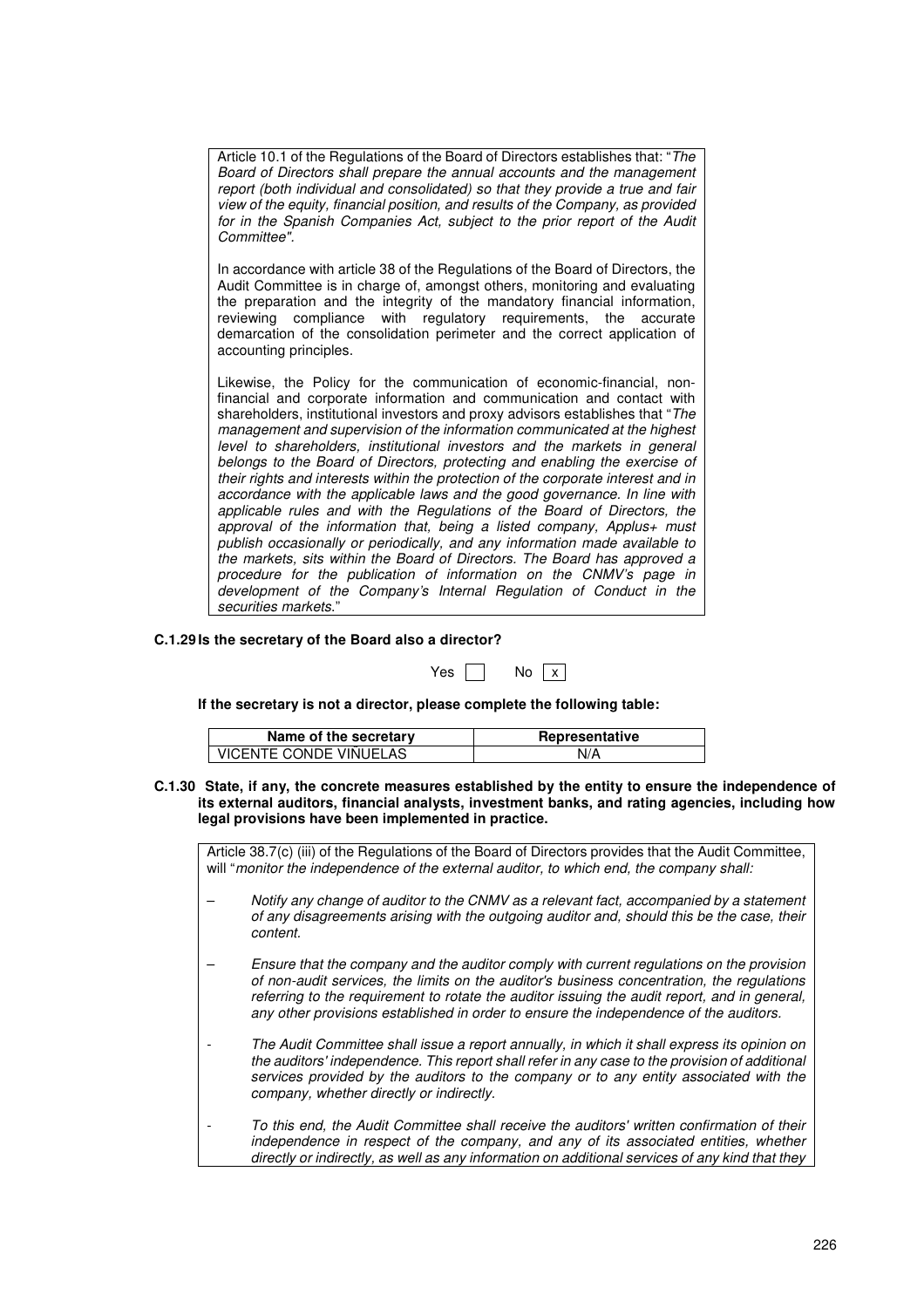have provided to the company or any of its associated entities, whether directly or indirectly.

In the event that the external auditor withdraws, the circumstances motivating this withdrawal shall be examined."

It is important to point out that since the Company went public, the partner responsible for the audit firm has changed in 2 occasions, as well as part of the supporting team. Moreover, the Audit Committee ensures the minimization of the other fees that the audit firm might receive. Likewise, the Company issues before every AGM the report on the auditors' independency.

**C.1.31 State whether the company changed its external auditor during the year. If so, please identify the incoming and outgoing auditor:**

| If there were any disagreements<br>provide an explanation: | Yes II | No $\lfloor x \rfloor$ with the outgoing auditor, please |  |
|------------------------------------------------------------|--------|----------------------------------------------------------|--|
|                                                            | Yes    | No <sub>x</sub>                                          |  |
| <b>Explanation of disagreements</b>                        |        |                                                          |  |
|                                                            | N/A    |                                                          |  |

**C.1.32 State whether the audit firm provides any non-audit services to the company and/or its Group and, if so, the fees paid and the corresponding percentage of total fees invoiced to the company and/or Group:** 

| Yes | X | No |  |
|-----|---|----|--|
|     |   |    |  |

┓

|                                                                           | Company | Group<br><b>Companies</b> | Total |
|---------------------------------------------------------------------------|---------|---------------------------|-------|
| Amount invoiced for non-audit<br>services<br>(thousand euros)             | 0       | 181                       | 181   |
| Amount invoiced for non-audit<br>services/Amount for audit work (in<br>%) | 0       | 8.09                      | 8.09  |

|  | <b>Observations</b> |  |
|--|---------------------|--|
|  |                     |  |

**C.1.33 State whether the auditors' report on the financial statements for the preceding year contains a qualified opinion or reservations. If so, please explain the reasons given by the chairman of the audit committee to explain the content and extent of the aforementioned qualified opinion or reservations.** 

|  | N٥ |  |
|--|----|--|
|  |    |  |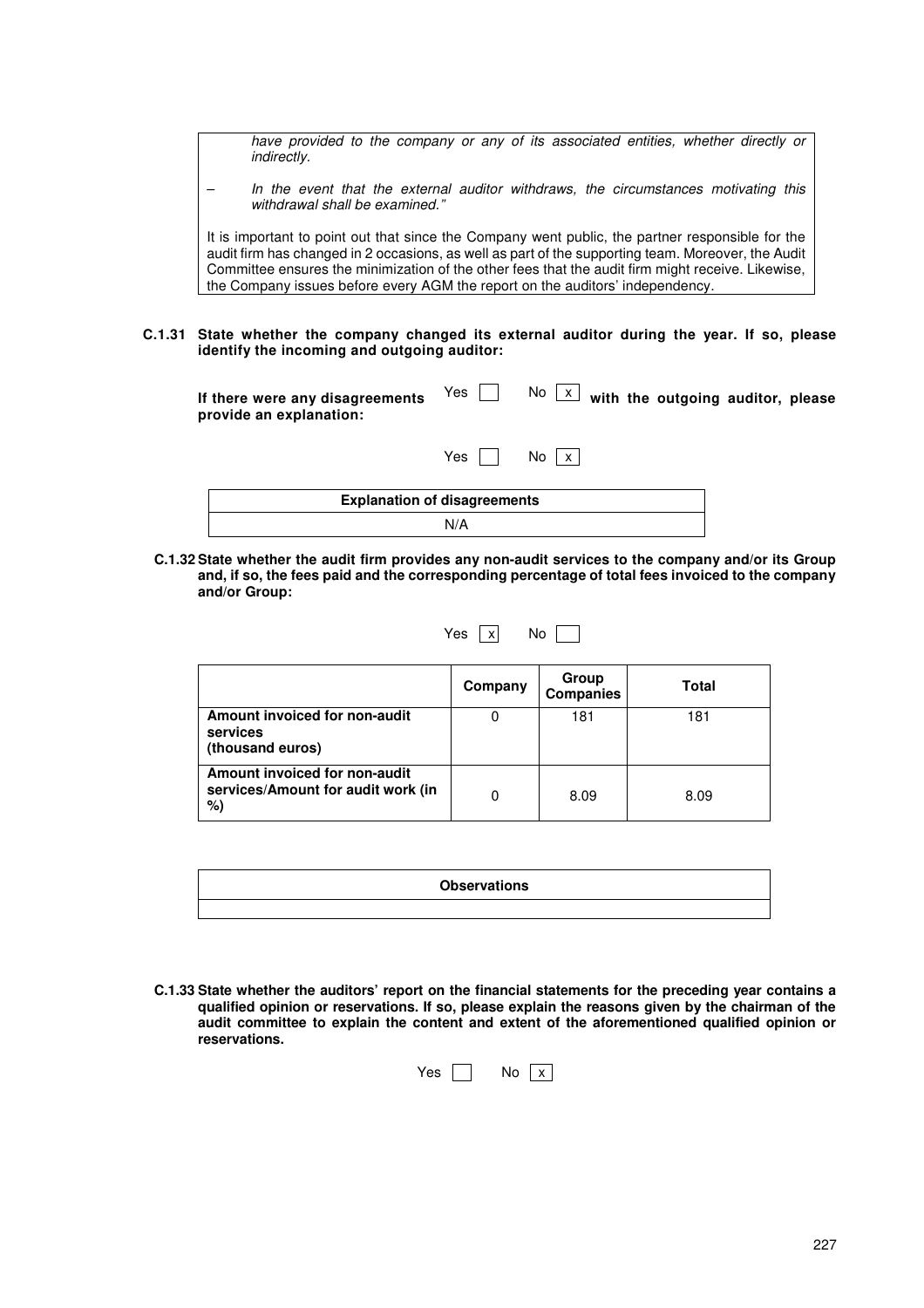**C.1.34 State the number of consecutive years the current audit firm has been auditing the financial statements of the company and/or group. Furthermore, state the number of years audited by the current audit firm as a percentage of the total number of years that the financial statements have been audited:** 

|                             | <b>Individual</b> | <b>Consolidated</b> |
|-----------------------------|-------------------|---------------------|
| Number of consecutive years | 15                | 15                  |
|                             |                   |                     |
|                             |                   |                     |
|                             | <b>Individual</b> | <b>Consolidated</b> |

**C.1.35 State whether there is a procedure whereby directors have the information necessary to prepare the meetings of the governing bodies with sufficient time and provide details if applicable:** 



| <b>Explanation of procedure</b>                                                                                                                                                                                                                                                                                                                                                                                                                                                                                                                              |
|--------------------------------------------------------------------------------------------------------------------------------------------------------------------------------------------------------------------------------------------------------------------------------------------------------------------------------------------------------------------------------------------------------------------------------------------------------------------------------------------------------------------------------------------------------------|
| Article 30.3 of the Regulations of the Board of Directors provides that "As the Chairman of<br>the Board of Directors is responsible for the effective operation and functioning of the Board<br>of Directors, it shall be required to ensure that the Directors are provided with sufficient<br>information beforehand; $()$ ". In practice, this means that the information required for a<br>particular session is available at least at the moment of its call and, sometimes, according<br>with the complexity of the matter, with enough anticipation. |
| Likewise, the Board of Directors has set up an intranet so, amongst others, the information<br>is available by electronic means and confidentiality is safeguarded, as well to enhance the<br>previous accessibility of the information.                                                                                                                                                                                                                                                                                                                     |
| In addition, article 23 of the Regulations of the Board of Directors provides that each<br>director is entitled to ask for additional information, and the article regulates these requests.                                                                                                                                                                                                                                                                                                                                                                 |

**C.1.36 Indicate whether the company has established rules obliging directors to inform the Board of any circumstances, whether or not related to their actions in the company itself that might harm the company's standing and reputation, tendering their resignation where appropriate. If so, provide details:** 

| Yes<br>Nο                                                                                                                                                                                                                                                                                                                                                                                                                               |  |  |
|-----------------------------------------------------------------------------------------------------------------------------------------------------------------------------------------------------------------------------------------------------------------------------------------------------------------------------------------------------------------------------------------------------------------------------------------|--|--|
| <b>Explain the rules</b>                                                                                                                                                                                                                                                                                                                                                                                                                |  |  |
| Article 17.3 of the Regulations of the Board of Directors provides that "Directors must"<br>tend their resignation to the Board of Directors and, where considered appropriate by the<br>Board, formalize the appropriate resignation in the following circumstances:                                                                                                                                                                   |  |  |
| (c) When they are affected by any of the incompatibility or prohibitions<br>provisions legally established:<br>(d) If they are severely reprimanded by the Board of Directors on the basis of a<br>report by the Appointments and Remuneration Committee as a result of having<br>breached their duties as Directors: or<br>(e) When their continued presence on the Board of Directors may jeopardize<br>the interests of the Company. |  |  |
| In accordance with Article 17.4: "When a Director is removed from its office before the<br>end of the term of office following its resignation or through resolution of the general<br>meeting, the Director shall explain sufficiently the reasons for doing so, or in the case of                                                                                                                                                     |  |  |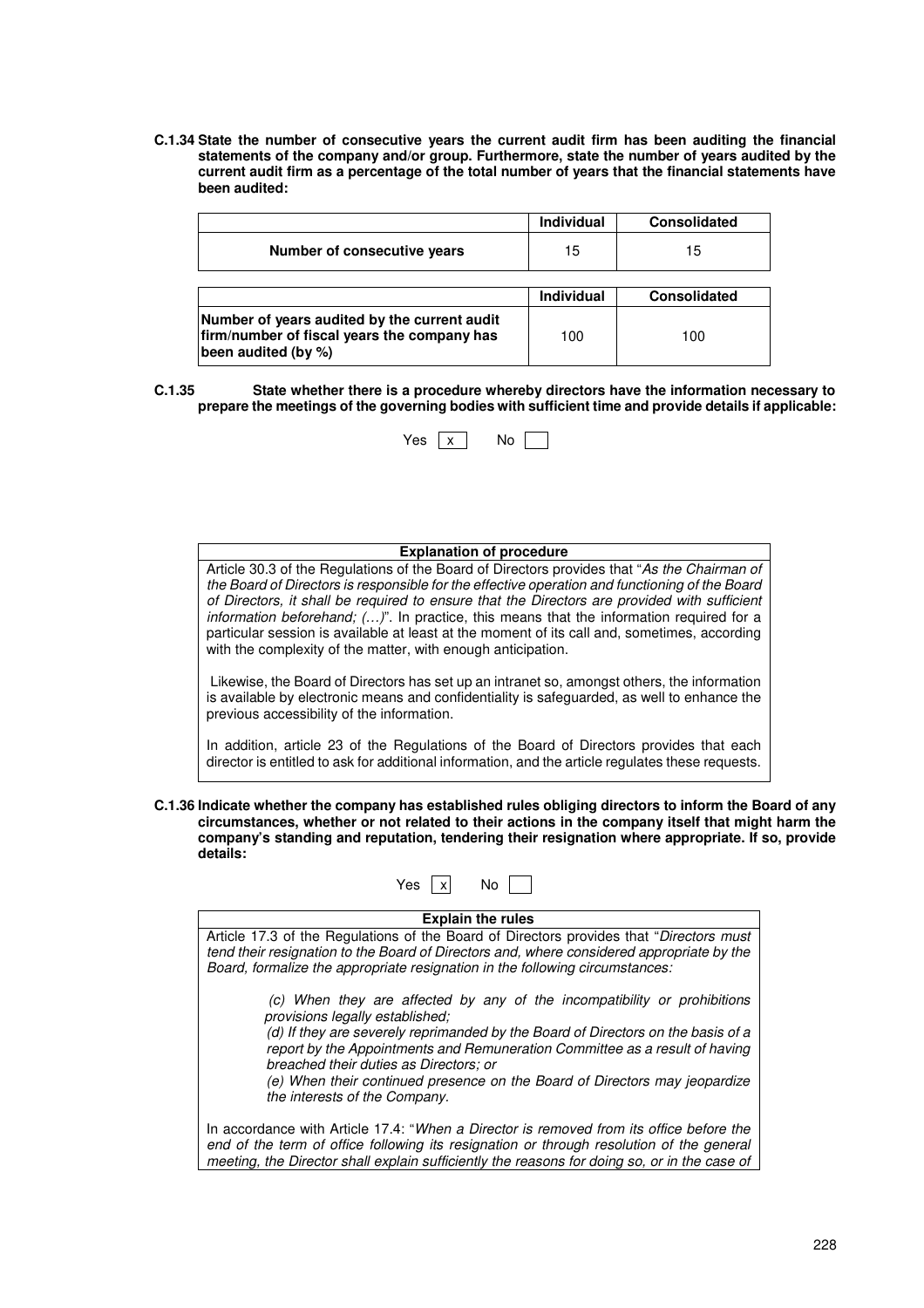non-executive Director, his/her opinion of the reasons for the general meeting resolution, in a letter addressed to all the members of the Board of Directors. This should all be reported in the Annual Corporate Governance Report, and if it is relevant for investors, the Company should publish an announcement of the departure as rapidly as possible, with sufficient reference to the reasons or circumstances provided by the Director."

**C.1.37 Indicate whether, apart from such special circumstances as may have arisen and been duly minuted, the Board of Directors has been notified or has otherwise become aware of any situation affecting a director, whether or not related to his or her actions in the company itself, that might harm the company's standing and reputation:**

| Yes | No | X |  |
|-----|----|---|--|
|-----|----|---|--|

| Director's name | Nature of the situation | <b>Observations</b> |
|-----------------|-------------------------|---------------------|
|                 |                         |                     |

**Indicate whether the Board of Directors has examined the case. If so, explain with reasons whether, given the specific circumstances, it has adopted any measure, such as opening an internal enquiry, requesting the director's resignation or proposing his or her dismissal.** 

**Indicate also whether the Board decision was backed up by a report from the nomination committee**.

| Yes<br>No<br>X |
|----------------|
|----------------|

| Decision / action taken | <b>Reasoned explanation</b> |
|-------------------------|-----------------------------|
|                         |                             |

**C.1.38 Detail any material agreements entered into by the company that come into force, are modified or are terminated in the event of a change in control of the company following a public takeover bid, and their effects.** 

The financing agreements "Multicurrency Facilities Agreement" and "Note Purchase Agreement" signed by the company on 7 June 2018, 4 July 2018 and 10 June 2021 include early maturity clauses in the event of a change in control, in standard terms for contracts of this kind. Likewise, there are other agreements entered into by subsidiaries of the company which might contain change of control clauses, such as concession or similar contracts.

**C.1.39 Identify individually for director, and generally in other cases, and provide detail of any agreements made between the company and its directors, executives or employees containing indemnity or golden parachute clauses in the event of resignation or dismissal or termination of employment without cause following a takeover bid or any other type of transaction.** 

| Number of<br>beneficiaries         |                                                                                                                                                                                                                                                                                                                                                                                                                                                               |  |
|------------------------------------|---------------------------------------------------------------------------------------------------------------------------------------------------------------------------------------------------------------------------------------------------------------------------------------------------------------------------------------------------------------------------------------------------------------------------------------------------------------|--|
| Type of beneficiary                | Members of the management committee                                                                                                                                                                                                                                                                                                                                                                                                                           |  |
| <b>Description of</b><br>agreement | The company has entered into severance payment<br>arrangements ("blindajes") with seven (7) members of the<br>senior management team who are part of the management<br>committee. The amounts payable to senior management<br>pursuant to the severance payment arrangements may be<br>determined by reference to one of the three following<br>parameters, as applicable: (i) a compensation equal to<br>twice the gross annual compensation received by the |  |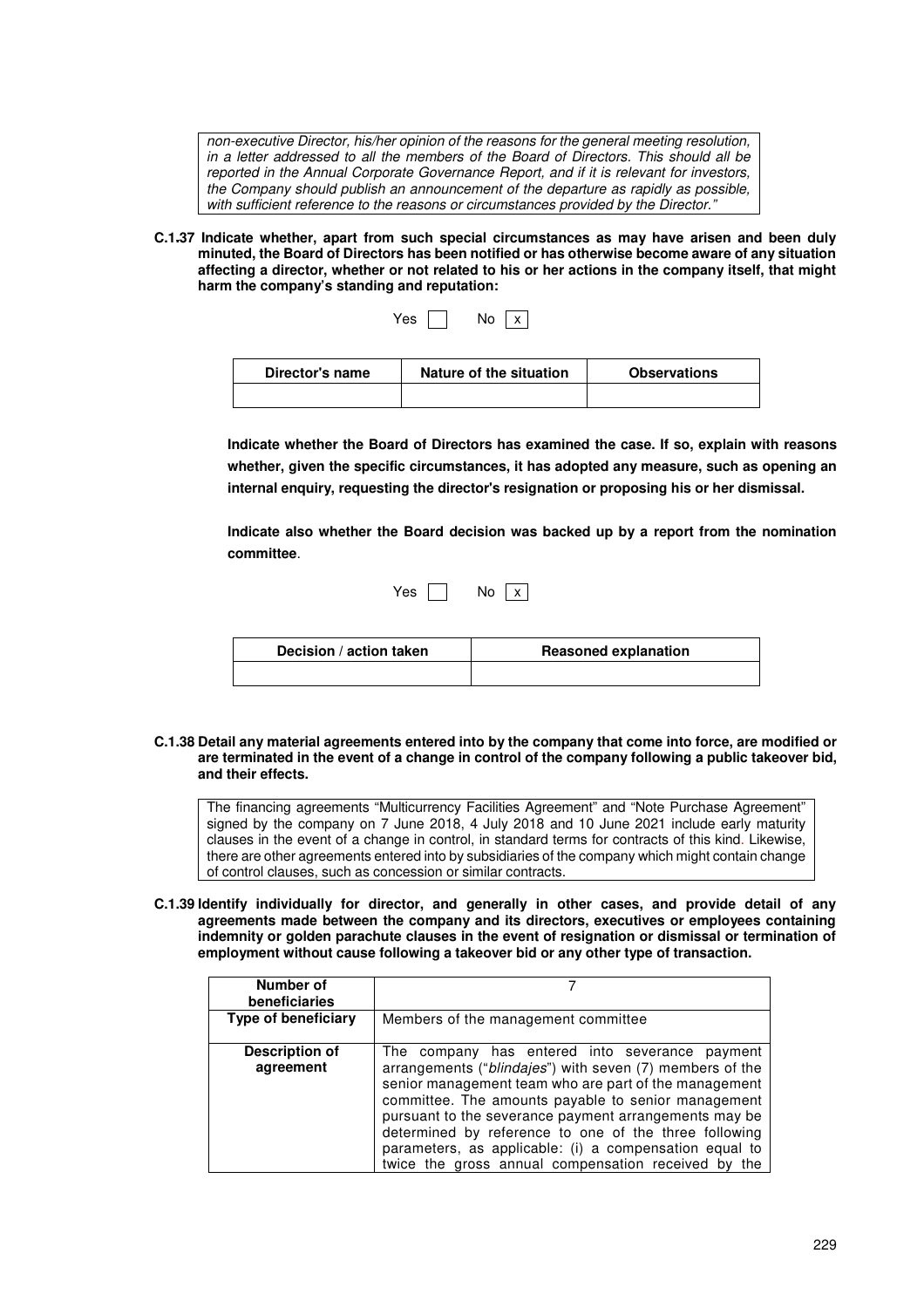| relevant senior manager in the year immediately preceding<br>termination of employment; (ii) a compensation (net of tax)<br>equal to twice the net annual monetary compensation<br>received by the relevant senior manager in the year<br>immediately preceding termination of employment after<br>withholding taxes; (iii) a compensation (net of tax) equal<br>to the greater of (a) twice the net annual monetary<br>compensation received by the relevant senior manager in<br>the year immediately preceding termination of employment<br>and (b) compensation resulting from calculating 45 days of<br>salary per year of service, with a maximum amount of 42<br>monthly payments; (iv) a compensation equal to the<br>aggregate of the following amounts: the aggregate of two<br>years of the fixed salary paid at the moment of termination<br>plus twice the annual bonus received 12 months before the<br>contract termination, (v) a compensation equal to the<br>greater of following amounts (a) twice the gross monetary<br>compensation received in the last twelve months and (b)<br>the compensation that results from calculation 33 days of<br>salary per year of services with a maximum 24 monthly<br>payments; (vi)<br>a compensation equal to<br>the<br>fix<br>remuneration received in the year immediately preceding<br>termination of employment plus the amount of the last<br>yearly bonus received in cash. |
|--------------------------------------------------------------------------------------------------------------------------------------------------------------------------------------------------------------------------------------------------------------------------------------------------------------------------------------------------------------------------------------------------------------------------------------------------------------------------------------------------------------------------------------------------------------------------------------------------------------------------------------------------------------------------------------------------------------------------------------------------------------------------------------------------------------------------------------------------------------------------------------------------------------------------------------------------------------------------------------------------------------------------------------------------------------------------------------------------------------------------------------------------------------------------------------------------------------------------------------------------------------------------------------------------------------------------------------------------------------------------------------------------------------------------------------------|
| Pursuant to the arrangements entered into by the group,<br>certain senior managers they are entitled to severance<br>payments in case described in preceding paragraph in the<br>following cases: (i) their employment is terminated by the<br>company, except in case of fair disciplinary dismissal<br>("despido disciplinario procedente") declared by a final<br>judgment and (ii) in some of the cases in the event they<br>decide to early terminate their employment with the group<br>(whatever form and cause), except in case of resignation<br>("dimisión") and (iii) some directors, in case of transfer of<br>their work location outside the region where they currently<br>render their services.<br>In addition to these 7 managers, there are others in the                                                                                                                                                                                                                                                                                                                                                                                                                                                                                                                                                                                                                                                               |
| company, who do not report directly to the CEO and have<br>severance payment arrangements ("blindaje").                                                                                                                                                                                                                                                                                                                                                                                                                                                                                                                                                                                                                                                                                                                                                                                                                                                                                                                                                                                                                                                                                                                                                                                                                                                                                                                                    |

**Indicate whether, beyond the cases established by legislation, these agreements have to be communicated and/or authorized by the governing bodies of the company or its group. If so, specify the procedures, the cases concerned and the nature of the bodies responsible for their approval or communication:** 

|                                   | <b>Board of Directors</b> | <b>General Shareholders' Meeting</b> |
|-----------------------------------|---------------------------|--------------------------------------|
| Body authorizing the<br>severance | YES                       | NO                                   |

|                                                                  | Yes | No |
|------------------------------------------------------------------|-----|----|
| Are these clauses notified to the General Shareholders' Meeting? |     | x  |

**Observaciones**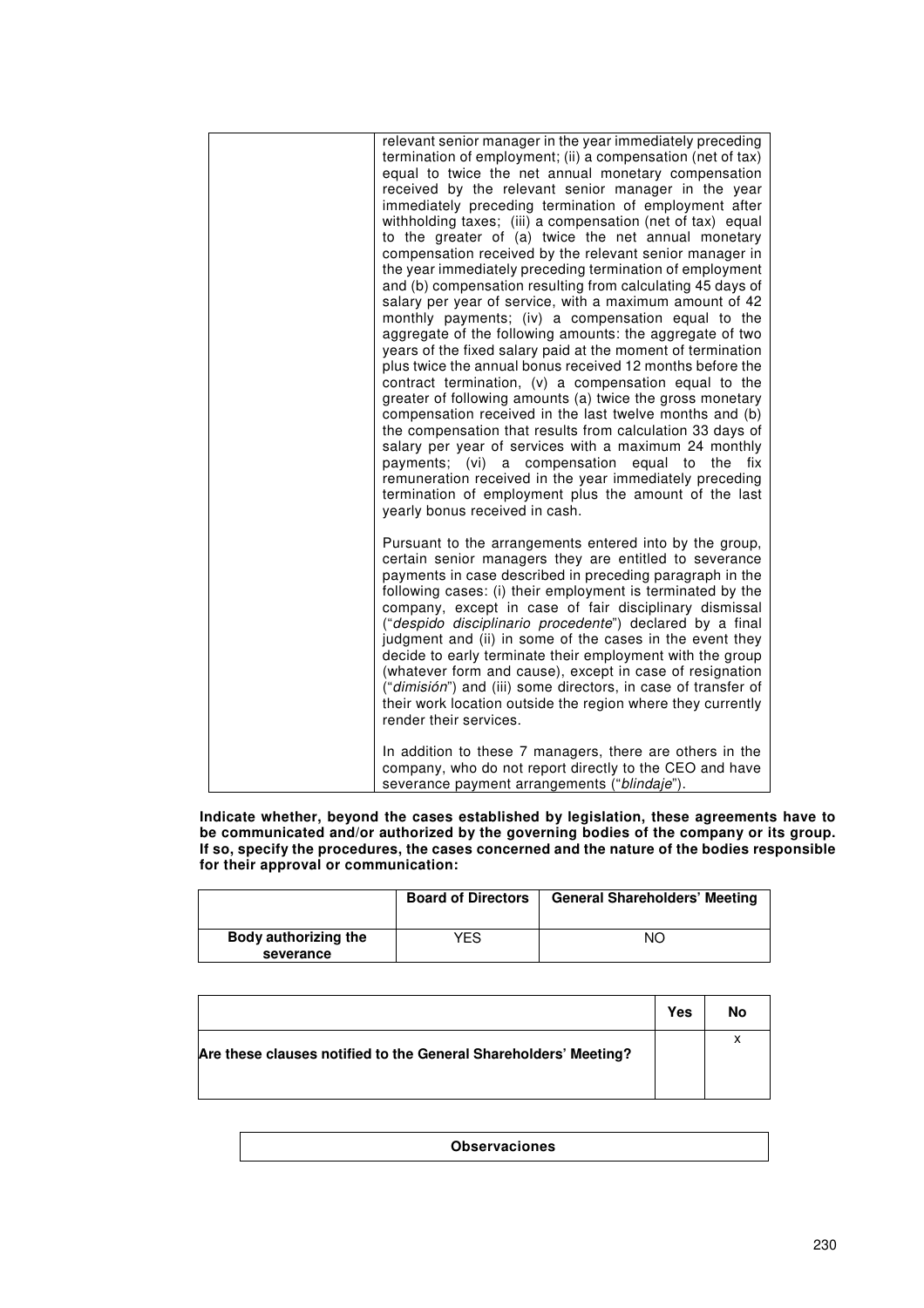# **C.2 Committees of the Board of Directors**

**C.2.1 Provide details of all committees of the Board of Directors, their membership, and the proportion of executive, proprietary, independent and other external directors that comprise them:** 

| Name | <b>Position</b> | <b>Current</b> |
|------|-----------------|----------------|
|      |                 |                |
|      |                 |                |

# **EXECUTIVE COMMITTEE**

| % of executive directors      |  |
|-------------------------------|--|
| % of proprietary directors    |  |
| % of independent directors    |  |
| % of other external directors |  |

| <b>Observations</b> |
|---------------------|
| N/A                 |

Explain the functions delegated or assigned to this committee, other than those that have already been described in Section C.1.9, and describe the rules and procedures for its organisation and functioning. For each of these functions, briefly describe its most important actions during the year and how it has exercised in practice each of the functions assigned to it by law, in the articles of incorporation or in other corporate resolutions.

# **AUDIT COMMITTEE**

| <b>Name</b>                            | <b>Post</b>      | Category           |
|----------------------------------------|------------------|--------------------|
| NICOLAS VILLEN                         | <b>PRESIDENT</b> | <b>INDEPENDENT</b> |
| <b>ERNESTO GERARDO MATA</b><br>I ÓPFZ. | <b>MFMBFR</b>    | FXTFRNAL           |
| MARIA CRISTINA HENRÍQUEZ DE<br>LUNA    | <b>MFMRFR</b>    | <b>INDEPENDENT</b> |
| <b>ESSIMARI KAIRISTO</b>               | <b>MEMRER</b>    | <b>INDEPENDENT</b> |

| % of proprietary directors |  |
|----------------------------|--|
| % of independent directors |  |
| % of external directors    |  |

# **Observations**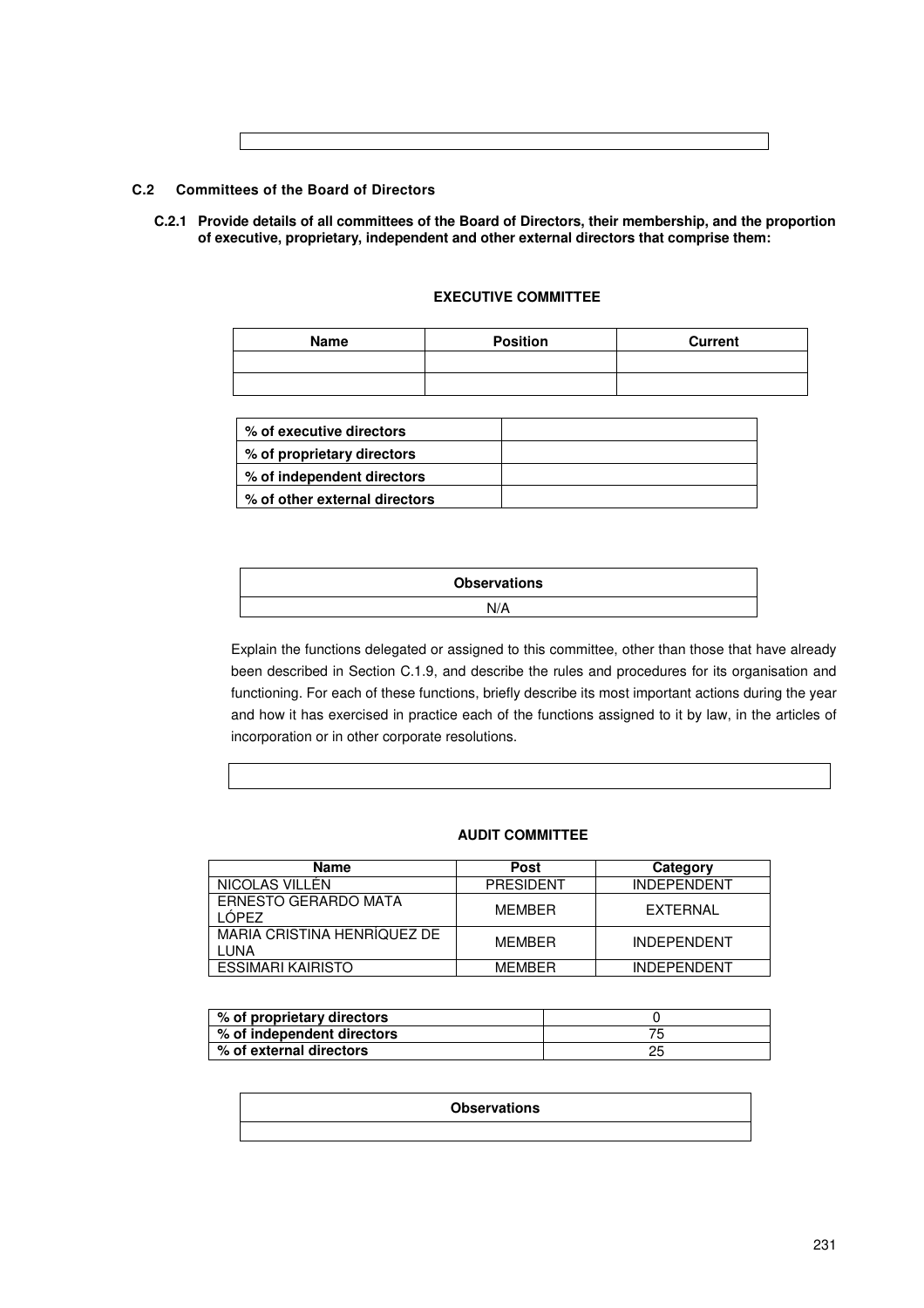**Explain the duties exercised by this committee, describe the rules and procedures it follows for its organization and function. For each one of these functions, briefly describe its most important actions during the year and how it has exercise in practice each of the functions attributed thereto by law, in the Articles of Association or other corporate resolutions.** 

The members of the Audit Committee are appointed by the Board of Directors. The Audit Committee consists of three to five members of the Board of Directors, based on their knowledge and experience in accounting, auditing and risk management matters.

Audit Committee's functions are listed in article 38 of the Regulations of the Board of Directors and mainly consist of:

a) To report the General Shareholders Meeting on the issues raised in relation to those matters within the competence of the Audit Committee.

b) In relation to the information and internal control systems:

(i) To monitor the effectiveness of the internal control of the Company, the internal audit, and the risk management systems, as well as to discuss with the external auditor any significant weaknesses in the internal control system detected during the course of the audit, all of which without breaching their independence.

(ii) To monitor and to evaluate the preparation and the integrity of the mandatory financial information, reviewing compliance with regulatory requirements, the accurate demarcation of the consolidation perimeter and the correct application of accounting principles.

(iii) To monitor the independence and efficacy of the internal audit function; propose the selection, appointment, re-appointment and removal of the head of the internal audit; propose the department's budget; to approve the priorities and annual work plan; receive regular information on its activities; and verify that the senior management are acting on the findings and recommendations of their reports.

(iv) To analyse financial and accounting irregularities with potentially serious implications that may have been reported.

(v) To monitor and to evaluate the control and management systems of the financial and nonfinancial risks the Company and the Applus+ Group are exposed to.

(vi) To monitor in general that the policies and systems related to internal control are applied effectively.

c) In respect of the external auditor:

(i) To make recommendations to the Board of Directors for the selection, appointment, reappointment and removal of the external auditor and the conditions of its engagement.

(ii) To gather regularly information from the external auditor on the audit programme, its implementation and the results of its implementation, as well as verify that the senior management are acting on its recommendations.

(iii) To monitor the independence of the external auditor

(iv) To establish the appropriate relationships with the external auditor to receive information on any issues that could be a threat to their independence.

d) In relation with other duties, it corresponds to the Audit Committee:

(i) To report during the AGM on the matters raised therein by shareholders which fall under its scope of responsibility.

(ii) To monitor the process of preparing the annual accounts and management reports, individual and consolidated, for their formulation by the Board.

(iii) To report to the Board of Directors, for its formulation, on the correctness and reliability of the annual statements and management reports, individual and consolidated, and the periodic financial information disseminated to the markets.

(iv) To monitor compliance with internal codes of conduct and, in particular, with these Regulations under the terms provided herein.

(ix) To report to the Board of Directors, prior to its adoption of the corresponding decisions, on the following subjects:

The financial information that the Company must periodically make public.

 The creation or acquisition of holdings in special purpose entities or those established in countries or territories which are considered tax havens, as well as any other transactions or operations of an analogous nature.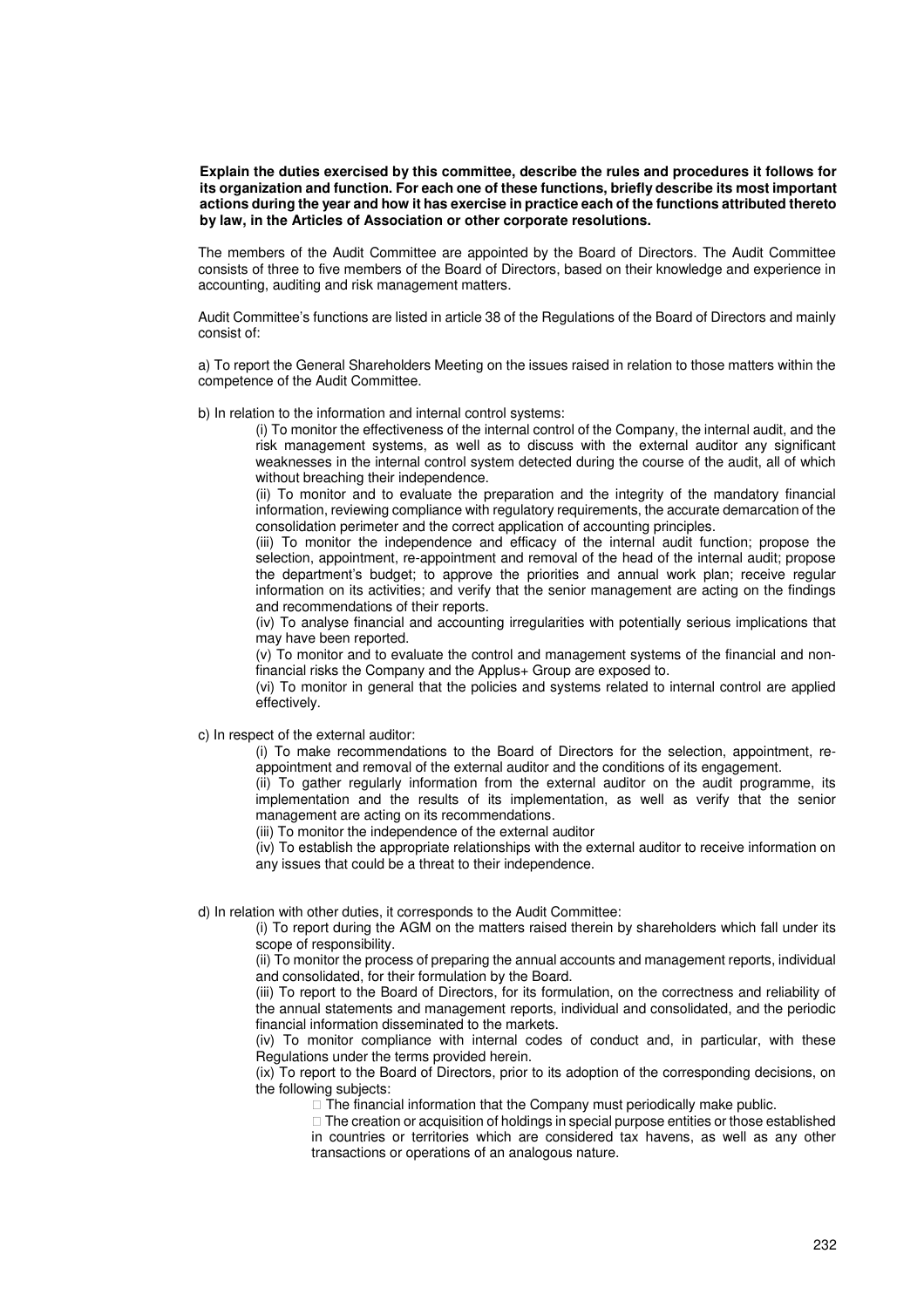The preparation of a report on all those transactions that have the condition of Related-Party Transactions.

The main actions of the Audit Committee during 2021 were:

- Definition, approval and monitoring of the Internal Audit annual plan;
- Monitoring and supervision of the actions performed in connection with the risk map management, as well as understanding and analysing the development of the main risks;
- Monitoring and supervision of the ICFR model;
- Approval and follow up of action plans defined on the basis of internal audits performed (in response to the weaknesses found in the internal control);
- Quarterly monitoring of group results as well as periodic supervision of the most significant accounting estimates;
- Revie of the scope and results (half and yearly) of the audit works performed by external audit;
- Review and approval of the audit fees and as well as of other fees for compatible services, as well as approval of the scope of the work of auditor
- Approval of the auditors' independence report

**Identify the directors who are member of the audit committee and have been appointed taking into account their knowledge and experience in accounting or audit matters, or both, and state the date that the Chairperson of this committee was appointed.** 

| Name of directors with experience | NICOLAS VILLEN              |
|-----------------------------------|-----------------------------|
|                                   | MARIA CRISTINA HENRÍQUEZ    |
|                                   | DE LUNA                     |
|                                   | <b>ERNESTO GERARDO MATA</b> |
|                                   | I ÓPEZ                      |
|                                   | <b>ESSIMARI KAIRISTO</b>    |
| Date of appointment of the        | 29/05/2020                  |
| chairperson                       |                             |

#### **Observations**

All four members of the Audit Committee (as described in their profiles in section C.1.3 above) are experts in the subject and have been appointed considering their knowledge and experience in accounting and audit.

# **APPOINTMENTS AND REMUNERATION COMMITTEE**

| Name                                    | <b>Post</b>   | Category           |
|-----------------------------------------|---------------|--------------------|
| CHRISTOPHER COLE                        | PRESIDENT     | <b>INDEPENDENT</b> |
| MARIA JOSE ESTERUELAS<br><b>AGUIRRE</b> | <b>MFMRFR</b> | <b>INDEPENDENT</b> |
| MARIE-FRANCOISE DAMESIN                 | <b>MFMRFR</b> | <b>INDEPENDENT</b> |
| <b>BRENDAN CONNOLLY</b>                 | <b>MFMBFR</b> | <b>INDEPENDENT</b> |

| % of proprietary directors |     |
|----------------------------|-----|
| % of independent directors | 100 |
| % of external directors    |     |

### **Observations**

Upon the resignation of Mr. John Daniel Hofmeister, Mr. Christopher Cole was appointed Chairman of this Committee while the selection process for a new director was being completed and, therefore, on an interim basis. Given the intense and challenging activity of this Committee during the 2021 fiscal year (in particular, due to the selection process of two independent directors and the preparatory work for the proposal of a new Remuneration Policy), it was considered optimal for Mr. Cole to remain in this position until the next General Shareholders' Meeting.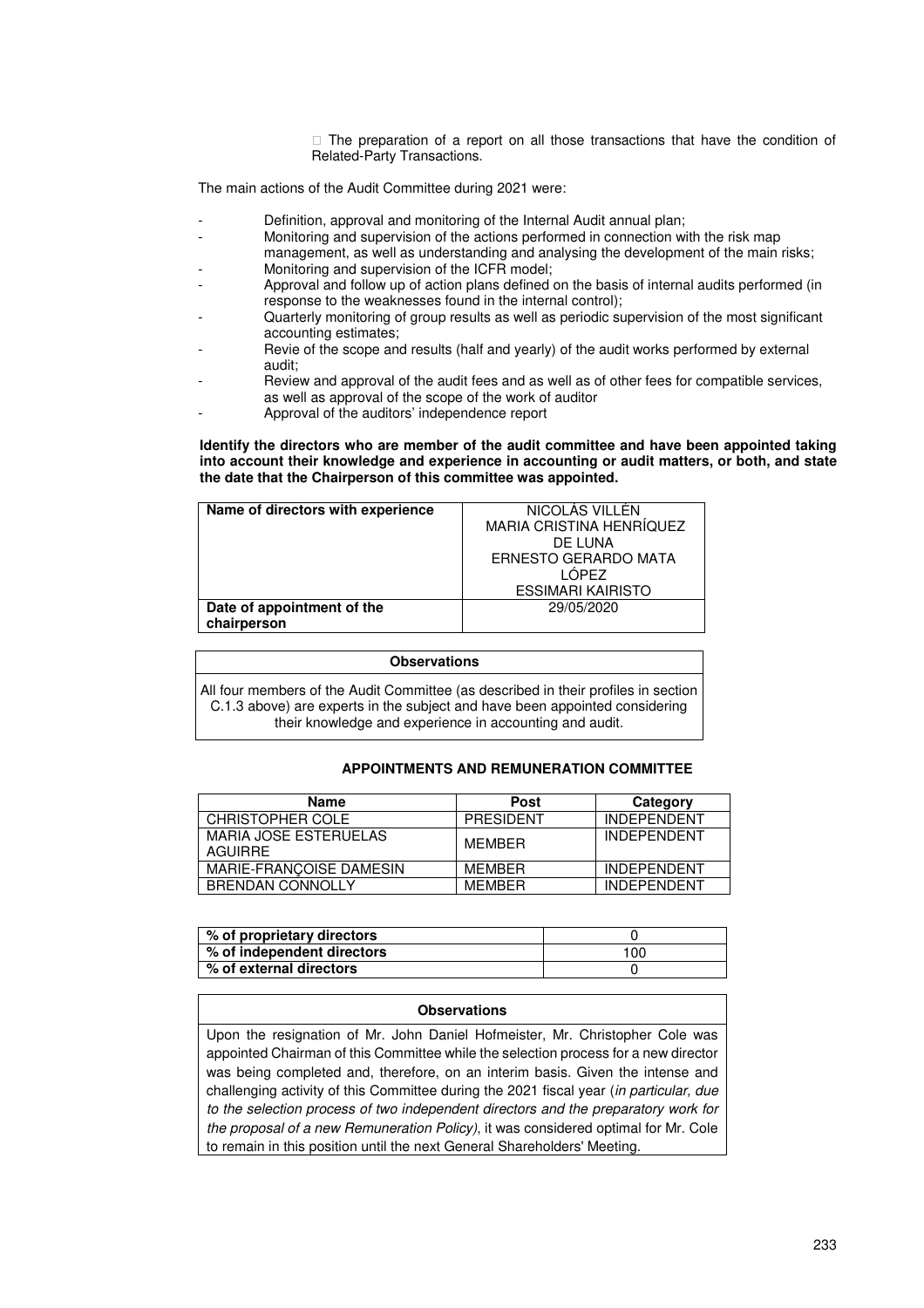### **Explain the duties exercised by this committee, describe the rules and procedures it follows for its organization and function. For each one of these functions, briefly describe its most important actions during the year and how it has exercise in practice each of the functions attributed thereto by law, in the Articles of Association or other corporate resolutions.**

The Appointments and Compensation Committee consists of at least three and a maximum of five Directors, appointed by the Board of Directors for a period not exceeding their term as Directors and without prejudice to being re-elected, insofar as they are also Directors. The Board of Directors designate the members of the Committee, based on the knowledge, skills and experience of the Directors and the tasks entrusted to the Committee.

Appointments and Compensation Committee's functions are:

- To formulate the proposals for appointment, re-appointment and removal of Independent Directors, and to report on the proposals for appointment, re-appointment and removal of the rest of Directors.
- To establish an objective of representation for the under-represented gender on the Board of Directors and to prepare guidelines on how to achieve said objective.
- To verify the character of each Director and check that he/she meets the requirements for qualification as Executive, Independent, Nominee or Other External Director.
- To evaluate the skills, expertise and experience necessary in the Board of Directors, to define, consequently, the functions and abilities needed in candidates who are to fill each vacancy, and to evaluate the time and dedication necessary in order for them to perform their duties.
- To examine and organize, in such a way as is understood to be suitable, the succession of the Chairman and the chief executive and, where necessary, to make proposals to the Board of Directors, so that such succession occurs in an orderly and well-planned manner.
- To report annually on the duties performed by the Chairman of the Board of Directors and by the chief executive of the Company.
- To report on the appointments and resignations of the Secretary and Deputy Secretary of the Board of Directors and of the senior executives whom the chief executive proposes to the Board of **Directors**
- To report to the Board of Directors on the diversity issues, and safeguard that, when filling new vacancies, the Board shall respect the provisions set forth in Article 14.3 of the Regulations of the Board of Directors.
- To develop and implement a record of situations concerning Directors and senior executives from the Company, and to receive and maintain in that record the personal information provided by the Directors, as established under articles 18 and 19 of the Regulations of the Board of Directors.
- To receive the information supplied by Directors.
- To propose to the Board of Directors the remuneration policy for Directors and managing directors or others who perform their top management duties and directly depend on the Board of Directors, supervisory committees or chief executive officers.
- To propose to the Board of Directors the individual remuneration of Executive Directors and other conditions of their contracts.
- To propose to the Board of Directors the basic conditions of contracts for senior executives.
- To oversee compliance with the remuneration policy set by the Company.
- Periodically review the remuneration policy for Directors and senior officers, including share-based remuneration systems and their application, and ensure that their individual compensation is proportionate to the amounts paid to other Directors and senior officers in the Company.
- Ensure that conflicts of interest do not undermine the independence of the external professionals referred to the Article 40.4 of the Regulations of the Board of Directors.
- Verify the information on Director and senior officers' pay contained in corporate documents, including the annual Directors' remuneration report

The main actions of the Appointments and Compensation Committee in 2021 were:

- Approval of the evaluation of the bonus, accrued in the fiscal year 2020, according to the system in force, to be applied to the direct reports to the Chief Executive Officer.
- Determination of the 2021 salaries of the direct reports to the Chief Executive Officer.
- Acknowledgement of the allocations made under restricted stock units (RSUs) and the performance stock units (PSUs) system in force.
- Approval of the target regarding adjusted earnings per share (EPS) under PSUs 2021-2023 plans for the Chief Executive Officer and the applicable Senior Managers.
- Approval of the evaluation of the bonus, accrued in fiscal year 2020, to be applied to the CEO,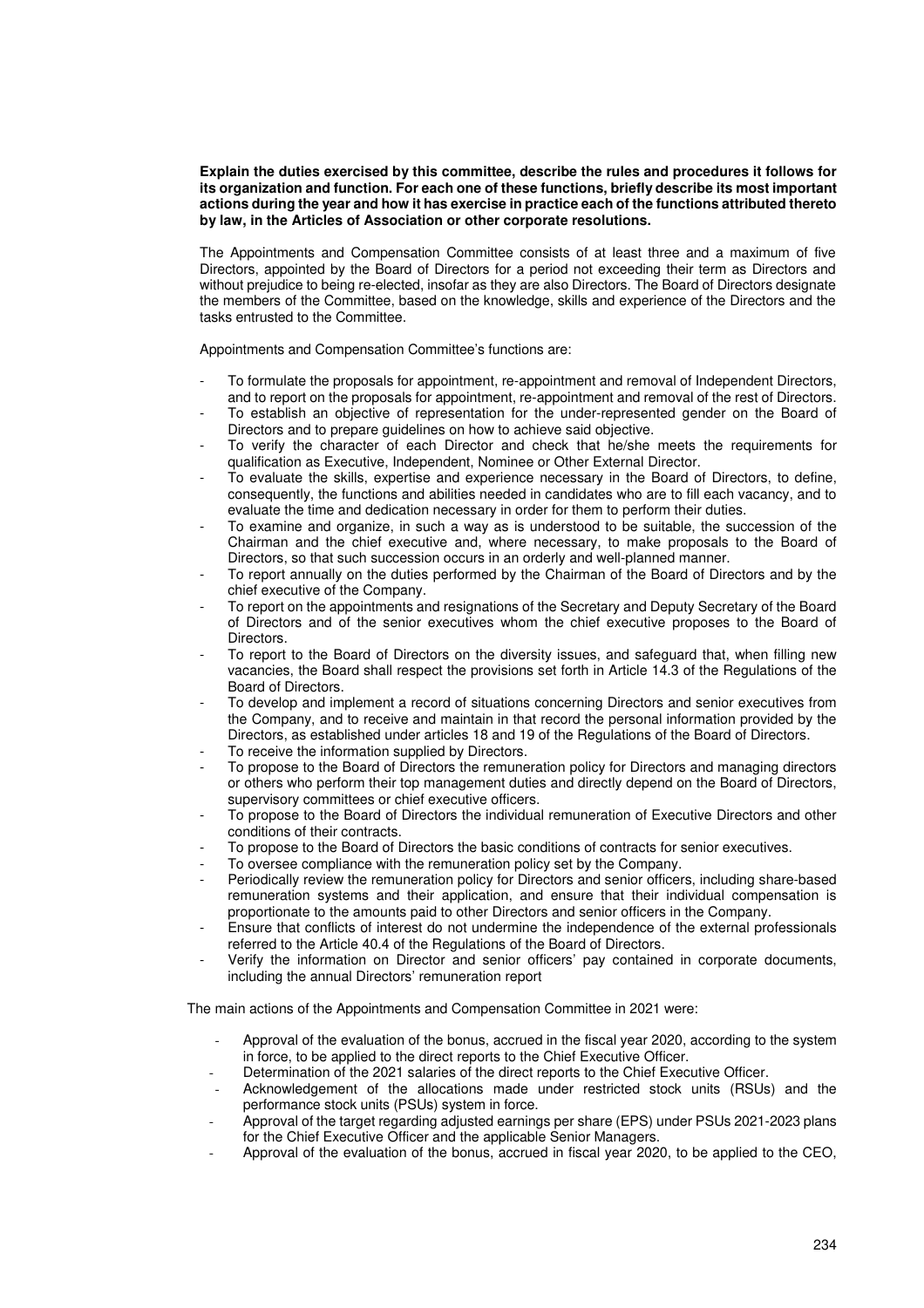according to the system in force.

- Analysis, study with the independent expert (Mercer Consulting) and proposal of the Directors´ Remuneration Policy.
- Proposal and reports regarding the re-election of D<sup>a</sup> Cristina Henríquez de Luna as independent director.
- Implementation and completion of the selection process of two independent directors, Messrs. Damesin and Connolly.
- Approval of the Annual Report on the Remunerations of Directors 2020.
- Support in the evaluation process of the Board, its Chairman and the Chief Executive Officer by an independent expert (Spencer Stuart).
- Follow-up of the succession planning of the Chief Executive Officer and the CFO as well as the performance and development of their direct reports.
- Follow up of some strategic Human Resources' initiatives.
- Assistance in preparing and attending meetings held with investors and proxy advisors in matters of its competence.

### **NOMINATION COMMITTEE**

| Name | <b>Position</b> | <b>Current</b> |
|------|-----------------|----------------|
|      |                 |                |
|      |                 |                |

| % of proprietary directors    |  |
|-------------------------------|--|
| % of independent directors    |  |
| % of other external directors |  |

| <b>Observations</b>             |
|---------------------------------|
| N/A<br>$\overline{\phantom{0}}$ |

Explain the functions assigned to this committee, including where applicable those that are additional to those prescribed by law, and describe the rules and procedures for its organisation and functioning. For each of these functions, briefly describe its most important actions during the year and how it has exercised in practice each of the functions assigned to it by law, in the articles of incorporation or in other corporate resolutions.

### **REMUNERATION COMMITTEE**

| Name | <b>Position</b> | <b>Current</b> |
|------|-----------------|----------------|
|      |                 |                |
|      |                 |                |

| % of proprietary directors    |  |
|-------------------------------|--|
| % of independent directors    |  |
| % of other external directors |  |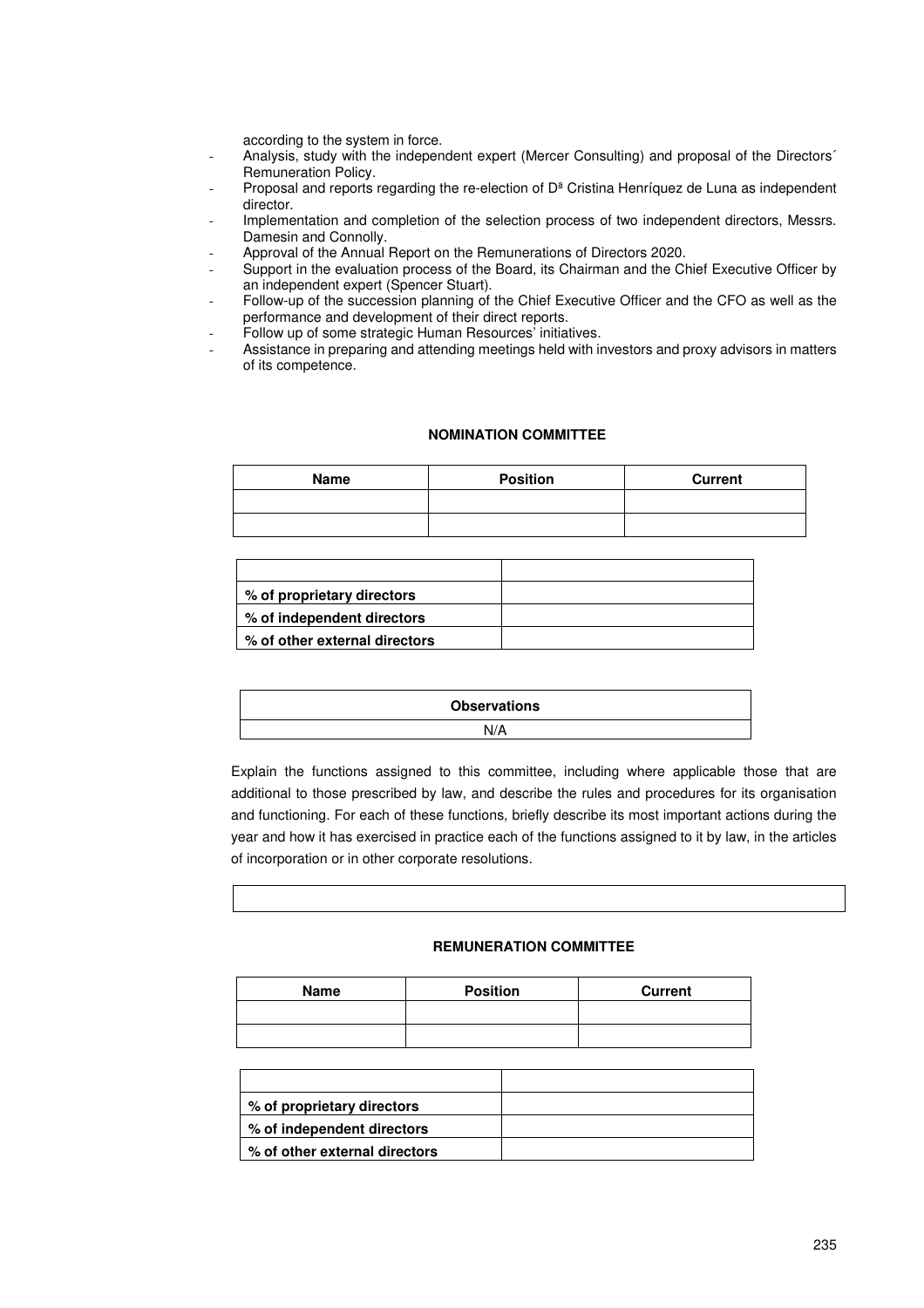# **Observations**  N/A

Explain the functions assigned to this committee, including where applicable those that are additional to those prescribed by law, and describe the rules and procedures for its organisation and functioning. For each of these functions, briefly describe its most important actions during the year and how it has exercised in practice each of the functions assigned to it by law, in the articles of incorporation or in other corporate resolutions.

# **ESG COMMITTEE**

| Name                         | Post             | Category           |
|------------------------------|------------------|--------------------|
| <b>CHRISTOPHER COLE</b>      | <b>PRESIDENT</b> | <b>INDEPENDENT</b> |
| <b>BRENDAN CONNOLLY</b>      | <b>MFMBFR</b>    | <b>INDEPENDENT</b> |
| <b>MARIA JOSE ESTERUELAS</b> | MFMRFR           | <b>INDEPENDENT</b> |

| % of executive directors   |     |
|----------------------------|-----|
| % of proprietary directors |     |
| % of independent directors | 100 |
| % of external directors    |     |
|                            |     |

# **Observation**

The Executive Director, Mr. Fernando Basabe, left the Committee in line with the recommendations of good corporate governance and after having succeeded in giving a significant impetus to the implementation of the ESG Policy in the group. After this change, the Environmental, Social and Governance Responsibility Committee shall consist of independent directors exclusively.

### **Explain the duties exercised by this committee, describe the rules and procedures it follows for its organization and function. For each one of these functions, briefly describe its most important actions during the year and how it has exercise in practice each of the functions attributed thereto by law, in the Articles of Association or other corporate resolutions.**

The ESG Committee comprises a minimum of three and a maximum of five Directors appointed by the Board of Directors, for a period not exceeding that of their term as Directors and without prejudice to their ability to be re-appointed insofar as they were re-appointed as Directors. The Board of Directors will appoint the members of the ESG Committee based on the expertise, skills and experience of the Directors and its commitments.

ESG Committee's functions are:

- To promote the Company's policy in terms of ESG and of the Applus+ Group supervising and ensuring the adoption and effective implementation of good practices in the field of environmental social governance responsibility, good governance, ethics and transparency and procuring that expectations of the various stakeholders.
- To submit to the Board of Directors the initiatives and proposals it deems appropriate and inform on the proposals submitted for the consideration thereof, ensuring that the business strategy of the Company is aligned with the values of the Company's policy in terms of ESG approved by the Board of Directors.
- In particular, to design, define and approve initiative and according development plans for the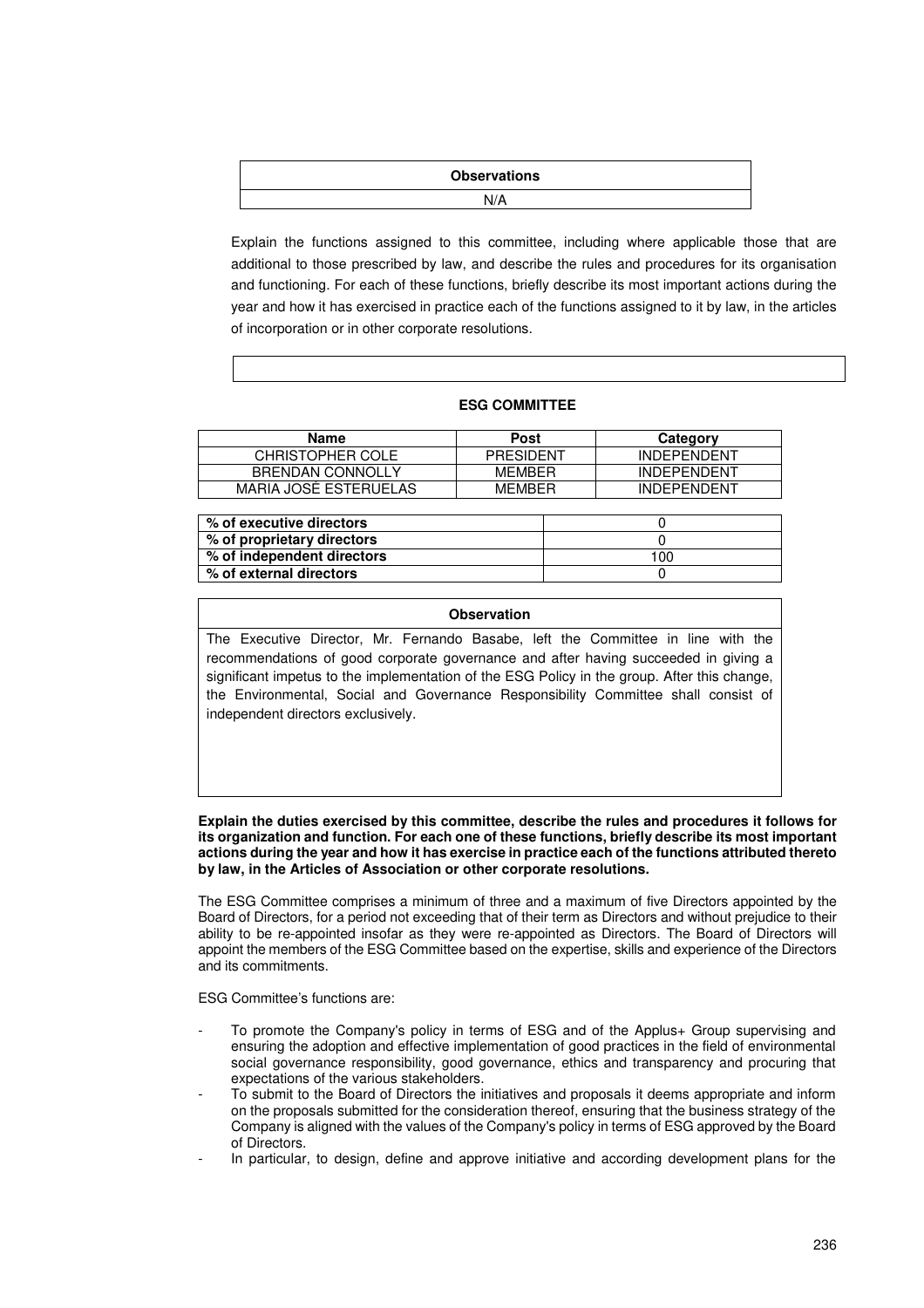achievement of the goals previously set up according to the Company's policy in terms of ESG and to such other policies or codes that, within the scope of its functions, it may promote.

- Likewise, to define the necessary organization and coordination for the implementation of such initiatives and strategies for the Company's policy in terms of ESG including, if necessary, the possibility to appoint ad-hoc committees to monitor specific areas.
- To assess, review and monitor the development and implementation of initiatives and plans of the Company in implementing the Company's policy in terms of ESG, by monitoring their compliance with the indicators defined.
- To monitor and to evaluate the preparation and the integrity of the annual report on corporate governance, the annual report on ESG matters and any other mandatory non-financial information, coordinating whenever necessary the process for reporting such information in accordance with applicable regulations and international reference standards.
- To establish and to monitor a mechanism whereby employees and other persons related to the Company, such as Directors, shareholders, suppliers, contractors or subcontractors can report irregularities of potential significance, including financial, non-financial and accounting irregularities, or those of any other nature, related to the Company which are evidenced within the Company or the Applus+ Group.
- To oversee compliance with the general policy regarding the disclosure of economic-financial, nonfinancial and corporate information, as well as the communication and relations strategy with shareholders and investors, proxy advisors and other stakeholders, including small and mediumsized shareholders.
- To periodically evaluate the effectiveness of the Company's corporate governance system and of the Company's policy in terms of ESG, in order to confirm that it is fulfilling its mission to promote the corporate interest and to take into account, where appropriate, the legitimate interests of the remaining stakeholders.
- To monitor that the Company's environmental and social practices are in accordance with the established strategy and policy.
- To oversee the acting of the Company in respect of training, reporting and investigations.

During 2021, the ESG Committee worked on these areas:

- For the first time, ESG objectives for 2021 were defined published and monitored during the year.
- These ratings were reviewed: MSCI, FTSE4Good IBEX, Gaïa Rating, and CDP.
- Commitments: GRI standards, UN Global Compact, UN SDGs (Sustainable Development Goals).
- TCFD and SASB have been incorporated into the reporting indicators.
- At the end of the year the ESG's objectives were established. Regarding the environmental objectives, these were stablished in the short, medium and long term with a 3-year implementation plan.
- Regarding commitments: it was agreed to adopt the SBTi´s commitment (to comply with the 1.5ºC reduction scenario).
- Business ethics: (i) monitoring and improvement of the Compliance Management System, with review of new policies and procedures; (ii) reinforce and strengthen compliance culture with online training sessions; (iii) review of third parties and agents under anti-corruption policy; (iv) management of whistleblowing channel; (v) development of the compliance management system through a new yearly "management declaration"; (vi) TIC audit with positive results.
- Corporate Governance: (i) preparation and development of the governance roadshow, gathering valuable feedback from institutional investors and proxy advisors; (ii) check & balance at its first meeting of the year of Applus+ corporate governance model compared with Spanish Code recommendations and investors and proxy advisors expectations; (iii) preparation and monitoring of the first General Shareholders' Meeting by remote means (reaching the highest quorum in the Applus General Shareholders Meetings); (iv) analysis and implementation of the amendments of the Capital Companies Act in force.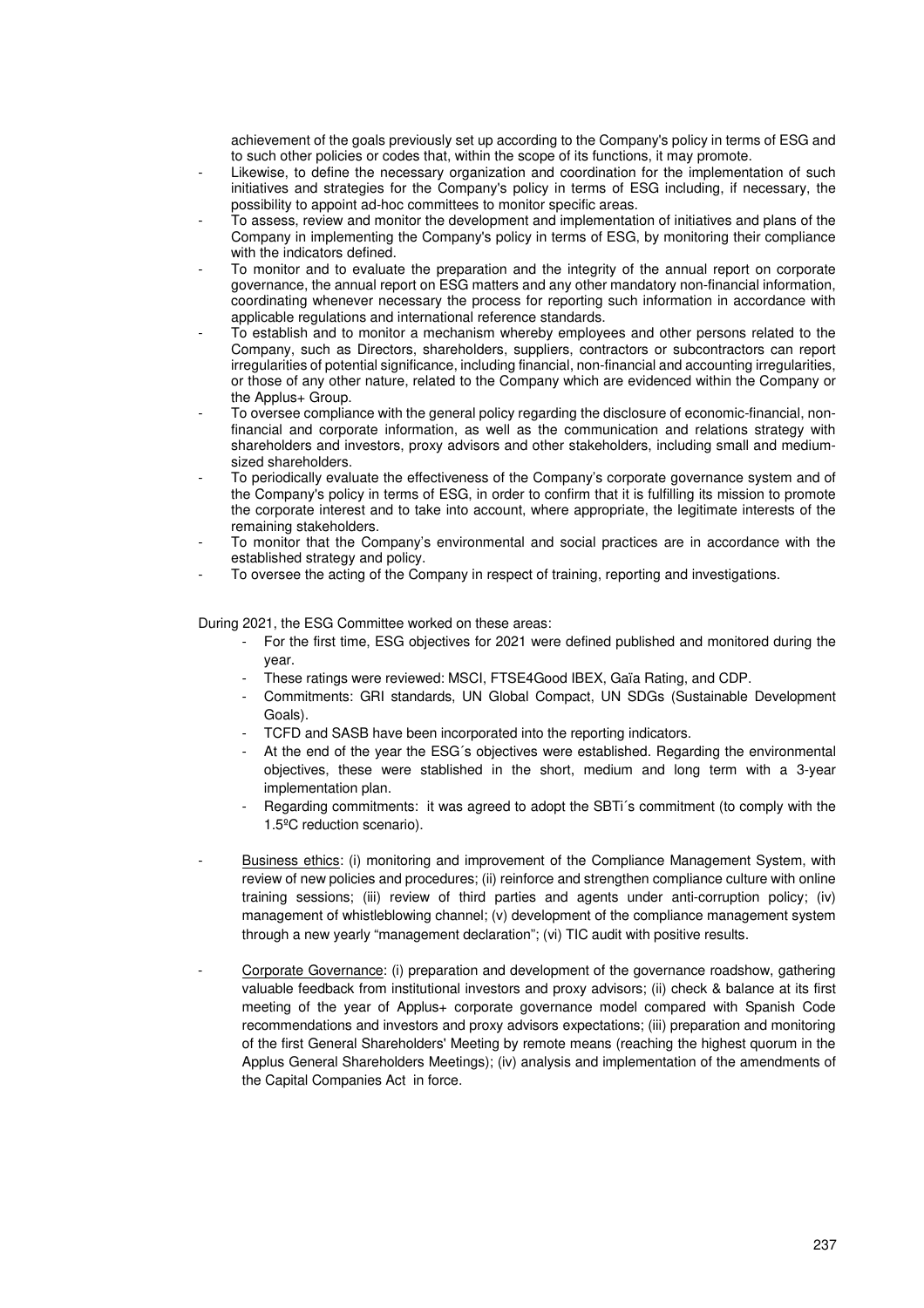|                                         | <b>Number of female directors</b> |       |                  |       |                  |       |                  |       |
|-----------------------------------------|-----------------------------------|-------|------------------|-------|------------------|-------|------------------|-------|
|                                         | <b>Year 2021</b>                  |       | <b>Year 2020</b> |       | <b>Year 2019</b> |       | <b>Year 2018</b> |       |
|                                         | <b>Number</b>                     | %     | <b>Number</b>    | %     | <b>Number</b>    | %     | <b>Number</b>    | %     |
| <b>Audit committee</b>                  | 2                                 | 50    | 2                | 50    | 2                | 50    |                  | 33.33 |
| <b>Appointments and</b><br>remuneration | 2                                 | 50    |                  | 33.33 |                  | 33.33 | 0                | 0.00  |
| <b>ESG Committee</b>                    |                                   | 33.33 | $\Omega$         | 0.00  | 0                | 0.00  | 0                | 0.00  |

### **C.2.2 Complete the following table with information regarding the number of female directors who were members of Board committees at the close of the past four years:**

### **C.2.3 State, where applicable, the existence of any regulations governing Board committees, where these regulations may be found, and any amendments made to them during the year. Also, state whether any annual reports on the activities of each committee have been voluntarily prepared.**

The Rules for Board's Committees are included in the Regulations of the Board of Directors, which establish their competences, composition, procedures, etc; these are available for consultation both on the CNMV website and the www.applus.com corporate website, and may be directly accessed through the following link: http://www.applus.com/es/InvestorRelations/Corporate-governance. Likewise, on 2020, the Board of Directors approved a regulation for each of the three committees, all of them available at https://www.applus.com/global/en/investor-relations/corporate-governance.

The three committees issue an annual report on their activities, which is submitted to the Board in the first yearly meeting.

# **D RELATED PARTY AND INTRAGROUP TRANSACTIONS**

**D.1. Explain, where appropriate, the procedure and competent bodies relating to the approval of transactions with related and intragroup parties, indicating the criteria and general internal rules of the entity that regulate the abstention obligations of the affected director or shareholders. Detail the internal information and periodic control procedures established by the company in relation to those related-party transactions whose approval has been delegated by the board of directors.** 

Further to article 7.2 h) of the Regulations of the Board of Directors and article 529 ter of the Spanish Companies Act**,** transactions carried out by the company or companies of the Applus Group with its directors, significant shareholders, and shareholders represented on the Board of Directors of the company or any Applus group company, or with persons associated with them, must be approved by the Board of Directors on the basis of a prior report by the Audit Committee.

In accordance with the article 19.1 c) The Directors shall perform their duties with the loyalty of a faithful representative, acting in good faith and in the best interest of the Company. The duty of loyalty obliges the Director to refrain from participating in the discussion and voting on resolutions or decisions in which they or a person related to them has a, direct or indirect, conflict of interest.

The article 21.11 of the Regulations of the Board of Directors provides that "In accordance with Article 7.2 above, the acknowledgement and approval, following a report from the Audit Committee, of the Related-Party Transactions are among the nondelegable competencies of the Board of Directors. However, in accordance with Article 7.5, when, for reasons of urgency, duly justified, the Related-Party Transactions may be authorized, where appropriate, by delegated persons or bodies and shall be ratified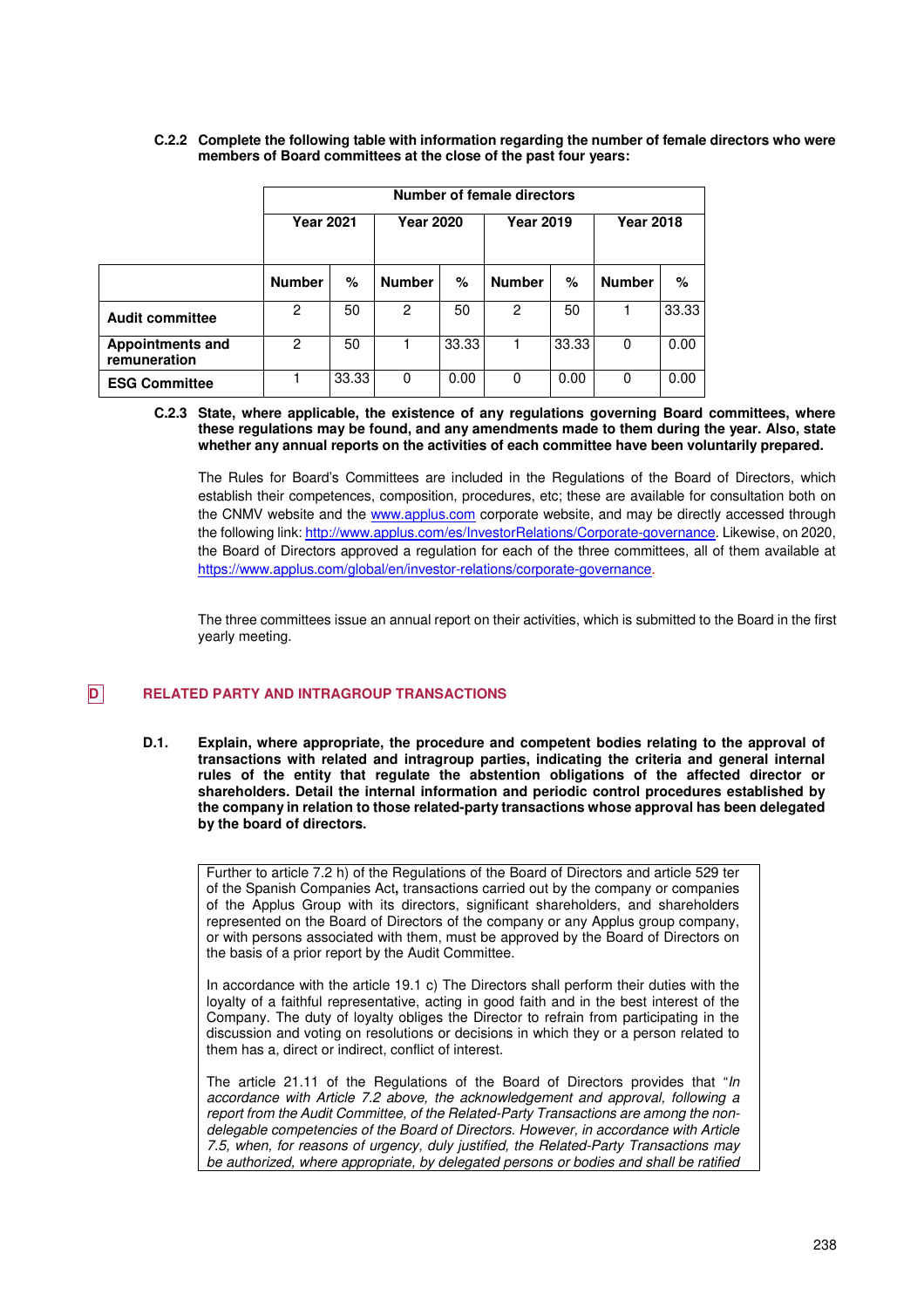at the first meeting of the Board of Directors that is held after the adoption of the resolution."

Following the reform of the Companies Act, the Board of Directors (October 2021) approved the Related-Party Transactions, Procedure including, among others, the mechanisms for approval of such transactions by delegation of the Board (within the scope of ordinary management and under market conditions or by virtue of contracts with standardized conditions).

D.2. **Give individual details of operations that are significant due to their amount or of importance due to their subject matter carried out between the company or its subsidiaries and shareholders holding 10% or more of the voting rights or who are represented on the board of directors of the company, indicating which has been the competent body for its approval and if any affected shareholder or director has abstained. In the event that the board of directors has responsibility, indicate if the proposed resolution has been approved by the board without a vote against the majority of the independents:**

**Observations** 

**D.3. Give individual details of the operations that are significant due to their amount or relevant due to their subject matter carried out by the company or its subsidiaries with the administrators or managers of the company, including those operations carried out with entities that the administrator or manager controls or controls jointly, indicating the competent body for its approval and if any affected shareholder or director has abstained. In the event that the board of directors has responsibility, indicate if the proposed resolution has been approved by the board without a vote against the majority of the independents:**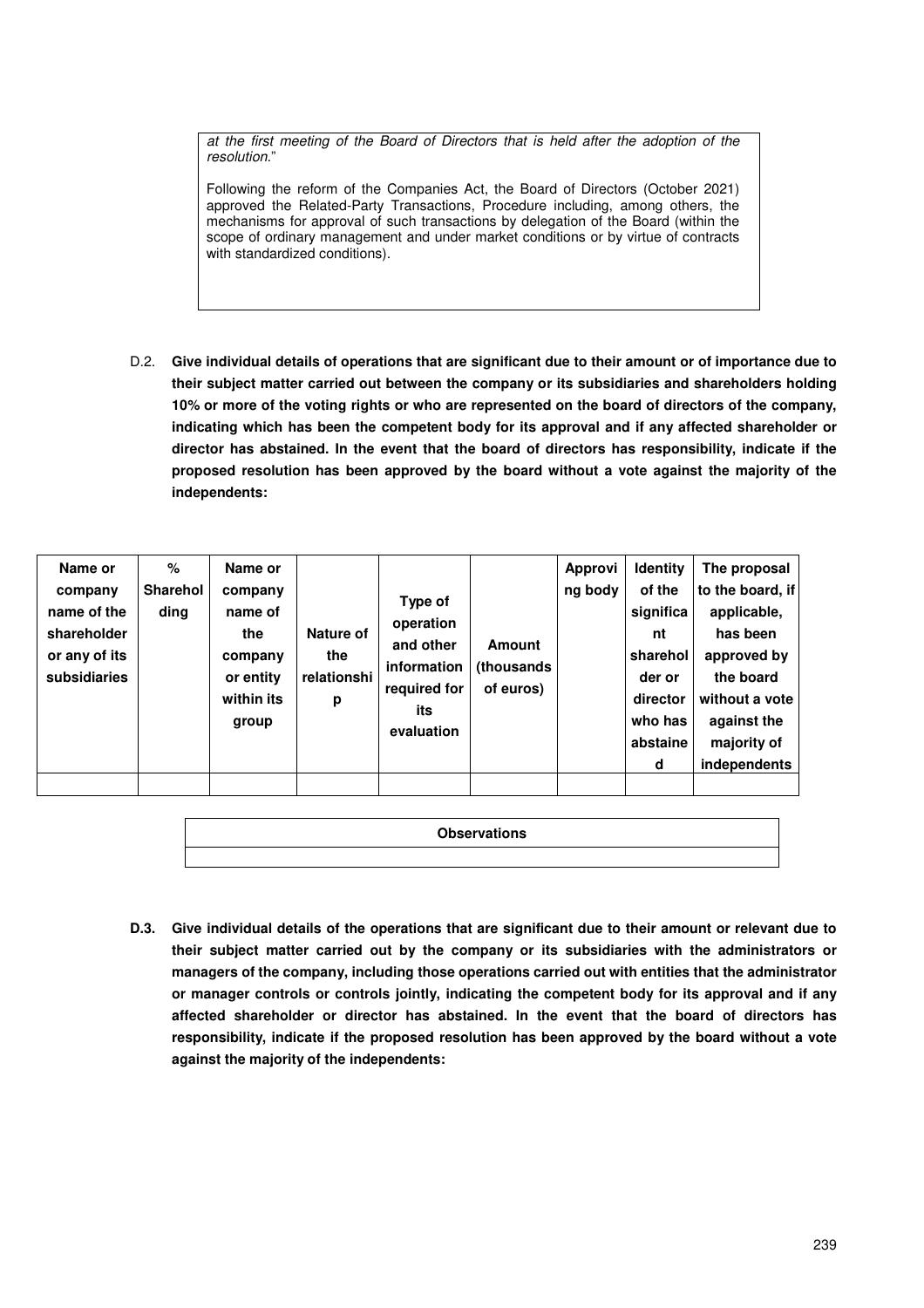| Name or        | Name or          | Relationship | Nature of the            | <b>Amount</b> | <b>Approving</b> | Identity of | <b>The</b>  |
|----------------|------------------|--------------|--------------------------|---------------|------------------|-------------|-------------|
| company        | company name     |              | operation and (thousands |               | body             | the         | proposal    |
| name of the    | of the company   |              | other                    | of euros)     |                  | sharehold   | to the      |
| administrators | or entity within |              | information              |               |                  | er or       | board, if   |
| or managers    | its group        |              | necessary for            |               |                  | director    | applicable, |
| or their       |                  |              | its evaluation           |               |                  | who has     | has been    |
| controlled or  |                  |              |                          |               |                  | abstained   | approved    |
| jointly        |                  |              |                          |               |                  |             | by the      |
| controlled     |                  |              |                          |               |                  |             | board       |
| entities       |                  |              |                          |               |                  |             | without a   |
|                |                  |              |                          |               |                  |             | vote        |
|                |                  |              |                          |               |                  |             | against the |
|                |                  |              |                          |               |                  |             | majority of |
|                |                  |              |                          |               |                  |             | independe   |
|                |                  |              |                          |               |                  |             | nts         |
|                |                  |              |                          |               |                  |             |             |
|                |                  |              |                          |               |                  |             |             |

| <b>Observations</b> |
|---------------------|
|                     |

 D.4. **Report individually on intra-group transactions that are significant due to their amount or relevant due to their subject matter that have been undertaken by the company with its parent company or with other entities belonging to the parent's group, including subsidiaries of the listed company, except where no other related party of the listed company has interests in these subsidiaries or that they are fully owned, directly or indirectly, by the listed company.** 

In any case, report any intragroup transaction conducted with entities established in countries or territories considered as tax havens:

| Company name of the entity<br>within the group | <b>Brief description of the</b><br>operation and other<br>information necessary<br>for its evaluation | Amount<br>(thousands of euros) |
|------------------------------------------------|-------------------------------------------------------------------------------------------------------|--------------------------------|
|                                                |                                                                                                       |                                |

| <b>Observations</b> |  |
|---------------------|--|
|                     |  |

D.5. **Give individual details of the operations that are significant due to their amount or relevant due to their subject matter carried out by the company or its subsidiaries with other related parties pursuant to the international accounting standards adopted by the EU, which have not been reported in previous sections.**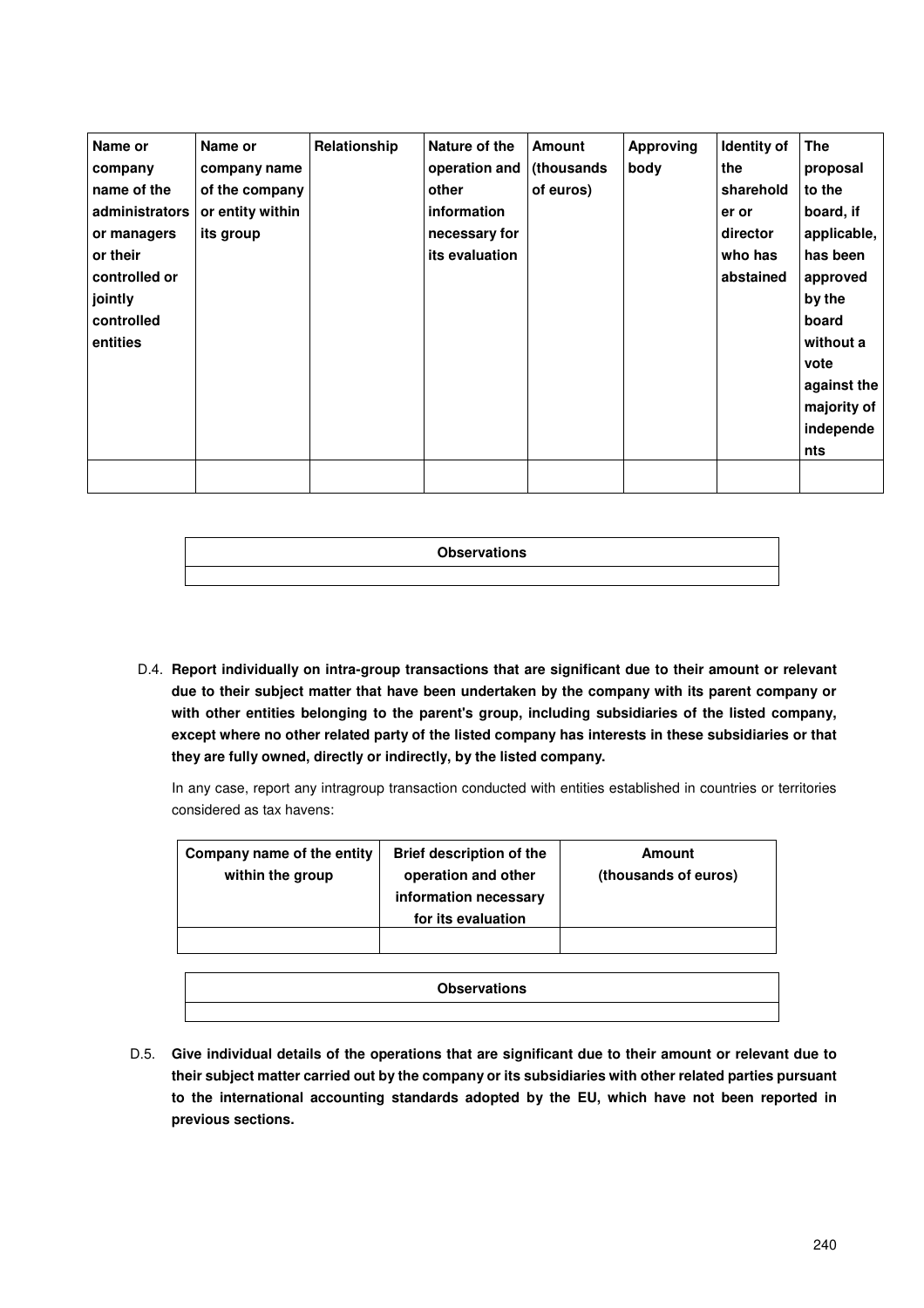| Company name of the<br>related party | <b>Brief description of the</b><br>operation and other<br>information necessary for<br>its evaluation | Amount<br>(thousands of euros) |
|--------------------------------------|-------------------------------------------------------------------------------------------------------|--------------------------------|
|                                      |                                                                                                       |                                |
|                                      |                                                                                                       |                                |

| <b>Observations</b> |
|---------------------|
|                     |

### **D.6. Give details of the mechanisms in place to detect, determine and resolve potential conflicts of interest between the company and/or its group and its directors, senior management, significant shareholders or other associated parties.**

|          | Article 19 of the Regulations of the Board of Directors specifically regulates conflicts of interest:                                                                                                                                                                                                                                                                                                                                                                                                                                                                                                                                                                                                                                                                                                                                                                                                                                                                                                                                                                                                                                                                                                                                                                                                                                                                           |
|----------|---------------------------------------------------------------------------------------------------------------------------------------------------------------------------------------------------------------------------------------------------------------------------------------------------------------------------------------------------------------------------------------------------------------------------------------------------------------------------------------------------------------------------------------------------------------------------------------------------------------------------------------------------------------------------------------------------------------------------------------------------------------------------------------------------------------------------------------------------------------------------------------------------------------------------------------------------------------------------------------------------------------------------------------------------------------------------------------------------------------------------------------------------------------------------------------------------------------------------------------------------------------------------------------------------------------------------------------------------------------------------------|
|          | "The Directors shall perform their duties with the loyalty of a faithful representative, acting in good<br>faith and in the best interest of the Company. In particular, the duty of loyalty obliges the Director:                                                                                                                                                                                                                                                                                                                                                                                                                                                                                                                                                                                                                                                                                                                                                                                                                                                                                                                                                                                                                                                                                                                                                              |
| a)<br>b) | $\ldots$                                                                                                                                                                                                                                                                                                                                                                                                                                                                                                                                                                                                                                                                                                                                                                                                                                                                                                                                                                                                                                                                                                                                                                                                                                                                                                                                                                        |
| C)       | To refrain from participating in the discussion and voting on resolutions or decisions<br>in which they or a person related to them has a, direct or indirect, conflict of interest.<br>The agreements or decisions relating to them in their condition of Directors, including<br>their appointment or revocation for the positions on the Board or others analogous<br>in nature, shall be excluded from the above obligation of refrain from participating<br>and voting.                                                                                                                                                                                                                                                                                                                                                                                                                                                                                                                                                                                                                                                                                                                                                                                                                                                                                                    |
| d)       | To perform their duties under the principle of personal responsibility with freedom of<br>judgement or good judgement and independence with regard to the instructions and<br>links to third parties.                                                                                                                                                                                                                                                                                                                                                                                                                                                                                                                                                                                                                                                                                                                                                                                                                                                                                                                                                                                                                                                                                                                                                                           |
| e)       | To adopt the necessary measures to avoid finding themselves in situations in which<br>their interests, on their own account or that of a third party, may conflict with the<br>corporate interest and their duties to the Company.                                                                                                                                                                                                                                                                                                                                                                                                                                                                                                                                                                                                                                                                                                                                                                                                                                                                                                                                                                                                                                                                                                                                              |
| f)       | In particular, the duty to avoid the conflicts of interest referred to in the previous<br>paragraph obliges the Director to refrain from:<br>Carrying out transactions with the Company, except in the event of<br>(i)<br>ordinary transactions, carried out under standard conditions for the<br>clients and non-material, defined as those transactions whose<br>information is not necessary to present a fair view of the Company's<br>equity, the financial situation and the results of the entity.<br>Using the name of the Company or using their status as Director to<br>(ii)<br>unduly influence private operations being conducted.<br>Making use of the corporate assets, including the confidential<br>(iii)<br>information of the Company, for private purposes.<br>Taking advantage of the business opportunities of the Company.<br>(iv)<br>Obtaining advantages or remuneration from third parties other than the<br>(V)<br>Company and the Applus+ Group associated to the performance of<br>their duties, except in the case of the corporate hospitality.<br>Carrying out activities on their own account or on behalf of a third party<br>(vi)<br>which entail effective competition, whether actual or potential, with the<br>Company or that, otherwise, would create a permanent conflict of<br>interests with regard to the interests of the Company. |
| g)       | The foregoing provisions shall also apply in the event that the beneficiary of the acts<br>or activities prohibited is a person related to a Director.                                                                                                                                                                                                                                                                                                                                                                                                                                                                                                                                                                                                                                                                                                                                                                                                                                                                                                                                                                                                                                                                                                                                                                                                                          |
| h)       | In any case, the Directors shall inform the other Directors and the Board of Directors<br>of any conflict, direct or indirect, that they or persons related to them may have with                                                                                                                                                                                                                                                                                                                                                                                                                                                                                                                                                                                                                                                                                                                                                                                                                                                                                                                                                                                                                                                                                                                                                                                               |
| i)       | the interests of the Company.<br>The conflict of interest of the Directors shall be disclosed in the Notes of the financial<br>statements"                                                                                                                                                                                                                                                                                                                                                                                                                                                                                                                                                                                                                                                                                                                                                                                                                                                                                                                                                                                                                                                                                                                                                                                                                                      |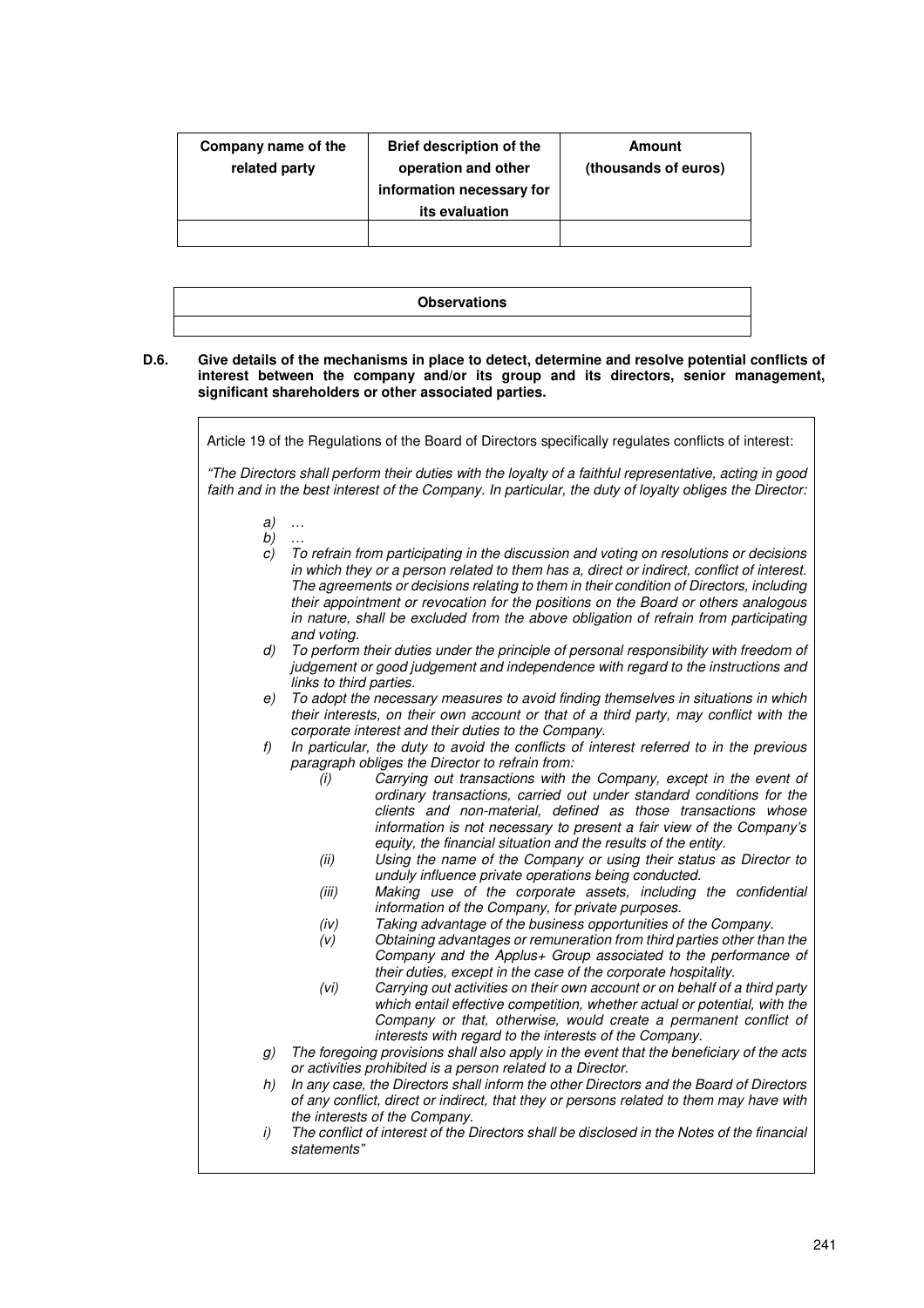Likewise, article 7.2 (h) of the Regulations of the Board of Directors establishes that the following is a matter reserved for the Board of Directors: "the approval, subject to a prior report from the Audit Committee, of the transactions carried out by the Company or companies of the Applus+ Group with its Directors, shareholders, whether on their own or together with others, considered as significant, including the shareholders represented on the Board of Directors of the Company or of other companies that are part of the Applus+ Group, or with persons related thereto". This shall not apply for transactions which fulfil the following conditions: (a) they are carried out under the terms of contracts whose conditions are standardized and applied to a large number of clients; (b) they are implemented at prices or rates generally set by the person supplying the good or service in question; and (c) the value of these transactions does not exceed 1% of the annual turnover of the Company.

Finally, section 4.11 of the Code of Ethics and the Global Conflict of Interests Policy regulate the situations of conflict of interest of Applus+ employees, as well as the mechanisms to follow in case of conflict.

Each member of the Board of Directors has signed a declaration of lack of conflict of interest.

**D.7. Indicate whether the company is controlled by another entity in the meaning of Article 42 of the Commercial Code, whether listed or not, and whether it has, directly or through any of its subsidiaries, business relationships with said entity or any of its subsidiaries (other than the listed company) or carries out activities related to those of any of them** 

| v<br>AC | N٥ |  |
|---------|----|--|
|---------|----|--|

**Indicate whether the respective areas of activity and any business relationships between the listed company or its subsidiaries and the parent company or its subsidiaries have been defined publicly and precisely:** 

Yes No

**Report the respective areas of activity and any business relationships between the listed company or its subsidiaries and the parent company or its subsidiaries, and identify where these aspects have been publicly reported** 

**Identify the mechanisms in place to resolve potential conflicts of interest between the parent of the listed company and the other group companies:** 

**Mechanisms for resolving possible conflicts of interest**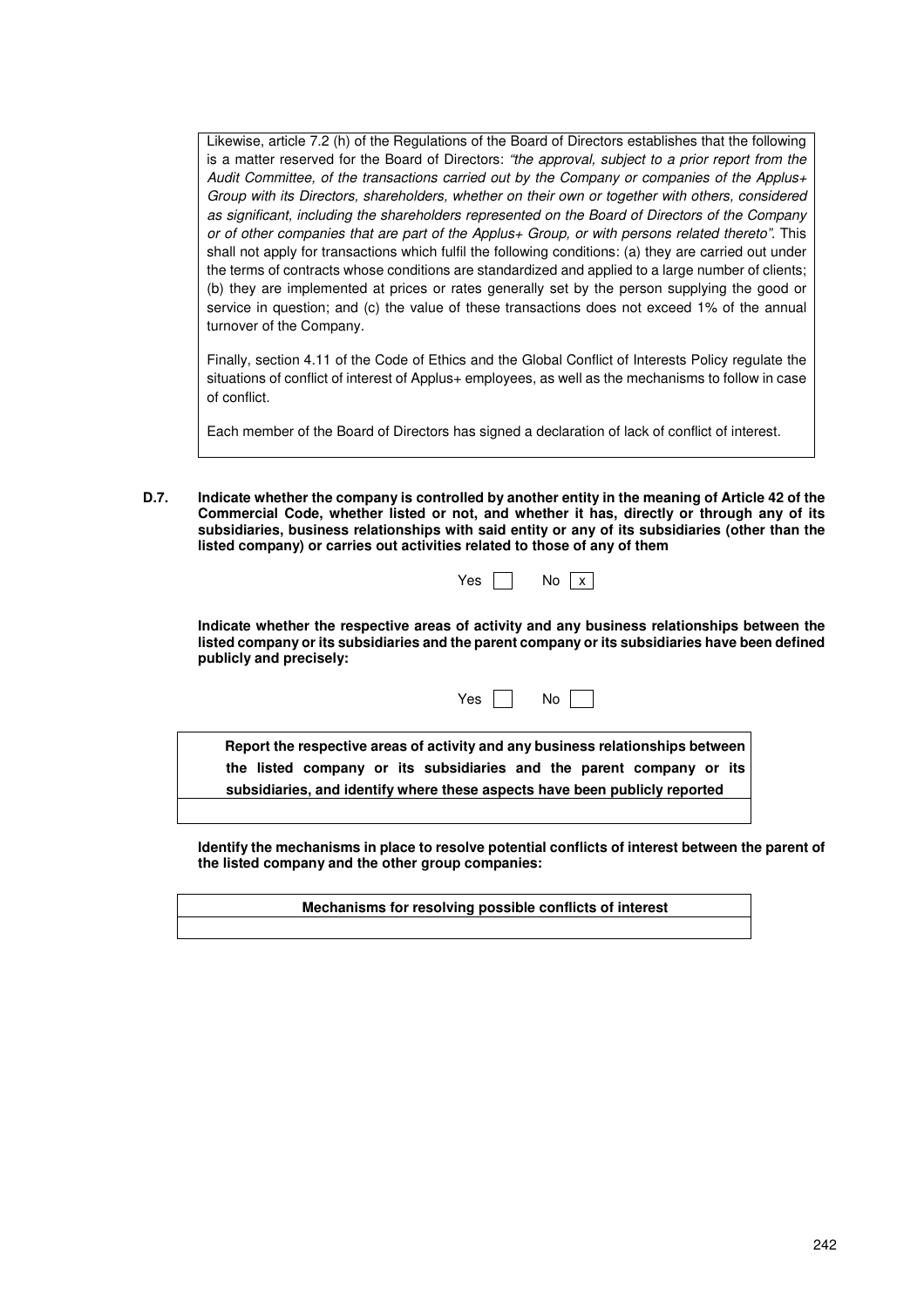# **E** RISK MANAGEMENT AND CONTROL SYSTEMS

### **E.1 Explain the scope of the company's Risk Management and Control System, including tax compliance risk.**

The Board of Directors is ultimately responsible for the existence and maintenance of an internal control and risk management system that is adequate and effective, tax risks included, and with regards to the definition of the risk appetite. This supervision function has been entrusted to the Audit Committee.

The Group has developed a policy and a procedure of Risk Management, and both have been approved by the Board of Directors.

As a result of the implementation of said procedure the Group's Risk Map is reviewed and updated on a yearly basis.

The risk management model implemented by the Group consists of the following three stages:

Stage 1: identification and assessment of risks based on the impact and the likelihood of occurrence.

Stage 2: monitoring of risks based on Key Risks Indicators (KRI), determination of the tolerance levels and definition of action plans when considered necessary.

Stage 3: periodical reporting to the Audit Committee and the Board of Directors about the risks evolution through their KRIs.

It is the senior management who proposes the Risk Map to the Audit Committee in which all risks are identified and assessed, including strategic, operational, financial, tax, legal, compliance and also risks to sustainability including those related to climate change.

This risk map has incorporated those factors deemed critical, considering all of the Group's lines of activity, geographical areas where it operates and its business divisions, as well as any risk factors deemed critical in relation to support functions (such as finances, human resources, legal and tax).

In addition, the company has a criminal risk map and a Criminal Risk Management and Crime Prevention Handbook in accordance with article 31 bis of the Criminal Code and other applicable laws. Under ESG Committee instigation, it has reviewed and strengthened the existing Corporate Compliance Program, by designing and implementing in the group the new Applus+ Criminal Risk Management and Crime Prevention System (hereinafter, the System), which is described in the referred handbook. The group has implemented the System by deploying the necessary internal control and surveillance measures to ensure compliance with criminal laws and to avoid the occurrence of offenses of which, in accordance with Spanish Criminal Code, any group company might be held responsible or, in case these cannot be avoided, at least to significantly reduce the risk of they taking place. Prevention is one of the main objectives of the System, the other one being to make possible the quick detection and reaction before any potential criminal offense in the group. The Company shall continue to deploy the implementation of the System in line with the annual plan that the ESG Committee approves.

# **E.2 Identify the bodies within the company responsible for creating and executing the Risk Management and Control System, including tax compliance risk.**

Pursuant to Article 7.2 (vii) of the Regulations of the Board of Directors, the Group's Board of Directors is in charge of all risk control and management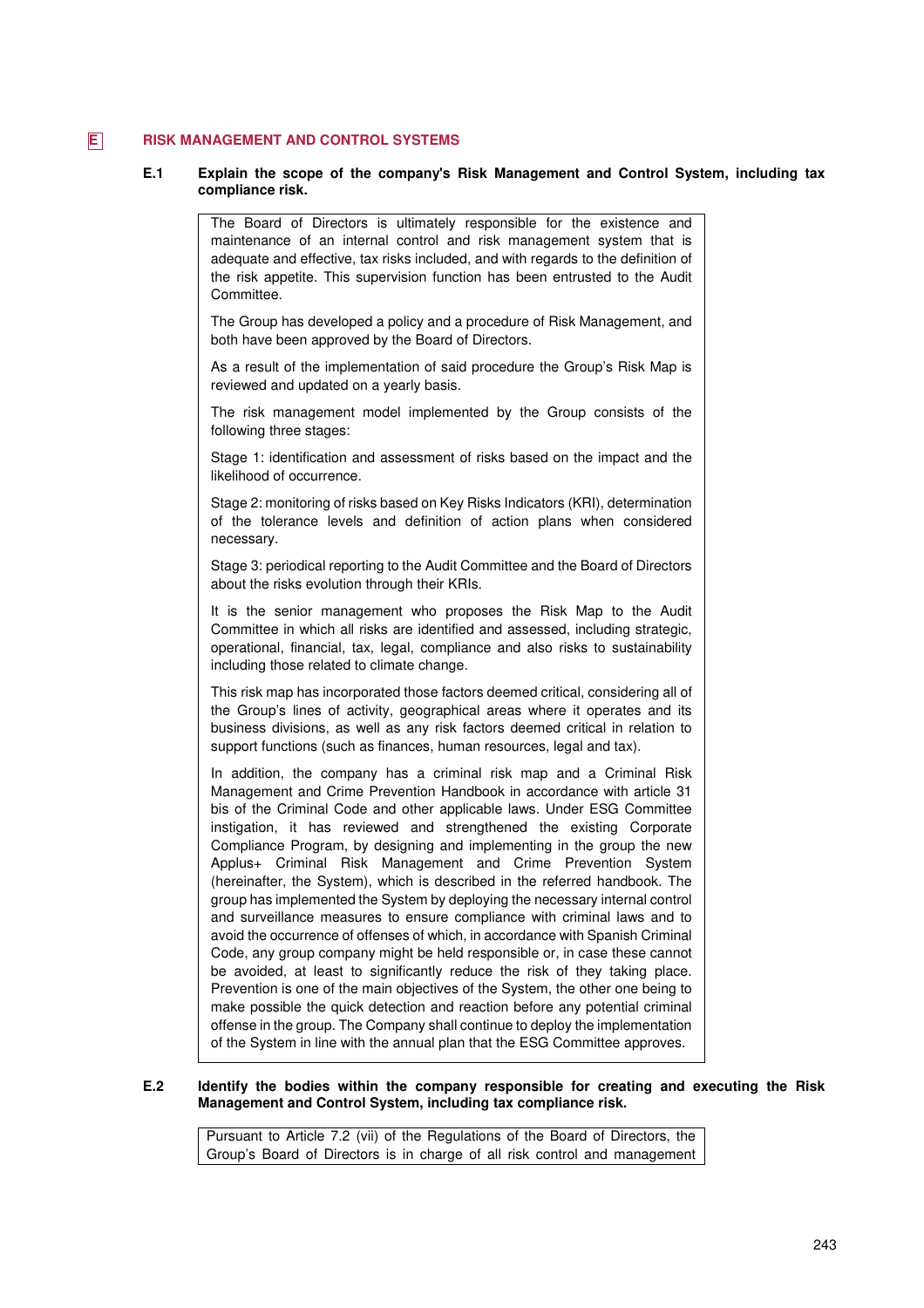policy, tax risks included, and will periodically follow up on any internal reporting and control systems, by optimising the cost/benefit ratio, in order to:

- Reach any medium-term strategic objectives
- Safeguard shareholder value
- Give assurance to the Group's results and reputation
- Uphold the interests of the Group's shareholders and stakeholders
- Ensure compliance in those countries where it operates including tax regulations

The Audit Committee, pursuant to Article 39.7 (a) (ii), is in charge of periodically reviewing any internal control and risk management systems in order to ensure that any main risks are identified, managed and adequately understood, including discussions with the auditors on any significant weaknesses in the internal control system detected during the audit. To do this, the Committee is backed up by the supervision tasks completed by the Group's Internal Audit Management. Supervision of any risk control systems includes approval of the risk model and periodic supervision, at different intervals depending on their importance.

The Group's Chief Executive Officer is in charge of handling these risks, as well as the heads of each corporate functional area and the Executive Vice President of each business Division, in accordance with their scope of activity, according to acceptable risk levels for the company.

The Internal Audit Management and the Group's Internal Control Responsible are in charge of supervising compliance with risk tolerance, the effectiveness of control systems and following up on the implementation of necessary actions, which are subsequently monitored by the corporate functions affected.

### **E.3 State the primary risks, including tax compliance risks, and those deriving from corruption (with the scope of these risks as set out in Royal Decree Law 18/2017), to the extent that these are significant, which may affect the achievement of business objectives.**

The Applus+ Group risk map covers any risks that may have a significant impact on its results, to the best of its understanding. The risks contemplated in this map may be classified as follows:

- 1. strategic risks including those related to all ESG matters.
- 2. inherent to business activities (operational)
- 3. financial risks including tax
- 4. legal risks and compliance

The main risks managed by the Group are:

- Adequate supervision of the Group's business based on long-term agreements with a finite life-span (such as concessions in the technical vehicle inspection business in Spain, Europe and America) or IDIADA, providing services to the world's leading vehicle manufacturers.
- Certain levels of dependence on the evolution of some of the sectors in which the Group operates (automotive and oil and gas sectors)
- Adequate follow-up on the formal and service quality terms in any services provided based on granted accreditations. In this regard, the Group has taken out insurance policies.
- Risks related to the economic, social and political situation of the countries where the Group operates, as well as the main macroeconomic indicators that could have a short and medium-term impact on Applus+ Group's results, particularly considering its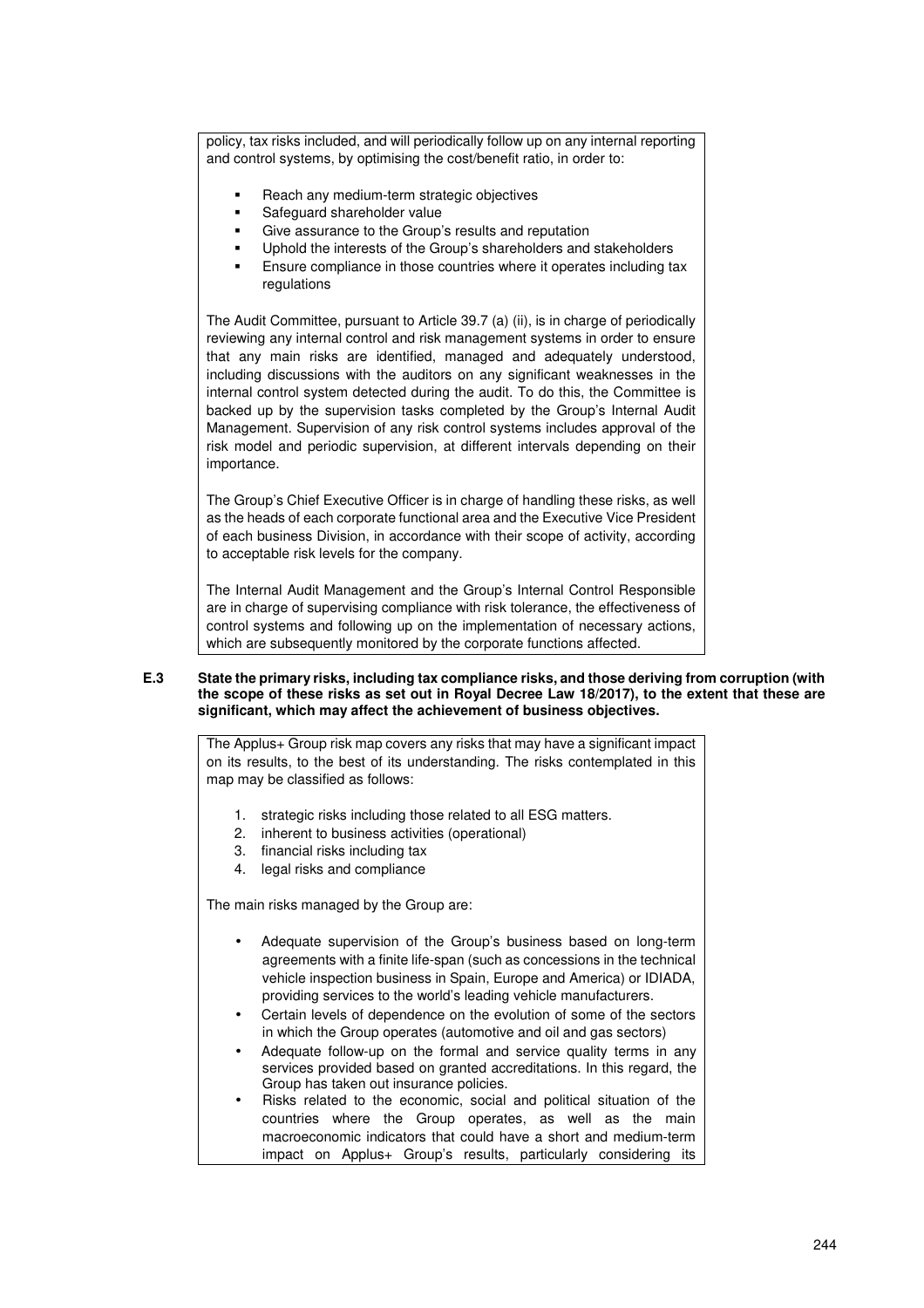geographic spread.

- Retention of key staff for the Group and talent management.
- Potential criminal sanctions or significant business losses resulting from possible penalties that could be derived from non-compliance with the crime prevention handbook implemented by the Group.
- Risks related to cyber security.
- Risks linked to the Group's ESG strategy, including those inherent to climate change.

In financial terms, the Group manages and monitors the main risks that could affect Applus Group's results:

- Liquidity risk and leverage level of the Group.
- Risk of overestimation of certain significant assets (such as goodwill, intangible assets generated as a result of inorganic growth, as well as tax assets).
- Working Capital management.

# **E.4 State whether the entity has a risk tolerance level, including tolerance for tax compliance risk.**

The levels of tolerance are defined through the established value limit set by the KRI associated with each risk.

Tolerance levels are defined according to the following parameters:

- Maintenance of quality standards
- Volume of business affected and potential impact on business sustainability
- Impact on reputation and on business continuity
- Compliance with applicable law (tax laws included)
- Probability of materialising

For those risks deemed critical, given the impact upon materialisation on the achievement of the Group's objectives, specific tolerance levels are defined, indicating action guidelines, timeframe to achieve, people in charge, follow-up indicators; the frequency and content is also established of any information to be provided to governing bodies for follow-up and decision-making.

# **E.5 State which risks, including tax compliance risks, have materialized during the year.**

The Group's operations and, consequently its financial statements, have continued to be affected by COVID-19

In that sense, the pandemic's impact has been significantly lower than the experienced in 2020. Some of the Group's businesses have returned to prepandemic levels of revenues and margins, while others are still recovering.

Information security risk: In the first half of 2021 a malware attack was detected and temporarily interrupted vehicle roadworthiness testing activities in eight US states in which the Group operates through its subsidiary Applus Technologies, Inc. (which represents around 2% of the Group revenue). The Group increased the security and cyberprotection measures and, during 2021, operations were progressing normally and the vehicle roadworthiness testing activities in the US had been fully restored. The attack did not affect financial reporting processes.

The Group has performed impairment tests for all cash-generating units in relation to goodwill and intangible assets, concluding that in 2021 it was not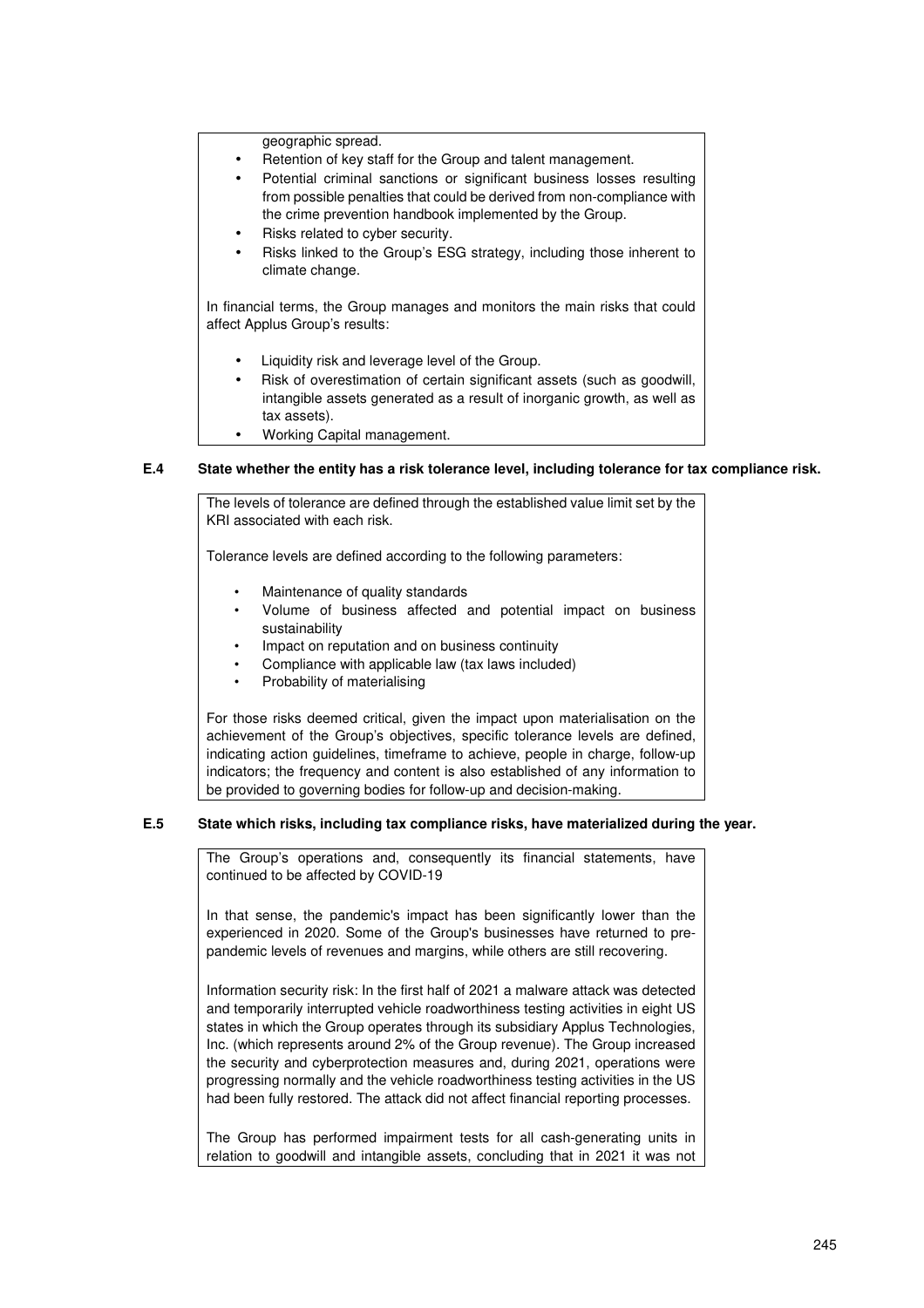necessary to recognize significant impairments on any of them.

In relation to tax issues, several tax inspections have been carried out during 2021 in different geographies where the Group operates, without significant sanctions. With regards to the open inspections, no material impacts beyond the risk appetite established in the Group's Risk Map are foreseen.

Finally, the Group has not been involved in any new litigation that could have a relevant impact on its results, and currently open litigation actions have not led to events which could modify previous fiscal year's accounting accruals. The Directors do not expect any material liabilities to arise as a result of a potential inspection.

### **E.6 Explain the response and monitoring plans for all major risks, including tax compliance risks, of the company, as well as the procedures followed by the company in order to ensure that the board of directors responds to any new challenges that arise.**

The Applus Group has an updated risk map contemplating any material risks which could affect the achievement of its strategic objectives.

To do this, the Group has implemented measures to mitigate these risks, in order to reduce the likelihood of occurrence and its potential impact. The management of the risk map is a responsibility carried out periodically by the group's top management, as part of their responsibilities. From the aforementioned ongoing management, action plans are detected to be implemented, defining who is responsible for, and execution deadlines are set, with the purpose of starting up the necessary measures to reduce the impact of such risks, should they materialise.

These measures are generally executed by the Group's Management; the Audit Committee and, ultimately, the Board of Directors are the two bodies in charge of approving and supervising the measures carried out.

In tax compliance risks which entail a high technical difficulty related to regulations interpretation, the Group resorts to external advisors in order to obtain a third party opinion on any potential risks if a certain transaction is carried out, mitigating them before they appear. Additionally, the Group will use any instruments available in tax laws (prior evaluation agreements, binding consultations, etc.), in those cases where i) this is deemed appropriate in order to reduce any disagreement derived from application of the tax rule, and ii) this is reasonable based on the instruments available, the issue in question and foreseeable timeframes.

Furthermore, the Group has taken out insurance policies to cover damages that may be caused to third parties as a result of negligence when providing its services, including its subsidiaries, in those sectors where it operates.

Before the attack described in the previous section, the Group had started implementing an ambitious improvement plan and investments focused on mitigating cybersecurity risk.

The Group has internal control and risk management systems and tools that allow for constant monitoring and tracking of any action plans and incidents identified in the reporting and review of financial information.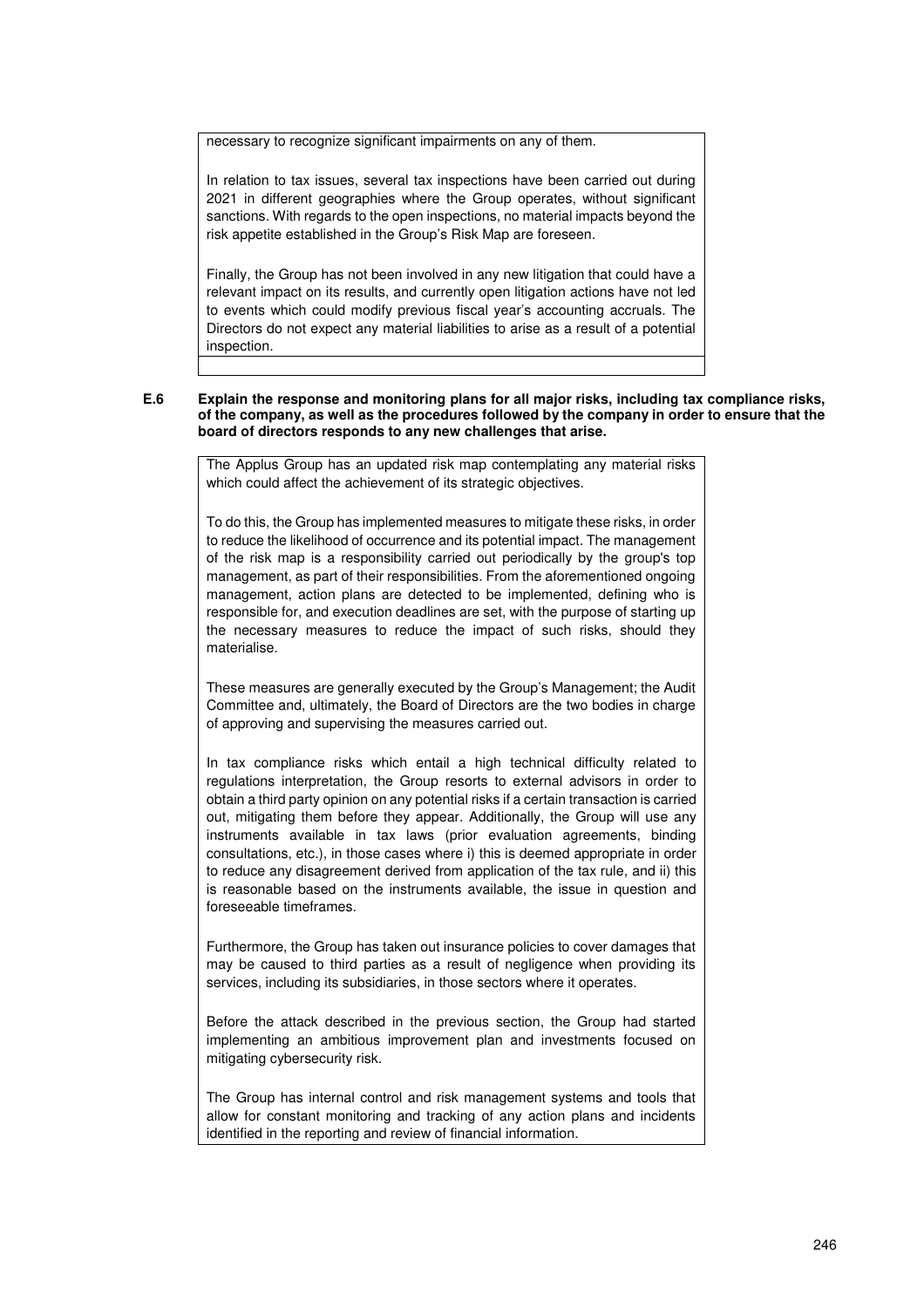# **F INTERNAL RISK MANAGEMENT AND CONROL SYSTEMS RELTED TO THE PROCESS OF ISSUING FINANCIAL INFORMATION (ICFR)**

 **Describe the mechanisms comprising the System of Internal Control over Financial Reporting (ICFR) of your company.**

### **F.1 Control environment**

 **Report on at least the following, describing their principal features:**

### **F.1.1. The bodies and/or departments that are responsible for (i) the existence and maintenance of an adequate and effective ICFR; (ii) their implementation; and (iii) their supervision.**

Applus+ Group's Internal Control over Financial Reporting (hereinafter, "ICFR") is part of its general internal control system and makes up a group of processes carried out by the Board of Directors, the Audit Committee, the Management and the Group's staff, in order to ensure reasonable safety regarding the reliability of any financial information disclosed to the markets.

The Board of Directors of the Applus+ Group is the Group's senior decision-making body, entrusting all regular management to the executive bodies and management team and, consequently, concentrating its activity on the supervision function. The Board of Directors is ultimately responsible for the existence and maintenance of an adequate and effective ICFR, and has delegated this task to the Audit Committee. ICFR supervision is implemented through activities of this kind, carried out by the Internal Audit function.

The Group's internal control model for financial reporting has three distinct areas of control: (i) self-evaluation of the persons in charge of all processes and critical controls, (ii) review of the financial evaluation process by the Financial Managements in each Division and by the Corporate Financial Management in the consolidation process, and (iii) evaluation of the efficiency and efficacy of controls and risk identification by the Internal Audit Management.

The Group's Corporate Financial Management, through the Risk & Internal Control Department, carries out the following tasks in relation to the ICFR:

- To review and approve any accounting Policies and Manuals incorporated into the Group's Financial Management Intranet.
- To establish and disseminate the necessary procedures to ensure adequate internal control of financial reporting.
- To establish and maintain internal controls on financial information, to ensure its reliability, and to guarantee that all reports, transactions or other relevant events are communicated in due form and time.
- To establish and maintain internal tax controls, in order to ensure the timely filing of accurate and complete tax statements.

During 2021 as in previous years an Internal Control Model over Financial Reporting has been implemented, in order to guarantee its reliability.

### **F.1.2. State whether the following are present, especially if they relate to the creation of financial information:**

• **Departments and/or mechanisms in charge of: (i) design and review of corporate structure; (ii) clear definition of lines of responsibility and authority with an adequate distribution of tasks and functions; and (iii) assurance that adequate procedures exist for proper communication throughout the entity.** 

The Board of Directors of Applus+, through its Chief Executive Officer, entrusts the Corporate Financial Management with designing and reviewing the organizational structure involved in financial reporting. The Management outlines the structure and how responsibilities are distributed, as well as their design procedure, review, update and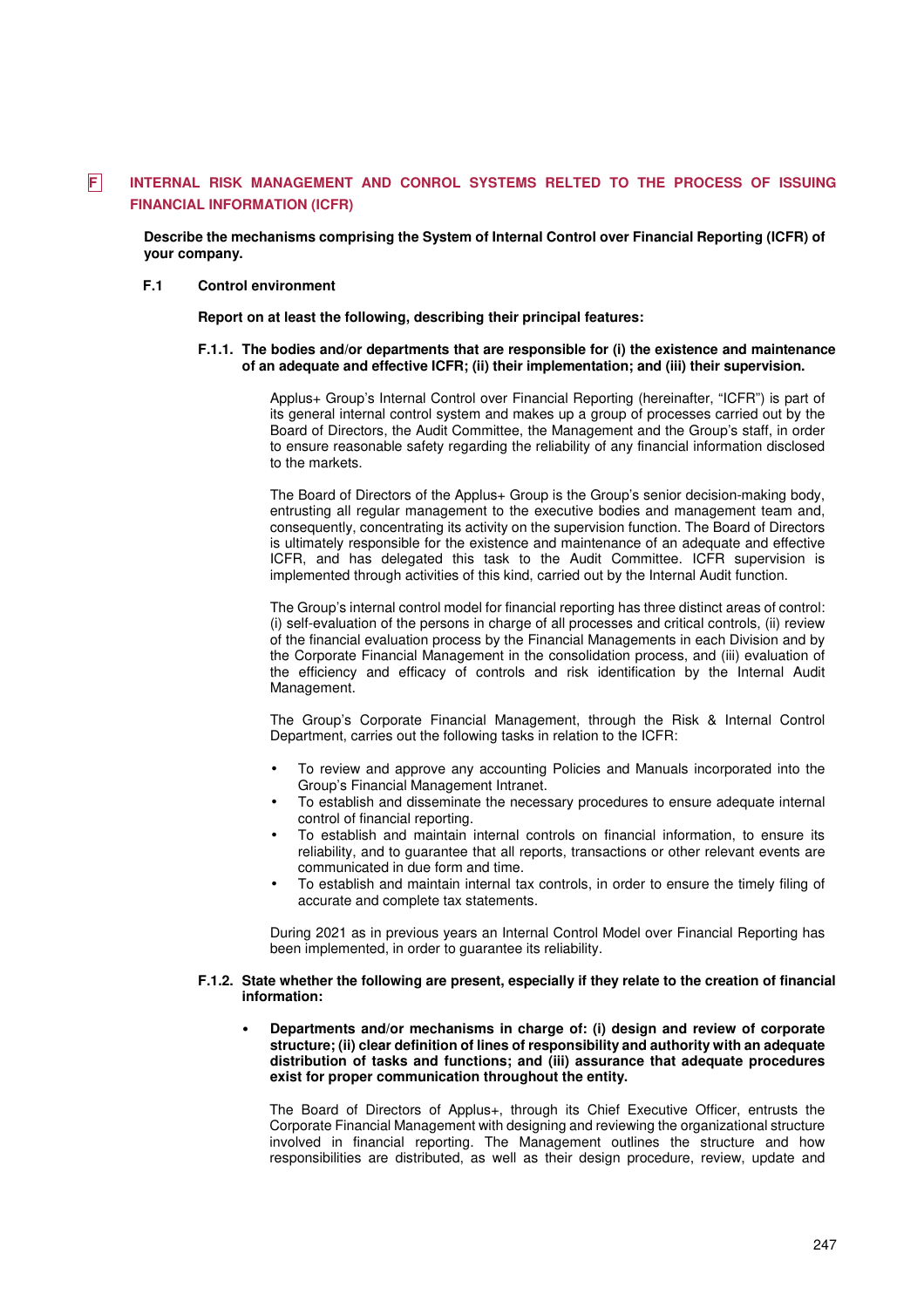dissemination; this procedure is documented in flowcharts (organizational structure) and the process model and associated regulations, as part of the Applus+ Group's policy catalogue.

Furthermore, lines of authority and responsibility have been defined in all relevant processes by formalising the Model for Delegation of Authority and Responsibility, which includes any critical decisions of the Group that may eventually affect financial reporting.

As regards the financial reporting preparation process, instructions are issued by the Corporate Financial Management establishing specific guidelines and responsibilities for each closing of the accounts (procedures explaining the main tasks, both in the corporation and in each subsidiary company), to include the IFRS Internal Manual.

• **Code of conduct, body that approves it, degree of dissemination and instruction, principles and values included (indicating whether the recording of transactions and the preparation of financial information are specifically mentioned), body in charge of reviewing breaches and of proposing corrective actions and penalties.** 

The Applus+ Group has a Code of Ethics and Anti-Corruption Policy in place, approved by the Board of Directors, which specifically refer to the registration of transactions and financial reporting, as well as compliance with the law and the Group's accounting policies, amongst others. Likewise, there are specific internal policies for the accounting and finance functions. Furthermore, all employees have been specifically trained and are obliged to explicitly accept both rules each year.

The main values and principles gathered in the Code of Ethics are integrity, transparency, responsibility, impartiality and independence. Furthermore, the Code of Ethics includes a commitment to strictly fulfil the obligation to provide reliable financial information, prepared under applicable regulations, and the responsibility of the company's employees and executives to ensure that this is so, both by adequately carrying out their tasks and by informing the governance bodies of any circumstance that could affect this commitment.

The body in charge of analysing any potential non-compliance, proposing corrective action, is the ESG Committee of the Applus+ Group, along with the Group's Compliance Management and in particular, it corresponds to the Audit Committee, in accordance with article 39.7 b) iv of the Regulations of the Board of Directors to "To analyse financial and accounting irregularities –with potentially serious implications– that may have been reported by employees through the mechanism provided in section 41.6.viii".

• **Whistleblower channel, that allows notifications to the audit committee of irregularities of a financial and accounting nature, in addition to potential breaches of the code of conduct and unlawful activities undertaken in the organization, reporting, as the case may be, if this is of a confidential nature.** 

The ESG Committee is responsible (article 41.6 viii of the Regulations of the Board of Directors) to "establish and to monitor a mechanism whereby employees can report, confidentially, and if necessary, anonymously, any irregularities they detect in the Company with potentially serious implications" which is central in the Applus+ Compliance system. The Applus+ Group has put in place, and encourages the use of, a whistleblowing channel allowing the reporting of potential infringements of the Code of Ethics and other irregular activities.

All communications are confidential and compliance with data protection laws is also ensured. There is a unique whistleblowing channel for the entire Group and is available on the corporate website.

• **Training and periodic refresher programs for staff involved in the preparation and revision of financial information, as well as assessment of the ICFR (Internal Control System for Financial Information), that covers at least accounting rules, audits, internal control and risk management.**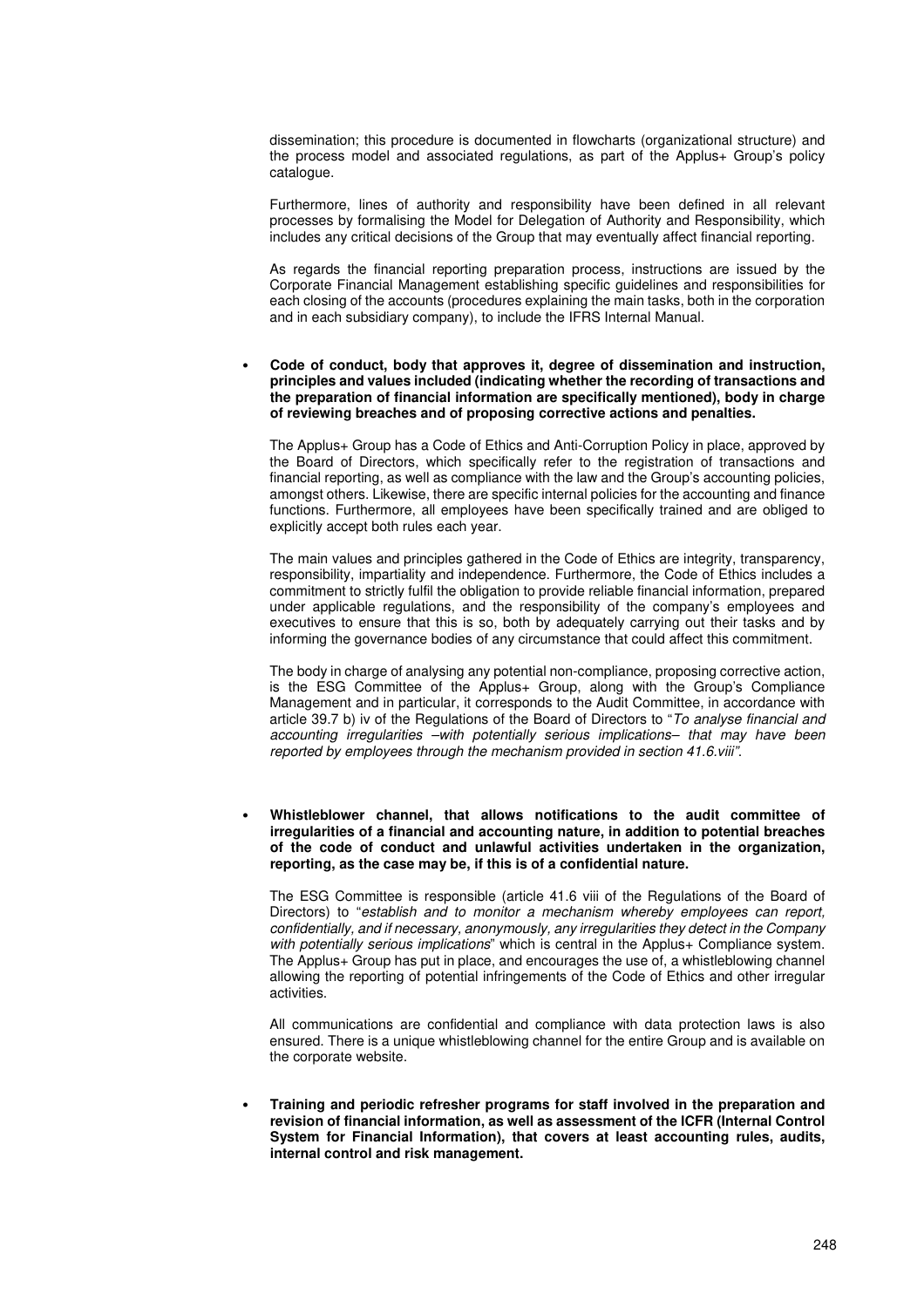As regards the training and periodic refreshment courses in matters that may affect the reporting and publication of financial information, Applus+ believes that development and continuous training of its employees and executives is essential. Furthermore, the Group arranges specific training sessions on issues related to the ICFR for the staff involved in drawing up the Group's financial statements. To do this, constant communications with external auditors and other independent third professionals will guarantee this continuous training, amongst other issues.

Any training needs detected and provided at corporate level are extended to all other financial managers in the Group's subsidiaries, through face-to-face training or through online training held each year; training will be a key point of the agenda, including individualised sessions if deemed appropriate.

Additionally, there has been specific training provided on the relevant policies to ensure the knowledge of their content by all responsible employees who are part of the financial information preparation and review.

### **F.2 Assessment of financial information risks**

#### **Report on at least the following:**

### **F.2.1. The main characteristics of the risk identification process, including error and fraud risk, as regards:**

#### • **Whether the process exists and is documented.**

The Applus+ Group has an Internal Control over the Financial Reporting (ICFR) Policy in place that establishes the basic principles and general action framework to manage the internal control over the financial information reported, which contains:

- The criteria established to define which companies within the Group are relevant for the purposes of the Group's SCIIF Model
- Methodology to identify new risks and to periodically evaluate existing ones, establishing common and homogenous parameters for the entire Group.
- Maintenance of an internal control system to monitor, assess and improve the control measures applied to existing risks.

In 2019 the ICFR model was expanded to companies which, both comply with the materiality level and also to those companies which do not, to include the implementation of the criminal risk management and crime prevention for those areas with crimes applicable globally and not only in Spain.

### • **Whether the process covers all of the objectives of financial information, (existence and occurrence; completeness; valuation; delivery; breakdown and comparability; and rights and obligations), whether it is updated and with what frequency.**

The methodology used to manage risks is COSO (Committee of Sponsoring Organizations for the Treadway Commission). The criteria used to identify the most relevant processes include quantitative criteria (materiality) and qualitative criteria (business risk, visibility to third parties and reputational risks). Any risks identified are prioritised by professional opinion based on a series of variables (process level of automation, whether the process is known and/or it is necessary to use judgments and estimates). In addition, risks of fraud are implicitly identified insofar as they may generate material errors in financial information.

As a result of applying its Internal Control over the Financial Reporting (ICFR) Policy, the Group has developed risk matrixes and controls for its relevant business processes, specifically for each subsidiary of significant relevance in the consolidated Group. Each risk identified in the process to draw up consolidated financial statements is associated to the processes and different financial lines deemed significant (either by contribution to the consolidated financial statements or due to other more qualitative factors) and to the Group's companies under the ICFR scope.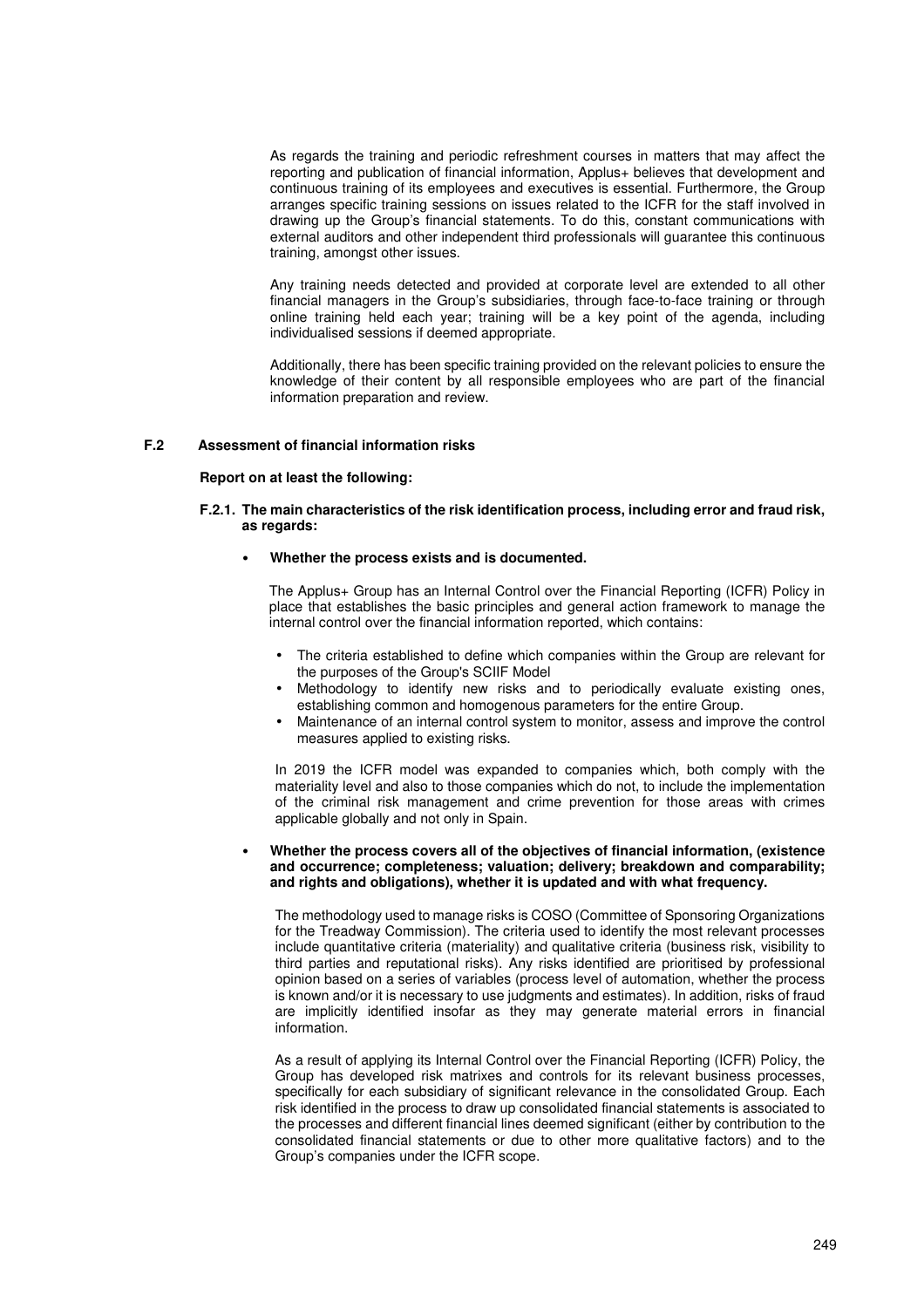Each risk identified in those frameworks has assigned all objectives and assertions of the financial information: existence and occurrence; completeness; assessment; presentation, breakdown and comparability, and rights and obligations). Once the applicable ICFR scope in the Applus+ Group is defined, based on identified risk frameworks, control activities have been designed to cover such risks.

Any risks identified as relevant are reviewed at least once a year, during the certification and evaluation process conducted by the managers on the effectiveness of the company's internal control. The object of this review is to update any risks to changing circumstances where the Group operates, particularly if there are changes in the organisation, IT systems, regulations, products or the market scenario.

The model scope is defined in the Internal Control over the Financial Reporting (ICFR) policy, based on the materiality level of revenues and fixed assets applied in each legal entity. Currently the model is developed for subsidiary companies which in aggregate represent more than 80% of the Group Sales.

### • **The existence of a process for identifying the scope of consolidation, taking into account, among other factors, the possible existence of complex company structures, shell companies, or special purpose entities.**

As regards the process of identifying the scope of consolidation, the Group considers that the financial closing and consolidation process is one of the relevant processes that may affect financial reporting. This is why Applus+ has considered all the risks inherent to said processes, ensuring adequate configuration and execution, as well as an accurate identification of the scope of consolidation. As part of this process, the Consolidation Department, which reports to the Corporate Financial Management, periodically reviews any changes in the Group's structure along with the Legal Department.

### • **Whether the process takes into account, the effects of other types of risk (operational, technological, financial, legal, tax, reputational, environmental, etc.) to the extent that they affect the financial statements.**

The process to identify a risk of errors in financial reporting takes into account the effects of other types of risk, which are evaluated and managed by various corporate units.

• **The governing body within the company that supervises the process.** 

The process to identify any risk of error in financial reporting is completed and documented by the Risk & Internal Control Management. Internal Audit Management reviews the process, as part of the supervisory role ultimately carried out by the Audit Committee.

# **F.3 Control activities**

.

**Report on whether the company has at least the following, describing their main characteristics:** 

**F.3.1. Review and authorization procedures for financial information published by the stock markets and a description of the ICFR, indicating those responsible, as well as documentation describing the flow of activity and controls (including those relating to the risk of fraud) of the various types of transactions which may materially affect the financial statements, including financial closing procedures and the specific review of judgements, estimates, valuations and relevant forecasts.** 

The Corporate Consolidation Management, which reports to the Corporate Financial Management, is in charge of executing procedures to review and authorise financial information and the ICFR description for disclosure to the stock exchange. Furthermore, the task of reporting financial data on a monthly, quarterly, six-monthly and annual basis begins with a view and certification by the financial manager of each subsidiary. Tax information is drawn up by the Tax Management, which reports to the Corporate Financial Management.

Any ICFR documentation, evidence of its execution and supervision, as well as significant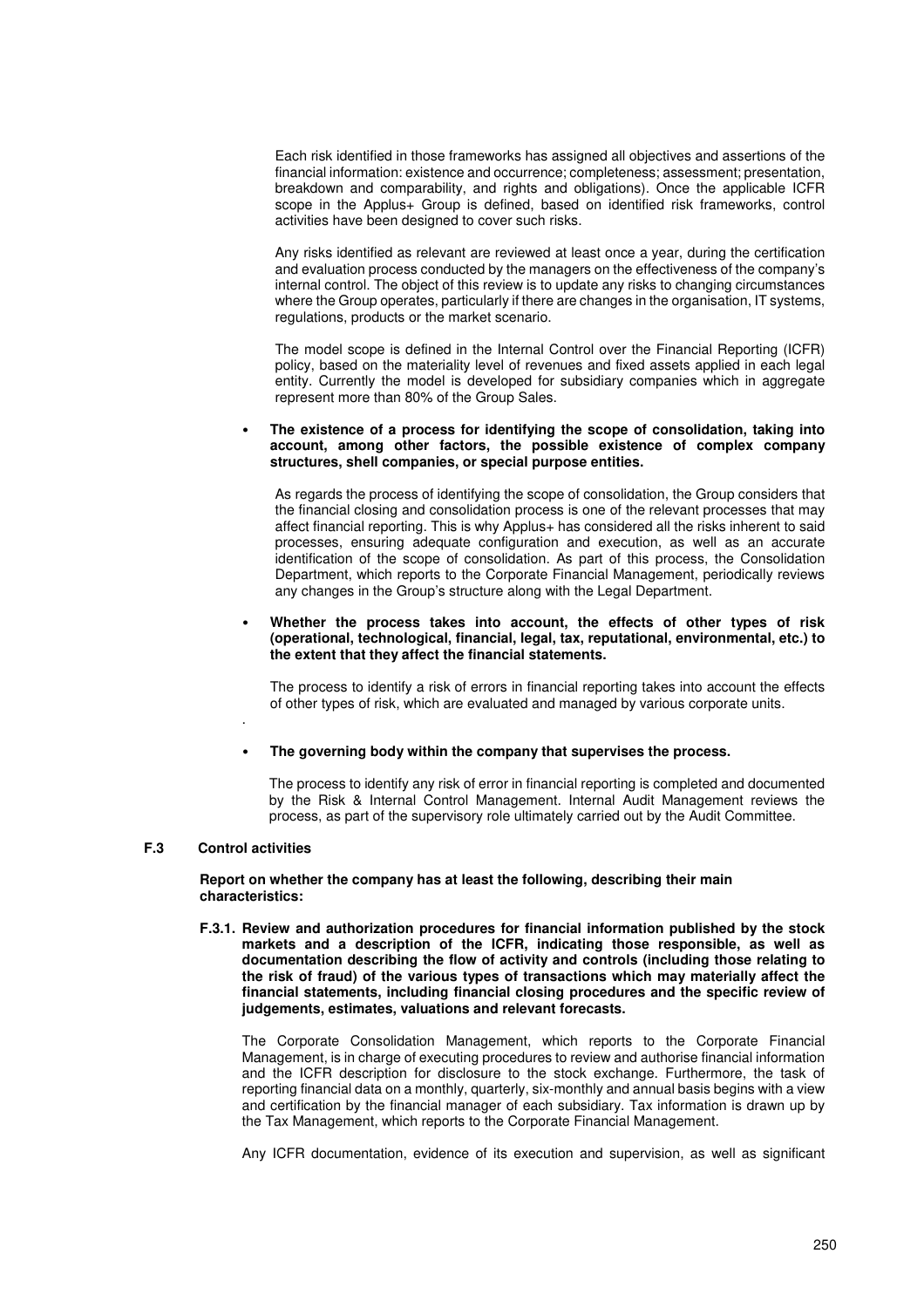events and action plans, are managed through the Group's internal control and risk management system.

In this sense, during the financial year 2021 the Group has implemented a new software (SAP GRC) that replaces the previous one (Applus+ GRC). This tool provides the following advantages in ICFR terms:

- Centralisation of all documentation and ICFR model management of the Group, in a homogenous manner.
- Integration of internal control over financial information in all business and corporate processes, allowing each organisational unit responsible to periodically evaluate its controls, providing the necessary evidence and executing the ICFR internal certification process each year.
- Use of automatic workflows to manage control activities and to launch action plans.
- Provision of a back-up tool for the ICFR supervision and testing process by the Internal Audit Department and external auditors.
- Procurement and support for the information required for ICFR reporting.
- Integrated internal control over the preparation and presentations of tax returns in those countries where it operates, using automatic workflows to manage tax control activities.
- Integrate the design of internal control and implementation of all controls related to compliance and more specifically corruption.

As regards activities and controls directly related to transactions that may have a material effect on financial statements, Applus+ has implemented a control description to mitigate the risk of any material error in information reported to the markets. Furthermore, in each subsidiary, the following information is available for each control activity belonging to significant processes:

- Description of the process and sub process.
- Description of financial reporting risks associated to various processes, sub processes and control objectives.
- Definition of control activities designed to mitigate any identified risks.
- Description of the managers of all processes, risks and control activities.
- Classification of control activities implemented or pending implementation (action plans).
- Level of automation of control activities (manual or automatic).
- Classification of each control activity by nature (preventive or detective).
- Definition of control execution frequency.
- Definition of evaluation frequency by the Risk & Internal Control Department.
- Definition of any evidence required.

The new software implementation also allows the automation of the control testing directly against the ERP system transactional records, which provides a significantly higher level of comfort and control.

Each financial closing process carried out in the subsidiaries is treated as a single process; the same applies to all financial closing activities carried out at corporate level with the consolidation process and the preparation of annual accounts.

As regards any relevant judgements and estimates, Applus+ indicates in its individual and consolidated annual accounts which areas of uncertainty are estimated that could have a relevant impact on the financial information. These mainly refer to:

- The recoverability of deferred tax assets entered into the accounts.
- An estimate, at each date, of the effects of any tax certificates challenged and the outcome of any tax inspections underway, for the financial years audited.

A specific review of any relevant judgements, estimates, valuations, provisions and forecasts, as well as key calculation hypotheses, with a material impact on consolidated financial statements, is carried out through a continuous supervision by the Group's Corporate Financial Management.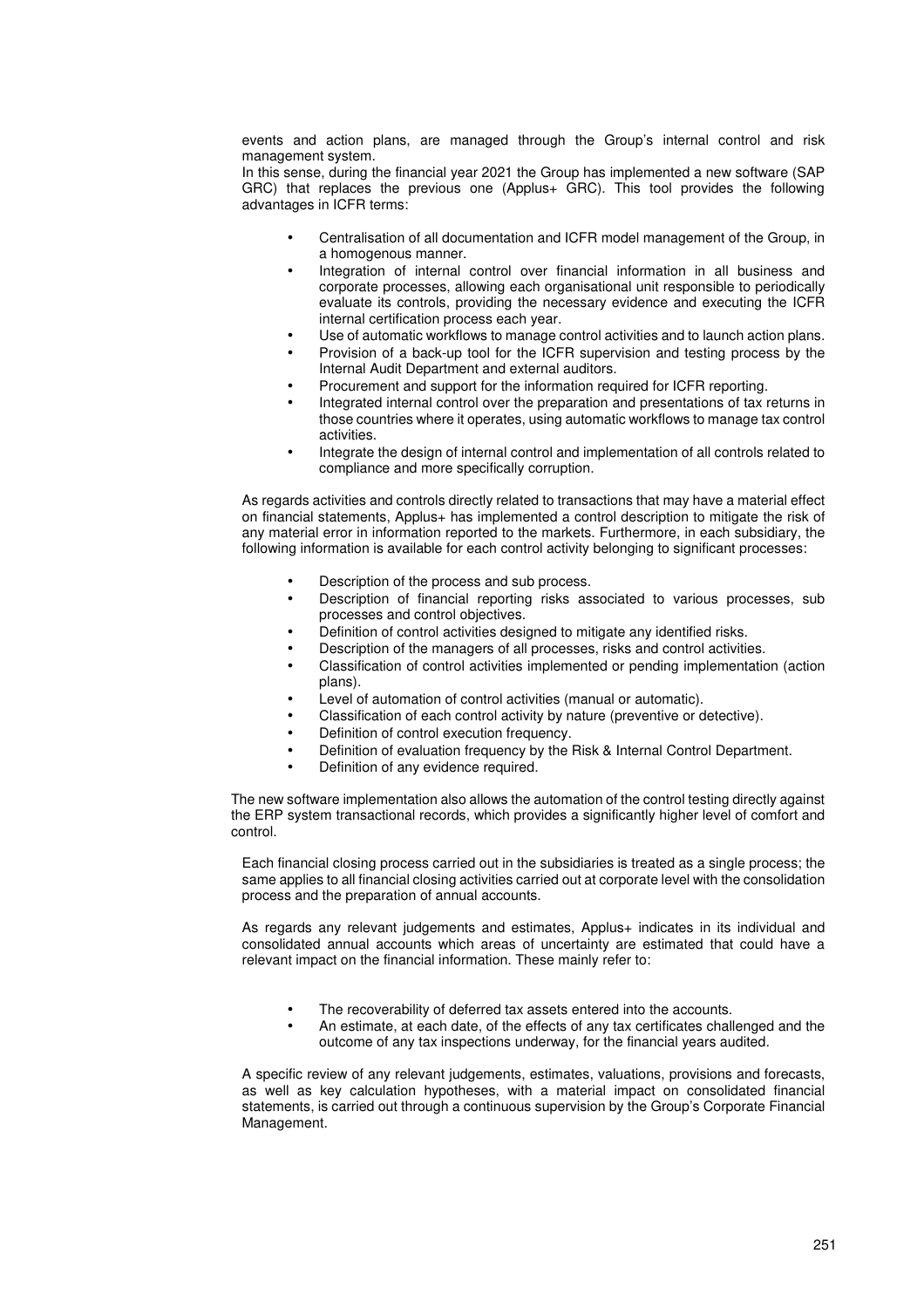### **F.3.2. Internal IT control policies and procedures (access security, change controls, their operation, operational continuity, and segregation of duties, among others) which support relevant processes within the company and relate to the creation and publication of financial information.**

Some of the controls implemented to mitigate or manage risks of error in financial reporting are related to the most relevant computer applications, such as controls on authorised user access or the integrity of information transferred amongst applications and an adequate management of the Company's digital certificate for the filing of tax statements.

The Applus+ Group uses SAP-BPC as a common data system to adequately register and control its operations; consequently, its adequate operation is essential and of particular interest to the Group. The reporting tool is the same for all legal entities of the Group without exceptions.

There are two control levels in the process to identify the risk of material errors in financial reporting:

- In each subsidiary, there are controls to ensure that all information reported through SAP-BPC is consistent with local reporting systems, if different.
- At corporate level there are automatic and manual controls, conducted on the main application, in order to generate SAP-BPC financial information and guarantee that the consolidation process is adequately completed.

For those systems and applications identified (used at corporate level to draw up consolidated financial information), the Corporate Systems Management has established a series of policies aimed at ensuring their adequate operation. In particular, there are documented policies on the following:

- Classification of information.
- System access management.
- Data leak prevention.
- Identification and maintenance of critical applications.
- Back-up copies.
- Restrictions on the use of Internet and e-mail.
- Data encryption.
- Third party agreements.
- Protection of equipment.
- Legal compliance.
- Communication of incidents.
- Licences and infrastructure use.

In terms of operative continuity, the Group has improved its already high level of availability in its central data systems, hosted in a main datacentre in Madrid, with a Disaster Recovery or DR solution. This DR is hosted in the Microsoft cloud (Azure Cloud) and is connected to the central database through a dedicated high speed cable. In the unlikely event of force majeure (fire, flood, earthquake, etc.) leaving the main datacentre inoperative, in a matter of hours the DR could restore the most critical business applications.

Additionally, a series of supplementary key controls are carried out by consolidation team members to strengthen the reliability of data systems used in financial reporting.

The Group has an improvement and monitoring plan in its data systems as regards the segregation of duties; it also incorporates into the Audit Plan the supervision of said internal control systems related to the segregation of functions in financial information systems.

### **F.3.3. Internal control policies and procedures intended to guide the management of subcontracted activities and those of third parties, as well as those aspects of assessment, calculation or evaluation entrusted to independent experts, which may materially affect financial statements.**

Each year, the Applus+ Group checks which activities executed by third parties are relevant for the financial reporting process.

Over 2021, some Applus+ Group companies have continued to outsource certain activities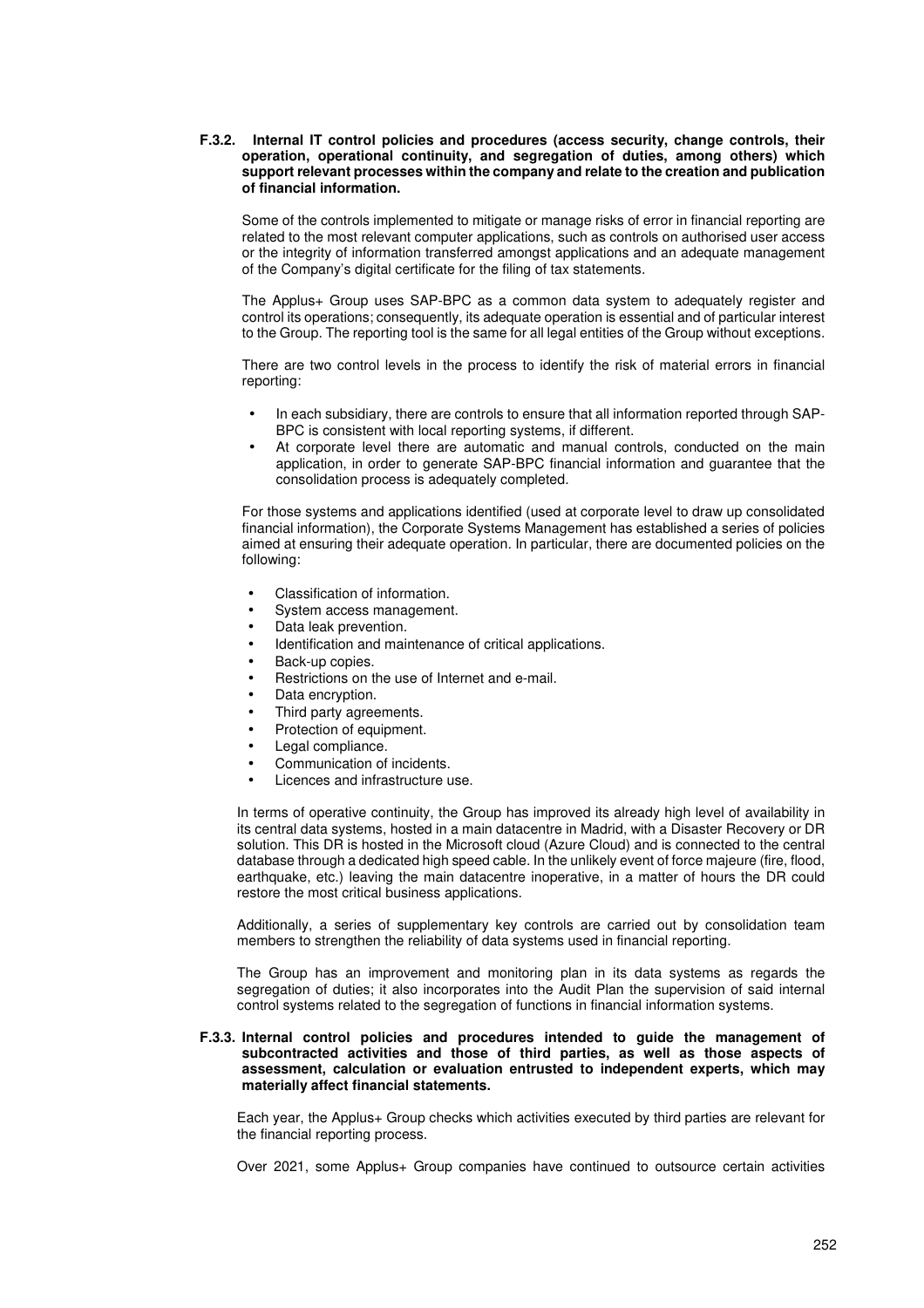related to economic, staff and back office management. As a result, certain control and risk management devices have been established with each supplier to guarantee the integrity and accuracy of any financial information reported, such as:

- A specific person in charge in the Corporate Financial Management.
- Quantifiable indicators to evaluate the quality and integrity of the service received.
- The Accounting Department has defined monthly review tasks for the financial statements of subsidiaries operating in Spain.
- An assurance report is obtained regarding service organizations that with a potential impact on the Group's internal control system over financial reporting

Furthermore, in the rest of the Group, outsourced activities are very circumstantial or highly centralised in very specific processes or sub processes, such as the issue of payrolls. These facts are considered a risk in the ICFR model of these companies, for which there is an efficient and effective associated control.

Additionally, when the Applus+ Group considers it necessary to get independent experts involved, upon recruiting these services, it demands in their selection criteria the absence of any doubt on their competence, qualifications, reputation and impartiality.

### **F.4 Information and communication**

**State whether the company has at least the following, describing their main characteristics:** 

**F.4.1. A specifically assigned function for defining and updating accounting policies (accounting policy area or department) and resolving doubts or conflicts arising from their interpretation, maintaining a free flow of information to those responsible for operations in the organization, as well as an up-to-date accounting policy manual distributed to the business units through which the company operates.** 

The Corporate Financial Management, through the Risk & Internal Control area, is in charge of defining, updating and disseminating the accounting policies of the Applus+ Group for reporting consolidated financial data under IFRS-EU regulations (consequently including the information to be reported by each subsidiary). The Applus+ Group has an accounting policy manual (IFRS Internal Manual) for the issue of financial statements under IFRS-EU, which is drawn up by the Corporate Financial Management, is periodically updated (at least once a year) and is published on the Intranet of the Corporate Financial Management, which all staff may access, involved in the drafting and review of financial information.

The functions of the Corporate Financial Management, through the Consolidation Department, include replying to any accounting consultations that may be raised by the various business units or other corporate managements of the Applus+ Group. Furthermore, at meetings held by corporate, division and subsidiary financial managers, training is arranged on the interpretation and application of any new issues.

Additionally, the Group's external auditor, both in relation to consolidated statements and the most representative subsidiaries in consolidated terms, demands that the financial data reported by these subsidiaries follow the principles enshrined in the Group's Accounting Manual, i.e. IFRS-EU, both in the annual audit and the limited six-monthly audit.

### **F.4.2. Measures for capturing and preparing financial information with consistent formats for application and use by all of the units of the entity or the group, and which contain the main financial statements and notes, as well as detailed information regarding ICFR.**

The Applus+ Group has various integrated platforms, both for the accounting registrations of transactions and for financial reporting. The issue of regulated financial data, as well as individual financial statements, is centralised in the Finance Management, in order to guarantee homogeneity. In addition, the integrity and reliability of these data systems is validated through the general controls indicated in section F.3.2.

Each month, reporting is received from each company through the SAP-BPC reporting and consolidation tool, gathering all the necessary information to prepare the Group's consolidated financial data (abridged intermediate financial statements and consolidated annual accounts).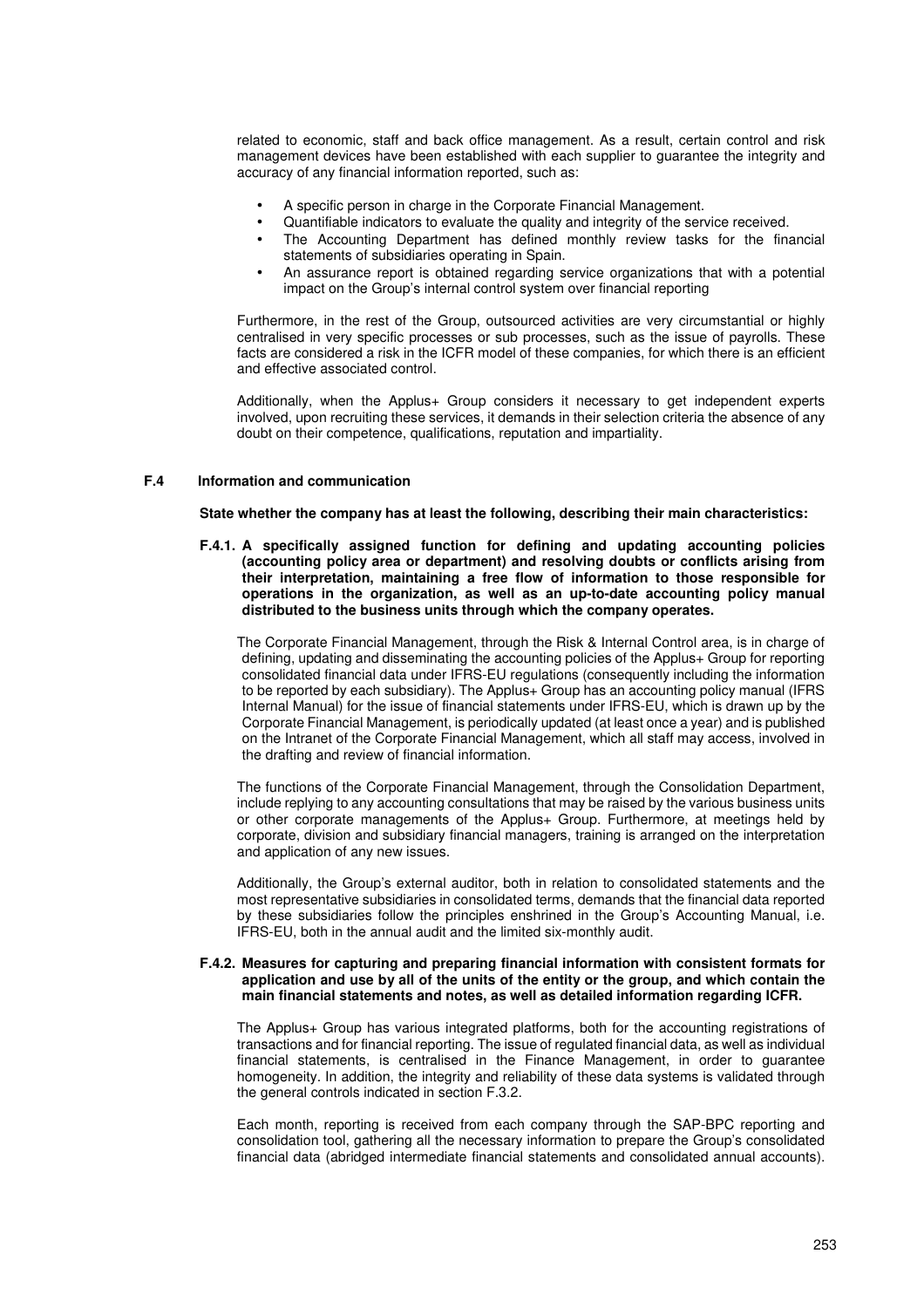This reporting guarantees data homogeneity with the following characteristics:

- Homogenous and consistent for all countries and business activities.
- Based on the Applus+ Group's instructions and accounting manual, of which there is just one for all of the Group's companies.
- Incorporation of all applicable legal, tax, commercial and regulatory requirements.
- SAP-BPC incorporates automatic validation controls between the reported financial statements and any additional details requested.

### **F.5 Supervision of system performance**

**Describe at least the following:** 

**F.5.1. The activities of the audit committee in overseeing ICFR as well as whether there is an internal audit function that has among its mandates support of the committee and the task of supervising the internal control system, including ICFR. Additionally, describe the scope of ICFR assessment made during the year and the procedure through which the person responsible prepares the assessment reports on its results, whether the company has an action plan describing possible corrective measures, and whether its impact on financial reporting is considered.** 

The Group's Audit Committee has carried out the following activities during the 2021 financial year in relation to ICFR:

- Supervision of the level of implementation of the ICFR model of the Applus+ Group and of any risk matrixes and ICFR controls.
- Supervision of the outcome of any ICFR reviews completed by the Internal Audit Department and external auditor.
- Review of any ICFR information included in the Annual Corporate Governance Report.

The Audit Committee uses the Internal Audit function to supervise adequate operation of the internal control system, including the ICFR, and ensures its impartiality. This function completes independent and periodic reviews on the design and operation of the internal control system, locating any weaknesses and making recommendations for improvement through the issue of various reports, forwarded to the Corporate Financial Management and Audit Committee, as part of the meetings that are periodically held. These reports are submitted to the Audit Committee, along with any action plans adopted by the managers and Corporate Financial Management for mitigation.

Any potential internal control weaknesses identified in reviews conducted by the Internal Audit function are catalogued by criticality as high, medium or low, based on the impact they may have if they materialise. These weaknesses are managed through the GRC application, a manager is assigned and a timeframe to carry out an action plan, and their resolution is checked by the Internal Audit function.

As a result of the ICFR evaluation activities carried out by the Internal Audit function in 2021, submitted to the Audit Committee, no material weaknesses have been identified that could have a relevant impact on the financial information of the Applus+ Group in the 2021 financial year; the necessary corrective actions have been established to handle any future weaknesses.

Furthermore, the external auditor, as indicated in section F.7.1, issues an annual report on the procedures agreed regarding the ICFR description made by Applus+, which has not pointed out any issues worthy of mention.

**F.5.2. If there is a procedure by which the account auditor (in accordance with the contents of the Normas Técnicas de Auditoría (NTA) - "Auditing Standards"), internal auditor and other experts may communicate with senior management and the audit committee or senior managers of the company regarding significant weakness in internal control identified during the review of the annual accounts or any others they have been assigned. Additionally, state whether an action plan is available for correcting or mitigating any weaknesses found.** 

The procedure to discuss any improvements and relevant internal control weaknesses identified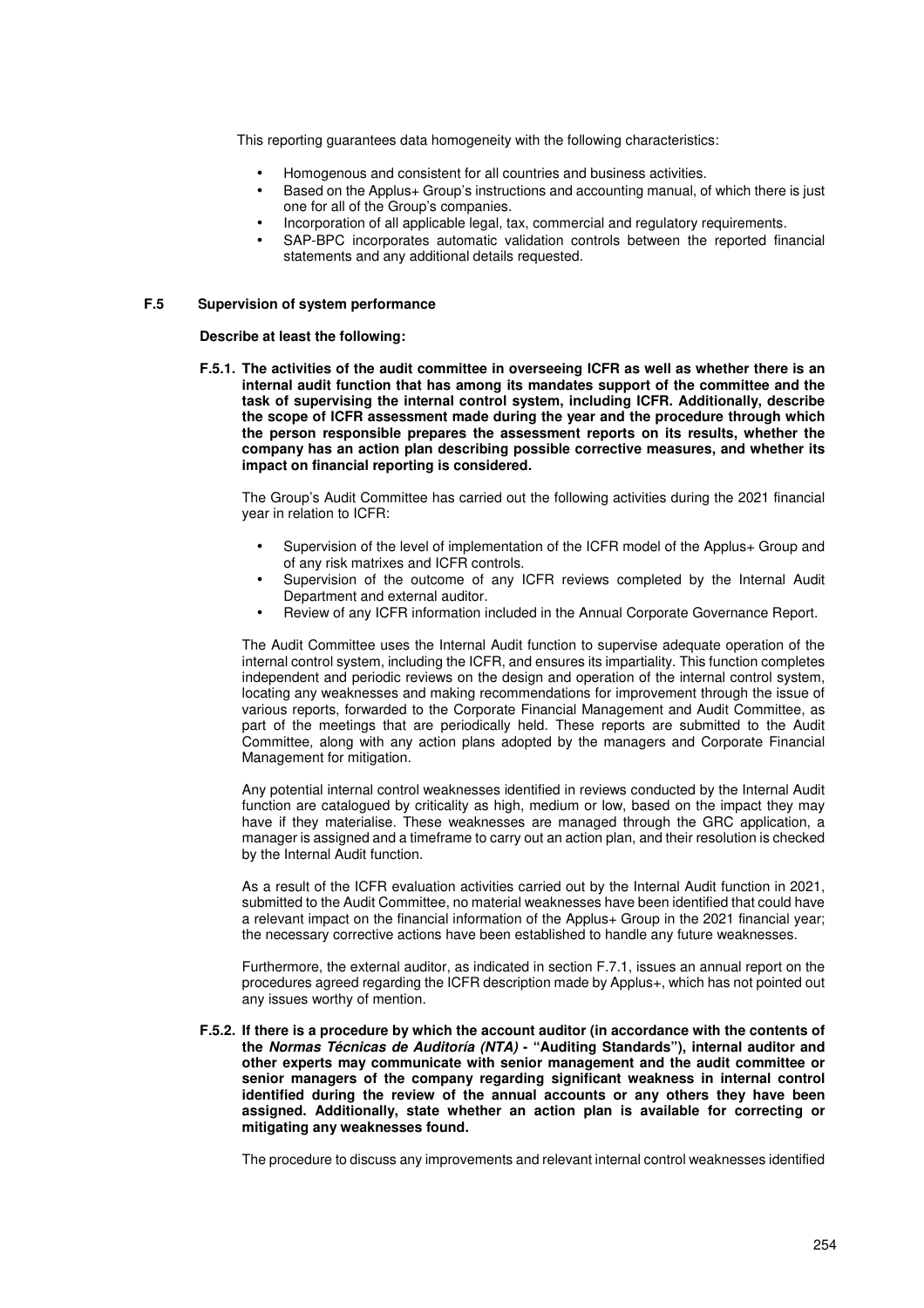is generally based on periodic meetings held by the Audit Committee with the following parties:

- Group's Chief Financial Officer, as the senior manager in charge of financial reporting, explains how the main financial metrics have performed in the period under discussion, including any transactions and the most relevant impacts arising during the period, and communication of the main estimates made.
- The Group's Internal Audit Manager, as the person in charge of supervising the internal control model, ICFR included, reports on the state of any possible weaknesses identified and on the outcome of his reviews.
- The external auditor shares the auditing or limited review schedule to be carried out during the ongoing year, in relation to the annual accounts, and reports any internal control weaknesses or any other issue that it considers should be notified to the Audit Committee.

The Applus+ Group, both from the Corporate Finance Department and Audit Committee, represented by the Internal Audit function, encourages total collaboration and coordination with the Group's external auditors. As a result, it has direct contact with the Management, holding periodic meetings both to obtain the necessary information for its work and to report any control weaknesses identified further to its audit.

The action plans related to weaknesses detected in 2021 have been instrumented as recommendations, following the prioritisation circuit, allocation of a manager and supervision described in section F.5.1.

### **F.6 Other relevant information**

There is no other relevant information worth noting with respect to the Internal Control System for Financial Reporting.

With the aim of reinforcing the Group's Internal Control and in line with the efforts related to the Crime Prevention model implementation, in 2019 a new project to identify fraud using advanced data analysis techniques combined with artificial intelligence was started, which is already implemented in Spain and will be deployed to other relevant geographies in the coming years. This project allows detection of anomalous transactions that may be potentially fraudulent, and reveals improvement opportunities in the processes and controls to prevent them in the future.

This is a continuous improvement opportunity for ICFR, as lessons learned from anomalies detected will be included in the control model.

### **F.7 External auditor's report**

### **Report from:**

### **F.7.1. If the ICFR information submitted to the markets has been subject to review by the external auditor, in which case the entity shall include its report as an attachment. If not, reasons why should be given.**

The Applus+ Group has submitted its ICFR information, disclosed to the markets in 2021, to an external audit. Consequently, the scope of the auditing procedures has been completed according to Circular E14/2013, of 19 July, of the Spanish Institute of Chartered Accountants (Instituto de Censores Jurados de Cuentas de España), which publishes the Action Guide and standard auditor's report regarding information related to the internal control system over financial reporting (ICFR) of listed companies in Spain.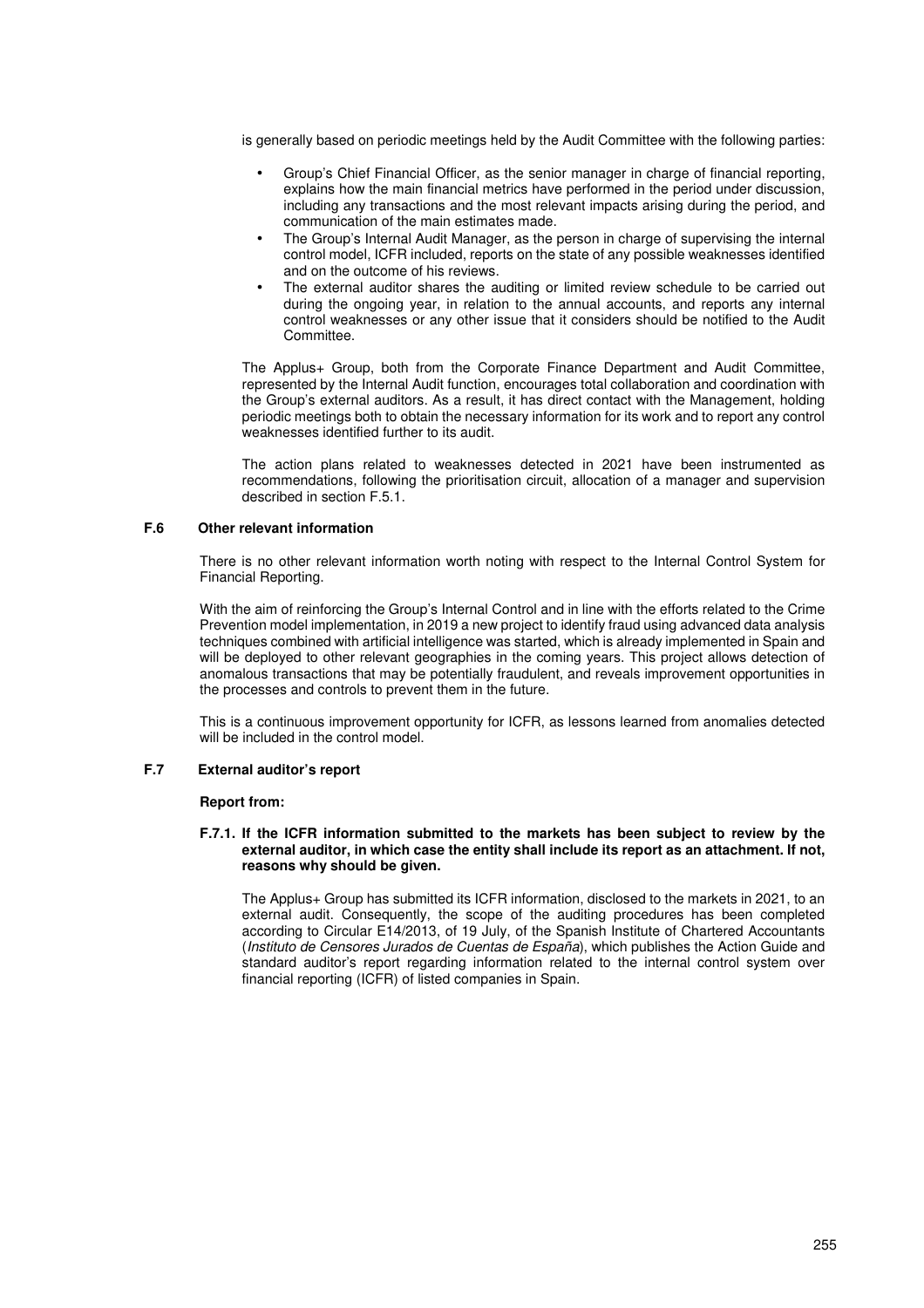# **G DEGREE OF COMPLIANCE WITH THE COPRORATE GOVERNANCE RECOMMENDATIONS**

**Specify the company's degree of compliance with recommendations of the Good Governance Code for listed companies.** 

**In the event that a recommendation is not followed or only partially followed, a detailed explanation of the reasons must be included so that shareholders, investors and the market in general have enough information to assess the company´s conduct. General explanations are not acceptable.** 

**1. That the Articles of Association of listed companies do not limit the maximum number of votes that may be cast by one shareholder or contain other restrictions that hinder the takeover of control of the company through the acquisition of shares on the market.** 

#### Complies X Explain

**2. That when the listed company is controlled by another entity in the meaning of Article 42 of the Commercial Code, whether listed or not, and has, directly or through its subsidiaries, business relations with said entity or any of its subsidiaries (other than the listed company) or carries out activities related to those of any of them it should make accurate public disclosures on:** 

**a) The respective areas of activity and possible business relationships between the listed company or its subsidiaries and the parent company or its subsidiaries.** 

**b) The mechanisms in place to resolve any conflicts of interest that may arise.** 

| Complies | <b>Complies Partially</b> | Explain | Not Applicable X |
|----------|---------------------------|---------|------------------|
|          |                           |         |                  |

- **3. That, during the course of the ordinary General Shareholders' Meeting, complementary to the distribution of a written Annual Corporate Governance Report, the chairman of the Board of Directors makes a detailed oral report to the shareholders regarding the most material aspects of corporate governance of the company, and in particular:** 
	- **a) Changes that have occurred since the last General Shareholders' Meeting.**
	- **b) Specific reasons why the company did not follow one or more of the recommendations of the Code of Corporate Governance and, if so, the alternative rules that were followed instead.**

|  | Complies X | <b>Complies Partially</b> | Explain |
|--|------------|---------------------------|---------|
|--|------------|---------------------------|---------|

**4. That the company should define and promote a policy on communication and contact with shareholders and institutional investors, within the framework of their involvement in the company, and with proxy advisors, that complies in all aspects with rules against market abuse and gives equal treatment to similarly situated shareholders.** 

**And that the company should publish this policy on its website, including information on how it has been put into practice and identifying the contact persons or those responsible for implementing it.** 

**And that, without prejudice to the legal obligations regarding dissemination of inside information and other types of regulated information, the company should also have a general policy regarding the communication of economic-financial, non-financial and corporate information through such channels as it may consider appropriate (communication media, social networks or other channels) that helps to maximise the dissemination and quality of information available to the market, investors and other stakeholders.** 

Complies X Complies Partially Explain

**5. That the Board of Directors should not propose to the General Shareholders' Meeting any proposal for delegation of powers allowing the issuance of shares or convertible securities without pre-emptive rights in an amount exceeding 20% of equity at the time of delegation.** 

**And that whenever the Board of Directors approves any issuance of shares or convertible securities without pre-emptive rights the company immediately publishes reports on its web page regarding said exclusions as referenced in applicable company law.**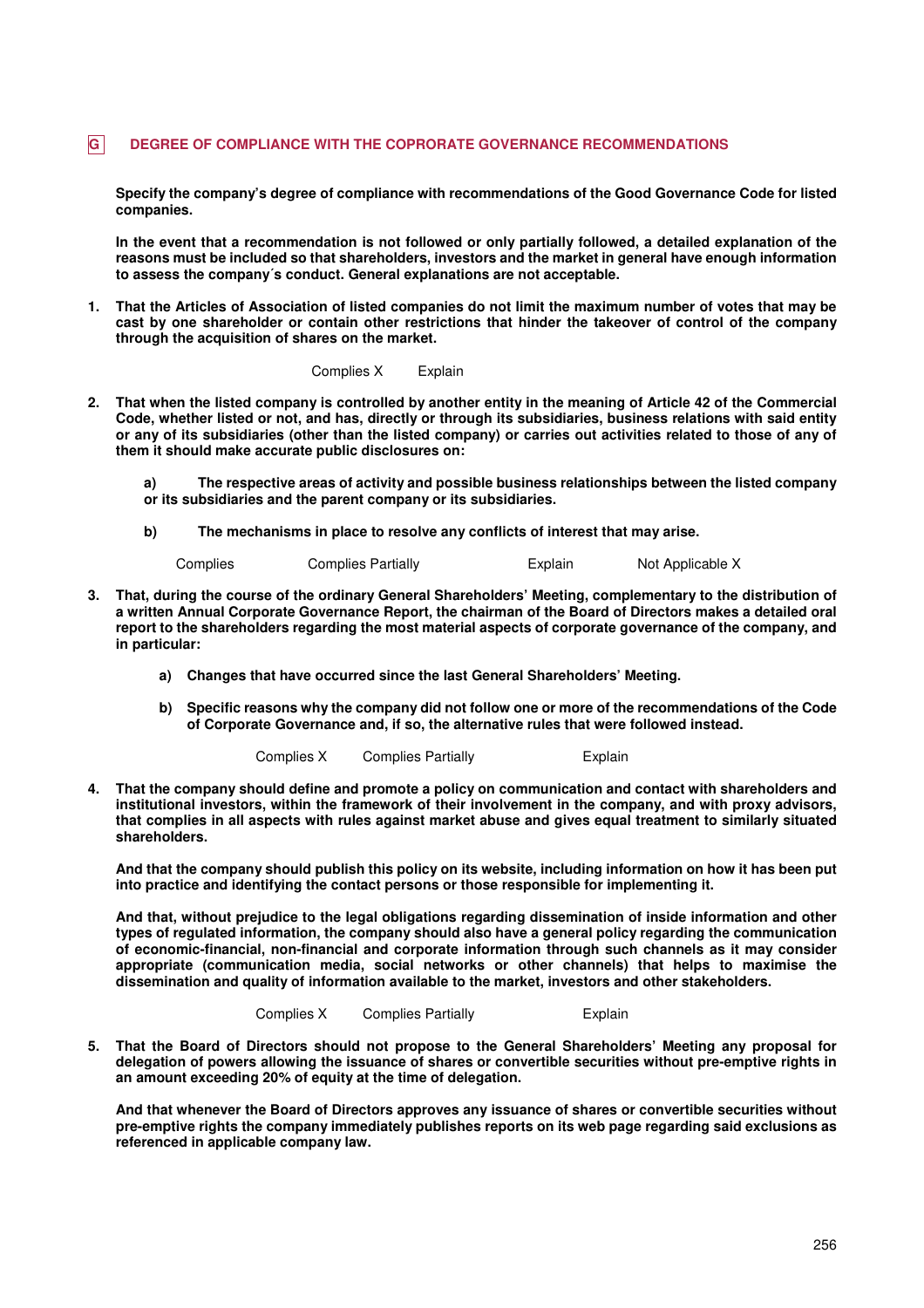Complies X Complies Partially **Explain** 

- **6. That listed companies which draft reports listed below, whether under a legal obligation or voluntarily, publish them on their web page with sufficient time before the General Shareholders' Meeting, even when their publication is not mandatory:**
	- **a) Report regarding the auditor's independence.**
	- **b) Reports regarding the workings of the audit committee and the appointments and remuneration committee.**
	- **c) Report by the audit committee regarding related-party transactions**
	- **d) Report on the corporate social responsibility policy.**

Complies X Complies Partially **Explain** 

**7. That the company reports in real time, through its web page, the proceedings of the General Shareholders' Meetings.** 

**And that the company should have mechanisms in place allowing the delegation and casting of votes by means of data transmission and even, in the case of large-caps and to the extent that it is proportionate, attendance and active participation in the General Meeting to be conducted by such remote means.** 

Complies X Complies Partially Explain

**8. That the audit committee should ensure that the financial statements submitted to the General Shareholders' Meeting are prepared in accordance with accounting regulations. And that in cases in which the auditor has included a qualification or reservation in its audit report, the chairman of the audit committee should clearly explain to the general meeting the opinion of the audit committee on its content and scope, making a summary of this opinion available to shareholders at the time when the meeting is called, alongside the other Board proposals and reports.**

Complies x Complies Partially Explain

**9. That the company permanently maintains on its web page the requirements and procedures for certification of share ownership, the right of attendance at the General Shareholders' Meetings, and the exercise of the right to vote or to issue a proxy.** 

**And that such requirements and procedures promote attendance and the exercise of shareholder rights in a non-discriminatory fashion.** 

Complies X Complies Partially **Explain** 

- **10. That when a verified shareholder has exercised his right to make additions to the agenda or to make new proposals to it with sufficient time in advance of the General Shareholders' Meeting, the company:**
	- **a) Immediately distributes the additions and new proposals.**
	- **b) Publishes the attendance card credential or proxy form or form for distance voting with the changes such that the new agenda items and alternative proposals may be voted upon under the same terms and conditions as those proposals made by the Board of Directors.**
	- **c) Submits all of these items on the agenda or alternative proposals to a vote and applies the same voting rules to them as are applied to those drafted by the Board of Directors including, particularly, assumptions or default positions regarding votes for or against.**
	- **d) That after the General Shareholders' Meeting, a breakdown of the results of said additions or alternative proposals is communicated.**

Complies Complies Partially **Explain** Not Applicable X

**11. That, in the event the company intends to pay for attendance at the General Shareholders' Meeting, it establish**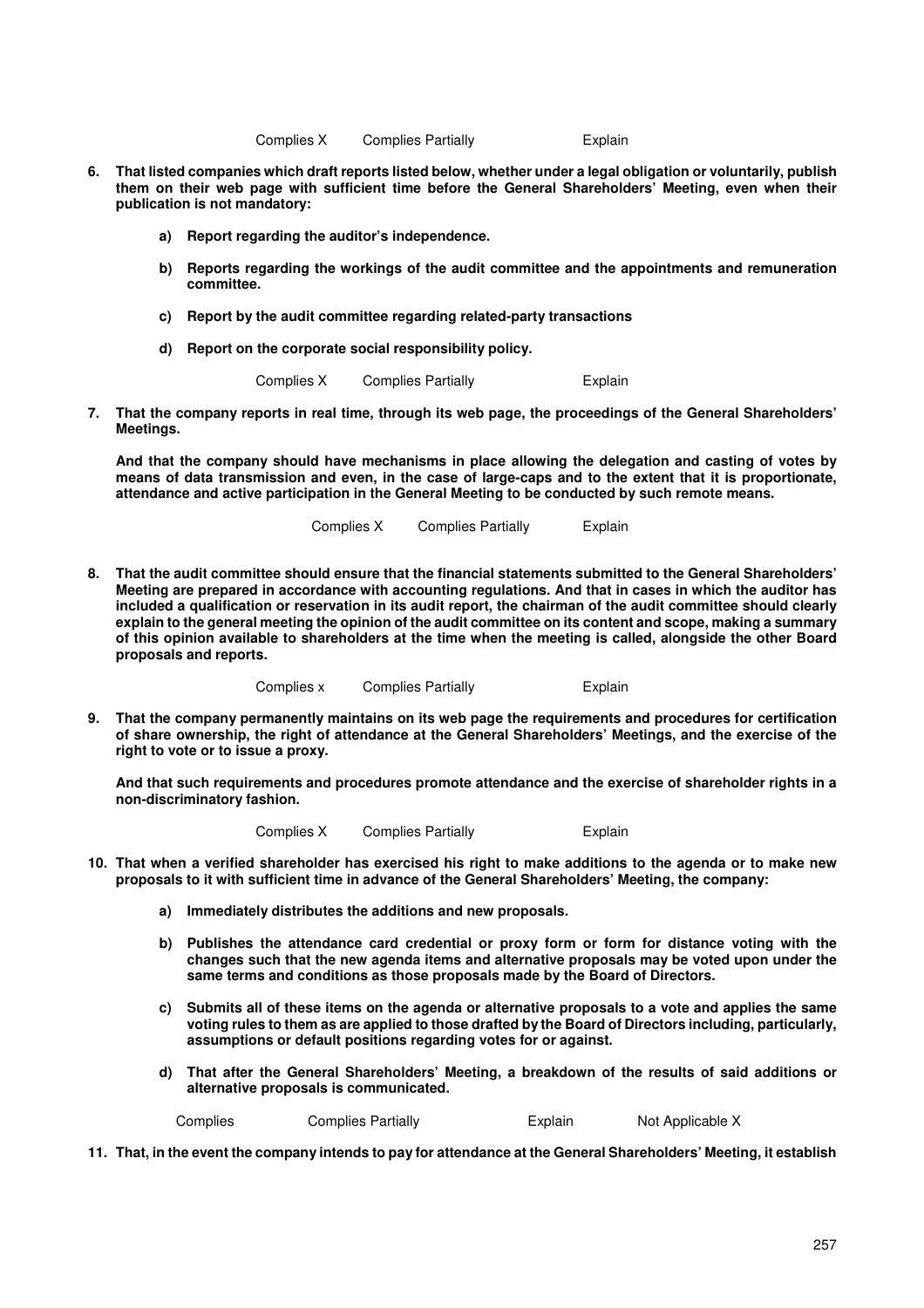**in advance a general policy of long-term effect regarding such payments.**

| Complies |  | Complies Partially | Explain | Not Applicable X |
|----------|--|--------------------|---------|------------------|
|----------|--|--------------------|---------|------------------|

**12. That the Board of Directors completes its duties with a unity of purpose and independence, treating all similarly situated shareholders equally and that it is guided by the best interests of the company, which is understood to mean the pursuit of a profitable and sustainable business in the long term, and the promotion of continuity and maximization of the economic value of the business.** 

**And that in pursuit of the company's interest, in addition to complying with applicable law and rules and in engaging in conduct based on good faith, ethics and a respect for commonly accepted best practices, it seeks to reconcile its own company interests, when appropriate, with the interests of its employees, suppliers, clients and other stakeholders, as well as the impact of its corporate activities on the communities in which it operates and in the environment.** 

Complies X Complies Partially **Explain** 

**13. That the Board of Directors is of an adequate size to perform its duties effectively and collegially, and that its optimum size is between five and fifteen members.** 

Complies X Explain

- **14. That the Board of Directors should approve a policy aimed at favouring an appropriate composition of the Board and that:** 
	- **a) Is concrete and verifiable;**
	- **b) Ensures that proposals for appointment or re-election are based upon a prior analysis of the skills required by the Board of Directors; and**
	- **c) Favours diversity of knowledge, experience, age and gender. For these purposes, it is considered that the measures that encourage the company to have a significant number of female senior executives favour gender diversity.**

**That the result of the prior analysis of the skills required by the Board of Directors be contained in the supporting report from the nomination committee published upon calling the General Shareholders' Meeting to which the ratification, appointment or re-election of each director is submitted.** 

**The nomination committee will annually verify compliance with this policy and explain its findings in the annual corporate governance report.** 

Complies X Complies Partially **Explain** 

**15. That proprietary and independent directors constitute a substantial majority of the Board of Directors and that the number of executive directors is kept at a minimum, taking into account the complexity of the corporate group and the percentage of equity participation of executive directors.**

**And that the number of female directors should represent at least 40% of the members of the Board of Directors before the end of 2022 and thereafter, and no less 30% prior to that date.** 

Complies X Complies Partially **Explain** 

**16. That the percentage of proprietary directors divided by the number of non-executive directors is no greater than the proportion of the equity interest in the company represented by said proprietary directors and the remaining share capital.** 

**This criterion may be relaxed:** 

- **a) In large-cap companies where very few shareholdings are legally considered significant.**
- **b) In the case of companies where a plurality of shareholders is represented on the Board of Directors without ties among them.**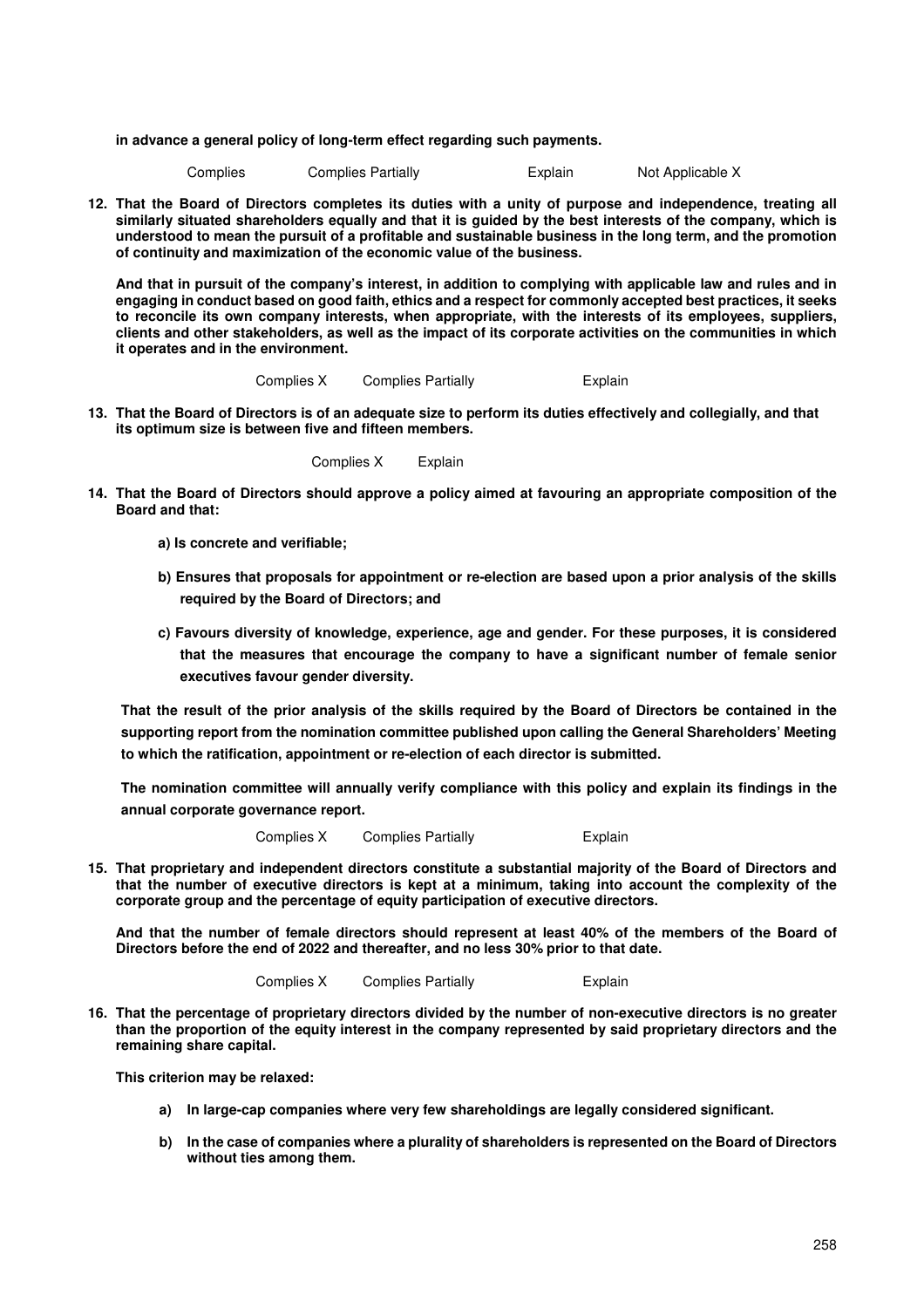Complies X Explain

**17. That the number of independent directors represents at least half of the total number of directors.** 

**Nonetheless, when the company does not have a high level of market capitalization or in the event that it is a high cap company with one shareholder or a group acting in a coordinated fashion who together control more than 30% of the company's equity, the number of independent directors represents at least one third of the total number of directors.** 

Complies X Explain

- **18. That companies publish and update the following information regarding directors on the company website:**
	- **a) Professional profile and biography.**
	- **b) Any other Boards to which the director belongs, regardless of whether the companies are listed, as well as any other remunerated activities engaged in, regardless of its nature.**
	- **c) Category of director, indicating, in the case of individuals who represent significant shareholders, the shareholder that they represent or to which they are connected.**
	- **d) The date of their first appointment as a director of the company's Board of Directors, and any subsequent re-election.**
	- **e) Company shares and options they own.**

Complies X Complies Partially Explain

**19. That the Annual Corporate Governance Report, after verification by the appointments committee, explains the reasons for the appointment of proprietary directors at the proposal of the shareholders whose equity interest is less than 3%. It should also explain, where applicable, why formal requests from shareholders for membership on the Board meeting were not honored, when their equity interest is equal to or exceeds that of other shareholders whose proposal for proprietary directors was honored.**

Complies Complies Partially **Explain** Not Applicable X

**20. That proprietary directors representing significant shareholders must resign from the Board if the shareholder they represent disposes of its entire equity interest. They should also resign, in a proportional fashion, in the event that said shareholder reduces its percentage interest to a level that requires a decrease in the number of proprietary directors representing this shareholder.**

| Complies |  | <b>Complies Partially</b> | Explain | Not applicable X |
|----------|--|---------------------------|---------|------------------|
|----------|--|---------------------------|---------|------------------|

**21. That the Board of Directors may not propose the dismissal of any independent director before the completion of the director's term provided for in the Articles of Association unless the Board of Directors finds just cause and a prior report has been prepared by the appointments committee. Specifically, just cause is considered to exist if the director takes on new duties or commits to new obligations that would interfere with his or her ability to dedicate the time necessary for attention to the duties attendant to his post as a director, fails to complete the tasks inherent to his or her post, or enters into any of the circumstances which would cause the loss of independent status in accordance with applicable law.** 

**The dismissal of independent directors may also be proposed as a result of a public share offer, joint venture or similar transaction entailing a change in the shareholder structure of the company, provided that such changes in the structure of the Board are the result of the proportionate representation criteria provided for in Recommendation 16.** 

Complies X Explain

**22. That companies establish rules requiring that directors inform the Board of Directors and, where appropriate, resign from their posts, when circumstances arise which may damage the company's standing and reputation. Specifically, directors must be required to report any criminal acts with which they are charged, as well as the consequent legal proceedings.**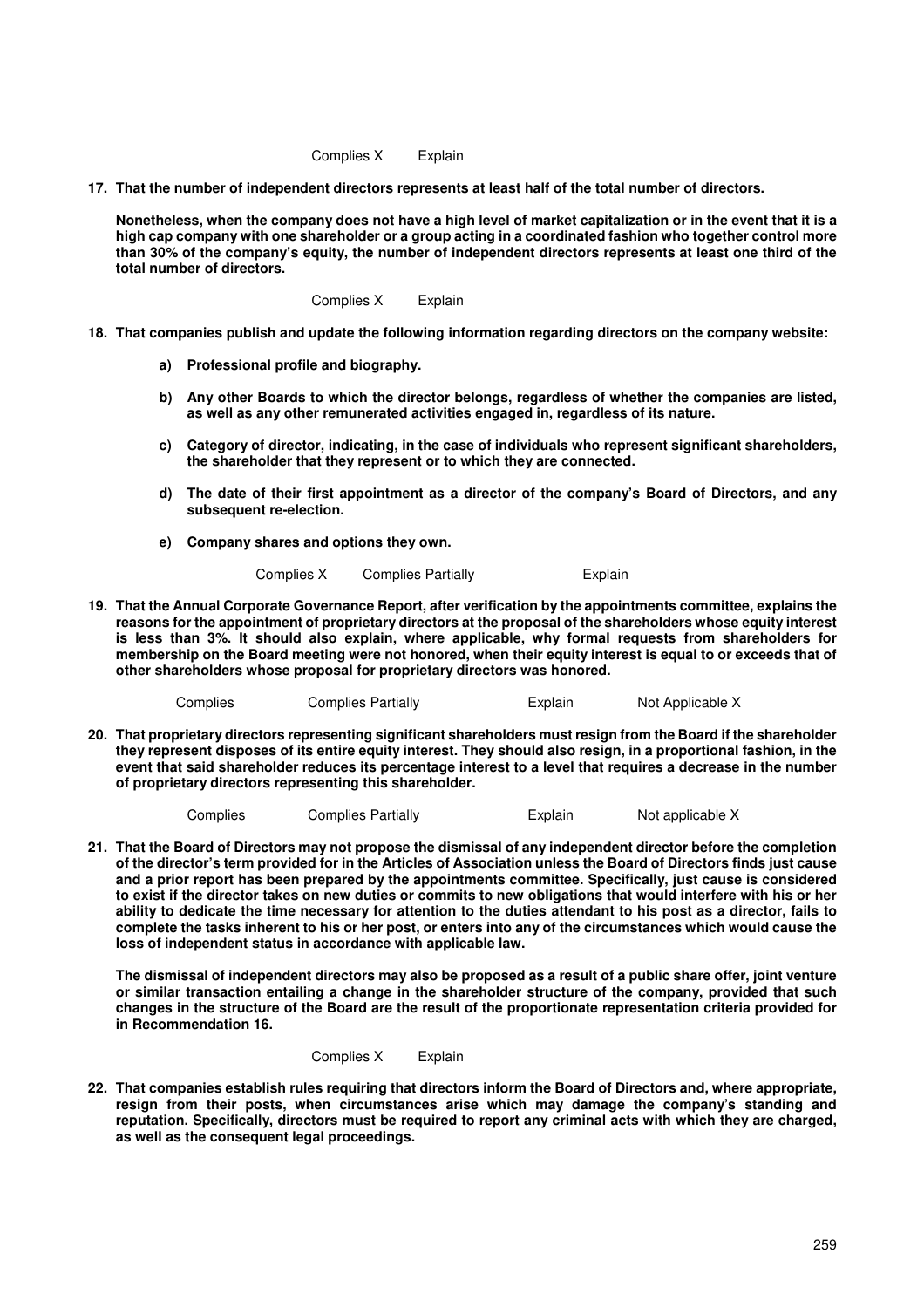**And that, if the Board is informed or becomes aware in any other manner of any of the circumstances mentioned above, it must investigate the case as quickly as possible and, depending on the specific circumstances, decide, based on a report from the nomination and remuneration committee, whether or not any measure must be adopted, such as the opening of an internal investigation, asking the director to resign or proposing that he or she be dismissed. And that these events must be reported in the annual corporate governance report, unless there are any special reasons not to do so, which must also be noted in the minutes. This without prejudice to the information that the company must disseminate, if appropriate, at the time when the corresponding measures are implemented.** 

Complies X Complies Partially **Explain** 

**23. That all directors clearly express their opposition when they consider any proposal submitted to the Board of Directors to be against the company's interests. This particularly applies to independent directors and directors who are unaffected by a potential conflict of interest if the decision could be detrimental to any shareholders not represented on the Board of Directors.** 

**Furthermore, when the Board of Directors makes significant or repeated decisions about which the director has serious reservations, the director should draw the appropriate conclusions and, in the event the director decides to resign, explain the reasons for this decision in the letter referred to in the next recommendation.** 

**This recommendation also applies in the case of the secretary of the Board of Directors, despite not being a director.** 

Complies X Complies Partially Explanation Not Applicable

**24. That whenever, due to resignation or resolution of the General Shareholders' Meeting, a director leaves before the completion of his or her term of office, the director should explain the reasons for this decision, or in the case of non-executive directors, their opinion of the reasons for cessation, in a letter addressed to all members of the Board of Directors.** 

**And that, without prejudice to all this being reported in the annual corporate governance report, insofar as it is relevant to investors, the company must publish the cessation as quickly as possible, adequately referring to the reasons or circumstances adduced by the director.** 

Complies X Complies Partially **Explain** Not Applicable

**25. That the appointments committee ensures that non-executive directors have sufficient time in order to properly perform their duties.** 

**And that the Board rules establish the maximum number of company Boards on which directors may sit.** 

Complies Complies Partially X Explain

While the company does not establish specific rules on the number of Board of Directors of which its directors can be part, the Appointments and Compensations Committee ensures that the non-executive directors have the appropriate time for the fulfilment of their functions. The result of the evaluation described above in section C.1.17 of this report confirmed the appreciation of the members of the Board on such dedication, and specifically on Chairman's availability, time and attention.

**26. That the Board of Directors meet frequently enough so that it may effectively perform its duties, at least eight times per year, following a schedule of dates and agenda established at the beginning of the year and allowing each director individually to propose items do not originally appear on the agenda.**

Complies X Complies Partially Explain

**27. That director absences only occur when absolutely necessary and are quantified in the Annual Corporate Governance Report. And when absences occur, that the director appoints a proxy with instructions.**

Complies Complies Partially x Explain

One of the Board Members was unable to attend an extraordinary meeting of the Board for unforeseen reasons and it was not possible for him to appoint a proxy with instructions.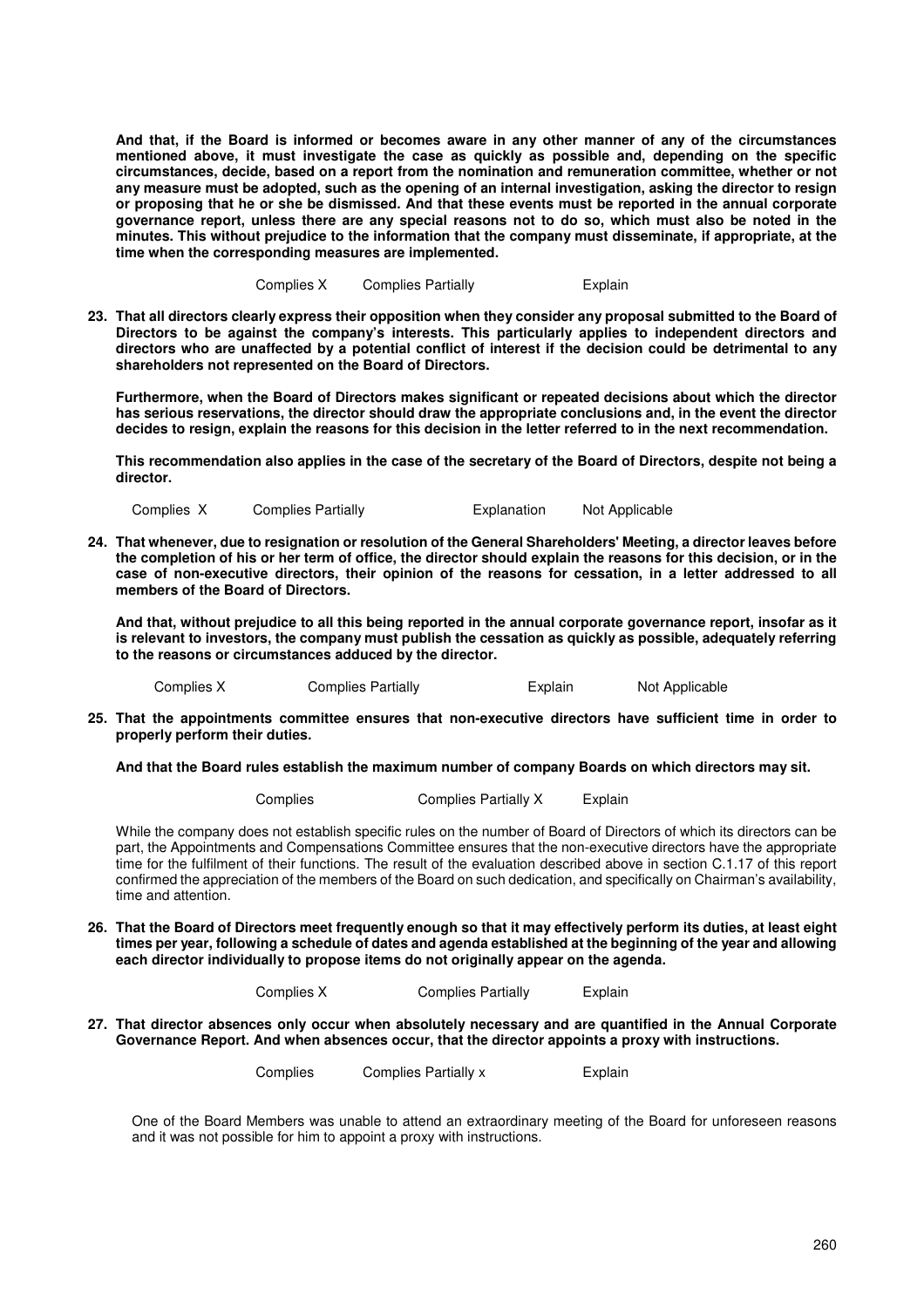**28. That when directors or the secretary express concern regarding a proposal or, in the case of directors, regarding the direction in which the company is headed and said concerns are not resolved by the Board of Directors, such concerns should be included in the minutes, upon a request from the protesting party.**

Complies X Complies Partially Explain Not Applicable

**29. That the company establishes adequate means for directors to obtain appropriate advice in order to properly fulfil their duties including, should circumstances warrant, external advice at the company's expense.**

Complies X Complies Partially **Explain** 

**30. That, without regard to the knowledge necessary for directors to complete their duties, companies make refresher courses available to them when circumstances require.**

Complies X Explain Not Applicable

**31. That the agenda for meetings clearly states those matters about which the Board of Directors are to make a decision or adopt a resolution so that the directors may study or gather all relevant information ahead of time.** 

**When, under exceptional circumstances, the chairman wishes to bring urgent matters for decision or resolution before the Board of Directors which do not appear on the agenda, prior express agreement of a majority of the directors shall be necessary, and said consent shall by duly recorded in the minutes.** 

Complies X Complies Partially **Explain** 

**32. That directors shall be periodically informed of changes in equity ownership and of the opinions of significant shareholders, investors and rating agencies of the company and its group.**

Complies X Complies Partially **Explain** 

**33. That the chairman, as the person responsible for the efficient workings of the Board of Directors, in addition to carrying out his duties required by law and the Articles of Association, should prepare and submit to the Board of Directors a schedule of dates and matters to be considered; organize and coordinate the periodic evaluation of the Board as well as, if applicable, the chief executive of the company, should be responsible for leading the Board and the effectiveness of its work; ensuring that sufficient time is devoted to considering strategic issues, and approve and supervise refresher courses for each director when circumstances so dictate.**

Complies X Complies Partially **Explain** 

**34. That when there is a coordinating director, the Articles of Association or the Board rules should confer upon him the following competencies in addition to those conferred by law: chairman of the Board of Directors in the absence of the chairman and deputy chairmen, should there be any; reflect the concerns of non-executive directors; liaise with investors and shareholders in order to understand their points of view and respond to their concerns, in particular as those concerns relate to corporate governance of the company; and coordinate a succession plan for the chairman.** 

Complies Complies Partially Explain Not Applicable X

**35. That the secretary of the Board of Directors should pay special attention to ensure that the activities and decisions of the Board of Directors take into account the recommendations regarding good governance contained in this Code of Good Governance and which are applicable to the company.**

Complies X Explain

- **36. That the Board of Directors meet in plenary session once a year and adopt, where appropriate, an action plan to correct any deficiencies detected in the following:** 
	- **a) The quality and efficiency of the Board of Directors' work.**
	- **b) The workings and composition of its committees.**
	- **c) Diversity of membership and competence of the Board of Directors.**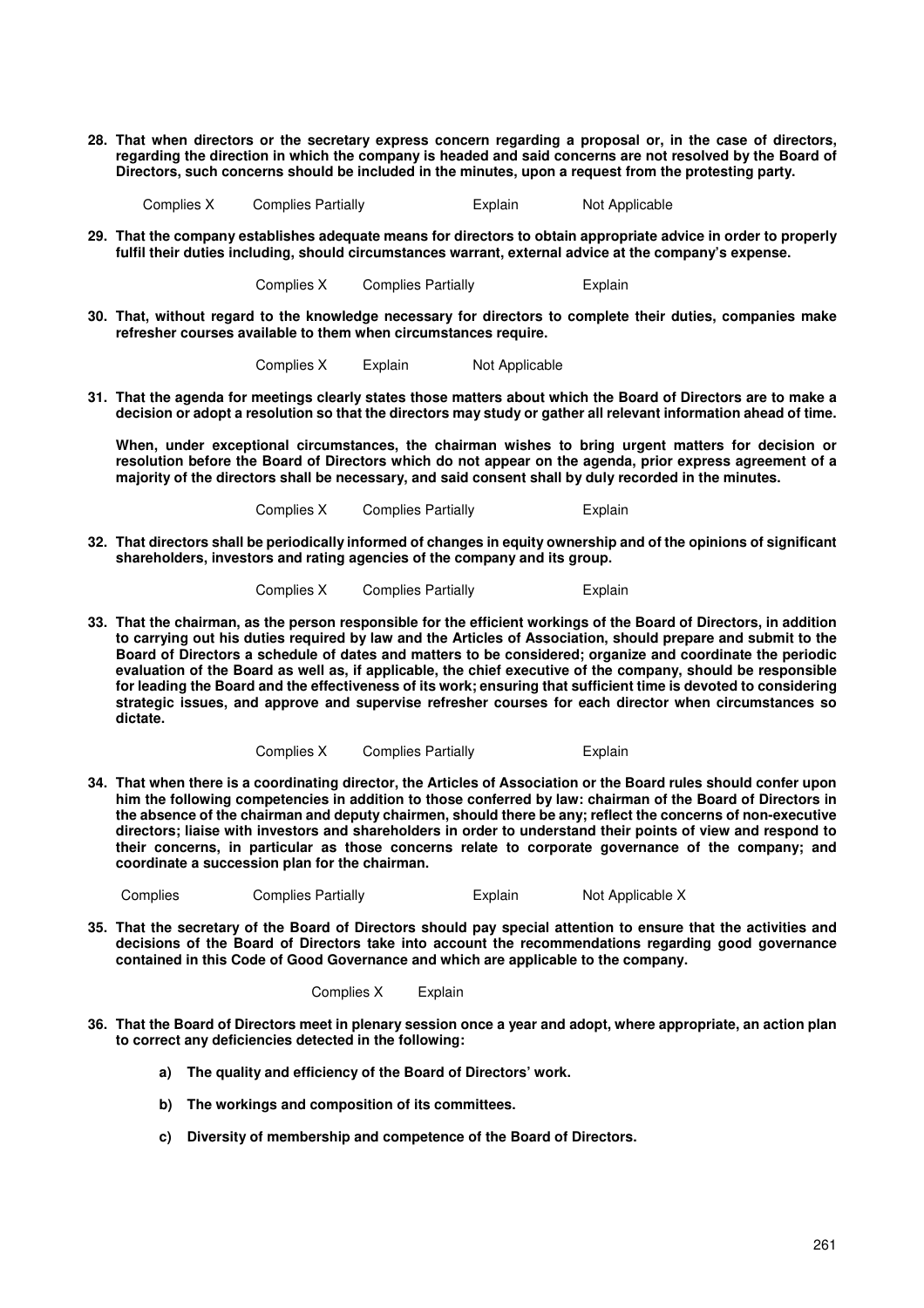- **d) Performance of the chairman of the Board of Directors and the chief executive officer of the company.**
- **e) Performance and input of each director, paying special attention to those in charge of the various Board committees.**

**In order to perform its evaluation of the various committees, the Board of Directors will take a report from the committees themselves as a starting point and for the evaluation of the Board, a report from the appointments committee.** 

**Every three years, the Board of Directors will rely upon the assistance of an external advisor for its evaluation, whose independence shall be verified by the appointments committee.** 

**Business relationships between the external adviser or any member of the adviser's group and the company or any company within its group shall be specified in the Annual Corporate Governance Report.** 

**The process and the areas evaluated shall be described in the Annual Corporate Governance Report.** 

Complies X Complies Partially Explain

The company complies with the totality of this recommendation, with the exeption of the assistance by external advisor, which the board has for the time being not introduced, in view of the improvements developed in the evaluation procedure and the results of the same.

**37. That if there is an executive committee, the proportion of each different director category must be similar to that of the Board itself, and its secretary must be the secretary of the Board.**

| Complies | Complies Partially | Explain | Not Applicable X |
|----------|--------------------|---------|------------------|
|          |                    |         |                  |

**38. That the Board of Directors must always be aware of the matters discussed and decisions taken by the executive committee and that all members of the Board of Directors receive a copy of the minutes of meetings of the executive committee.** 

Complies Complies Partially **Explain** Not Applicable X

**39. That the members of the audit committee, in particular its chairman, be appointed in consideration of their knowledge and experience in accountancy, audit and risk management issues, both financial and nonfinancial.** 

Complies X Complies Partially **Explain** 

**40. That under the supervision of the audit committee, there must be a unit in charge of the internal audit function,**  which ensures that information and internal control systems operate correctly, and which reports to the non**executive chairman of the Board or of the audit committee.**

| Complies X | <b>Complies Partially</b> |  |
|------------|---------------------------|--|
|------------|---------------------------|--|

**41. That the person in charge of the unit performing the internal audit function should present an annual work plan to the audit committee, for approval by that committee or by the Board, reporting directly on its execution, including any incidents or limitations of scope, the results and monitoring of its recommendations, and present an activity report at the end of each year.** 

| Complies X | <b>Complies Partially</b> | Explain | Not Applicable |
|------------|---------------------------|---------|----------------|
|            |                           |         |                |

- **42. That in addition to the provisions of applicable law, the audit committee should be responsible for the following:**
	- **1. With regard to information systems and internal control:** 
		- **a) Supervising and evaluating the process of preparation and the completeness of the financial and non-financial information, as well as the control and management systems for financial and non-financial risk relating to the company and, if applicable, the group - including operational , technological, legal, social, environmental, political and reputational risk, or risk related to corruption - reviewing compliance with regulatory requirements, the appropriate delimitation of**

**Explain**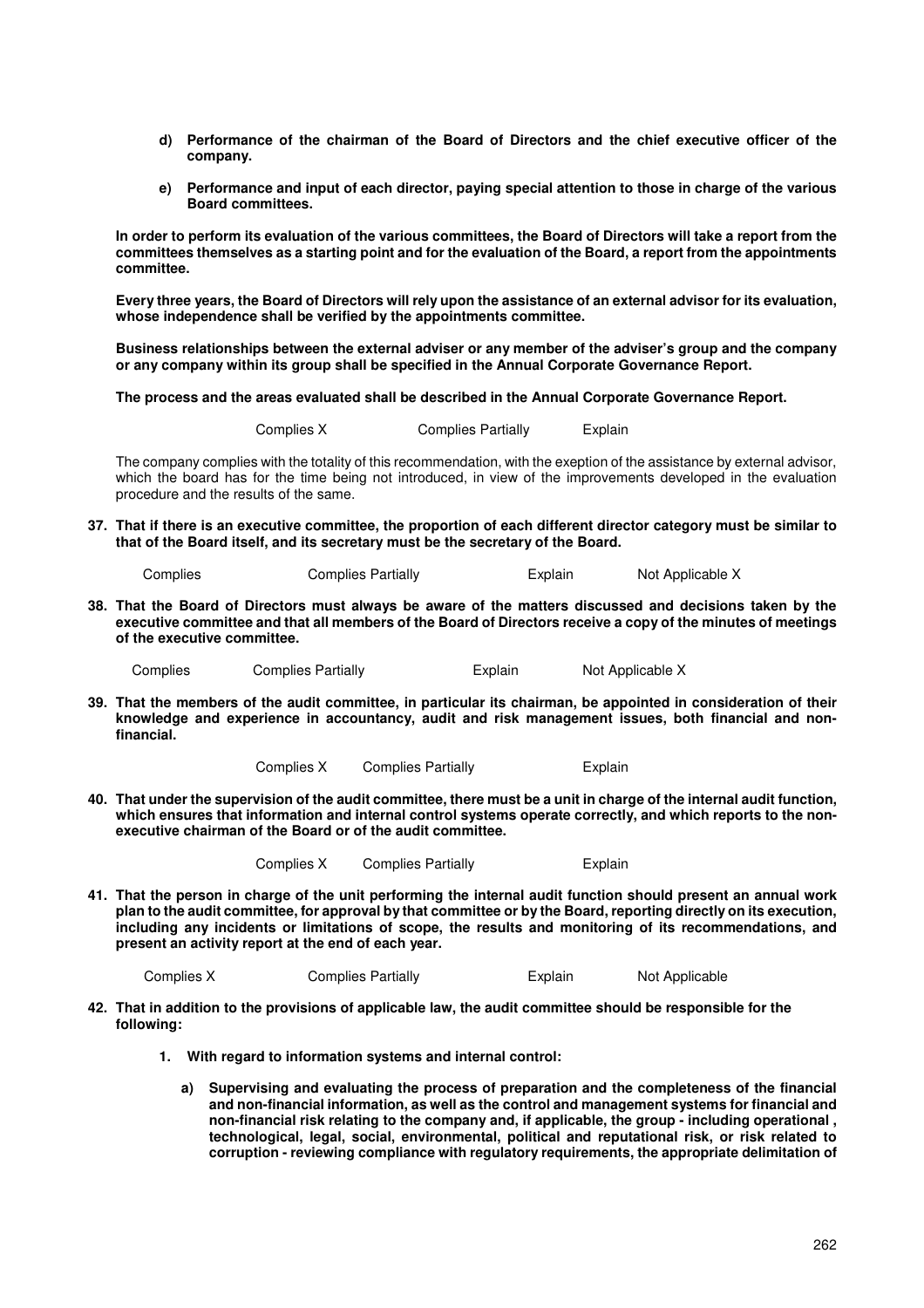**the scope of consolidation and the correct application of accounting criteria.** 

- **b) Ensure the independence and effectiveness of the group charged with the internal audit function; propose the selection, appointment, re-election and dismissal of the head of internal audit; draft a budget for this department; approve its goals and work plans, making sure that its activity is focused primarily on material risks to the company (including reputational); receive periodic information on its activities; and verify that senior management takes into account the conclusions and recommendations of its reports.**
- **c) Establishing and supervising a mechanism that allows employees and other persons related to the company, such as directors, shareholders, suppliers, contractors or subcontractors, to report any potentially serious irregularities, especially those of a financial or accounting nature, that they observe in the company or its group. This mechanism must guarantee confidentiality and in any case provide for cases in which the communications can be made anonymously, respecting the rights of the whistleblower and the person reported.**
- **d) Generally ensuring that internal control policies and systems are effectively applied in practice.**
- **2. With regard to the external auditor:** 
	- **a) In the event that the external auditor resigns, examine the circumstances which caused said resignation.**
	- **b) Ensure that the remuneration paid to the external auditor for its work does not compromise the quality of the work or the auditor's independence.**
	- **c) Making sure that the company informs the CNMV of the change of auditor, along with a statement on any differences that arose with the outgoing auditor and, if applicable, the contents thereof.**
	- **d) Ensure that the external auditor holds an annual meeting with the Board of Directors in plenary session in order to make a report regarding the tasks accomplished and regarding the development of its accounting and risks faced by the company.**
	- **e) Ensure that the company and the external auditor comply with applicable rules regarding the rendering of services other than auditing, proportional limits on the auditor's billing, and all other rules regarding the auditor's independence.**

Complies X Complies Partially **Explain** 

**43. That the audit committee may require the presence of any employee or manager of the company, even without the presence of any other member of management.** 

Complies X Complies Partially **Explain** 

**44. That the audit committee be kept abreast of any corporate and structural changes planned by the company in order to perform an analysis and draft a report beforehand to the Board of Directors regarding economic conditions and accounting implications and, in particular, any exchange ratio involved.** 

Complies X Complies Partially Explain Not Applicable

- **45. That the risk management and control policy identify, as a minimum:** 
	- **a) The various types of financial and non-financial risks (among those operational, technological, legal, social, environmental, political and reputational) which the company faces, including financial or economic risks, contingent liabilities and other off balance sheet risks.**
	- **b) A risk control and management model based on different levels, which will include a specialised risk committee when sector regulations so require or the company considers it to be appropriate.**
	- **c) Fixing of the level of risk the company considers acceptable.**
	- **d) Means identified in order to minimize identified risks in the event they transpire.**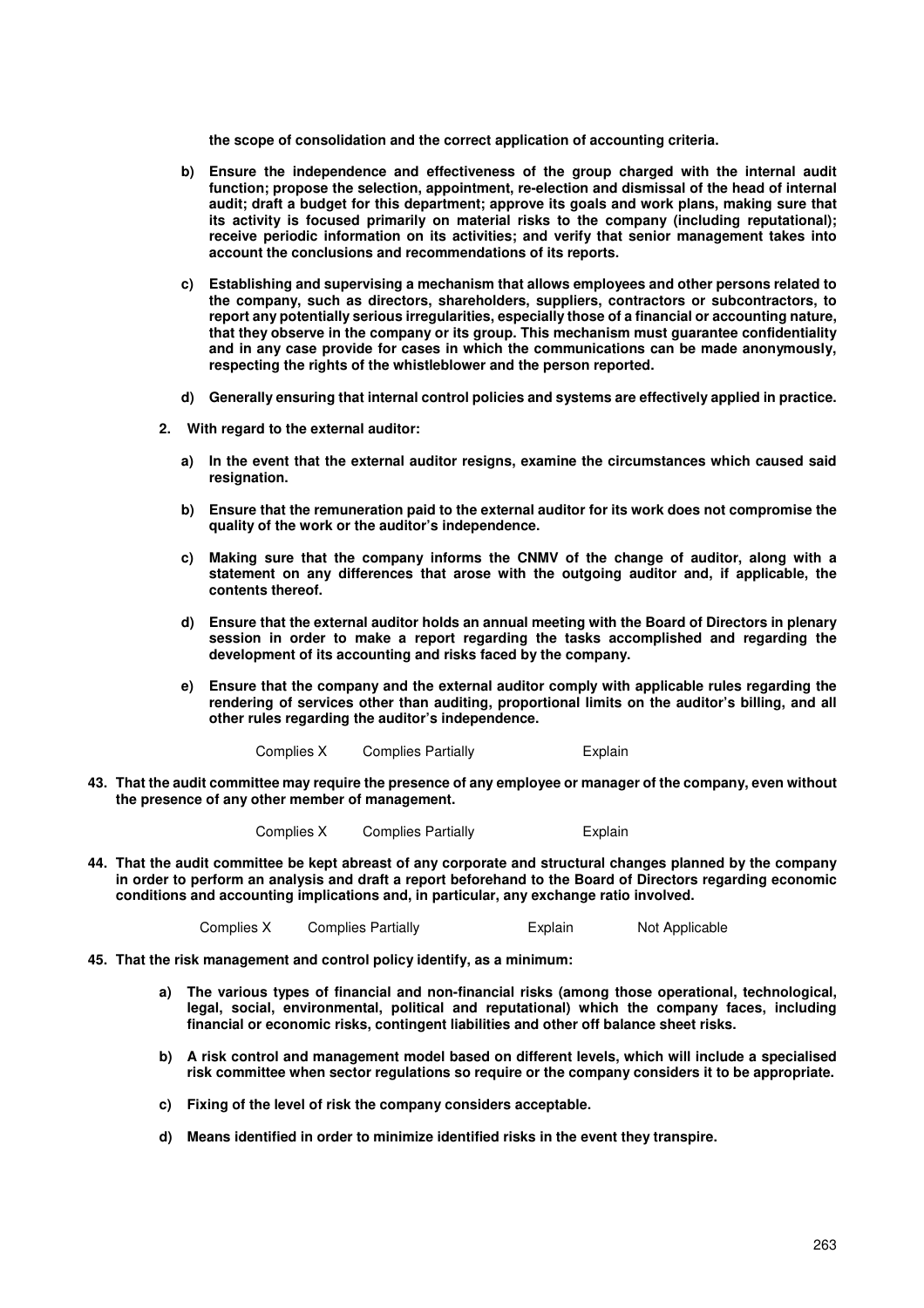**e) Internal control and information systems to be used in order to control and manage identified risks, including contingent liabilities and other off balance sheet risks.** 

Complies X Complies Partially Explain

- **46. That under the direct supervision of the audit committee or, if applicable, of a specialized committee of the Board of Directors, an internal control and management function should exist delegated to an internal unit or department of the company which is expressly charged with the following responsibilities:** 
	- **a) Ensure the proper functioning of risk management and control systems and, in particular, that they adequately identify, manage and quantify all material risks that may affect the company.**
	- **b) Actively participate in the creation of the risk strategy and in important decisions regarding risk management.**
	- **c) Ensure that the risk management and control systems adequately mitigate risks as defined by policy issued by the Board of Directors.**

Complies X Complies Partially **Explain** 

**47. That members of the appointment and remuneration committee -- or of the appointments committee and the remuneration committee if they are separate – are chosen taking into account the knowledge, ability and experience necessary to perform the duties they are called upon to carry out and that the majority of said members are independent directors.**

Complies X Complies Partially Explain

**48. That high market capitalization companies have formed separate appointments and remuneration committees.** 

Complies Explain Not Applicable X

**49. That the appointments committee consult with the chairman of the Board of Directors and the chief executive of the company, especially in relation to matters concerning executive directors.** 

**And that any director may ask the appointments committee to consider potential candidates he or she considers appropriate to fill a vacancy on the Board of Directors.** 

Complies X Complies Partially **Explain** 

- **50. That the remuneration committee exercises its functions independently and that, in addition to the functions assigned to it by law, it should be responsible for the following:** 
	- **a) Propose basic conditions of employment for senior management.**
	- **b) Verify compliance with company remuneration policy.**
	- **c) Periodically review the remuneration policy applied to directors and senior managers, including remuneration involving the delivery of shares, and guarantee that individual remuneration be proportional to that received by other directors and senior managers.**
	- **d) Oversee that potential conflicts of interest do not undermine the independence of external advice rendered to the Board.**
	- **e) Verify information regarding remuneration paid to directors and senior managers contained in the various corporate documents, including the Annual Report on Director Remuneration.**

| Complies X | <b>Complies Partially</b> | Explain |
|------------|---------------------------|---------|
|------------|---------------------------|---------|

**51. That the remuneration committee consults with the chairman and the chief executive of the company, especially in matters relating to executive directors and senior management.** 

Complies X Complies Partially Explain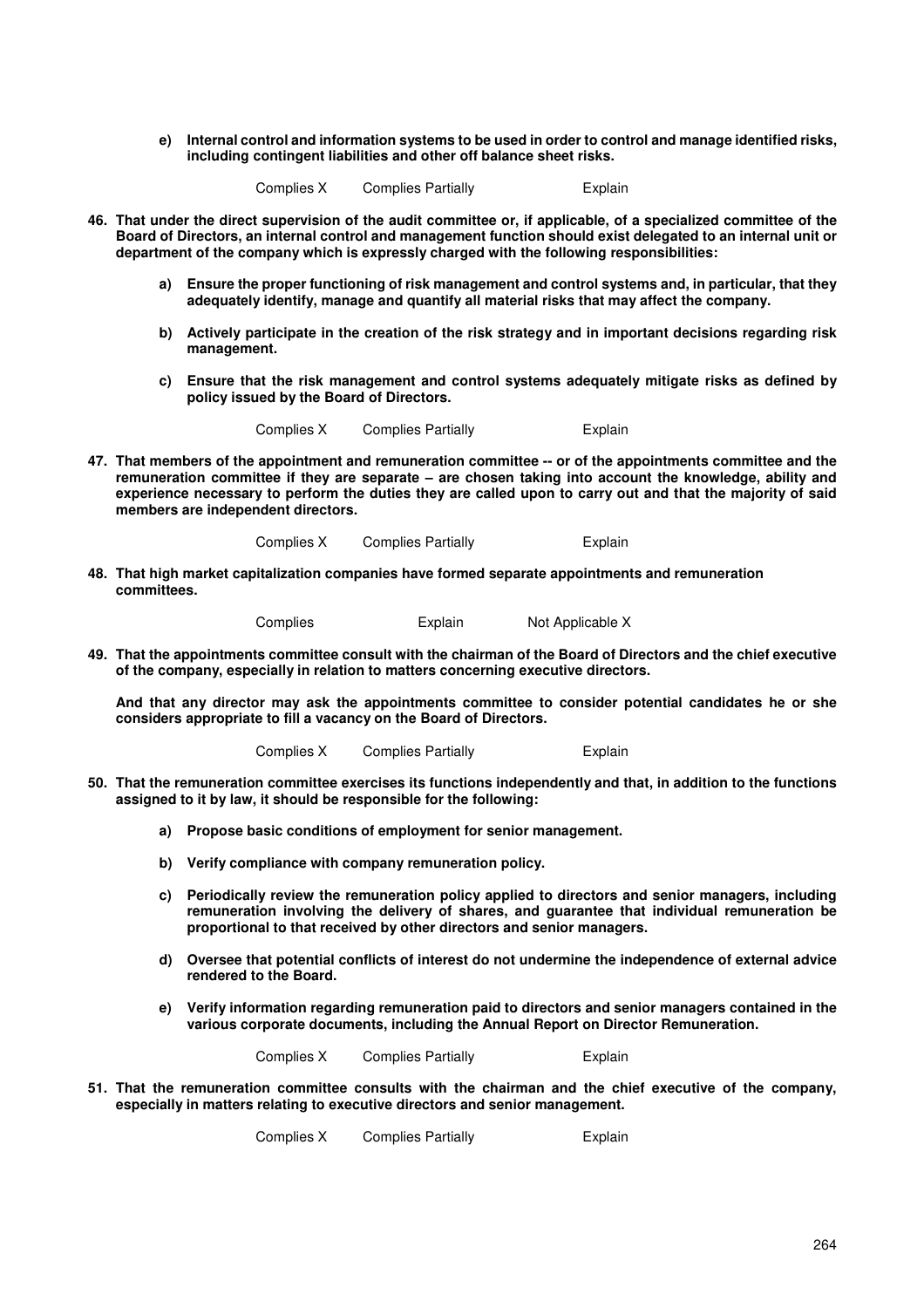- **52. That the rules regarding composition and workings of supervision and control committees appear in the rules governing the Board of Directors and that they are consistent with those that apply to mandatory committees in accordance with the recommendations above, including:** 
	- **a) That they are comprised exclusively of non-executive directors, with a majority of them independent.**
	- **b) That their chairmen be independent directors.**
	- **c) That the Board of Directors select members of these committees taking into account their knowledge, skills and experience and the duties of each committee; discuss their proposals and reports; and detail their activities and accomplishments during the first plenary session of the Board of Directors held after the committee's last meeting.**
	- **d) That the committees be allowed to avail themselves of outside advice when they consider it necessary to perform their duties.**
	- **e) That their meetings be recorded and the minutes be made available to all directors.**

Complies X Complies Partially Explain

**53. That verification of compliance with the company's policies and rules on environmental, social and corporate governance matters, and with the internal codes of conduct be assigned to one or divided among more than one committee of the Board of Directors, which may be the audit committee, the nomination committee, a specialised committee on sustainability or corporate social responsibility or such other specialised committee as the Board of Directors, in the exercise of its powers of self-organisation, may have decided to create. And that such committee be composed exclusively of non-executive directors, with a majority of these being independent directors, and that the minimum functions indicated in the next recommendation be specifically assigned to it.** 

Complies x Complies Partially Explain

- **54. The minimum functions referred to in the foregoing recommendation are the following:** 
	- **a) Monitoring of compliance with the company's internal codes of conduct and corporate governance rules, also ensuring that the corporate culture is aligned with its purpose and values.**
	- **b) Monitoring the application of the general policy on communication of economic and financial information, non-financial and corporate information and communication with shareholders and investors, proxy advisors and other stakeholders. The manner in which the entity communicates and handles relations with small and medium-sized shareholders must also be monitored.**
	- **c) The periodic evaluation and review of the company's corporate governance system, and environmental and social policy, with a view to ensuring that they fulfil their purposes of promoting the interests of society and take account, as appropriate, of the legitimate interests of other stakeholders.**
	- **d) Supervision of the company's environmental and social practices to ensure that they are in alignment with the established strategy and policy.**
	- **e) Supervision and evaluation of the way in which relations with the various stakeholders are handled.**

Complies X Complies Partially Explain

**55. That environmental and social sustainability policies identify and include at least the following:**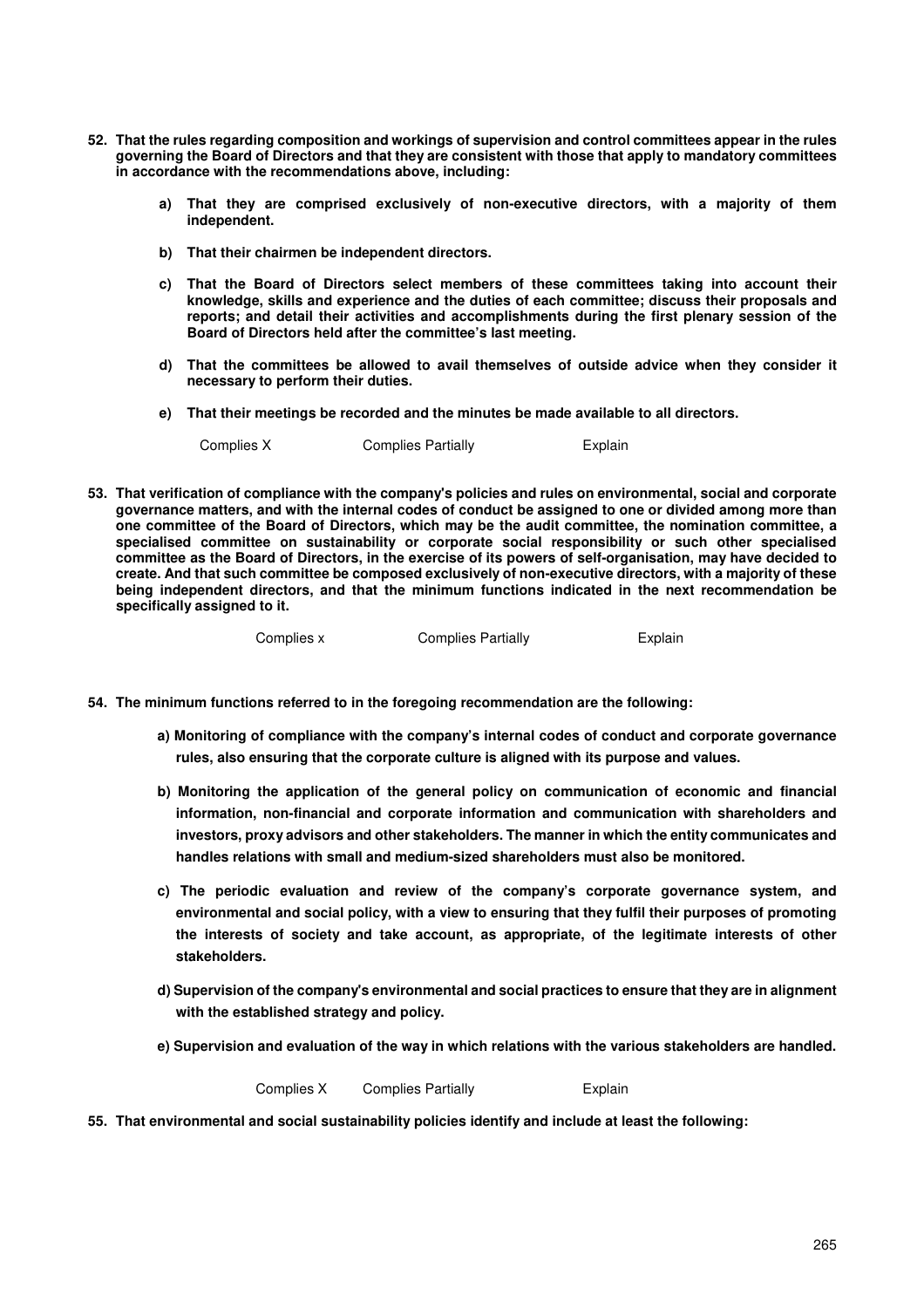- **a) The principles, commitments, objectives and strategy relating to shareholders, employees, clients, suppliers, social issues, the environment, diversity, tax responsibility, respect for human rights, and the prevention of corruption and other unlawful conduct**
- **b) Means or systems for monitoring compliance with these policies, their associated risks, and management.**
- **c) Mechanisms for supervising non-financial risk, including that relating to ethical aspects and aspects of business conduct.**
- **d) Channels of communication, participation and dialogue with stakeholders.**
- **e) Responsible communication practices that impede the manipulation of data and protect integrity and honour.**

Complies X Complies Partially **Explain** 

**56. That directors remuneration be sufficient in order to attract and retain directors who meet the desired professional profile and to adequately compensate them for the dedication, qualifications and responsibility demanded of their posts, while not being so excessive as to compromise the independent judgment of nonexecutive directors.** 

Complies X Explain

**57. That only executive directors receive remuneration linked to corporate results or personal performance, as well as remuneration in the form of shares, options or rights to shares or instruments whose value is indexed to share value, or long-term savings plans such as pension plans, retirement accounts or any other retirement plan.** 

**Shares may be given to non-executive directors under the condition that they maintain ownership of the shares until they leave their posts as directors. The forgoing shall not apply to shares that the director may be obliged sell in order to meet the costs related to their acquisition.** 

Complies X Complies Partially Explain

**58. That as regards variable remuneration, the policies incorporate limits and administrative safeguards in order to ensure that said remuneration is in line with the work performance of the beneficiaries and are not based solely upon general developments in the markets or in the sector in which the company operates, or other similar circumstances.** 

**And, in particular, that variable remuneration components:** 

- **a) Are linked to pre-determined and measurable performance criteria and that such criteria take into account the risk undertaken to achieve a given result.**
- **b) Promote sustainability of the company and include non-financial criteria that are geared towards creating long-term value, such as compliance with rules and internal operating procedures and risk management and control policies.**
- **c) Are based upon balancing short-, medium- and long-term objectives, permitting the reward of continuous achievement over a period of time long enough to judge creation of sustainable value such that the benchmarks used for evaluation are not comprised of one-off, seldom occurring or extraordinary events.**

Complies X Complies Partially **Explain** Not Applicable

**59. That the payment of variable remuneration components be subject to sufficient verification that previously established performance or other conditions have effectively been met. Entities must include in their annual report on director remuneration the criteria for the time required and methods used for this verification depending on the nature and characteristics of each variable component.** 

**That, additionally, companies consider the inclusion of a reduction ('malus') clause for the deferral of the**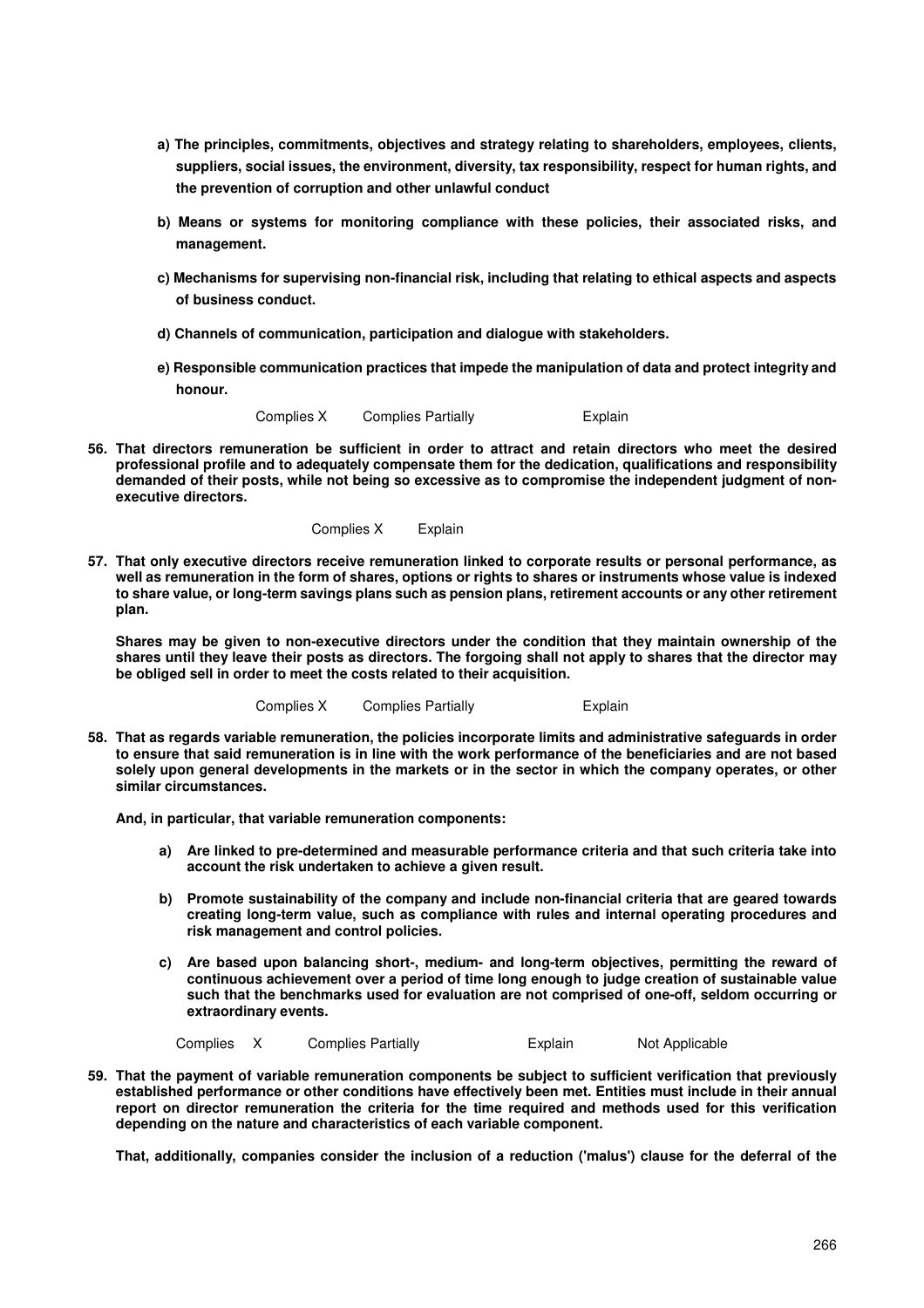**payment of a portion of variable remuneration components that would imply their total or partial loss if an event were to occur prior to the payment date that would make this advisable.** 

Complies X Complies Partially **Explain** Not Applicable

**60. That remuneration related to company results takes into account any reservations which may appear in the external auditor's report which would diminish said results.** 

Complies x Complies Partially Explain Not Applicable

**61. That a material portion of variable remuneration for executive directors depends upon the delivery of shares or instruments indexed to share value.** 

```
Complies X Complies Partially Explain Not Applicable
```
**62. That once shares or options or financial instruments have been allocated under remuneration schemes, executive directors be prohibited from transferring ownership or exercising options or rights until a term of at least three years has elapsed.** 

**An exception is made in cases where the director has, at the time of the transfer or exercise of options or rights, a net economic exposure to changes in the share price for a market value equivalent to at least twice the amount of his or her fixed annual remuneration through the ownership of shares, options or other financial instruments.** 

**The forgoing shall not apply to shares that the director may need to sell in order to meet the costs related to their acquisition or, following a favorable assessment by the nomination and remuneration committee, to deal with such extraordinary situations as may arise and so require.** 

| Complies | Complies Partially X | Explain | Not Applicable |
|----------|----------------------|---------|----------------|
|          |                      |         |                |

In the current systems, periods ranging from one to three years elapse between the moment of delivery of the right and the moment of its materialization in shares. These proposals, as well as the most recent LTIP of the executive Directors, were approved by the General Meeting on 30/5/2019 with 97% of votes in favour. In any case, following the dialogue maintained by the Company in its corporate governance roadshows, this recommendation will be taken into consideration in the future compensation policy.

**63. That contractual arrangements include a clause which permits the company to seek reimbursement of variable remuneration components in the event that payment does not coincide with performance criteria or when delivery was made based upon data later deemed to be inaccurate.** 

Complies X Complies Partially Explain Not Applicable

**64. That payments for contract termination should not exceed an amount equivalent to two years of total annual remuneration and should not be paid until the company has been able to verify that the director has fulfilled all previously established criteria or conditions for payment.** 

**For the purposes of this recommendation, payments for contractual termination will be considered to include any payments the accrual of which or the obligation to pay which arises as a consequence of or on the occasion of the termination of the contractual relationship between the director and the company, including amounts not previously vested of long-term savings schemes and amounts paid by virtue of post-contractual non-competition agreements.** 

```
Complies Complies Partially X Explain Not Applicable
```
Regarding the CEO, the foregoing recommendation is fully accomplished, while in case of the CFO, it is accomplished but sections 4.3 (iii) – Termination and (iv) Post contractual non-compete clause of the Directors' Remuneration Policy. Likewise, it is also clarified in respect the CFO, that the level of compliance would vary considering the impact in the remunerations systems linked to share value.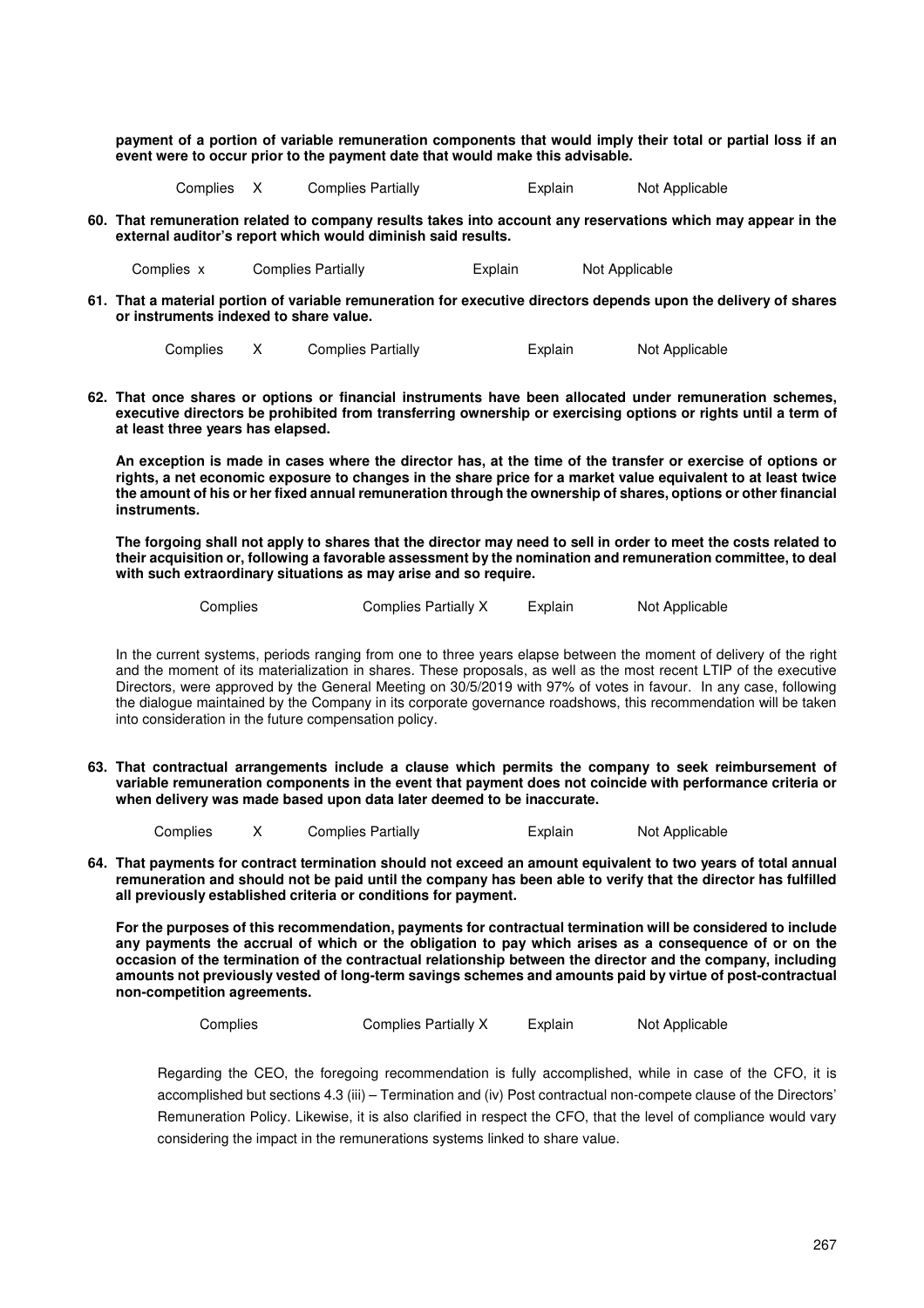In this respect, the company will take investors´ feedback, and this recommendation will be taken into consideration in the future compensation policy.

## **FURTHER INFORMATION OF INTEREST**

**1. If there is any aspect regarding corporate governance in the company or other companies in the group that have not been included in other sections of this report, but which are necessary in order to obtain a more complete and comprehensible picture of the structure and governance practices in the company or group, describe them briefly below.** 

With respect to the notes on Recommendation 27, this was a one-off and exceptional situation since one of the Board members was unable to attend an extraordinary Board meeting for unforeseen reasons and it was not possible for him to grant his proxy.

With respect to the notes on Recommendations 25, 62 y 64 (which the Company complies partially), to point out that ESG Committee, within the framework of its duties, performs an annual analysis on the situation of the Company in the field of good corporate governance, which is afterwards ratified by the Board, which includes consideration of the measures that Company adopts to ensure the compliance with the objectives of the principles on which the recommendations are based.

Likewise, as mentioned in section C.1.3, the Company is proactive in corporate governance matters and dialogue with its stakeholders. It values and dedicates yearly efforts to the engagement campaign with proxy advisors and main shareholders, including the participation of the Chairman of the Appointments and Compensation Committee.

This dialogue proved to be fruitful considering the high quorum at the 2021 AGM (73, 90% of the share capital) which was held on an exclusively remote basis. Moreover, the Company has also been interested in the reasons for the abstention or lesser support for certain items on the Agenda in recent years and especially in the consultative vote of the IAR. The Company has listened and taken note of the motivations expressed, which have been considered in the design and drafting of the new remuneration policy to be presented to the 2022 General Meeting.

**2. This section may also be used to provide any other information, explanation or clarification relating to previous sections of the report, so long as it is relevant and not redundant.** 

**Specifically, state whether the company is subject to any corporate governance legislation other than that prevailing in Spain and, if so, include any information required under this legislation that differs from the data requested in this report.** 

In respect of G.63 and for clarification purposes, the remuneration policy approved by the AGM on 30 May 2019 establishes that "Pursuant to article 27.1 of the Board of Directors' Regulation, remuneration comprising the delivery of shares of the Company or of its group companies, share options or other share-indexed instruments, variable payments indexed to the Company's performance or membership of pension schemes will be confined to executive directors. Deductions should be made to remuneration linked to Company earnings in line with any qualifications stated in the external auditors' report that reduce such earnings". Likewise, it establishes that "If accredited inaccuracies in the data taken into account for the purpose of awarding the PSUs are observed, mechanisms will be implemented so that the Company may claim the refund of the amount corresponding to the relevant PSUs, net of any withholding, taxes or fees, effectively received by each executive director". As per applicable law, this would also be the case to the amounts perceived as annual bonus in cash.

**3. The company may also state whether it voluntarily complies with other ethical or best practice codes, whether international, sector-based, or other. In such a case, name the code in question and the date the company began following it. It should be specifically mentioned that the company adheres to the Code of Good Tax Practices of 20 July, 2010** 

Applus Services, S.A is adhered to the UN Global Compact and is Advanced Level since 2018, following the 10 UN principles.

Applus+ participates in the Carbon Disclosure Project (CDP) since 2017, obtaining a B in 2020. Likewise, Applus+ has been recognised with "AA" by agency MSCI ESG Research in 2019